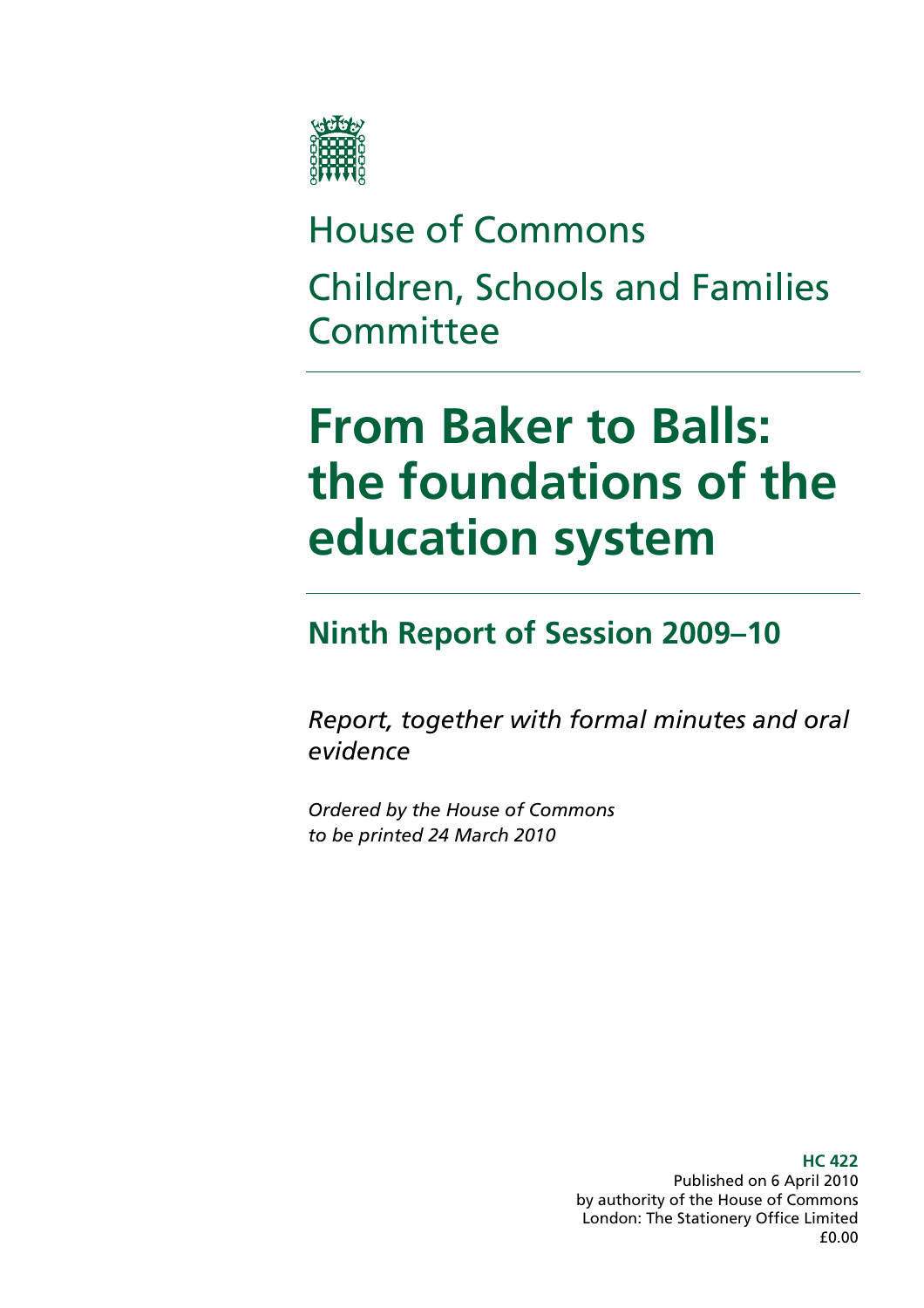## **The Children, Schools and Families Committee**

The Children, Schools and Families Committee is appointed by the House of Commons to examine the expenditure, administration and policy of the Department for Children, Schools and Families and its associated public bodies.

### **Membership at time Report agreed**

Mr Barry Sheerman MP *(Labour, Huddersfield)* (Chair) Annette Brooke MP *(Liberal Democrat, Mid Dorset & Poole North)*  Ms Karen Buck MP *(Labour, Regent's Park & Kensington North)*  Mr Douglas Carswell MP *(Conservative, Harwich)* Mr David Chaytor MP *(Labour, Bury North)* Mrs Sharon Hodgson MP *(Labour, Gateshead East & Washington West)* Paul Holmes MP *(Liberal Democrat, Chesterfield)* Fiona Mactaggart MP *(Labour, Slough)* Mr Andrew Pelling MP *(Independent, Croydon Central)* Helen Southworth MP *(Labour, Warrington South)*  Mr Graham Stuart MP *(Conservative, Beverley & Holderness)*  Mr Edward Timpson MP *(Conservative, Crewe & Nantwich)*  Derek Twigg MP *(Labour, Halton)*  Lynda Waltho MP (*Labour, Stourbridge*)

### **Powers**

The Committee is one of the departmental select committees, the powers of which are set out in House of Commons Standing Orders, principally in SO No 152. These are available on the Internet via www.parliament.uk

### **Publications**

The Reports and evidence of the Committee are published by The Stationery Office by Order of the House. All publications of the Committee (including press notices) are on the Internet at www.parliament.uk/csf/

### **Committee staff**

The current staff of the Committee are Kenneth Fox (Clerk), Anne-Marie Griffiths (Second Clerk), Emma Wisby (Committee Specialist), Judith Boyce (Committee Specialist), Jenny Nelson (Senior Committee Assistant), Kathryn Smith (Committee Assistant), Sharon Silcox (Committee Support Assistant), and Brendan Greene (Office Support Assistant).

### **Contacts**

All correspondence should be addressed to the Clerk of the Children, Schools and Families Committee, House of Commons, 7 Millbank, London SW1P 3JA. The telephone number for general enquiries is 020 7219 6181; the Committee's email address is csfcom@parliament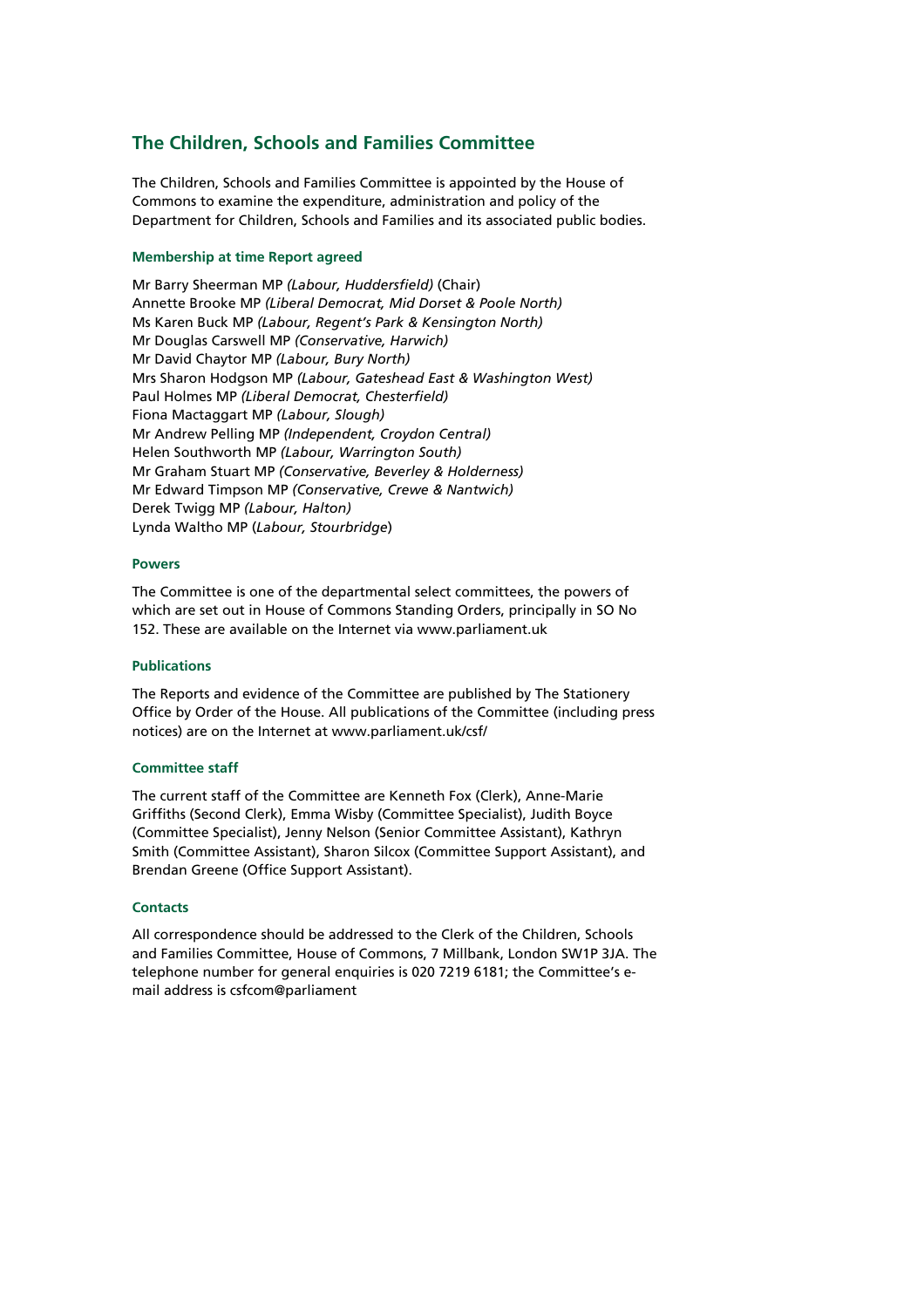## **Contents**

| From Baker to Balls: the foundations of the education system<br>1<br>Centralism or localism? | 3<br>3<br>6 |
|----------------------------------------------------------------------------------------------|-------------|
|                                                                                              |             |
|                                                                                              |             |
| Coherence                                                                                    |             |
| The next Parliament                                                                          | 7           |
| Appendix 1: Testing and Assessment: Conclusions and Recommendations                          | 8           |
| <b>Appendix 2: National Curriculum: Conclusions and Recommendations</b>                      | 14          |
| <b>Appendix 3: School Accountability: Conclusions and Recommendations</b>                    | 19          |
| <b>Appendix 4: Training of Teachers: Conclusions and Recommendations</b>                     | 27          |
| <b>Formal Minutes</b>                                                                        | 32          |
|                                                                                              |             |

| List of Reports from the Committee during the current Parliament |  |
|------------------------------------------------------------------|--|

**Witnesses 33**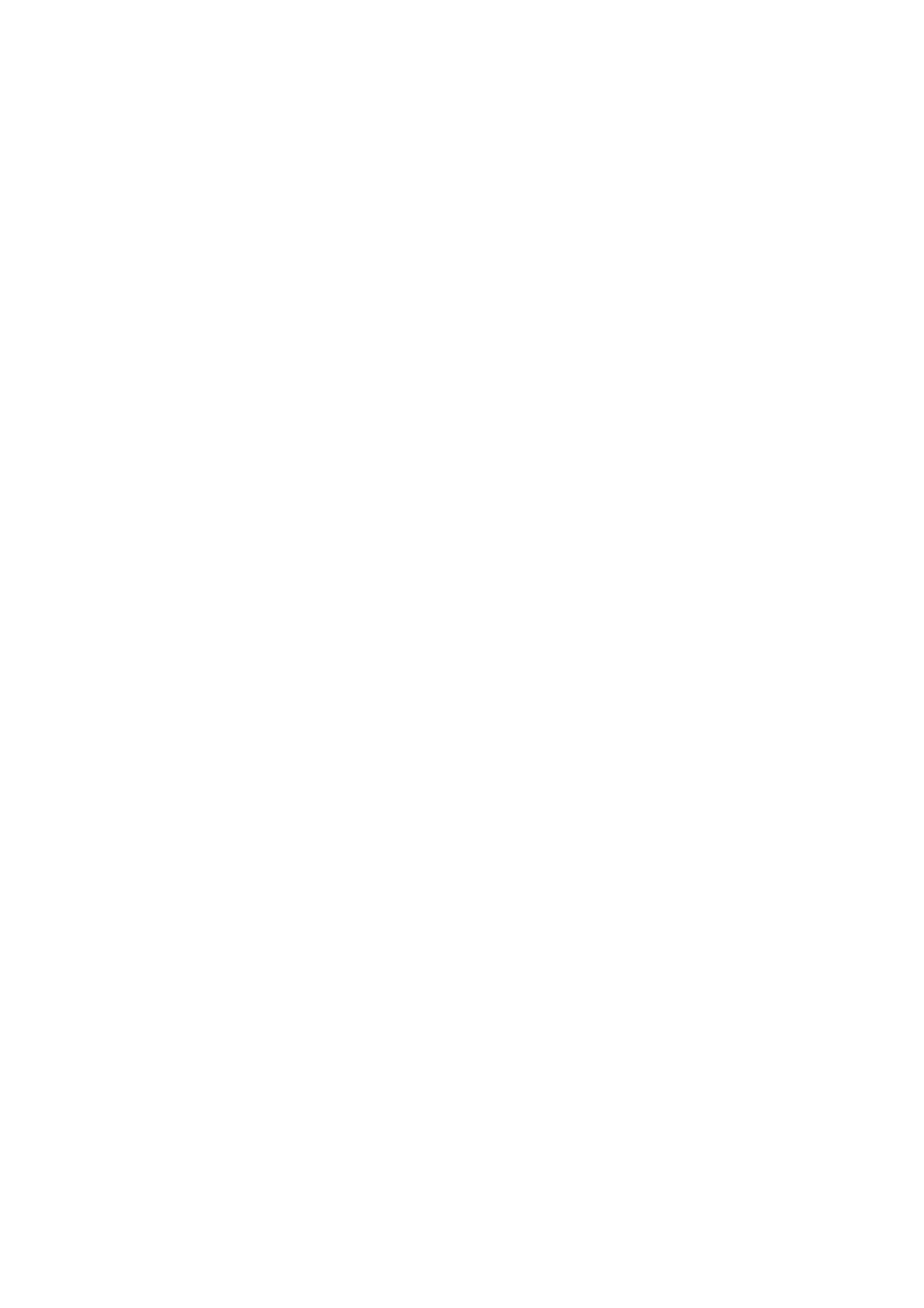## 1 From Baker to Balls: the foundations of the education system

1. This Committee, soon after it first met in November 2007, took the decision to hold inquiries into each of the pillars of the schools system: the National Curriculum, national testing and assessment, accountability structures, and the training of teachers. In doing so, we were conscious of the twenty years which had elapsed since the passing of the Education Reform Act 1988, which underpins so much of what schools do today.

2. The purpose of this short Report is to draw attention to some of the themes which unify these Reports and to provide a little historical context. We attach as Appendices the conclusions and recommendations from each of the four Reports. We also publish alongside the Report oral evidence taken from four former Secretaries of State and from the current Secretary of State, each speaking about the direction of education policy over the last twenty years and into the future.

3. It was illuminating and instructive to hear four former Secretaries of State engage in discussion with us—and amongst themselves—on the principles of education policy. We are most grateful to them and to the current Secretary of State for being candid and forthcoming in their reflections, and we have drawn on their evidence in this Report. We encourage future select committees to take the opportunity, if and when former Ministers are willing, to hold similar evidence sessions and to gather a historical perspective.

## **Centralism or localism?**

4. The most persistent theme running through each of the three inquiries was the tension between central and local responsibility and control. This was especially marked in evidence on the level of prescription within the National Curriculum and the guidance on how it is to be taught; the balance between testing according to a national standard and assessment performed by a teacher with knowledge of a pupil's capacity and wider understanding; and inspection of school performance against criteria common to schools across the country as opposed to self-evaluation by a school.

5. The thrust of our Reports has been to urge a move away from central control. We believe that governments need to provide broad frameworks rather than seeking to micro-manage the day to day work of teachers. We favour:

- a National Curriculum which prescribes as little as possible and with decisions being made at the lowest appropriate level;<sup>1</sup>
- an extension to all maintained schools of the freedom enjoyed by many Academies not to follow the National Curriculum in its entirety;<sup>2</sup>

<sup>1</sup> *National Curriculum,* Fourth Report from the Committee, Session 2008–09, HC 344-I,paragraphs 53 and 56

<sup>2</sup> *National Curriculum*, Fourth Report from the Committee, Session 2008–09, HC 344-I,paragraph 73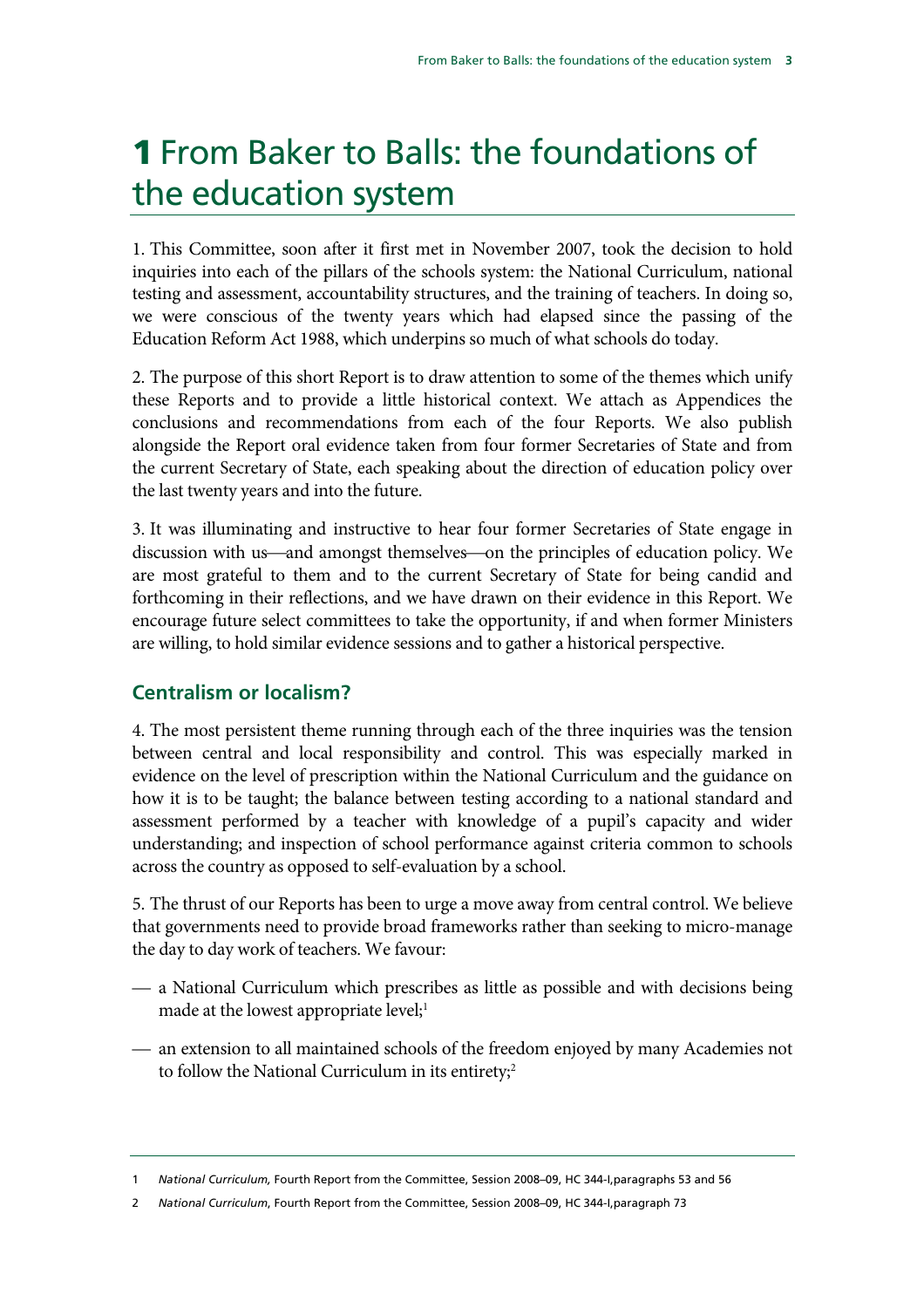- an accountability system which encourages and supports schools towards a meaningful, continuous self-assessment process, with true self-evaluation being at the heart of what a good school does<sup>3</sup> and schools being genuinely responsible for their own improvement;<sup>4</sup> and
- teacher assessment as a significant part of a national assessment regime, with the purposes of national testing being more carefully defined.<sup>5</sup>

6. The challenge is to achieve a balance which respects the expectation from employers, parents and further and higher education institutions that children will leave school with a core of knowledge,<sup>6</sup> and which at the same time allows schools and teachers the freedom to experiment in the quest to provide a learning environment which is stimulating for teachers and pupils alike. The difficulties of achieving this balance, while pressing forward with personal convictions, were familiar to the former Secretaries of State who gave evidence.<sup>7</sup> Mr Blunkett said that "we're all full of contradictions" and gave examples<sup>8</sup> (as indeed did Mr Balls);<sup>9</sup> and he spoke of the need to have "levers to pull" to implement some of his policy objectives. One previous incumbent has recorded their frustration at finding, when arriving in office, that "there were no levers to pull at all".<sup>10</sup>

7. In all of the four areas which we looked at, there has, over most of the last twenty years, been a relentless trend towards increased central control, although there are recent signs that the balance may now be starting to be redressed. We criticised the level of prescription and central control both in the National Curriculum as it stood in 2009 and in the National Strategies which were designed to support it; but that criticism of the Curriculum would have been equally valid—in fact, more so—when the National Curriculum was first introduced, under a Conservative Government, following the passage of the Education Reform Act 1988. Lord Baker readily accepted this in evidence to us.<sup>11</sup>

8. The current Government has decided to end the contract to run the National Strategies first introduced by Mr Blunkett in the early years of a previous term of this Labour Government. Mr Balls described the National Strategies as being "exactly the right reform 12 years ago" but added that "twelve years on, we are in a more mature place than a national central field force giving advice to schools ... the National Strategies have had their day, but those days are gone".<sup>12</sup>

9. We were pleased to hear Mr Balls speak of the need to "have the confidence to devolve more resource and decision-making down to the individual school level" and to aim for

<sup>3</sup> *School Accountability,* First Report from the Committee, Session 2009–10, HC 88-I, paragraph 63

<sup>4</sup> *School Accountability,* First Report from the Committee, Session 2009–10, HC 88-I, paragraph 260

<sup>5</sup> *Testing and Assessment,* Third Report from the Committee, Session 2007–08, HC 169-I, paragraphs 58 and 61

<sup>6</sup> See Baroness Morris, Q 8

Lord Baker distinguished between the right of the state to decide a framework of education and the role of teachers in teaching and applying that framework: Q 2

<sup>8</sup> Q 5

<sup>9</sup> Q 51

<sup>10</sup> Rt Hon Baroness Shephard of Northwold: see Q 6

<sup>11</sup> Q 10, Lord Baker was agreeing that the curriculum had been 'over prescriptive' and 'too long'.

<sup>12</sup> Q 55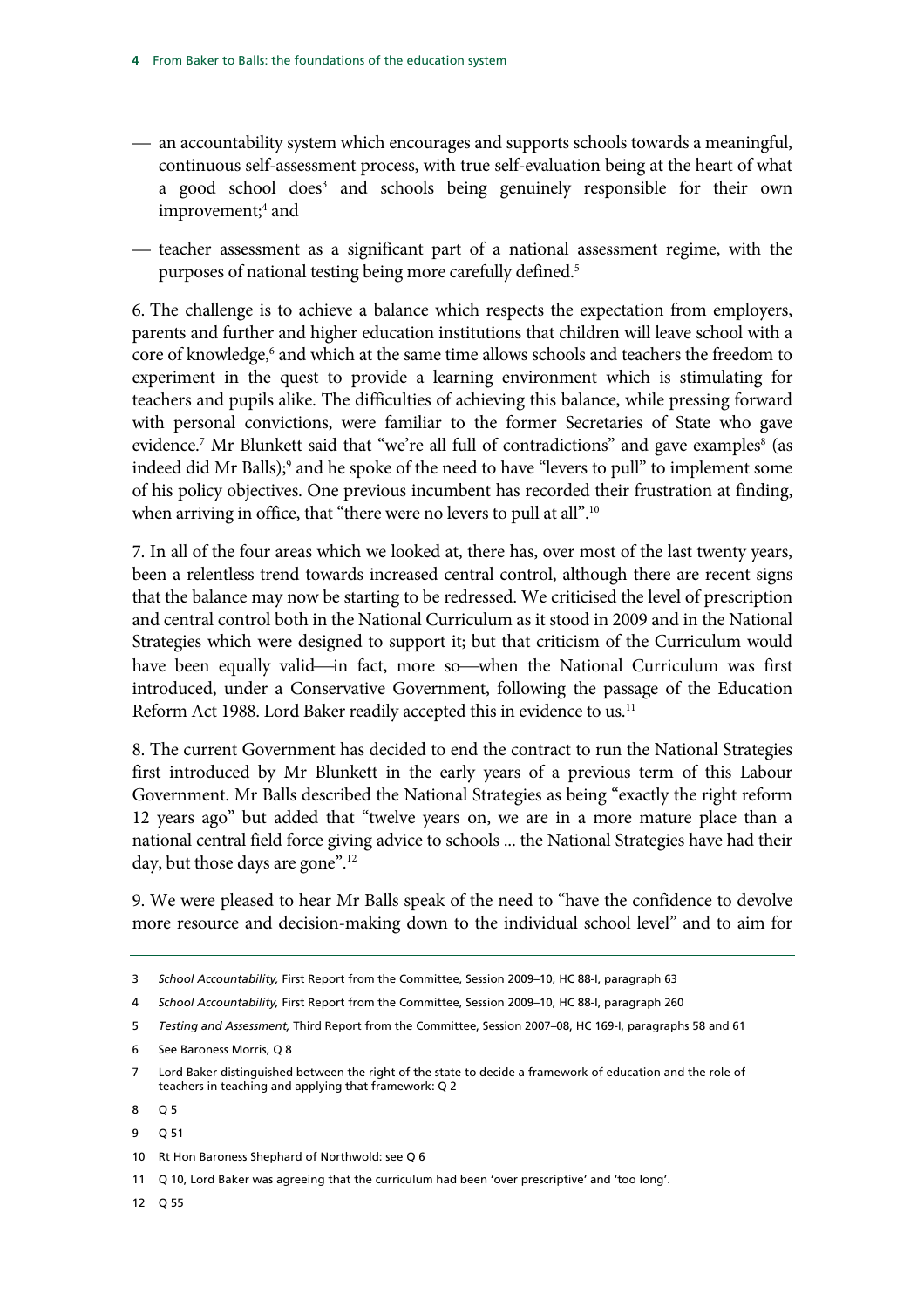more local accountability.<sup>13</sup> Our only concern—and one which we voiced in our report on School Accountability—is whether actions will match rhetoric. We found ample evidence in that inquiry that the Government, contrary to the statement in the recent White Paper that each school was responsible for its own improvement,<sup>14</sup> was trying to drive improvement through central programmes and targets, some of which had a distorting effect and were perceived as harmful.<sup>15</sup> A better approach would be for the Government to place more faith in the professionalism of teachers and to support them with a simplified accountability and improvement system which challenges and which encourages good practice rather than stigmatising and undermining those who are struggling.<sup>16</sup>

10. Central control is manifest in national curriculum testing. We were surprised by the wholehearted support from former Secretaries of State for the level of testing that we have now.<sup>17</sup> We re-iterate that we are not opposed to the principle of national testing. Where we do have concerns is the use of the same test for a range of purposes that cannot all be met at the same time. If pupils' attainment is used to judge teachers and schools, teachers cannot be expected to be dispassionate assessors of that attainment, and teaching to the test is a likely consequence. We therefore have reservations—as does Ofsted—about the effects of national testing in concentrating teachers' efforts upon certain areas of the National Curriculum.18 We disagree with the former Secretaries of State, and we believe that there is clear evidence that current approaches to testing reduce teachers' scope to use their skills in innovation and creativity.<sup>19</sup>

11. Even when the tide within political circles has been in favour of devolution and greater local freedom, the opportunity to exercise locally a right to deviate from central prescription has not always been embraced. As Baroness Morris acknowledged, little use had been made by schools or local authorities of the power to innovate under the Education Act 2002.<sup>20</sup> Mr Clarke made the same point and spoke of "a set of cultures" within schools "that was extremely conservative and inflexible".<sup>21</sup> However, in order to take up these opportunities, schools need a mixture of inspired leadership and sufficient financial resources.

12. The instinct to manage from the centre has led to a greater involvement in the operation of non-departmental public bodies (NDPBs) than is necessarily desirable. We challenged the Department on the role played by its observers at meetings of the Qualifications and Curriculum Agency (QCA),<sup>22</sup> and Baroness Morris spoke of finding "a whole Department that was mirroring what went on at the QCA and had people who were

<sup>13</sup> Q 55

<sup>14</sup> *Your child, your schools, our future,* DCSF, Cm 7588, paragraph 4.1

<sup>15</sup> *School Accountability*, First Report from the Committee, Session 2009–10, HC 88-I, paragraphs 252 and 260

<sup>16</sup> *School Accountability,* First Report from the Committee, Session 2009–10, HC 88-I, paragraph 266

<sup>17</sup> Q 22 to 26

<sup>18</sup> *Testing and Assessment,* Third Report from the Committee, Session 2007–08, HC 169-I, paragraphs 58 and 119

<sup>19</sup> See Mr Clarke Q 23

<sup>20</sup> Qq 31 and 32

<sup>21</sup> Q 17

<sup>22</sup> *Policy and delivery: the National Curriculum tests delivery failure in 2008*, Sixth Report from the Committee, Session 2008–09, HC 205, paragraph 35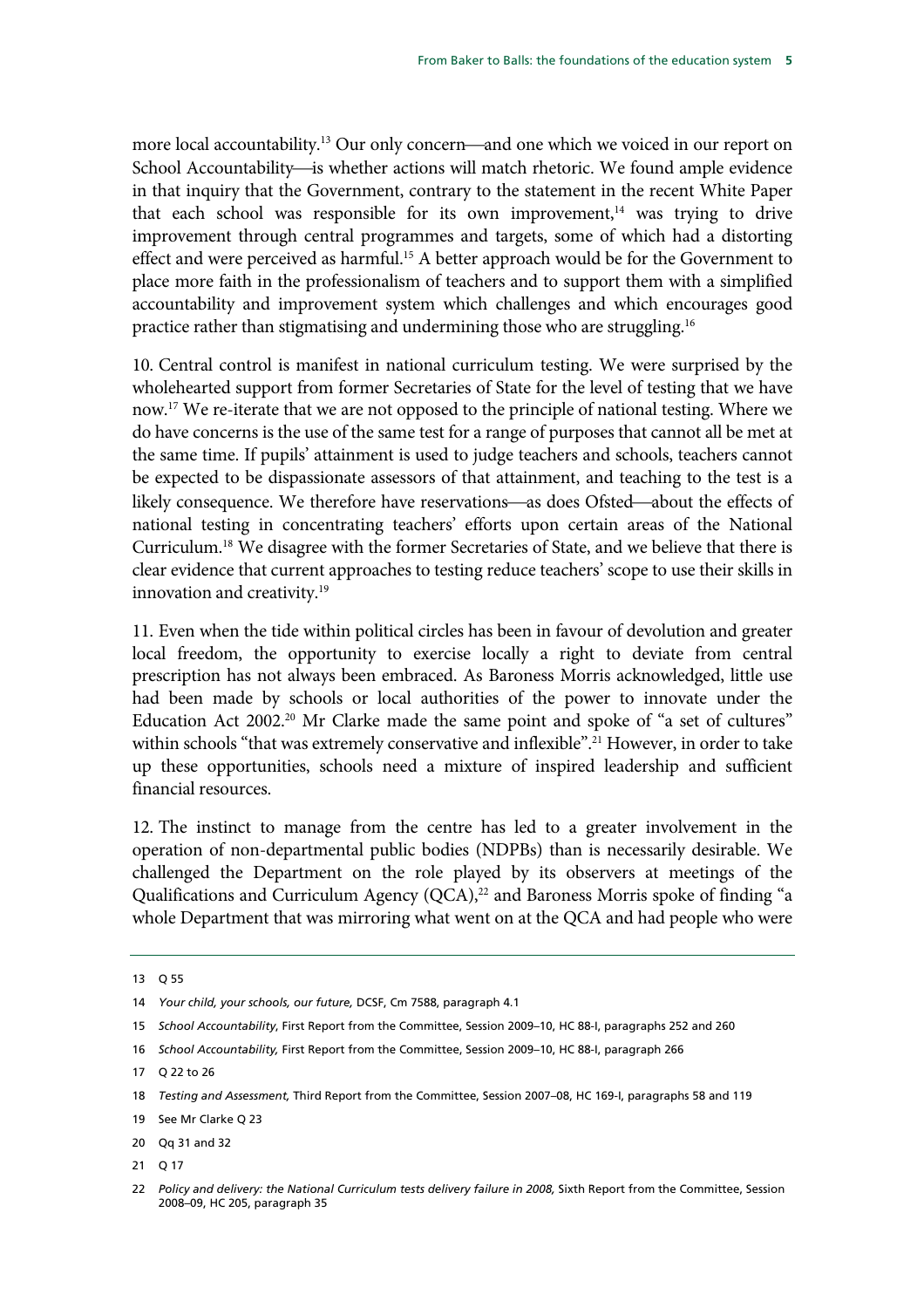sitting through the meetings". For her, the relationship between the Department and its non-departmental public bodies was "messy" and "not quite right", and it had certainly clouded lines of accountability.23

## **Coherence**

13. A second theme running through the Reports is coherence and the need to bring forward change as part of an overall vision, rather than fiddling with elements of the whole while failing to give due regard to the consequences elsewhere. We found this particularly striking in the piecemeal approach taken by the Government in reviewing different stages of the National Curriculum.<sup>24</sup> We also found a lack of coherence in an accountability system for schools which is of such complexity, with so many different forces and structures driving improvement, that school leaders and teachers risk becoming confused and disheartened.25 A further example of incoherence is the absence of clear and recognised pathways for teacher professional development.26

14. Perhaps the most striking example of a lack of coherence is in the 14–19 sector. Our predecessors on the Education and Skills Committee, while welcoming the pragmatic approach taken by many in working for the success of the Diploma as a high quality qualification, saw the Government's decision not to implement in full the recommendations made by Sir Mike Tomlinson and the Working Group on 14–19 Reform as a lost opportunity for a more coherently structured 14-19 curriculum.<sup>27</sup> Mr Clarke strongly agreed: indeed this was one of his chief regrets.<sup>28</sup> Others suggested more radical solutions: Baroness Morris told us that "as long as we've got this system whereby the national curriculum finishes at 16 and yet we talk about a cohesive 14–19 strategy, [the curriculum] will never work".<sup>29</sup> Lord Baker agreed on the need for "a fundamental overhaul of the curriculum" at the "watershed" age of 14.<sup>30</sup>

15. Mr Clarke made a separate and strong point on coherence, arguing that work should be "a continuous part of what children experience" during the 14–19 phase, including for those with particular academic ability.<sup>31</sup> The journey through the curriculum should, as far as possible, remain seamless even as it continues into the world of work.

16. A lack of coherence must be ascribed at least partly to the churn in ministerial responsibility—and indeed in senior officials at the higher levels of the Department.<sup>32</sup> Mr Balls pointed out that he was the second longest-serving Secretary of State since Lord

28 Q 10

- 30 Q 10
- 31 Q 10
- 32 Mr Clarke Q 34

<sup>23</sup> Q 18

<sup>24</sup> *National Curriculum*, Fourth Report from the Committee, Session 2008–09, HC 344-I,paragraphs 103 and 105

<sup>25</sup> *School Accountability,* First Report from the Committee, Session 2009–10, HC 88-I, paragraph 249

<sup>26</sup> *Training of Teachers*, Fourth Report from the Committee, Session 2009–10, HC 275-I, paragraph 145

<sup>27</sup> *14–19 Diplomas,* Fifth Report from the Education and Skills Committee, Session 2006–07, HC 249, paragraph 14

<sup>29</sup> Q 10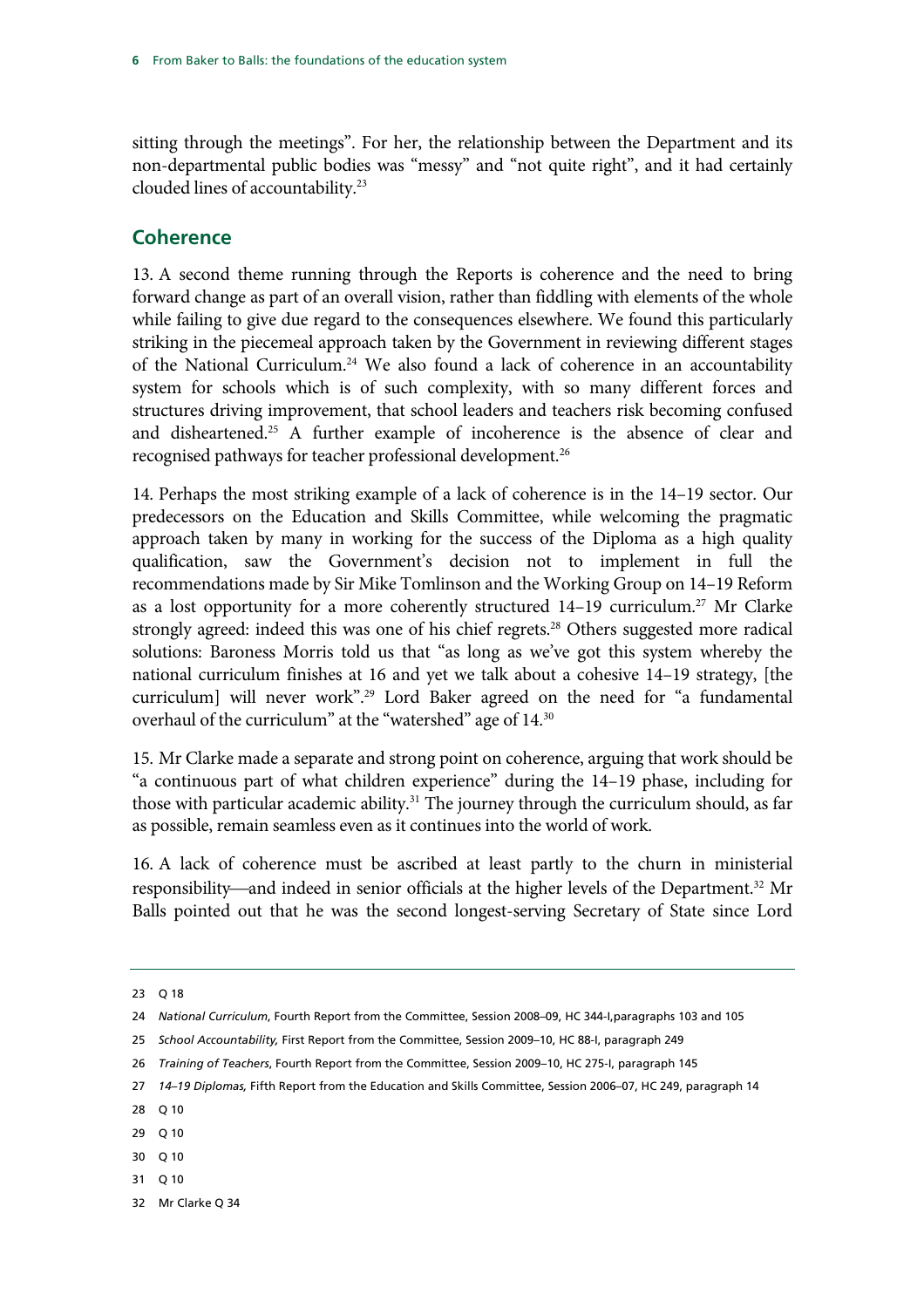Baker,<sup>33</sup> yet he has served for fewer than three years. Almost inevitably, the constant turnover at ministerial level has led to initiative overload, which we concluded had taken its toll on schools and their capacity to deliver a balanced education to their pupils.<sup>34</sup> For a new administration, the pressure for change is especially great, as Mr Blunkett cheerfully acknowledged.35 We also note the steady slide towards the inclusion of a portmanteau education bill of disparate measures in the Government's legislative programme for each Parliamentary session.

## **The next Parliament**

17. We could not have made the recommendations which we did, for instance on the need to trust to the professionalism of teachers, had we not had a degree of confidence in the standards of teaching in schools today. Not everyone accepts the claim by Ofsted that we now have "the best teachers ever";<sup>36</sup> but both Baroness Morris and Mr Blunkett had no doubt that the quality of teaching had improved substantially in recent years.<sup>37</sup> Baroness Morris spoke of teachers' "sheer professionalism",<sup>38</sup> and Lord Baker took the view that the demands on teachers nowadays were "infinitely greater in terms of managing their classes" than when he was at school himself or in office, adding that teaching was now "a very difficult task".<sup>39</sup> A priority for the next Government will be to continue to encourage improvement in teaching standards.

18. Our Reports on the National Curriculum, Testing and Assessment, School Accountability and Training of Teachers went into considerable detail about the strengths and failures of current policy, and they are contemporary documents. However, the two threads running through each of them and which we have identified in this short Report—achieving a suitable balance between local and central control, and the need for coherence of policy—have dogged education policy for decades. They are, however, real and urgent challenges, and the education policies of the Government in the next Parliament will be judged by their success in meeting them.

19. This Committee has found good quality evidence vital in reaching its conclusions in these four Reports. Equally, Government policies must be based on the best available evidence. We urge the next Government to ensure that it draws upon a sound and wellresourced educational research base in developing its policies.

- 37 Q 34 and Q 40
- 38 Q 41
- 39 Q 42

<sup>33</sup> Q 44

<sup>34</sup> *School accountability,* First Report from the Committee, Session 2009–10, HC 88-I, paragraph 239

<sup>35</sup> Q 34. See also Baroness Morris Q 35

<sup>36</sup> See Mr Balls Q 45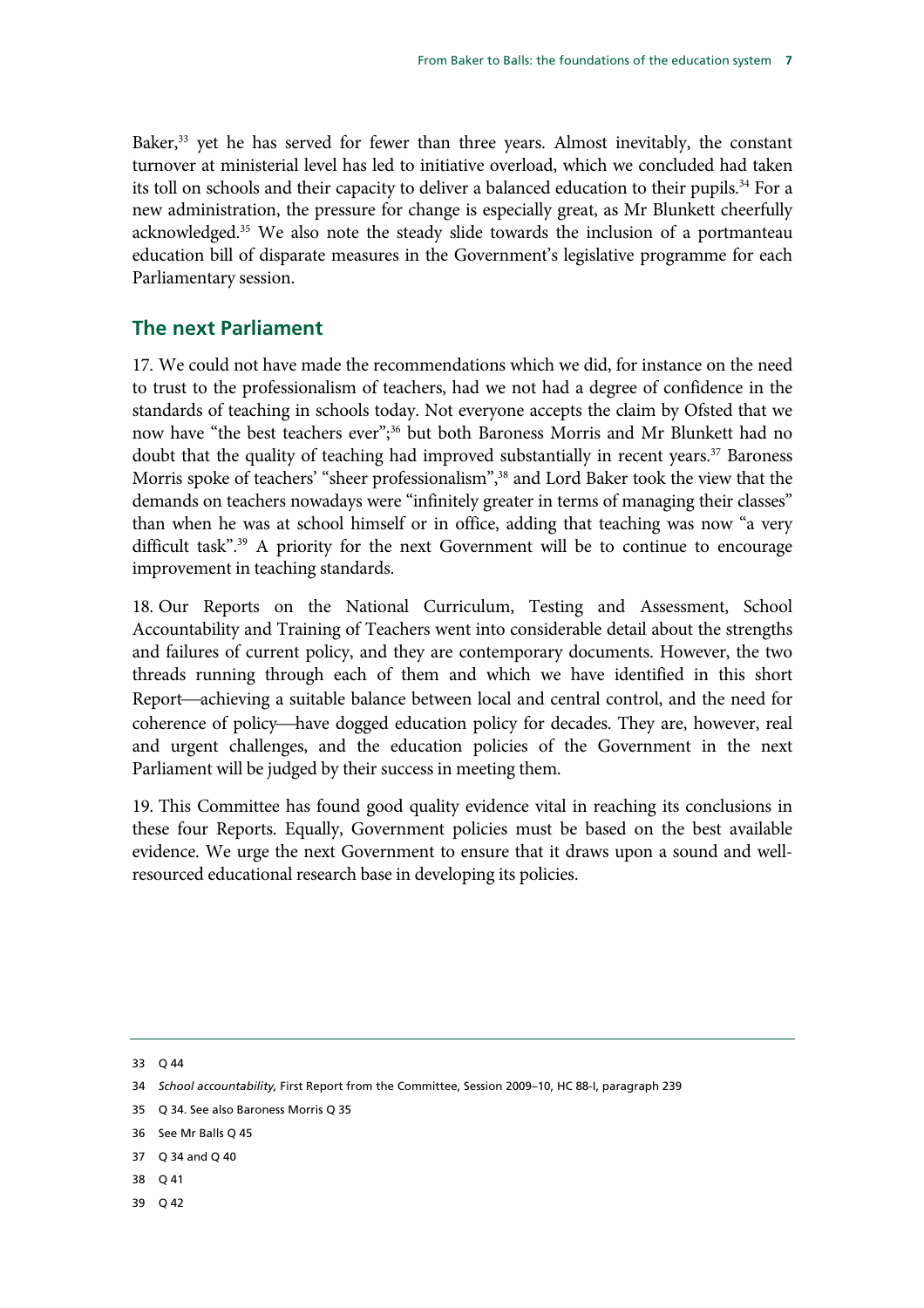## Appendix 1: *Testing and Assessment:* Conclusions and Recommendations

## **The need for national testing**

**1.** We consider that the weight of evidence in favour of the need for a system of national testing is persuasive and we are content that the principle of national testing is sound. Appropriate testing can help to ensure that teachers focus on achievement and often that has meant excellent teaching, which is very welcome. (Paragraph 25)

## **The purposes of national testing**

- **2.** The evidence we have received strongly favours the view that national tests do not serve all of the purposes for which they are, in fact used. The fact that the results of these tests are used for so many purposes, with high-stakes attached to the outcomes, creates tensions in the system leading to undesirable consequences, including distortion of the education experience of many children. In addition, the data derived from the testing system do not necessarily provide an accurate or complete picture of the performance of schools and teachers, yet they are relied upon by the Government, the QCA and Ofsted to make important decisions affecting the education system in general and individual schools, teachers and pupils in particular. In short, we consider that the current national testing system is being applied to serve too many purposes. (Paragraph 44)
- **3.** We consider that the over-emphasis on the importance of national tests, which address only a limited part of the National Curriculum and a limited range of children's skills and knowledge has resulted in teachers narrowing their focus. Teachers who feel compelled to focus on that part of the curriculum which is likely to be tested may feel less able to use the full range of their creative abilities in the classroom and find it more difficult to explore the curriculum in an interesting and motivational way. We are concerned that the professional abilities of teachers are, therefore, under-used and that some children may suffer as a result of a limited educational diet focussed on testing. We feel that teacher assessment should form a significant part of a national assessment regime. As the Chartered Institute of Educational Assessors states, "A system of external testing alone is not ideal and government's recent policy initiatives in progress checks and diplomas have made some move towards addressing an imbalance between external testing and internal judgements made by those closest to the students, i.e. the teachers, in line with other European countries". (Paragraph 58)
- **4.** We are concerned about the Government's stance on the merits of the current testing system. We remain unconvinced by the Government's assumption that one set of national tests can serve a range of purposes at the national, local, institutional and individual levels. We recommend that the Government sets out clearly the purposes of national testing in order of priority and, for each purpose, gives an accurate assessment of the fitness of the relevant test instrument for that purpose, taking into account the issues of validity and reliability. (Paragraph 61)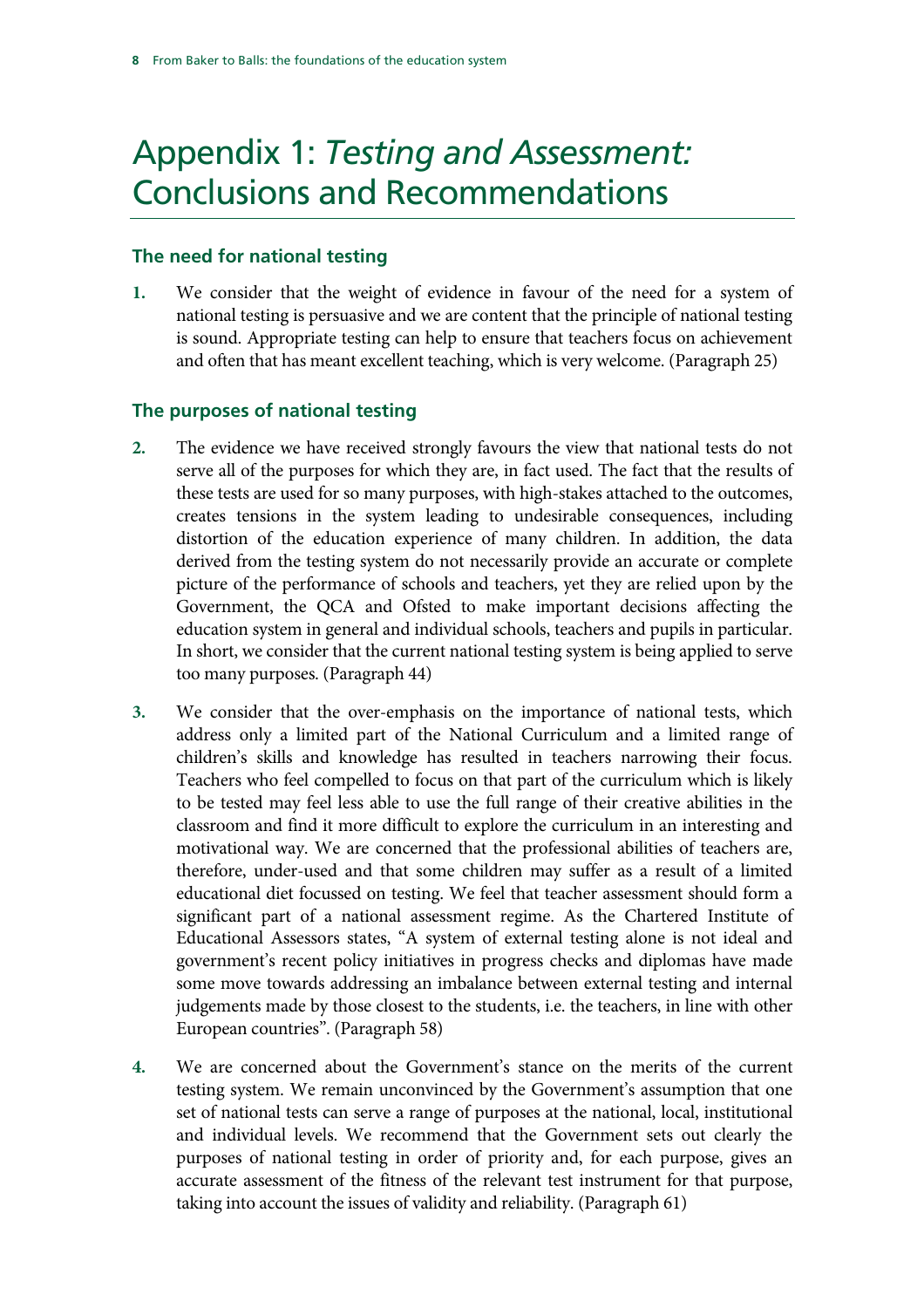**5.** We recommend further that estimates of statistical measurement error be published alongside test data and statistics derived from those data to allow users of that information to interpret it in a more informed manner. We urge the Government to consider further the evidence of Dr Ken Boston, that multiple test instruments, each serving fewer purposes, would be a more valid approach to national testing. (Paragraph 62)

## **Performance targets and tables**

- **6.** We endorse the Government's view that much can and should be done to assist children who struggle to meet expected standards. However, we are concerned that the Government's target-based system may actually be contributing to the problems of some children. (Paragraph 81)
- **7.** We believe that the system is now out of balance in the sense that the drive to meet government-set targets has too often become the goal rather than the means to the end of providing the best possible education for all children. This is demonstrated in phenomena such as teaching to the test, narrowing the curriculum and focussing disproportionate resources on borderline pupils. We urge the Government to reconsider its approach in order to create incentives to schools to teach the whole curriculum and acknowledge children's achievements in the full range of the curriculum. The priority should be a system which gives teachers, parents and children accurate information about children's progress. (Paragraph 82)
- **8.** Whilst we consider that Contextualised Value Added scores are potentially a valuable addition to the range of information available to parents and the public at large when making judgments about particular schools, we recommend that the information be presented in a more accessible form, for example graphically, so that it can more easily be interpreted. (Paragraph 98)
- **9.** We are concerned about the underlying assumptions on which Contextualised Value Added scores are based. Whilst it may be true that the sub-groups adjusted for in the Contextualised Value Added measure may statistically perform less well than other sub-groups, we do not consider that it should accepted that they will always perform less well than others. (Paragraph 99)
- **10.** In addition to these specific recommendations about Contextual Value Added scores, we recommend that the Government rethinks the way it publishes the information presented in the Achievement and Attainment Tables generally. We believe that this information should be presented in a more accessible manner so that parents and others can make a holistic evaluation of a school more easily. In addition, there should be a statement with the Achievement and Attainment Tables that they should not be read in isolation, but in conjunction with the relevant Ofsted report in order to get a more rounded view of a school's performance and a link to the Ofsted site should be provided. (Paragraph 100)
- **11.** The scope of this inquiry does not extend to a thorough examination of the way Ofsted uses data from the performance tables under the new, lighter touch, inspection regime. However, we would be concerned if Ofsted were, in fact, using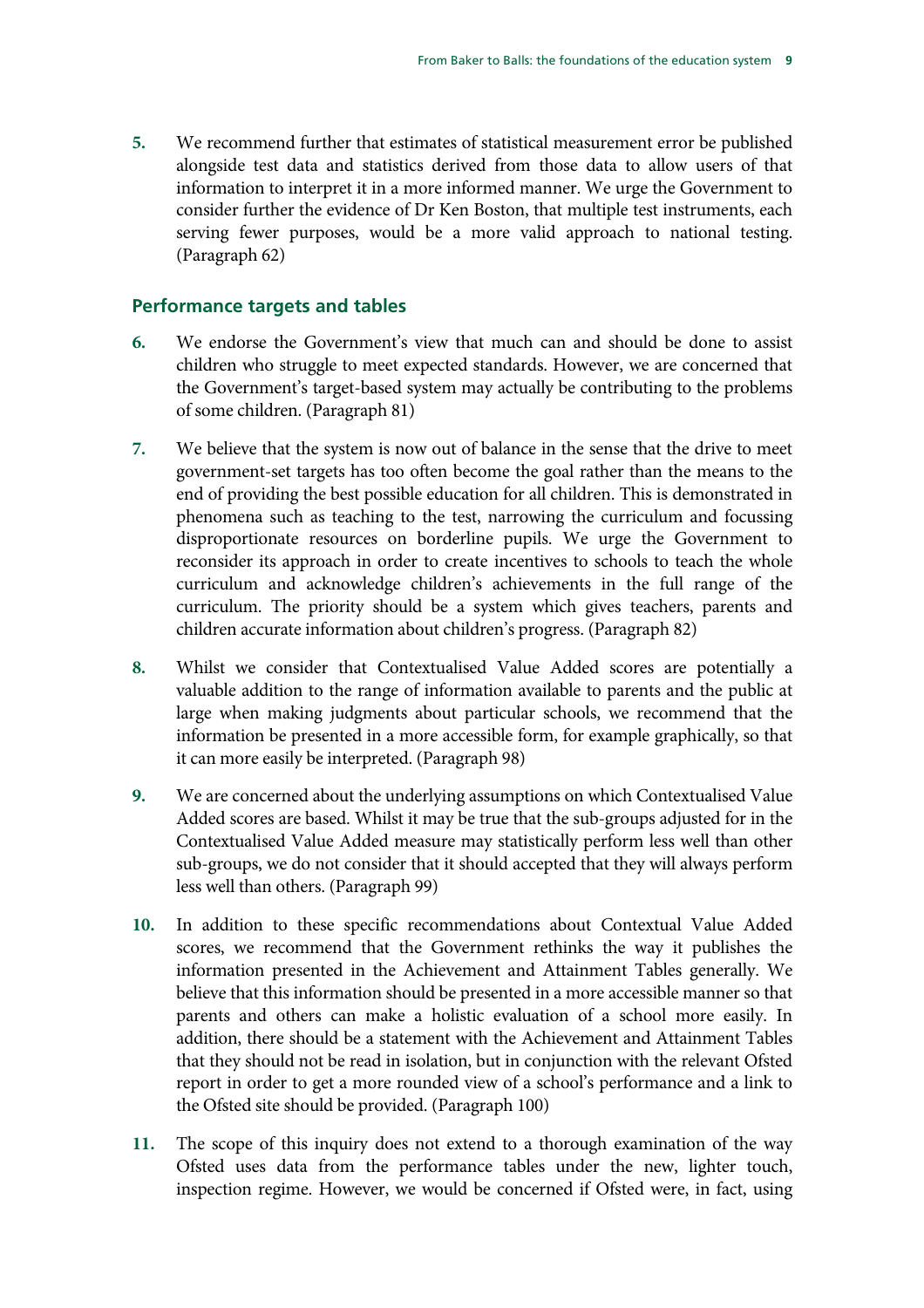test result data as primary inspection evidence in a disproportionate manner because of our view that national test data are evidence only of a very limited amount of the important and wide-ranging work that schools do. (Paragraph 102)

**12.** We consider that schools are being held accountable for only a very narrow part of their essential activities and we recommend that the Government reforms the performance tables to include a wider range of measures, including those from the recent Ofsted report. (Paragraph 106)

## **The consequences of high-stakes uses of testing**

- **13.** We received substantial evidence that teaching to the test, to an extent which narrows the curriculum and puts sustained learning at risk, is widespread. Whilst the Government has allocated resources to tackle this phenomenon and improve practice they fail to accept the extent to which teaching to the test exists and the damage it can do to a child's learning. We have no doubt that teachers generally have the very best intentions in terms of providing the best education they can for their pupils. However, the way that many teachers have responded to the Government's approach to accountability has meant that test results are pursued at the expense of a rounded education for children. (Paragraph 130)
- **14.** We believe that teaching to the test and this inappropriate focus on test results may leave young people unprepared for higher education and employment. We recommend that the Government reconsiders the evidence on teaching to the test and that it commissions systematic and wide-ranging research to discover the nature and full extent of the problem. (Paragraph 131)
- **15.** A creative, linked curriculum which addresses the interests, needs and talents of all pupils is the casualty of the narrow focus of teaching which we have identified. Narrowing of the curriculum is problematic in two ways: core subjects are emphasised to the detriment of other, important elements of the broader curriculum; and, for those subjects which are tested in public examinations, the scope and creativity of what is taught is compromised by a focus on the requirements of the test. We are concerned that any efforts the Government makes to introduce more breadth into the school curriculum are likely to be undermined by the enduring imperative for schools, created by the accountability measures, to ensure that their pupils perform well in national tests. (Paragraph 140)
- **16.** We acknowledge the reforms the Government has made to GCSE and A-level examinations. However, the Government must address the concerns expressed by witnesses, among them Dr Ken Boston of the QCA, who see the burden of assessment more in terms of the amount of time and effort spent in preparation for high-stakes tests than in the time taken to sit the tests themselves. This could be achieved by discouraging some of the most inappropriate forms of preparation and reducing the number of occasions on which a child is tested. (Paragraph 149)
- **17.** We are persuaded by the evidence that it is entirely possible to improve test scores through mechanisms such as teaching to the test, narrowing the curriculum and concentrating effort and resources on borderline students. It follows that this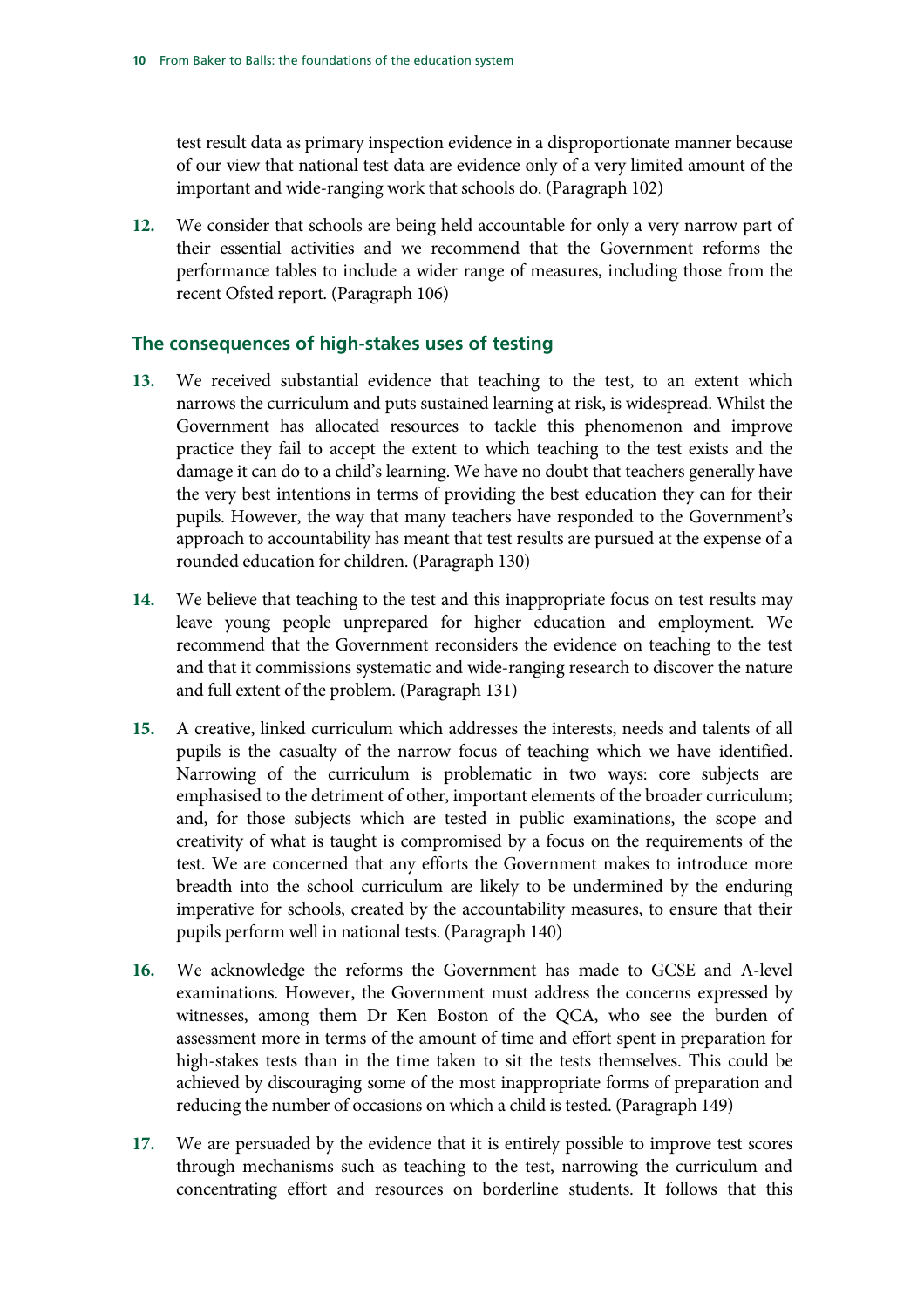apparent improvement may not always be evidence of an underlying enhancement of learning and understanding in pupils. (Paragraph 161)

- **18.** We consider that the measurement of standards across the full curriculum is virtually impossible under the current testing regime because national tests measure only a small sample of pupils' achievements; and because teaching to the test means that pupils may not retain, or may not even possess in the first place, the skills which are supposedly evidenced by their test results. (Paragraph 162)
- **19.** It is not possible for us to come to a definitive view on grade inflation in the context of such a wide-ranging inquiry. However, it seems clear to us from the evidence that we have received that the Government has not engaged with the complexity of the technical arguments about grade inflation and standards over time. We recommend that the Government addresses these issues head-on, starting with a mandate to the QCA or the proposed new regulator to undertake a full review of assessment standards. (Paragraph 171)
- **20.** Whilst we do not doubt the Government's intentions when it states that "The National Curriculum sets out a clear, full and statutory entitlement to learning for all pupils, irrespective of background or ability", we are persuaded that in practice many children have not received their entitlement and many witnesses believe that this is due to the demands of national testing. (Paragraph 183)
- **21.** We are persuaded that the current system of national tests should be reformed in order to decouple the multiple purposes of measuring pupil attainment, school and teacher accountability and national monitoring. The negative impacts of national testing arise more from the targets that schools are expected to achieve and schools' responses to them than from the tests themselves. (Paragraph 184)
- **22.** School accountability should be separated from this system of pupil testing, and we recommend that the Government consult widely on methods of assuring school accountability which do not impact on the right of children to a balanced education. (Paragraph 185)
- **23.** We recommend that the purpose of national monitoring of the education system, particularly for policy formation, is best served by sample testing to measure standards over time and that cohort testing is neither appropriate nor, in our view, desirable for this purpose. We recommend further that, in the interests of public confidence, such sample testing should be carried out by a body at arms length from the Government and suggest that it is a task either for the new regulator or a body answerable to it. (Paragraph 186)

## **Single-level tests**

**24.** Our predecessors warned the Government about bringing in new tests with undue haste. We recommend that the Government allows sufficient time for a full pilot of the new single-level tests and ensures that any issues and problems arising out of that pilot are fully addressed before any formal roll-out of the new regime to schools. (Paragraph 198)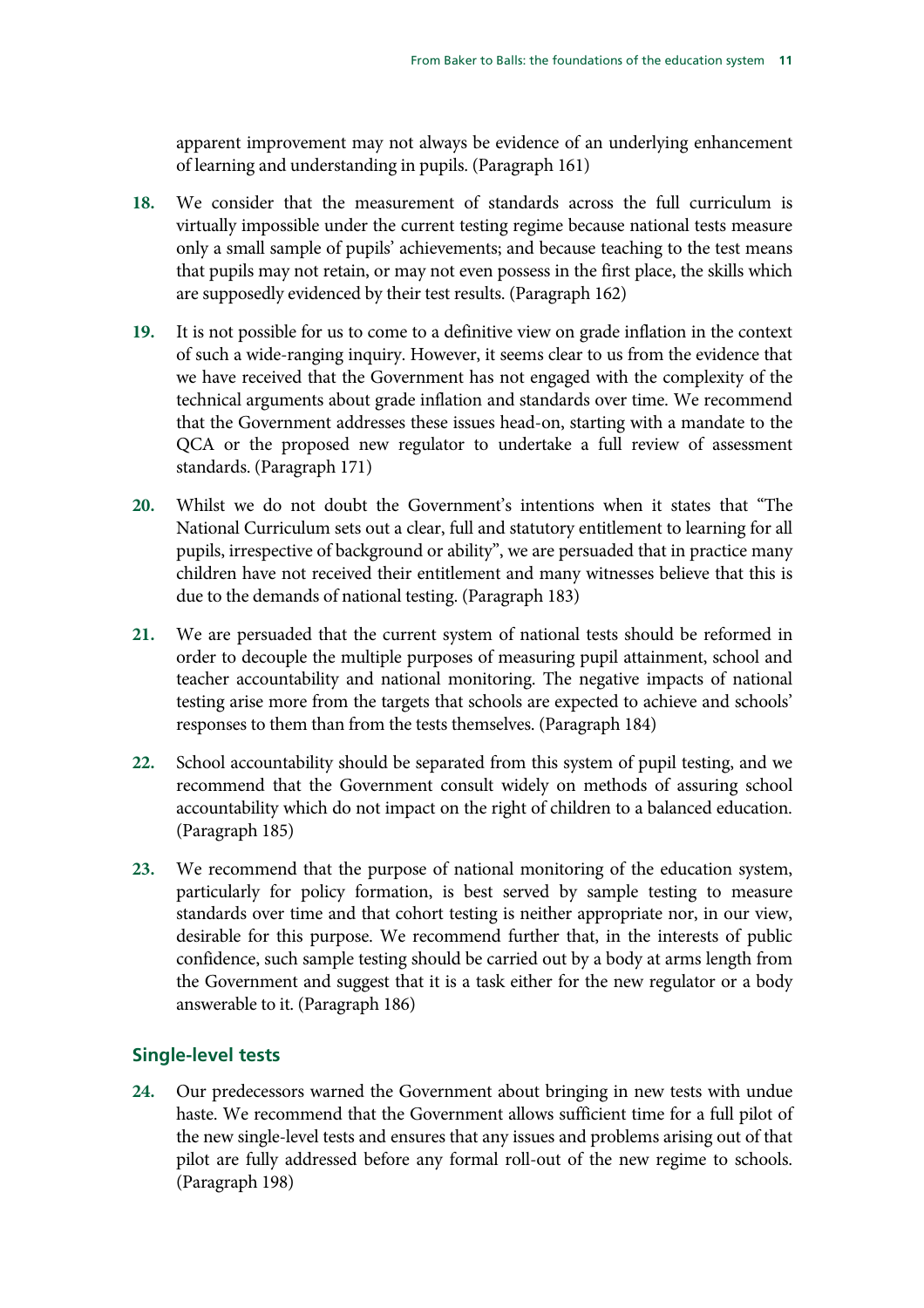- **25.** *Making Good Progress* characterises single-level tests as integral to personalised learning and Assessment for Learning yet also the means by which to generate summative data. We agree with the National Foundation for Educational Research that this single assessment instrument cannot validly perform these functions simultaneously and, if it is attempted, there is a danger that the single-level tests will work for neither purpose. The single-level tests may be useful, however, if their purpose is carefully defined and the tests are developed to ensure they are valid and reliable specifically for those purposes. (Paragraph 210)
- **26.** We recommend that, if single-level tests are introduced, they are used for summative purposes only and that Assessment for Learning and personalised learning are supported separately by enhanced professional development for teachers, backed up with a centralised bank of formative and diagnostic assessment materials on which teachers can draw as necessary on a regular basis. (Paragraph 211)
- **27.** Single-level tests may have some positive effects and we certainly approve of the Government's new emphasis on the personalised approach. However, the Government has structured the single-level testing system in such a way as to risk a transposition of existing, systemic problems into the new arrangements. Without structural modification, we foresee that the existing problems—including teaching to the test, narrowing of the taught curriculum and the focus on borderline candidates to the detriment of others—will continue under the single-level test regime. (Paragraph 215)
- **28.** We believe that true personalised learning is incompatible with a high-stakes singlelevel test which focuses on academic learning and does not assess a range of other skills which children might possess. Children who struggle with the core subjects may receive more targeted assistance in those subjects. However, if this means that children who are struggling with core subjects get less opportunity to access the wider curriculum, they risk being put off learning at an early age. We call upon the Government to invest in ways to help and, if necessary, train teachers to improve the basic skills of struggling pupils while enhancing their enjoyment of learning and guaranteeing their access to a broad curriculum. (Paragraph 216)
- **29.** We are concerned about the "one-way ratchet" on the attainment of test levels under the single-level testing regime and we find persuasive the evidence that this may lead to an apparent, but artificial, improvement in performance standards. We recommend that the Government consider further whether it is in children's best interests that they may be certified to have achieved a level of knowledge and understanding which they do not, in truth, possess. We suspect that this may lead to further disillusionment and children perceiving themselves as 'failures'. (Paragraph 217)
- **30.** We recommend that the Government urgently rethinks its decision to use progression targets, based on pupils' achievement in single-level tests, for the purposes of school accountability. If such high-stakes accountability measures are combined with more frequent testing of children, the negative effect on children's education experiences promises to be greater than it is at present. We urge the Government to listen to the QCA, which has already warned of the dangers of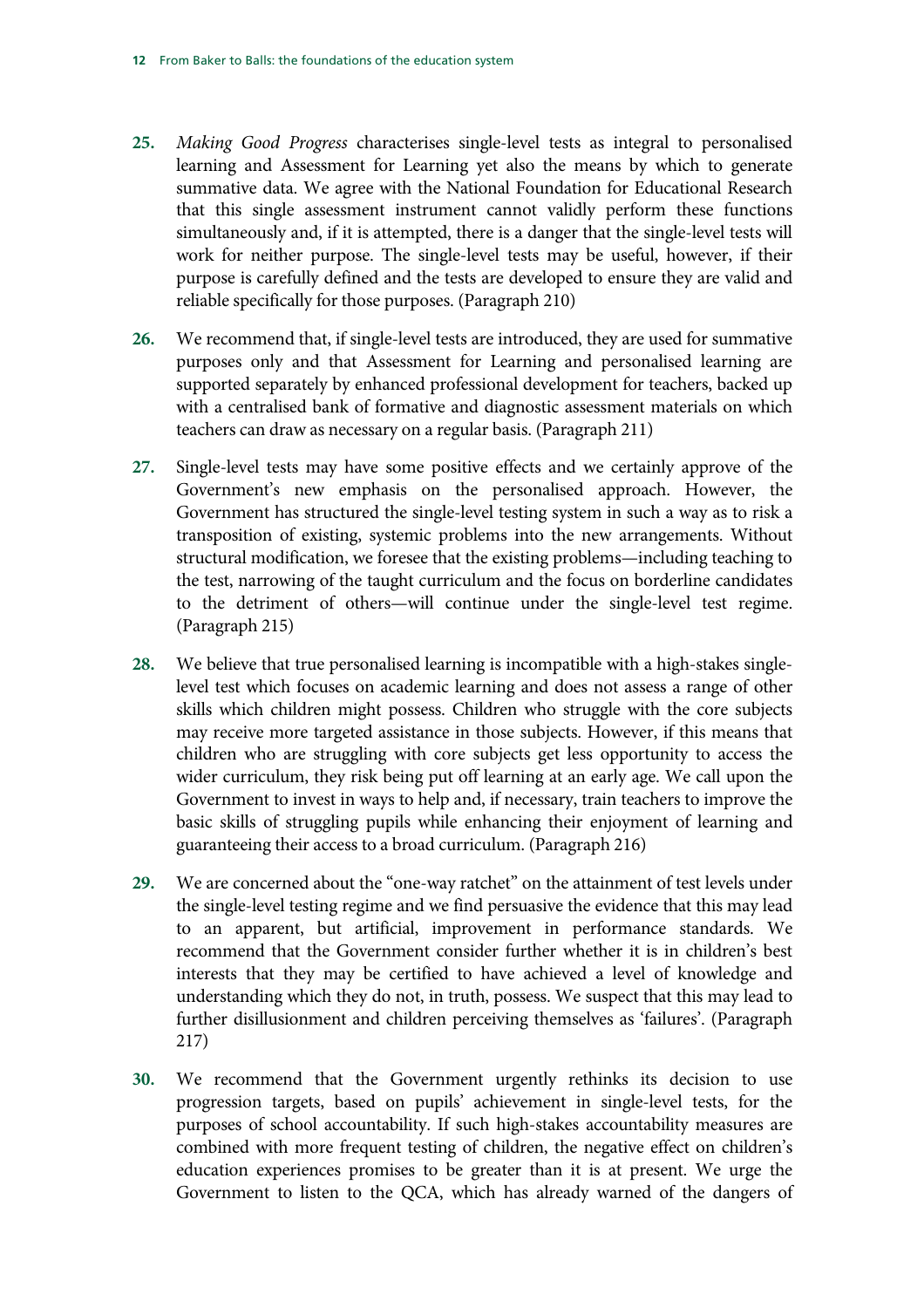saddling the single-level tests with the same range of purposes which the Key Stage tests demonstrably cannot bear. (Paragraph 218)

## **Diplomas**

- **31.** We welcome the Government's stated intentions that both the vocational and the general elements of Diplomas should be reflected in the methods of assessment used. We caution the Government against any haste in shifting this delicate balance in future until the full implications of such a shift have been understood. (Paragraph 225)
- **32.** Schools and colleges, who are required to work in collaboration with each other to provide a rounded education for Diploma students, cannot be expected to do so effectively when the accountability regime places them in direct competition with each other. We welcome the introduction of the Diploma and recognise the determination of all concerned to make it work, but we have some concerns about how it will work in a competitive environment. (Paragraph 233)
- **33.** Given its complexity, the Diploma must, in our view, be given an opportunity to settle into its operational phase without undue intervention from the Government. We consider that this is an area best left to the proposed new regulator who we hope will approach Diplomas with a light touch and at a strategic level in the first few years as the initial problems are ironed out over time. (Paragraph 234)
- **34.** The whole education sector would welcome greater clarity on the future direction of Diplomas. We urge the Government to make clear what its intentions are for the future of Diplomas and other 14–19 qualifications and whether it is, in fact, heading towards one, overarching framework for all 14–19 qualifications as Mike Tomlinson's Working Group on 14–19 Reform proposed in 2004. (Paragraph 235)

## **Regulation and development: the new arrangements**

- **35.** We welcome the creation of a development agency and separate, independent regulator on the logical grounds that it is right that development and regulation should be the responsibility of two separate organisations. That assessment standards will now be overseen by a regulator demonstrably free from government control and responsible to Parliament through the Children, Schools and Families Committee is a positive step. (Paragraph 249)
- **36.** However, the Government has failed to address the issue of the standards themselves. In the context of the current testing system, with its ever-changing curriculum and endless test reforms, no regulator, however independent, can assure assessment standards as they are not capable of accurate measurement using the data available. Until the Government allows for standardised sample testing for monitoring purposes, the regulator will be left without the tools required to fulfil its primary function. (Paragraph 250)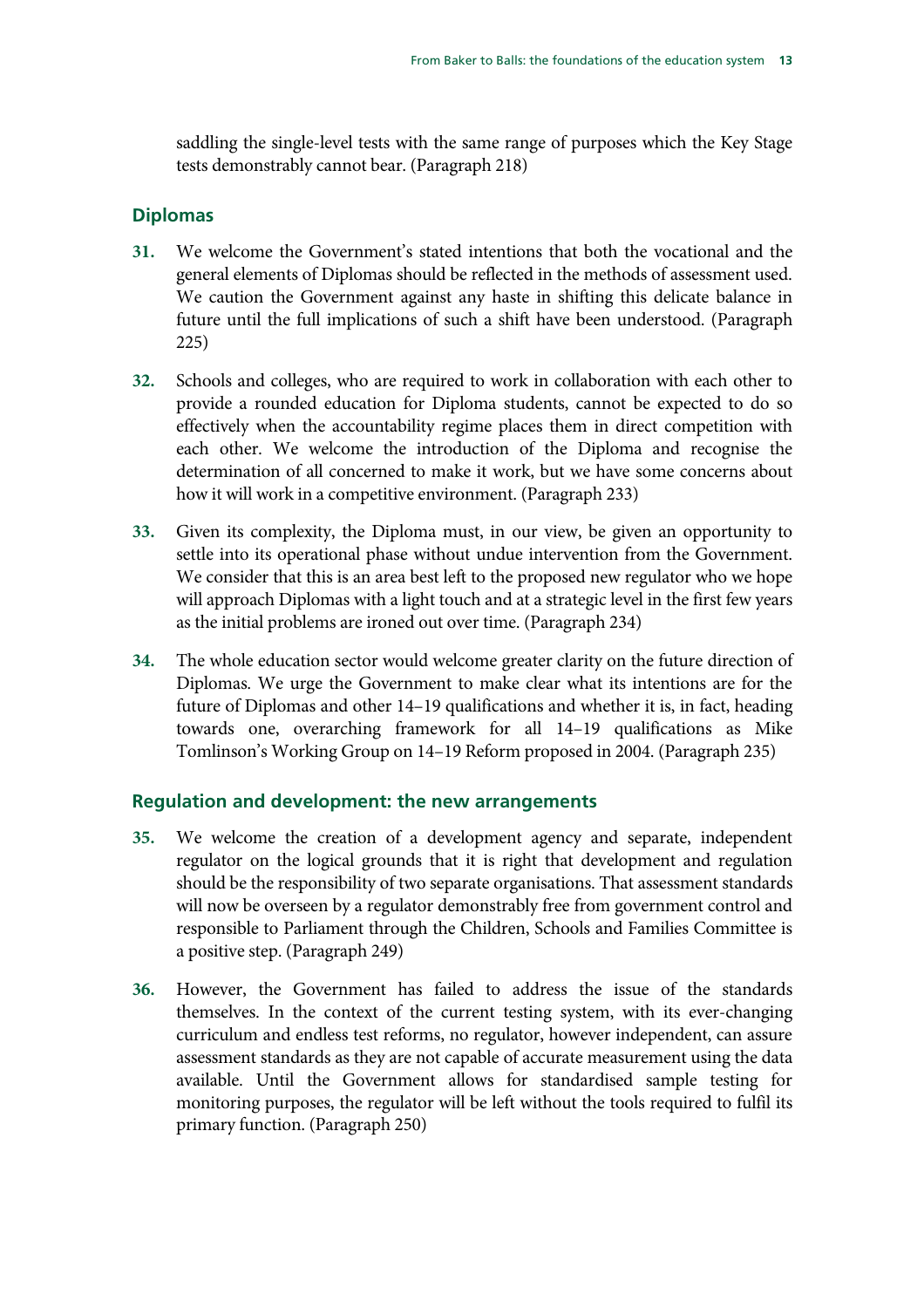## Appendix 2: *National Curriculum:*  Conclusions and Recommendations

## **Standpoints on the National Curriculum**

**1.** The evidence that we received revealed a consensus that the nature and particularly the management of the National Curriculum is in urgent need of significant reform. (Paragraph 43)

## **Limiting the reach of the National Curriculum**

- **2.** We would like to see the National Curriculum underpinned by the principle that it should seek to prescribe as little as possible and by the principle of subsidiarity, with decisions made at the lowest appropriate level. (Paragraph 53)
- **3.** In order to keep the amount of prescription through the National Curriculum to an absolute minimum we recommend that a cap is placed on the proportion of teaching time that it accounts for. Our view is that it should be less than half of teaching time. (Paragraph 56)
- **4.** Parents should be provided with a copy of the National Curriculum for their child's Key Stage so that they might be better informed of the curriculum that their child should experience. (Paragraph 58)

## **Recent and ongoing reform of the primary and secondary curriculum**

- **5.** The very welcome Cambridge Primary Review report on the primary curriculum contains extensive analysis of the problems but has not enough to say about what might be done in practice to address them. The Rose Review and the Cambridge Review both recognise that the primary curriculum is overly full, but neither offers a practical basis that appeals to us for reducing the load. As we have indicated, we would see greater merit in stipulating a basic entitlement for literacy and numeracy and offering general guidelines on breadth and balance to be interpreted by schools and teachers themselves. (Paragraph 59)
- **6.** In our view, the Programmes of Study for the new secondary curriculum are overly complex and lack clear and concise statements on what should be taught. We believe that there is much to be learned from other countries in this regard. (Paragraph 61)

## **The Early Years—getting the entitlement right**

**7.** We welcome the Department's decision to review two of the communication, language and literacy Early Learning Goals within the Early Years Foundation Stage. Nevertheless, we draw the Department's attention to the near universal support for the reconsideration of the Early Learning Goals directly concerned with reading, writing and punctuation. (Paragraph 65)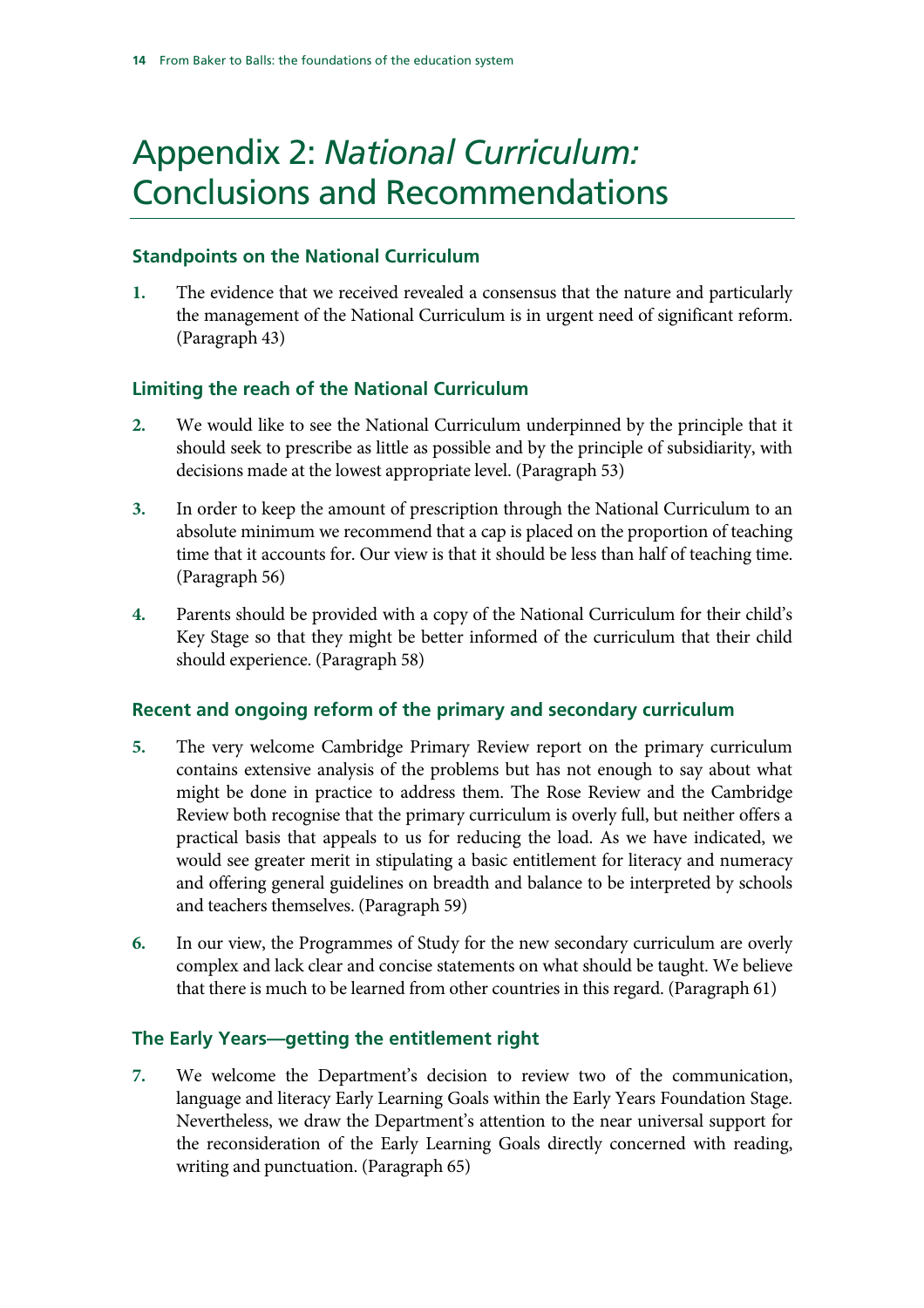- **8.** We recommend that the Early Learning Goals directly concerned with reading, writing and punctuation be removed from the Early Years Foundation Stage pending the review of the Early Years Foundation Stage in 2010. (Paragraph 66)
- **9.** We recommend that, through its review of the Early Years Foundation Stage in 2010, the Department takes the opportunity to evaluate whether the statutory framework as set out in *Setting the Standards for Learning and Development and Care for Children from Birth to Five* is too prescriptive and too detailed. (Paragraph 67)
- **10.** We recommend that the Rose Review does not pursue its interim recommendation that entry into reception class in the September immediately following a child's fourth birthday should become the norm. (Paragraph 69)

## **Extending Academies' freedoms**

- **11.** We recommend that the freedoms that Academies enjoy in relation to the National Curriculum be immediately extended to all maintained schools. (Paragraph 73)
- **12.** We note that the roll-out of extended schools will offer all maintained schools more time in the school day in which to deliver the curriculum. In the meantime, no reason has been brought to our attention for the discrepancy between different categories of schools in terms of the processes that they must follow if they wish to extend the school day. We believe that the greater freedom that Foundation and Voluntary-Aided schools and Academies enjoy in relation to changing the length of the school day should be immediately granted to all maintained schools. This would offer all maintained schools maximum scope to shape their delivery of the National Curriculum around the needs of their pupils. (Paragraph 75)

## **Promoting local ownership of the National Curriculum**

- **13.** Further to our *Testing and Assessment* Report we again draw the Department's attention to concerns that a system of Single Level Tests linked to targets, and potentially to funding, could further narrow the curriculum as experienced by all or some pupils. (Paragraph 79)
- **14.** The idea that there is one best way to teach is not supported by the research evidence and so should not be the basis for the delivery of the National Curriculum. (Paragraph 85)
- **15.** The Department must not place pressure on schools to follow certain sets of nonstatutory guidance, such as it has done in the case of *Letters and Sounds*. We recommend that the Department send a much stronger message to Ofsted, local authorities, school improvement partners and schools as to the non-statutory nature of National Strategies guidance. (Paragraph 86)

## **Central control and teacher professionalism**

**16.** We urge the Department to cease presenting the National Strategies guidance as a prop for the teaching profession and to adopt a more positive understanding of how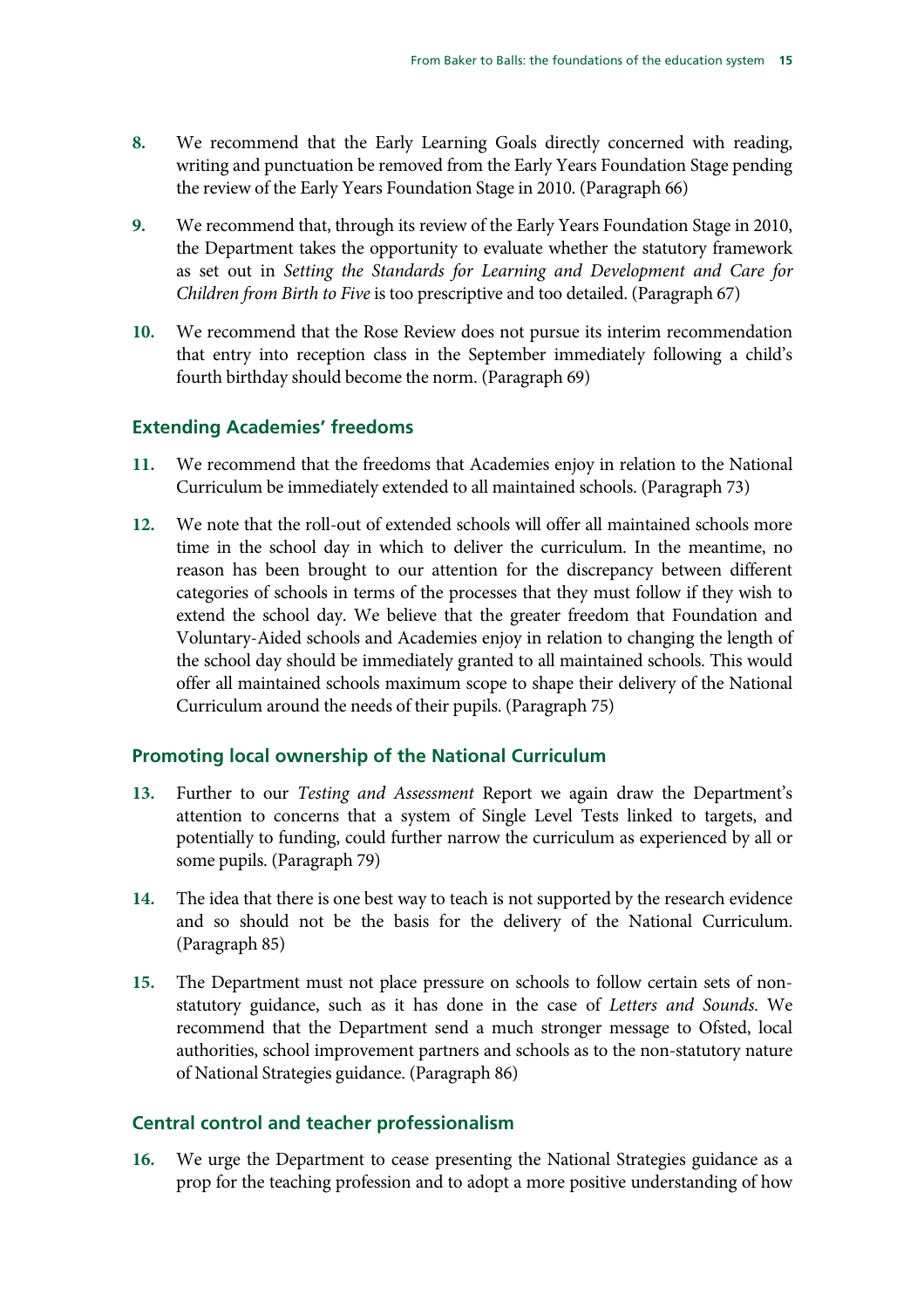schools and teachers might be empowered in relation to the National Curriculum. (Paragraph 89)

## **Supporting teachers as researchers and reflective practitioners**

- **17.** We recommend that the Department diverts resources away from the production of guidance to the funding and dissemination of research findings to teachers in the spirit of informing local professional decision-making. (Paragraph 91)
- **18.** We recommend that the Department and the Qualifications and Curriculum Authority develop facilities to disseminate research about teaching and support teachers in sharing effective practice. (Paragraph 93)

## **Supporting local ownership of the National Curriculum**

- **19.** We recommend that both the theory and practice of curriculum design is given a much higher profile within the standards for Qualified Teacher Status. (Paragraph 97)
- **20.** We expect the Department to set out how its role and that of its relevant agencies will change in relation to the National Curriculum over the next five to ten years in order to support the move to a much less prescriptive curriculum and less centrallydirected approach to its delivery. (Paragraph 101)

## **Curriculum coherence**

**21.** Alongside the extent of central control over the curriculum, our other main concern to emerge from our inquiry was the poor level of continuity and coherence in the current National Curriculum—and across the National Curriculum, Early Years Foundation Stage and 14–19 arrangements. (Paragraph 102)

## **Transforming curriculum reform**

- **22.** Despite the Department's emphasis on pupil voice in schools, nowhere in the evidence submitted to us did we get a sense that the Department particularly concerns itself with how the National Curriculum is experienced by children and young people. If it had, we suggest, it would have tackled the disjunction that children and young people face in their learning as they move from one phase of education to the next. While this matter forms a key strand of the ongoing Rose Review of the primary curriculum, we are not convinced that the Rose Review alone will be able to tackle this enduring problem with the National Curriculum. (Paragraph 104)
- **23.** We recommend that the Department's highest priority be to review the Early Years Foundation Stage, the National Curriculum and 14–19 arrangements as a whole in order to establish a coherent national framework that offers children and young people a seamless journey through their education from 0 to 19. (Paragraph 105)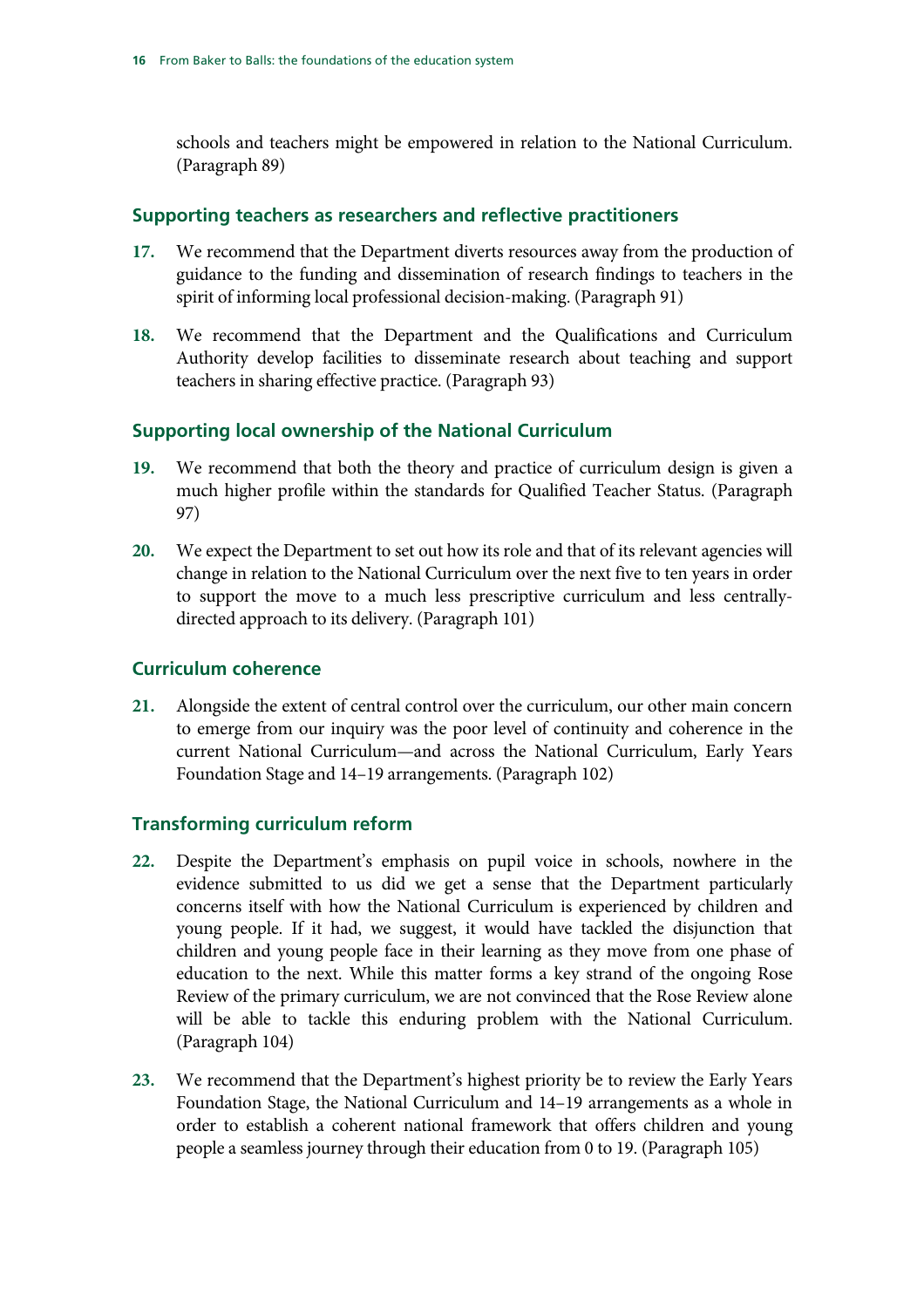- **24.** In order to reduce the number of ad hoc changes made to the National Curriculum we recommend that the Department put in place a cycle, of around five years, for curriculum review and reform and avoid initiating additional change outside that cycle. Reviews should scrutinise the Early Years Foundation Stage, National Curriculum and 14–19 arrangements as a continuum, not as discrete 'chunks'. (Paragraph 106)
- **25.** If the National Curriculum is to be managed more proactively and strategically it is essential that the agency with main responsibility for the development of the National Curriculum is truly independent from the Department and carries authority. (Paragraph 107)
- **26.** We recommend that, as with the Office of the Qualifications and Examinations Regulator, the Qualifications and Curriculum Development Agency is made independent of Ministers and instead required to report to Parliament through the Select Committee. (Paragraph 109)
- **27.** The involvement of this Committee, albeit in an advisory role, in holding preappointment hearings with the nominee for the post of Chair of the Qualifications and Curriculum Development Agency will play an important part in maintaining the independence of the Agency from the Government. (Paragraph 110)

## **Establishing an overarching structure for learning 0–19**

- **28.** We strongly recommend that an overarching statement of aims for the National Curriculum—encompassing the Early Years Foundation Stage, National Curriculum and 14–19 learners—be introduced, properly embedded in the content of the National Curriculum, in order to provide it with a stronger sense of purpose, continuity and coherence. (Paragraph 112)
- **29.** In addition, we recommend that a statement of provision for learners from 0 to 19 is introduced, setting out the fundamental knowledge and skills that young people should have acquired at the end of compulsory education. (Paragraph 113)
- **30.** We recommend that the Early Years Foundation Stage is brought within the National Curriculum—and run through the Qualifications and Curriculum Authority rather than, as at present, the Department. (Paragraph 114)
- **31.** Bringing 14–19 provision under a shared set of aims for the National Curriculum would have been easier under the Tomlinson proposals for the Diploma. Our predecessor Committee, the Education and Skills Committee, voiced its opinion on the Tomlinson proposals in its 2007 Report *14–19 Diplomas*. We share the preference, outlined then, for an overarching diploma that replaced all other qualifications for learners aged 14 to 19. (Paragraph 115)
- **32.** We suggest that the review and reform of the Early Years Foundation Stage, National Curriculum and 14–19 provision as a continuum and the bringing together of these frameworks underneath an overarching statement of aims represent necessary first steps to improving the continuity and coherence of the learning opportunities presented to children and young people. These changes must be accompanied by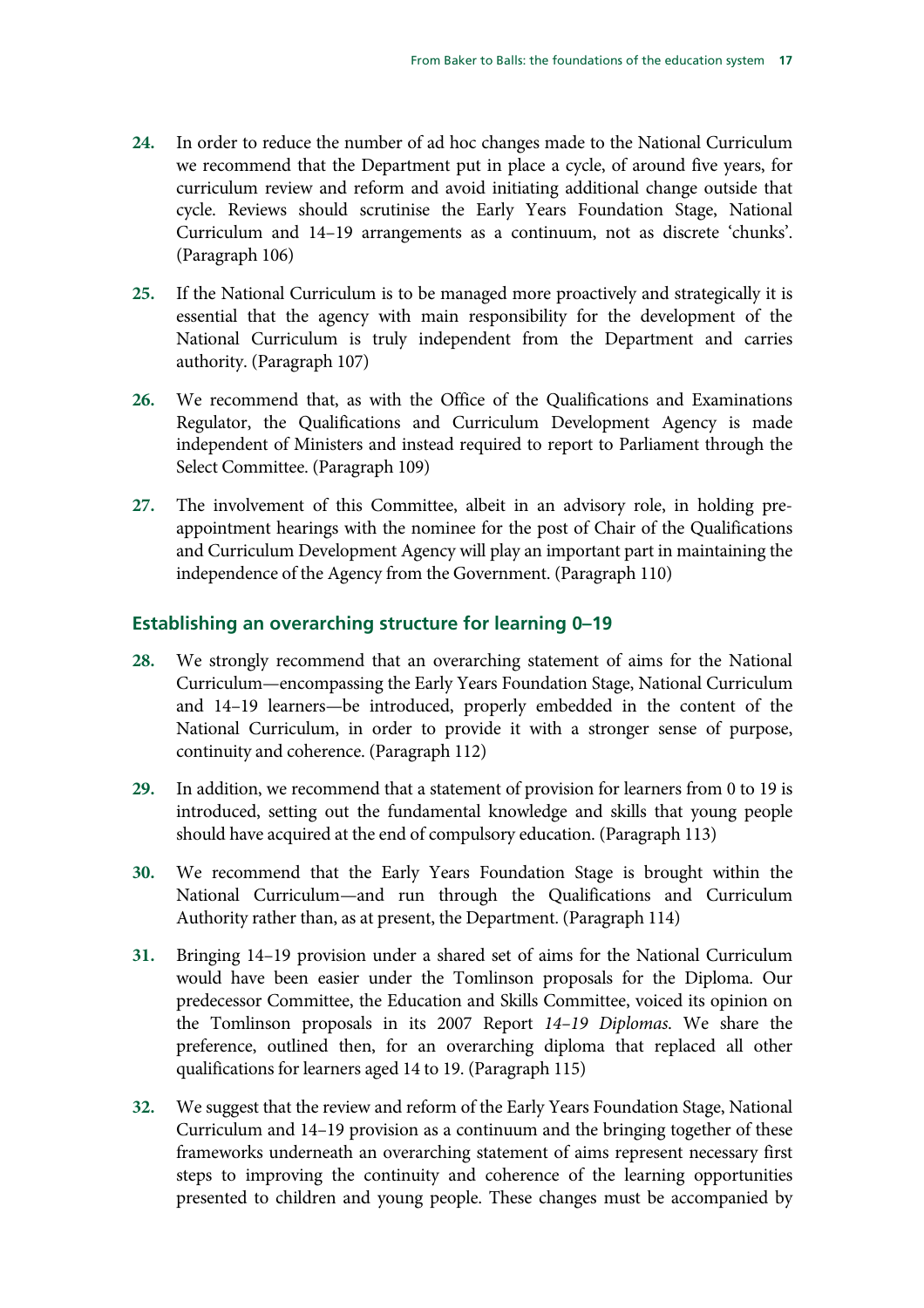improved communication and co-ordination between teachers and practitioners across the different phases of education. (Paragraph 116)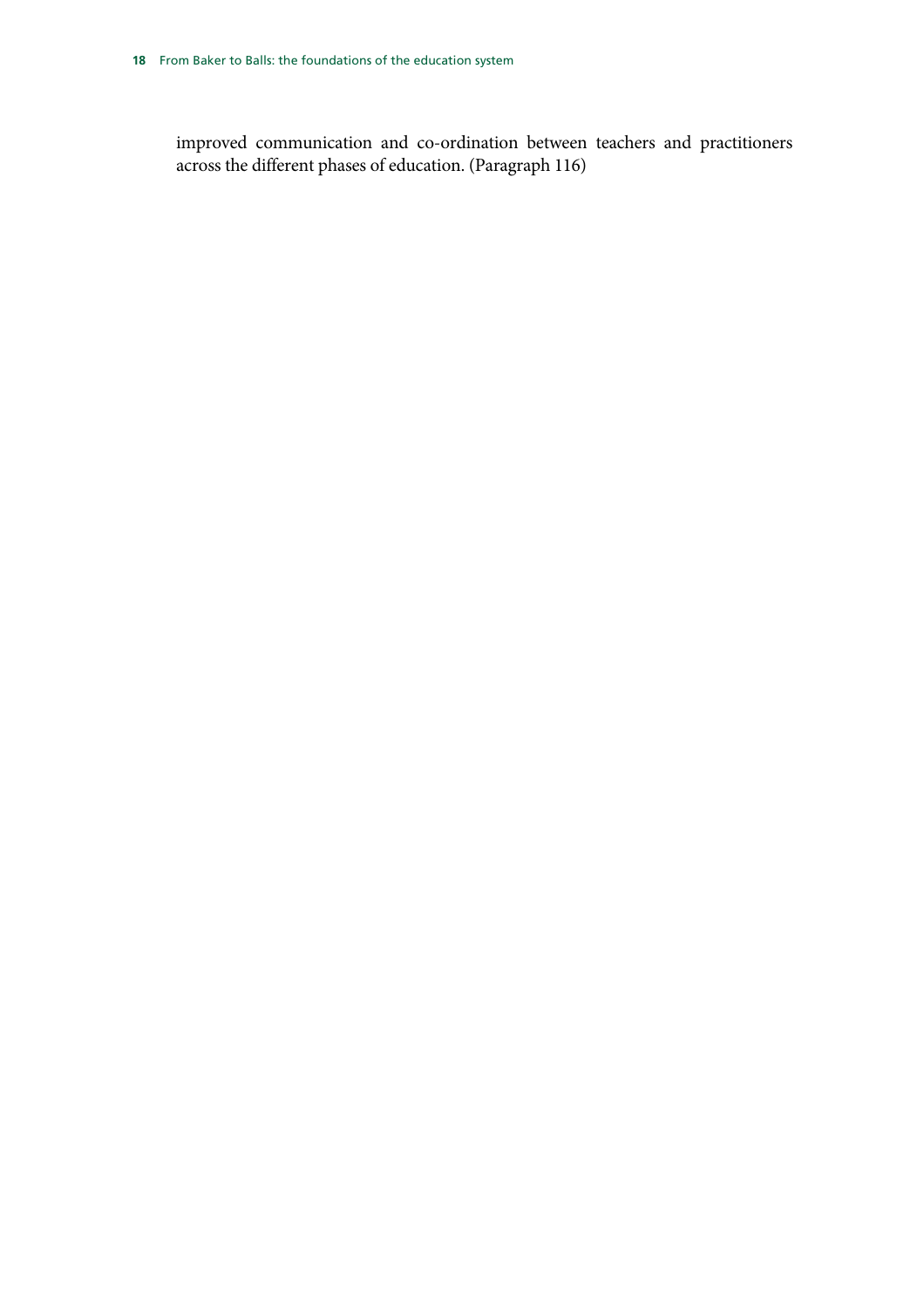## Appendix 3: *School Accountability:* Conclusions and Recommendations

- **1.** We are satisfied that schools should be held publicly accountable for their performance as providers of an important public service. We concur with the views expressed in evidence to us that the two major consequences of the accountability system should be school improvement and improvement in broader outcomes for children and young people, including well-being. (Paragraph 15)
- **2.** The New Relationship with Schools policy was a laudable attempt by the Government to simplify the school accountability system, particularly in relation to inspection. However, the Government has continued to subject schools to a bewildering array of new initiatives and this has in many ways negated the good work started in New Relationship with Schools. (Paragraph 24)
- **3.** We are concerned that the Government's 21st Century Schools White Paper signals even greater complexity in an already overly complex system of school accountability and improvement initiatives. There is a real danger that schools may become overwhelmed by the intricacies of the proposed reforms and that School Improvement Partners and local authorities may not have sufficient time or resources to mediate effectively between schools and the myriad providers of school improvement support. (Paragraph 36)

## **Schools' Self-Evaluation, Self-Improvement Partners and Local Authorities**

- **4.** We note that Ofsted is actively considering ways of involving governing bodies more in the inspection process, particularly where inspections are conducted without notice. However, it would have been preferable had the 2009 inspection framework been introduced following a satisfactory resolution of this issue. We recommend that Ofsted bring forward at the earliest opportunity firm proposals setting out how governing bodies will be appropriately involved in all inspections. (Paragraph 45)
- **5.** We urge the Government to reconsider the proposals to place additional statutory duties on governors. We support the principle of better training for governors, but we recommend that the Government set out a detailed strategy for encouraging governors to take up training opportunities without training requirements becoming a barrier to recruitment. (Paragraph 47)
- **6.** We are persuaded that self-evaluation—as an iterative, reflexive and continuous process, embedded in the culture of a school—is a highly effective means for a school to consolidate success and secure improvement across the full range of its activities. It is applicable, not just to its academic performance, but across the full range of a school's influence over the well-being of the children who learn there and the community outside. (Paragraph 53)
- **7.** We believe that Ofsted should do more to encourage schools to be creative and produce evidence of the self-evaluation process which works for them and speaks to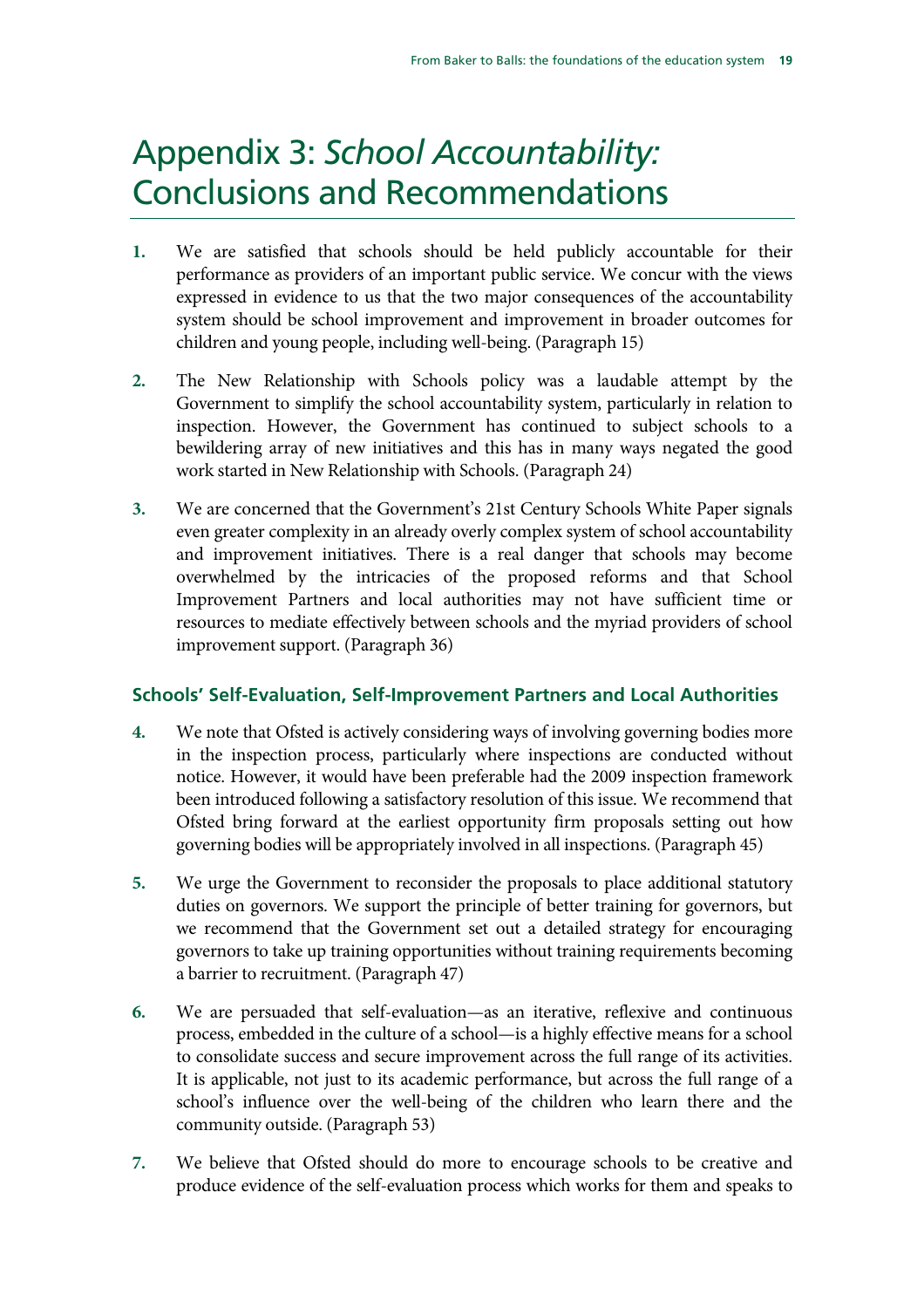the true culture and ethos of their own school. Ofsted should ensure that its own inspection processes are flexible enough to accommodate and give appropriate weight to alternative forms of evidence of self-evaluation. (Paragraph 59)

- **8.** We are attracted to a model of accountability which encourages and supports schools towards a meaningful, continuous self-evaluation process, evidenced in a form which the school considers most appropriate and verified through inspection. We are persuaded that true self-evaluation is at the heart of what a good school does. For a school which is performing at a good level, embedding processes which encourage continuous self-improvement are likely to be of far more practical benefit than an inspection every few years. The latter is necessary mainly as a check to see that a school is performing at the appropriate level. Inspection should be a positive experience, reinforcing good practice and fostering dialogue with schools in relation to areas where further improvement can be made. The Government and Ofsted should endeavour to do more to help schools which have not yet come to terms with the concept of self-evaluation in its fullest sense. (Paragraph 63)
- **9.** We welcome the fact that the National College for Leadership of Schools and Children's Services is being asked to review its training and accreditation procedures to support School Improvement Partners in their new role. (Paragraph 76)
- **10.** The Government must take care that it does not exacerbate the existing problems with recruitment of School Improvement Partners by increasing the training burden and introducing requirements that existing School Improvement Partners be reaccredited and that they all carry an ongoing licence to practice. (Paragraph 77)
- **11.** We recommend that the Government produce clear plans to show how and from where enough School Improvement Partners (SIPs) with appropriate skills and experience will be recruited with sufficient time to dedicate to the expanded remit for SIPs which is proposed in the Government's White Paper. (Paragraph 84)
- **12.** We agree with the Audit Commission that local authorities should be more involved with monitoring, supporting and, where necessary, intervening in school budgets and finance. It is indefensible that the expenditure of such vast sums should attract so little scrutiny. Central government should make clear that schools must make a proper accounting of their expenditure to local authorities; and that local authorities should be as engaged with the monitoring of finance as they are expected to be with the monitoring of performance and standards. We do not advocate an erosion of schools' autonomy, but we consider it important that the correct level of financial support is available to them in order to derive maximum value for money from the schools budget. (Paragraph 91)
- **13.** We approve of the collaborative approach to school improvement taken by some local authorities; and we consider that partnership working between local authorities and all schools in the local area is a valuable means of providing support and spreading best practice. We urge central and local government to work together to ensure a more consistent approach across local authorities in this regard. (Paragraph 96)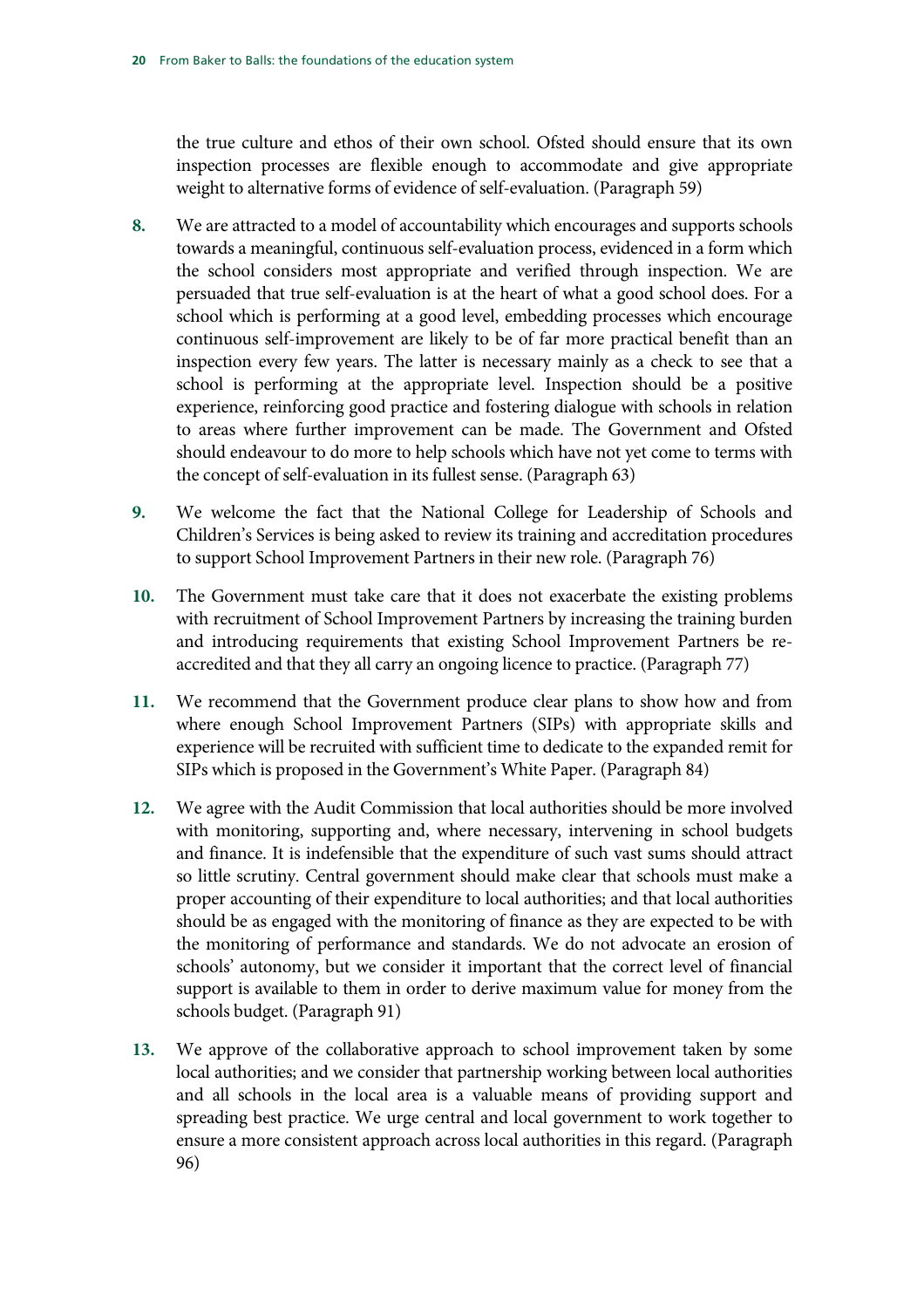**14.** We urge the Government to recognise the good work done in the local authorities which demonstrate a systematic, collaborative approach towards the identification of schools in need of improvement and the provision of support in raising their standards of performance. We recommend that the Government should be sparing in the use of its extended statutory powers to intervene in relation to school improvement. We consider that these powers should be used only in cases where the relevant local authority has failed in its duty to secure school improvement. They should not be used as a mechanism for central government to increase its control over the way in which schools are managed. (Paragraph 102)

## **The Inspectorate**

- **15.** In general terms, we support the approach to inspection set out in the 2009 inspection framework. We consider that a frequency of inspection in proportion to a school's current levels of performance is sensible, although some concerns remain about identification of schools where there is an unexpected slide in performance. We consider that a short notice period for inspection is sensible, but schools must be given sufficient time to collate all the necessary evidence and ensure attendance of key personnel. Without-notice inspection is appropriate where there are particular concerns about performance, and safeguarding in particular, but this approach should not be used without good reason. (Paragraph 111)
- **16.** If visits to schools are to be as short as two days—and bearing in mind that some of those days will be taken up by preliminaries rather than by inspection itself inspectors will need to be highly trained and well qualified if they are to make an accurate evaluation of school provision (Paragraph 112)
- **17.** We remind Ofsted of the need for transparency and publicity for the way in which inspection data are combined to form final judgments on schools. (Paragraph 113)
- **18.** We support the principle of increased emphasis on the views of pupils and parents, but we have some reservations about the level of responses to questionnaires, particularly for schools with a challenging intake. We urge Ofsted to make transparent the approach that inspectors will take when forming judgements on schools where there has been a low level of response to questionnaires from parents; and it should not rule out the possibility of meetings with parents. (Paragraph 114)
- **19.** We are persuaded of the need for an inspectorate, independent of government, which can assure the quality of provision in individual schools, as well as producing more general reports on aspects of the education system at a national level. We consider that the latter are particularly important, not least because they should provide a sound evidential basis for policy-making by the Government. (Paragraph 121)
- **20.** Both Ofsted and the Government should be alert to any sign that the growth of Ofsted's responsibilities is causing it to become an unwieldy and unco-ordinated body. (Paragraph 122)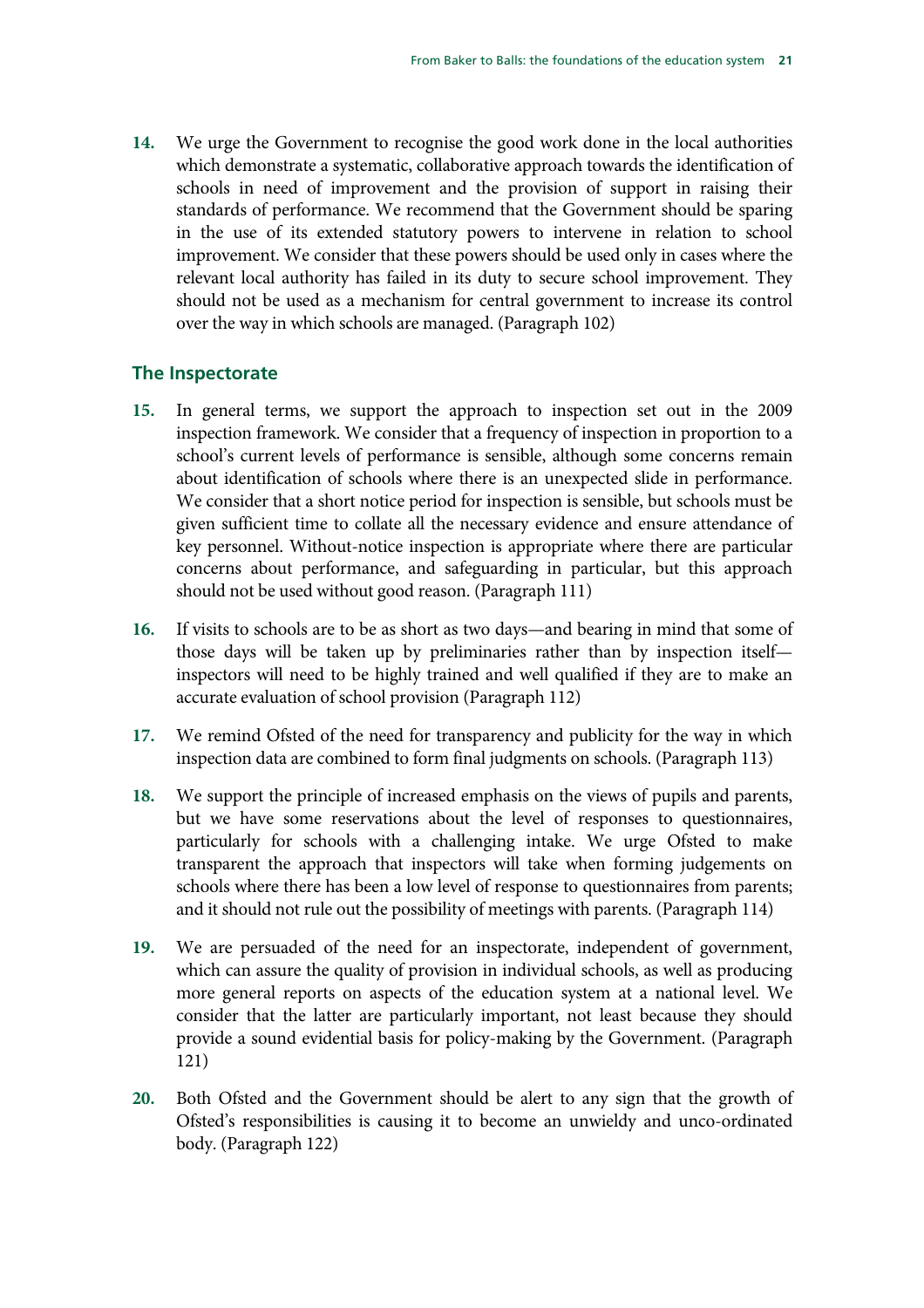- **21.** We believe that Ofsted should aspire to have HMIs lead all inspections. Schools causing concern should always be inspected by a team headed by an HMI. (Paragraph 127)
- **22.** We note that Ofsted has a duty to encourage improvement in schools. However, we do not accept that Ofsted necessarily has an active role to play in school improvement. It is Ofsted's role to evaluate a school's performance across its many areas of responsibility and to identify issues which need to be addressed so that a school can be set on the path to improvement. Ofsted has neither the time nor resources to be an active participant in the improvement process which takes place following inspection, aside from the occasional monitoring visit to verify progress. (Paragraph 137)
- **23.** We recommend that Ofsted's role in school improvement be clarified so that the lines of responsibility are made clear to all those involved in the school system. Ofsted's function is a vital one: it is, in the purest sense, to hold schools to account for their performance. It is for others—schools themselves, assisted by School Improvement Partners, local authorities and other providers of support—to do the work to secure actual improvement in performance. The Chief Inspector already has a wide and important remit: she should feel no compulsion to make it wider. (Paragraph 138)
- **24.** We recommend a review of the data underlying comparator measures or sets of measures to ensure that they accurately reflect the range of factors that can impact on school performance. (Paragraph 150)
- **25.** We consider that the quality of school provision beyond the teaching of academic subjects is extremely important and that Ofsted has a duty to reflect this in a fair and balanced manner in its inspection reports. (Paragraph 157)
- **26.** We urge Ofsted to rebalance its inspection framework in two ways, in order to reflect better the true essence of the school. First, when evaluating academic attainment, we recommend that Ofsted gives less evidential weight given to test results and derivative measures and gives more weight to the quality of teaching and learning observed by inspectors in the classroom. Second, when evaluating a school's performance in terms of pupil well-being and other non-academic areas, we recommend that Ofsted should move beyond the search for quantitative measures of performance and that it should focus more effort on developing qualitative measures which capture a broader range of a school's activity. (Paragraph 161)

## **Achievement and Attainment Tables and the School Report Card**

**27.** Performance data have been a part of the educational landscape in England for some years. Like it or not, they are a feature of the school accountability system and we recognise the manifest difficulties in retreating from that position, even if a watchful eye should be kept on the consequences of the abandonment of performance tables linked to test results in other parts of the United Kingdom. If such data is to be collected, much can be done to mitigate the more unfortunate aspects of the publication. We take a pragmatic view and believe that the focus of debate should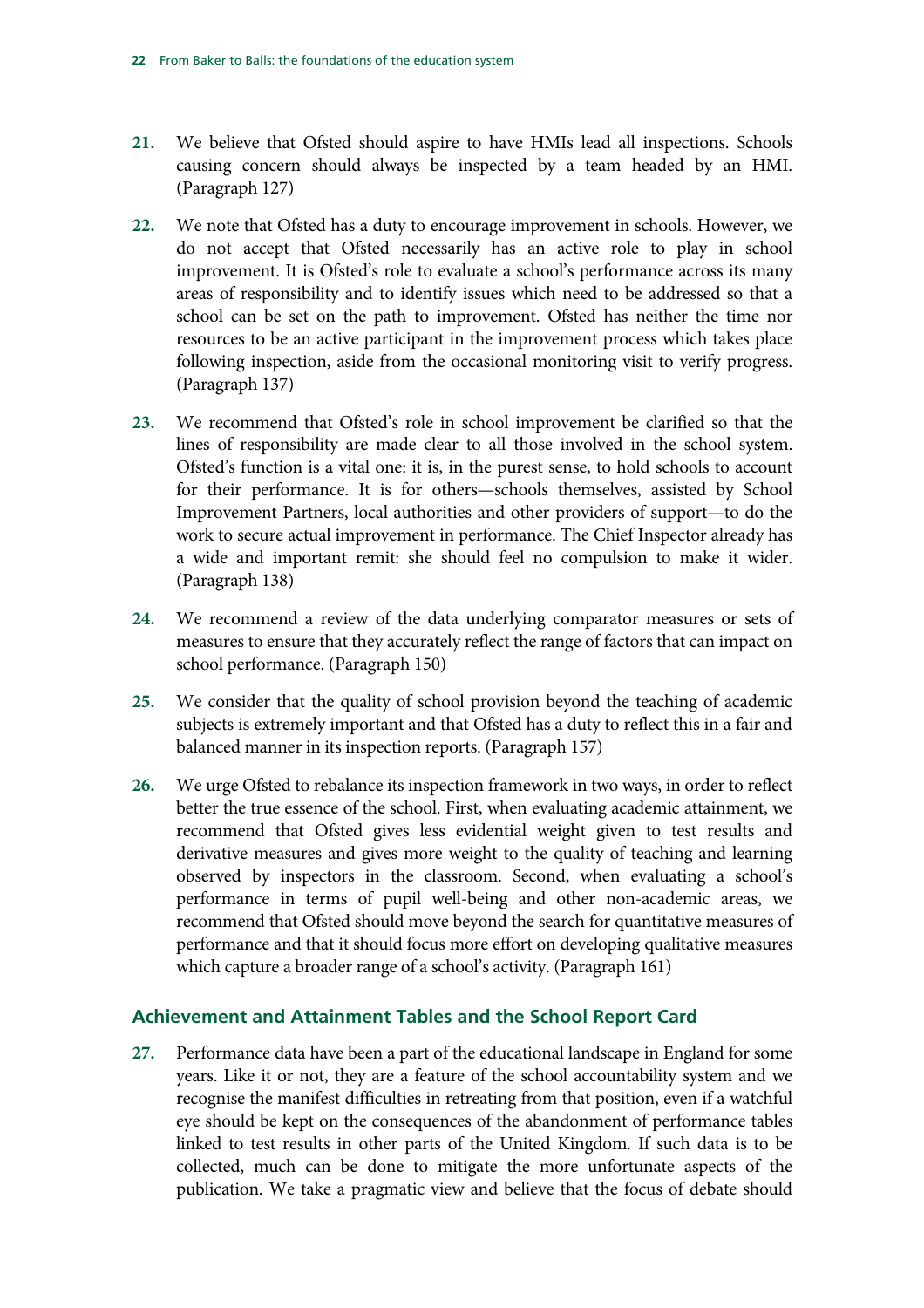move towards a more fruitful discussion of the types of data and information collected and the method of presentation. (Paragraph 167)

- **28.** The Achievement and Attainment Tables present a very narrow view of school performance and there are inherent methodological and statistical problems with the way they are constructed. For instance, they are likely to favour independent and selective schools, which have a lower intake of deprived children or of children with Special Educational Needs. It is unsurprising, therefore, if such schools consistently top the academic league tables. Yet most of those who may wish to use the Tables, particularly parents, remain unaware of the very serious defects associated with them and will interpret the data presented without taking account of their inherent flaws. As a result, many schools feel so constrained by the fear of failure according to the narrow criteria of the Tables that they resort to measures such as teaching to the test, narrowing the curriculum, an inappropriate focusing of resources on borderline candidates, and encouraging pupils towards 'easier' qualifications, all in an effort to maximise their performance data. There is an urgent need for the Government to move away from these damaging Achievement and Attainment Tables and towards a system which gives a full and rounded account of a school's provision. (Paragraph 176)
- **29.** We urge the Government to work closely with Ofsted in order to produce a model of the school report card appropriate for use by the inspectorate. However, if in Ofsted's view the school report card ultimately takes a form which is unsuitable for the purpose of risk assessment, as an independent regulator, Ofsted should not feel compelled to adopt the school report card as a replacement for its interim assessment. (Paragraph 184)
- **30.** We welcome in principle the introduction of the school report card as a rationalisation of current accountability mechanisms and an attempt at providing a broader evidence base for assessing schools' performance. However, the Government must take care in developing its proposals that it tailors the school report card to the particular needs of the English schools system. Lessons can be learned from international practices and the case of the New York school report card will be particularly relevant; but the Government should not assume that what works elsewhere will necessarily work in the English system. (Paragraph 196)
- **31.** Schools should be strongly incentivised by the accountability system to take on challenging pupils and work hard to raise their levels of attainment. To this end, we support the proposals to introduce credits on the school report card for narrowing the gaps in achievement between disadvantaged pupils and their peers. However, we strongly caution the Government against the introduction of any penalties for increasing gaps in achievement. If the Government were to attach such penalties, it is likely that schools would seek to deny school places to challenging pupils in order to avoid the risk of a lower school report card score. They might also create incentives for schools not to push gifted and talented students to reach really high levels of achievement. (Paragraph 206)
- **32.** We have been struck by the weight of evidence we have received which argues against an overall score on the school report card. It is true that Ofsted comes to an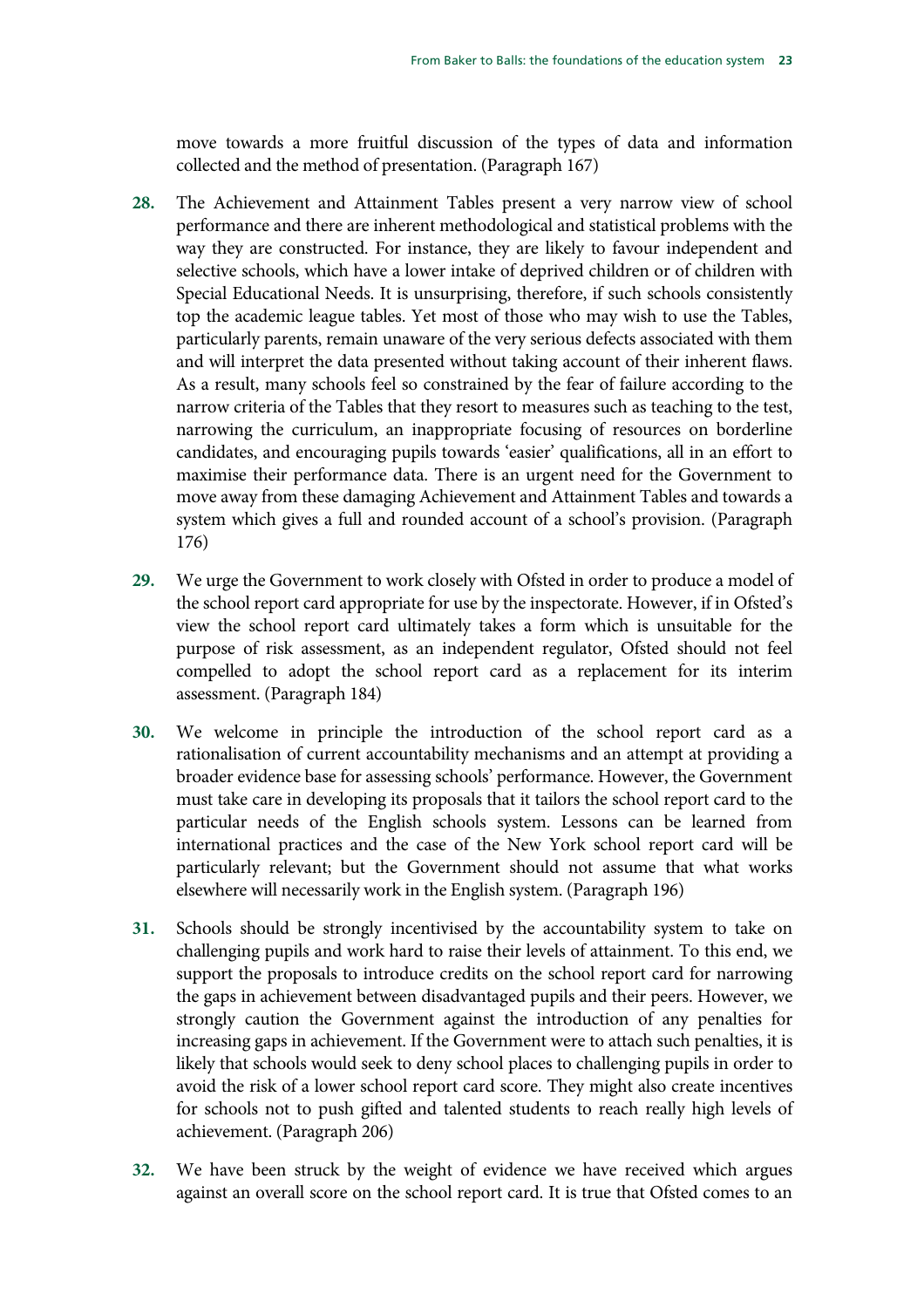overall judgement on a four point scale, but this judgement is meant to be the result of a very extensive analysis of a school's provision across the board, relying on quantitative and qualitative evidence and first-hand experience of the school at work. A school report card is not, and in our view never can be, a full account of a school's performance, yet the inclusion of an overall score suggests that it is. (Paragraph 211)

- **33.** The range of discrete measures proposed for inclusion in the school report card certainly present a broader picture of a school than the current Achievement and Attainment Tables; but they cannot be the basis for a definitive judgement of overall performance in the same way as we are entitled to expect an Ofsted judgement to be. On balance, we think that parents and others should be able to decide for themselves those measures of performance most important to them. We approve of the proposal both to grade and rate performance in each category on the school report card, but we are not persuaded of the appropriateness of and need for an overall score. (Paragraph 212)
- **34.** We recommend that the Government guards against serial changes to reporting criteria for the school report card once it is introduced nationally. The ability to track school performance on a range of issues over time is potentially a valuable feature of the reformed system, but this will not be possible if the reporting criteria are in a constant state of flux. (Paragraph 216)
- **35.** There is potential for substantial confusion to be introduced if the reasons for differences between scores on the school report card and Ofsted judgements are not clear, leading to a perception of incoherence in the accountability system. This would be unfortunate, as the success of any accountability system depends on the extent to which users have confidence in it. We recommend that DCSF and Ofsted work together to find a way to eradicate, or at least minimise the impact of, this problem. If the Government accepts our recommendation not to include an overall score in the school report card, the potential for conflicting accounts of school performance would be greatly reduced. (Paragraph 217)
- **36.** The Government must address the methodological problems inherent in basing important indicators on survey evidence. It is unacceptable that schools with the most challenging intakes might suffer skewed performance scores because of a low response rate to surveys for the purposes of the school report card. (Paragraph 222)
- **37.** Academic research in the field of school effectiveness is lacking in the field of pupil well-being and wider outcomes beyond assessment results. In the absence of robust, independent research evidence, the Government should exercise great caution in pursuing its otherwise laudable aim of widening the accountability system beyond simple test scores. (Paragraph 223)
- **38.** We do not believe that the indicators based on parent and pupil surveys, together with data on attendance, exclusions, the amount of sport provided and the uptake of school lunches, provide a balanced picture of a school's performance. In the absence of a set of performance indicators which are able to provide a fully rounded and accurate picture of how well a school is supporting and enhancing the well-being and outcomes of its pupils, the school report card should not purport to give a balanced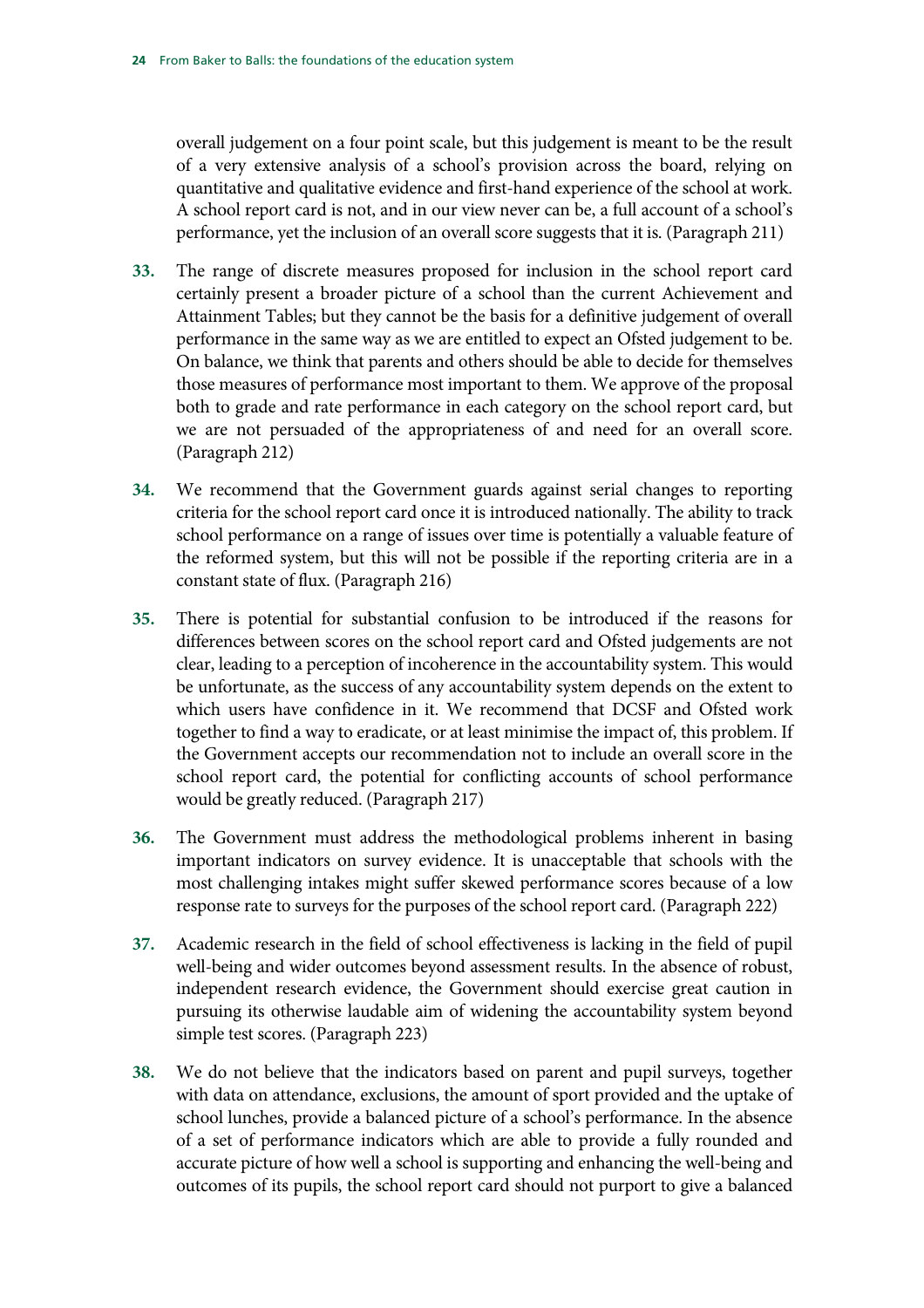view of a school's overall performance in this or any other area. The Government should make clear on the face of the school report card that its contents should only be considered as a partial picture of the work of a school. This is not to say that we do not consider the inclusion of well-being indicators to be a welcome development: we are merely concerned that parents and others should understand the limits of the information which is presented to them on the school report card. (Paragraph 224)

- **39.** We are pleased that the Government is now moving away from the Achievement and Attainment Tables based on a narrow set of measures of academic achievement derived from test results. We believe that the move towards the broader evidence base proposed for the school report card is a step in the right direction. However, we reiterate our warning to the Government that it should not make claims for the school report card which do not stand up to scrutiny. It will never constitute a definitive view of a school's performance but it might, if properly constructed, be a useful tool in assessing a broader range of aspects of a school's performance than is possible at present. (Paragraph 225)
- **40.** At the start of the pilot study of the school report card, it is too early for us to make detailed recommendations about its precise contents. At this stage, we simply urge the Government to take account of the concerns raised by witnesses to this inquiry. There is still much work to be done in developing the school report card into a workable format. (Paragraph 226)

## **Conclusion: complexity, consistency and coercion**

- **41.** The complexity of the school accountability and improvement system in England is creating a barrier to genuine school improvement based on the needs of individual schools and their pupils. We support the message in the 21st Century Schools White Paper, that schools should be empowered to take charge of their own improvement processes. However, the Government's continuing tendency to impose serial policy initiatives on schools belies this message and the relentless pace of reform has taken its toll on schools and their capacity to deliver a balanced education to their pupils. We urge the Government to refrain from introducing frequent reforms and allow schools a period of consolidation. (Paragraph 239)
- **42.** Inconsistencies in the approach to school accountability and improvement and inconsistencies in the judgments which are made in different parts of the accountability system are both confusing and damaging. Confusion undermines the credibility of the accountability system and schools which find themselves pulled in different directions are unlikely to be able to give their full attention to the fundamental task of providing their pupils with a broad and balanced education. (Paragraph 249)
- **43.** We recommend that the Government revisits the proposals for reform of the school accountability and improvement system set out in the 21st Century Schools White Paper with a view to giving more substance to its claims that schools are responsible for their own improvement. We have received strong evidence that schools feel coerced and constrained by the outcomes of Ofsted inspection and programmes set up by central government, such as National Challenge. We have consistently noted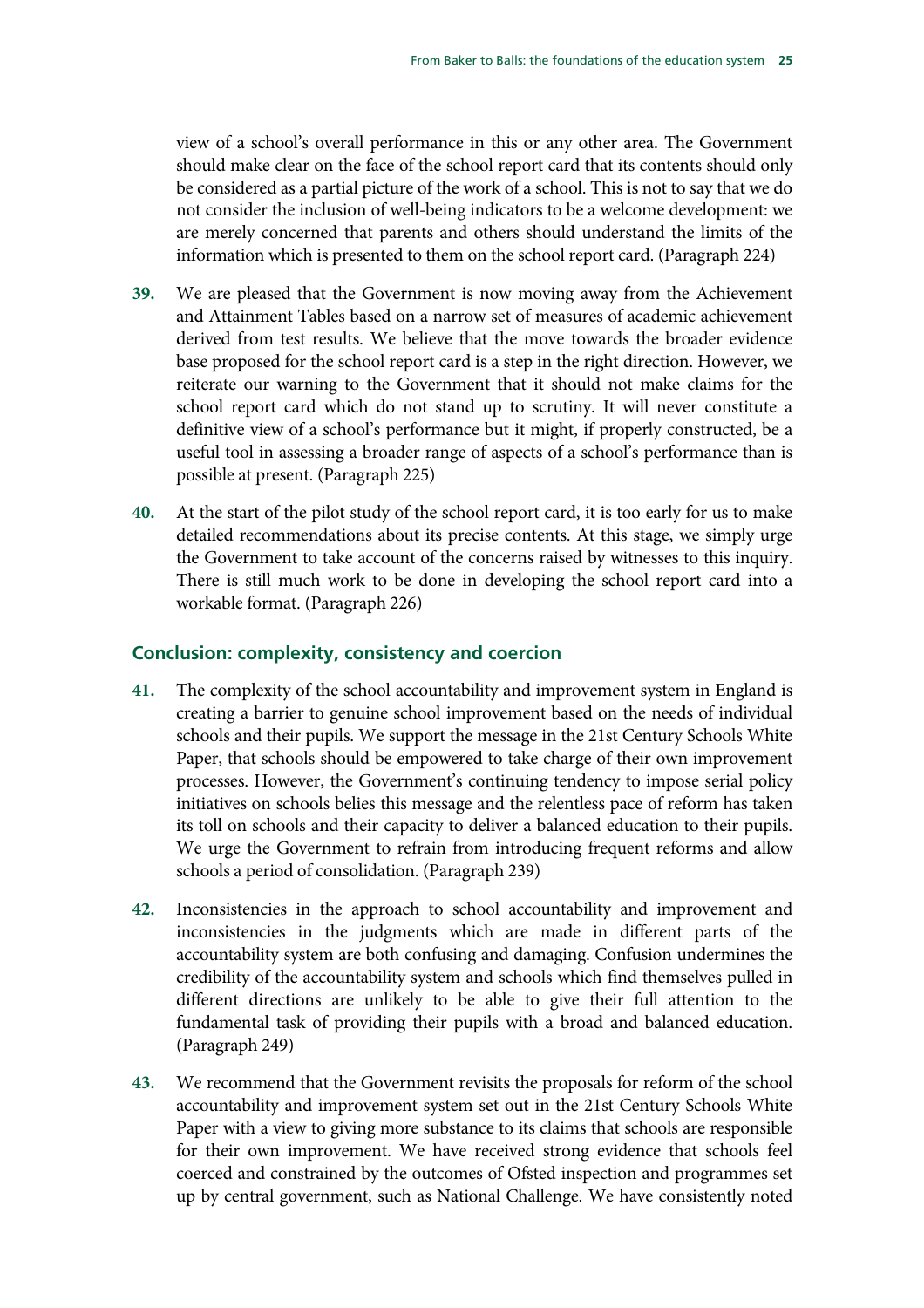the adverse effects that targets have had on the education of children and young people. The Government should seek means of delivering support and challenge to schools without what many witnesses perceived as a harmful 'naming and shaming' approach endemic in the current system. (Paragraph 260)

- **44.** The problem with the Government's assessment of the accountability system is that it implies that schools welcome the opportunity to take "ownership of their own improvement" but then provides the perfect example of how they have been prevented from doing just that. The "flexibility" of the system, allowing a constant shift in priorities by central government, is precisely the reason why schools are struggling to engage with the accountability regime and myriad school improvement mechanisms. The Government refers to the flexibility of the accountability system as if this is an inherent benefit. The opposite is true. Schools and, indeed, local authorities are in sore need of a period of stability so that they can regroup, take the necessary time to identify where their priorities lie and then work, with appropriate support, to secure the necessary improvements. (Paragraph 262)
- **45.** It is time for the Government to allow schools to refocus their efforts on what matters: children. For too long, schools have struggled to cope with changing priorities, constant waves of new initiatives from central government, and the stresses and distortions caused by performance tables and targets. (Paragraph 265)
- **46.** The Government should place more faith in the professionalism of teachers and should support them with a simplified accountability and improvement system which challenges and encourages good practice rather than stigmatising and undermining those who are struggling. In doing so, it is vital for effective accountability that the independence of HM Inspectorate be safeguarded and maintained at all times. We believe that the Government should revisit the plans set out in its 21st Century Schools White Paper and simplify considerably the accountability framework and improvement strategies it proposes. (Paragraph 266)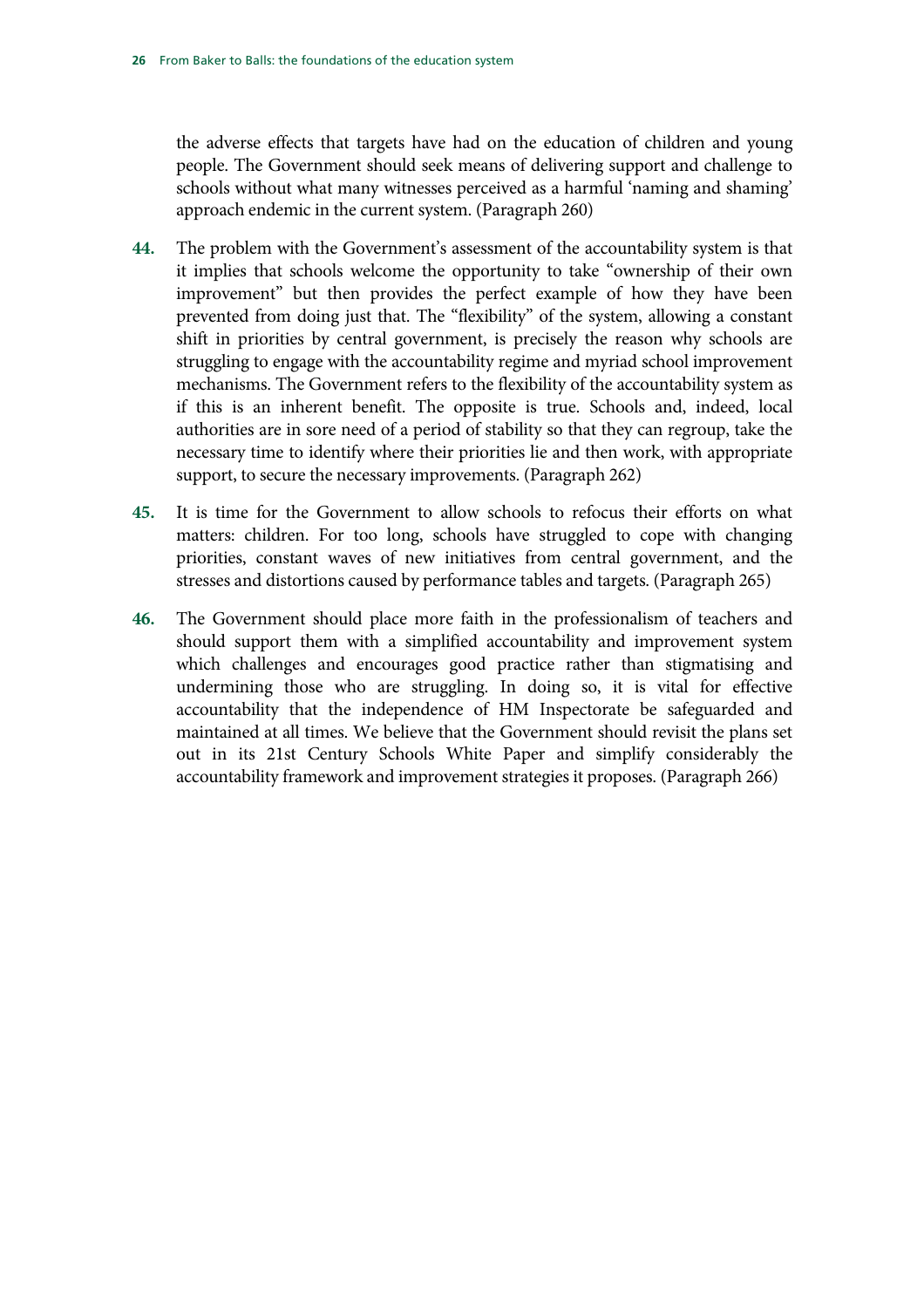## Appendix 4: *Training of Teachers:* Conclusions and Recommendations

## **Recruiting the best to teaching**

- **1.** It is essential that there is in place a robust mechanism for ensuring that entrants to the teaching profession have a sound grasp of literacy, numeracy and ICT skills. It is clear that the Training and Development Agency's skills tests are not at present providing a sufficiently high hurdle in this regard. We recommend that the tests be made an entry requirement for initial teacher training, rather than an exit requirement, with a maximum of just two attempts at each test permitted. (Paragraph 32)
- **2.** Having examined the level of entry qualifications that trainees bring to both underand post-graduate initial teacher training programmes, we are clear that the bar must be raised across the board. It is of great concern to us that those with no A-levels, or those with just a pass degree can gain entry to the teaching profession. (Paragraph 41)
- **3.** The entry qualifications for undergraduate programmes for those wanting to train to be secondary teachers are particularly low. We recommend that funding for these programmes be discontinued. (Paragraph 42)
- **4.** The entry requirements for undergraduate programmes for those wanting to train to be primary teachers should be raised. These programmes should be designed so that there is parallel development in subject and initial teacher training components. They should provide rigorous preparation in both subject knowledge and education. (Paragraph 43)
- **5.** The entry qualifications that postgraduate trainees bring to initial teacher training programmes must be improved—substantially so in some subject areas. We recognise that continuing recruitment difficulties may prevent the Department and the Training and Development Agency from simply raising entry requirements overnight. Nonetheless, we would like to see access to postgraduate initial teacher training programmes restricted to those with at least a lower-second degree as soon as possible. The Department must take concerted action to make a career in teaching a much more attractive option for high-achieving graduates. This should be with a view to moving, in time, to higher entry requirements still—to an upper-second degree or above. (Paragraph 44)
- **6.** We recommend that the Department and the Training and Development Agency for Schools explore the potential for increasing the number of school-centred initial teacher training places. (Paragraph 47)
- **7.** Employment-based initial teacher training is to be welcomed as a means of enabling high calibre career changers to join the teaching profession. However, any significant expansion of employment-based initial teacher training should take place only once Ofsted is confident of the general quality of these programmes. (Paragraph 49)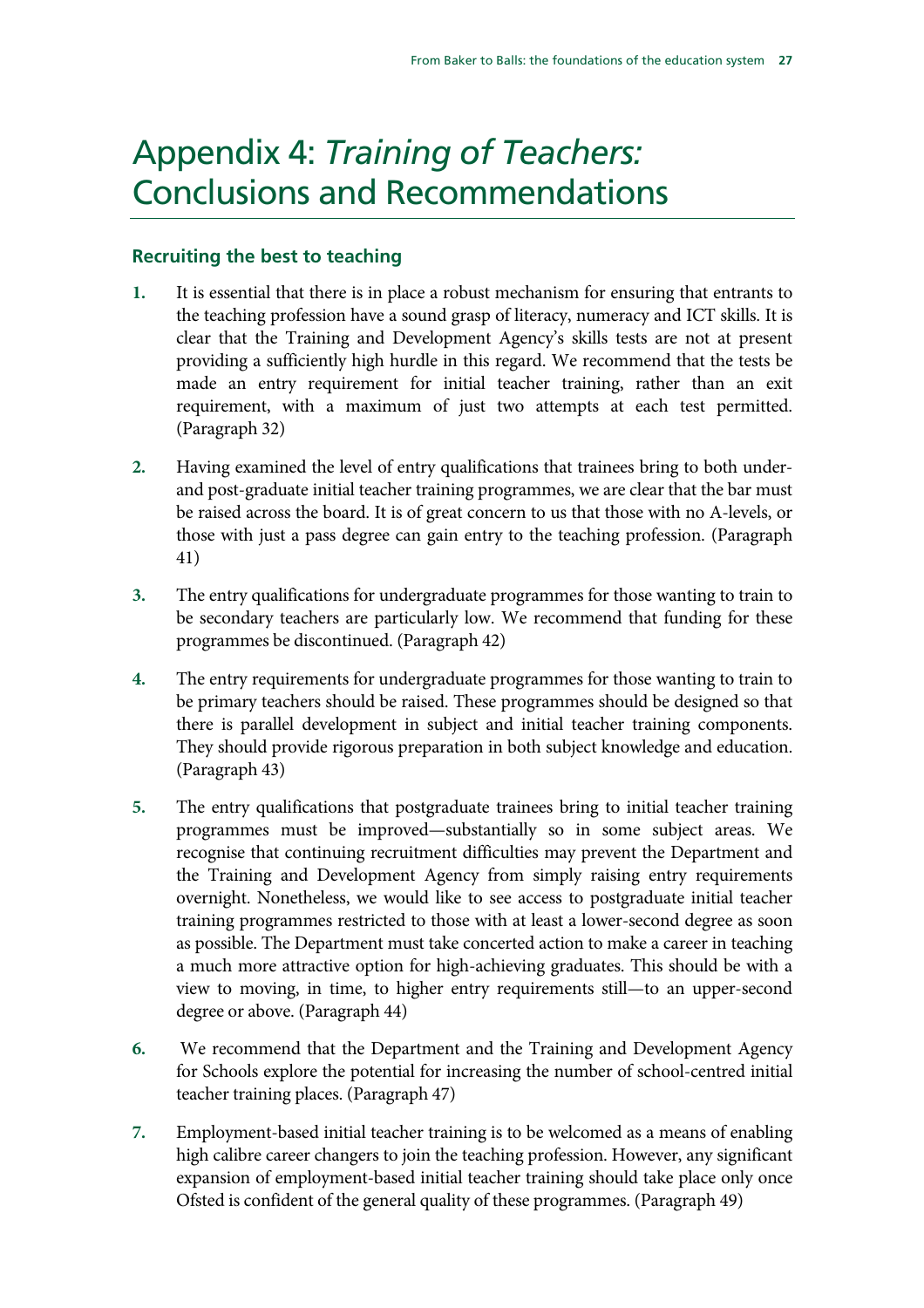- **8.** At present, school-centred and employment-based initial teacher training accounts for 15% of training places. We believe that expanding the proportion of these training places to around 30% should be feasible in the medium term, taking into account the issue of capacity within the schools system to offer high quality training. (Paragraph 50)
- **9.** Consideration should be given to how employment-based trainees could improve their understanding of the theoretical underpinnings of teaching practice. We recommend that all employment-based trainees be entitled to complete a Professional/Postgraduate Certificate in Education as part of their initial training. (Paragraph 53)

## **Equipping teachers with high quality initial training**

- **10.** We are concerned that the extent of centrally-prescribed requirements for initial teacher training provision, and the way in which Ofsted assesses compliance with them, are having a deadening effect on initial teacher training. We call on the Department and the Training and Development Agency to take urgent steps to minimise the regulatory burden on providers and to encourage genuine local autonomy to respond to wider policy change. (Paragraph 61)
- **11.** We recommend that Ofsted conducts regular survey inspections of initial teacher training provision in specific subject areas as a means of supporting the development of subject pedagogies and helping to spread good practice. This should be combined with wider research on effective subject pedagogies—to inform initial teacher training as well as teachers' early career and on-going professional development. (Paragraph 63)
- **12.** We recommend that schools be required to participate in a training partnership if they are to receive the top grade in their Ofsted inspections. Such a requirement obviously places a much stronger onus on higher education institution partners to be fully responsive to the needs of the schools that they work with if partnerships are to be secured over the longer-term. Equally, if schools are to be required to participate in an initial teacher training partnership then they should receive a more appropriate share of the resources than they do at present. (Paragraph 71)
- **13.** Teaching needs to be a learning profession. A vital aspect of this is teachers reflecting on their own practice and supporting colleagues. In particular, good quality mentoring for trainee teachers, and newly qualified teachers, should be of the highest priority. (Paragraph 74)
- **14.** We recommend that those who mentor trainees on school placement should have at least three years' teaching experience and should have completed specific mentor training. Involvement in mentoring should be made a more explicit criterion with regard to teachers' career progression. (Paragraph 75)
- **15.** We recommend that the Department take forward a 'new blood scheme' for initial teacher training. This should fund lectureships and doctoral places with a view to maintaining the expertise of the teacher training workforce. (Paragraph 81)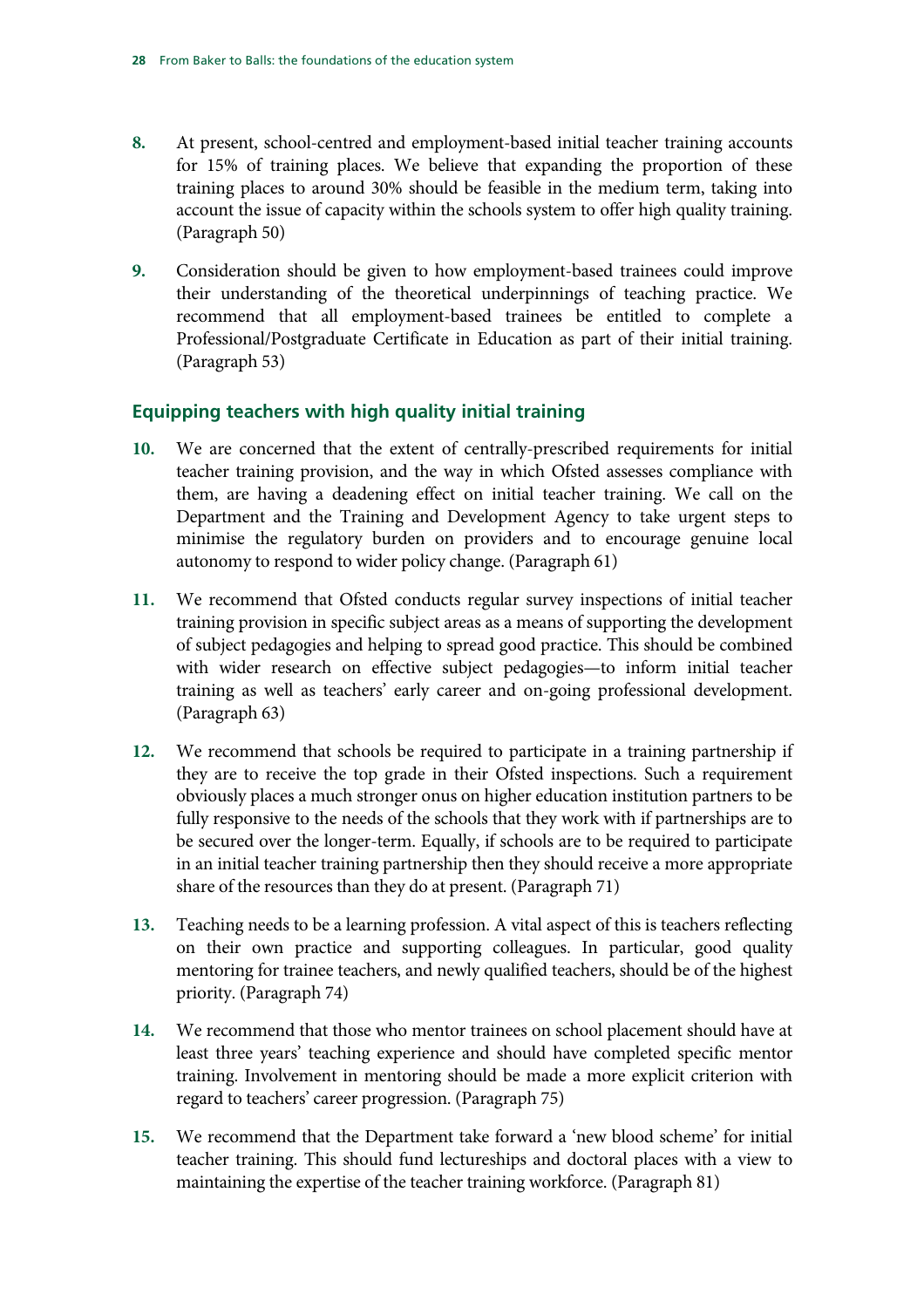- **16.** Higher education institutions are important in bringing rigour and status to initial teacher training. With this in mind we were disappointed that their research-active staff do not make a greater contribution to training provision. We recommend that the Training and Development Agency and Ofsted pay greater attention to this aspect of provision when accrediting and inspecting initial teacher training providers. Providers' arrangements for developing the research skills and profile of other teacher training staff should also be taken into consideration. (Paragraph 82)
- **17.** There is a need to raise the status of school teachers who are involved in delivering initial teacher training in schools (including but not limited to mentoring). We recommend that a nationally recognised 'clinical practitioner' grade is introduced. These staff should have a formal attachment to a higher education institution. (Paragraph 83)

## **Early career teachers**

- **18.** We are concerned that the Training and Development Agency's efforts to improve the transition of trainees from their initial training to their induction year do not in themselves address the 'front-loaded' nature of teacher training. We would like to see changes that embed a perception of newly qualified teachers as 'novice' teachers with much learning still to complete, and who require close supervision by teaching colleagues who are experienced mentors. (Paragraph 95)
- **19.** To signal the importance of the induction process we recommend that trainees should remain provisionally registered with the General Teaching Council for England until they have successfully completed their induction year, only then gaining full registration to teach. (Paragraph 99)
- **20.** We strongly support the principle of establishing teaching as a masters-level profession, as well as the notion that newly qualified teachers should have the space to continue their training and development. (Paragraph 111)
- **21.** If it is to be credible and worthwhile the Masters in Teaching and Learning must be a demanding qualification that has a demonstrable impact on a teacher's effectiveness—and not allowed to become an easy milestone for career progression. (Paragraph 112)
- **22.** The introduction of the Masters in Teaching and Learning must not restrict the access that newly qualified and early career teachers have to other qualifications at masters level or above. (Paragraph 113)
- **23.** While we do not believe that the Masters in Teaching and Learning should be compulsory, we would like to see introduced much stronger incentives for teachers to complete a relevant qualification at masters level or above. We recommend that this is achieved by putting in place a single national framework for teachers' professional development, through which professional standards are linked to specific qualification requirements/accredited training and to salary progression. (Paragraph 114)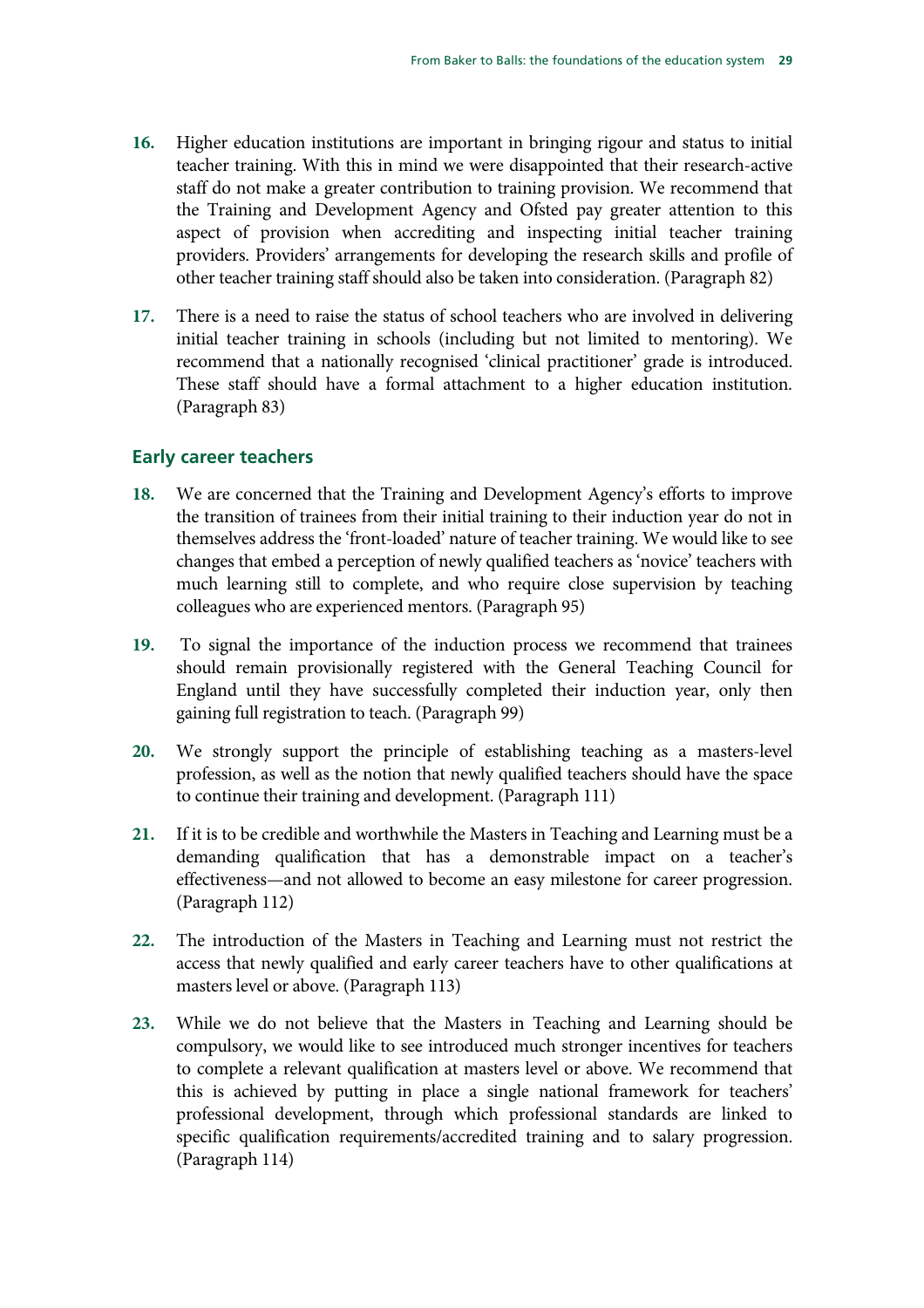## **Professional development**

- **24.** We believe that the specification of a minimum level of spending on professional development (as a percentage of the school's overall budget) would support wider efforts to embed a culture of professional development within the schools workforce. We recommend that such ring-fencing of funds is put in place at the earliest opportunity. (Paragraph 124)
- **25.** We are very concerned that an unintended consequence of the 'rarely cover' policy will be to restrict teachers' access to professional development. The Department should monitor the impact of the policy in this regard. (Paragraph 125)
- **26.** While we welcome the Training and Development Agency's efforts to improve the standard of professional development provision, particularly non-award bearing provision, through its database of provision we are not convinced that this will offer a sufficient block on ineffective provision—characterised as "death by PowerPoint" by one of our witnesses. (Paragraph 133)
- **27.** We believe that members of the teaching profession in England should be required to hold a licence to practise, and to renew that licence on a regular basis. (Paragraph 142)
- **28.** It is essential that the licence to practise is accompanied by an appropriately resourced, generous and guaranteed entitlement to professional development for teachers. (Paragraph 143)
- **29.** We suggest that current arrangements for dismissing teachers on performance grounds are too cumbersome. The licence to practise must assist schools in weeding out poor performers from the teaching profession. We recommend that the licence to practise must itself offer, or be accompanied by, a more streamlined process for addressing under-performance. (Paragraph 144)
- **30.** We recommend that a single, overarching 'Chartered Teacher Status' framework, linking professional development, qualifications, pay and the licence to practise, be introduced as a means of structuring teachers' career progression. (Paragraph 147)
- **31.** We believe that our proposed Chartered Teacher Status framework would have greater potential than the status quo for establishing a clearly articulated set of expectations for teachers and progression routes. It would also offer more explicit recognition of the qualifications, training and expertise that a teacher had gained in the course of his/her career. It would, we suggest, make a profound difference to the status of the teaching profession and quality of teaching. (Paragraph 148)
- **32.** There is a real problem in relation to supply teachers. They serve an essential role but remain a neglected part of the teaching workforce. The Department must bring supply teachers into the mainstream of the teaching profession. (Paragraph 159)
- **33.** Regular teachers are paid to undertake professional development during the working day, supply teachers are not. This basic inequality must urgently be addressed. (Paragraph 160)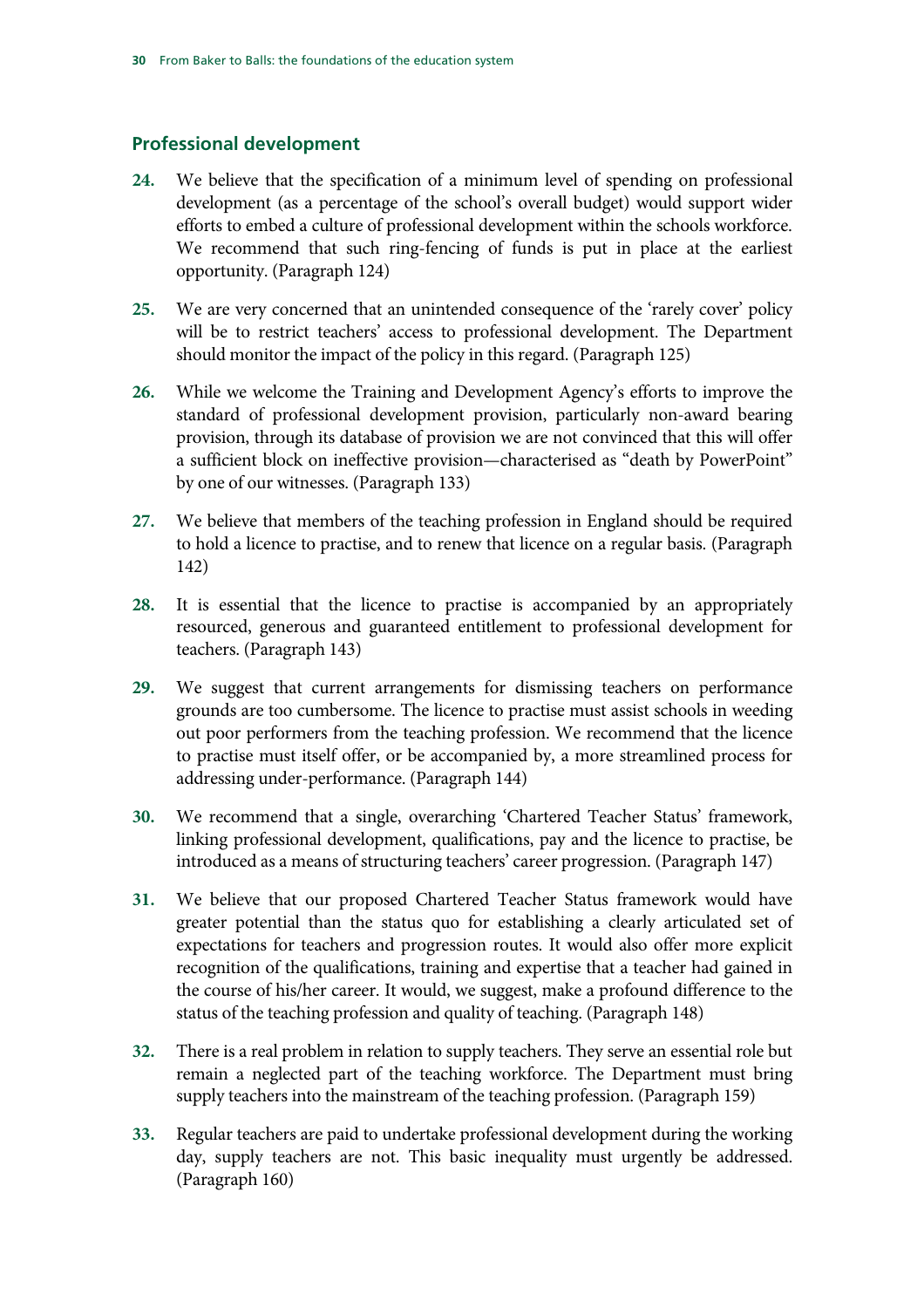**34.** The Department must put in place arrangements to ensure that all supply teachers participate in annual performance reviews and are easily able to access information about professional development opportunities. The Department should also satisfy itself that all supply teachers are trained to the highest standard. (Paragraph 161)

## **Teachers in the early years and further education sectors**

- **35.** The Department must develop its policies in relation to early years provision in line with the findings from a range of studies, many of which it funded, showing the critical importance of qualified teachers in early years settings. We call on the Department to provide a clear statement on the respective roles of qualified teachers and Early Years Professionals in early years settings. (Paragraph 169)
- **36.** For too long, early years provision has been associated with the least skilled and lowest status section of the children's workforce. We recommend that the Training and Development Agency for Schools be given a remit to oversee initial teacher training programmes that train teachers in relation to the 0–5 age group. The standards for Qualified Teacher Status should be modified as necessary to support such 0–5 training. (Paragraph 175)
- **37.** At the very least, teachers with Qualified Teacher Learning and Skills status should immediately be able to work as a qualified teacher in schools if they are teaching post-16, even post-14, pupils. (Paragraph 184)
- **38.** In the context of the 14–19 reforms, the Department should put in place a mechanism for assessing vocational or professional qualifications as equivalent to degree status. (Paragraph 185)
- **39.** Over the longer term we recommend that the training of early years teachers, school teachers and further education teachers become harmonised through generic standards. Alongside this, we envisage Qualified Teacher Status becoming more specific, clearly denoting the age ranges and the subjects for which a trainee was qualified to teach. Chartered Teacher Status we would see as becoming similarly specific. (Paragraph 186)
- **40.** Diplomas represent one of the most significant initiatives in our education system for many years, and will be expanded considerably this year. This demands greater fluidity—and shared development opportunities—across the school and further education sectors. (Paragraph 187)
- **41.** In order to enhance collaboration between schools and further education in the development of the 14–19 curriculum, we support the establishment of a centre that would provide joint professional development provision for school and further education teachers in the neglected area of pedagogy and assessment in vocational education. (Paragraph 188)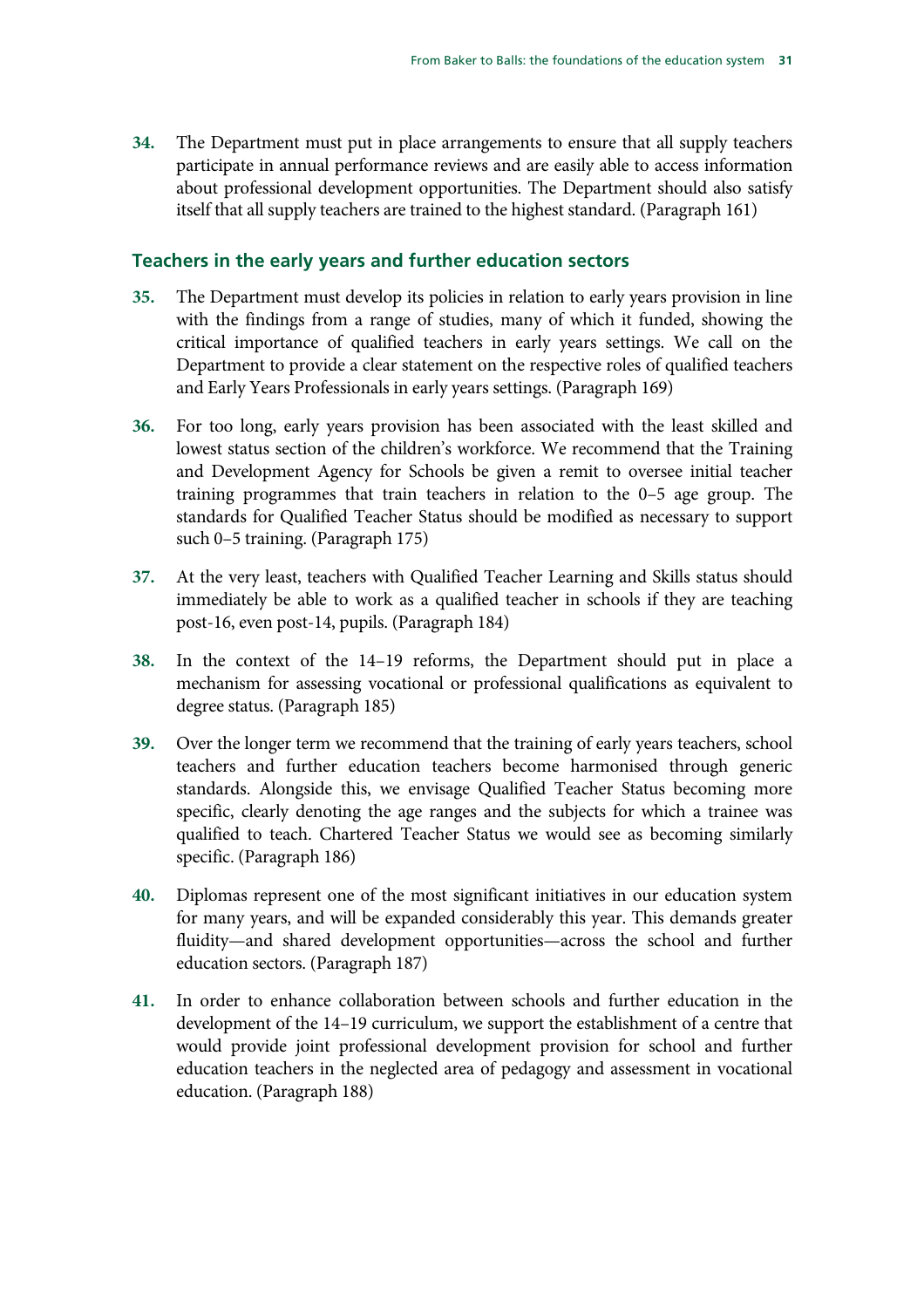## Formal Minutes

### **Wednesday 24 March 2010**

Members present:

Mr Barry Sheerman, in the Chair

Annette Brooke Mr David Chaytor Paul Holmes Mr Edward Timpson

Draft Report (*From Baker to Balls: The foundations of the education system*), proposed by the Chairman, brought up and read.

*Ordered*, That the draft Report be read a second time, paragraph by paragraph.

Paragraphs 1 to 19 read and agreed to.

Papers were appended to the Report as Appendices 1 to 4.

*Resolved,* That the Report be the Ninth Report of the Committee to the House.

*Ordered*, That the Chairman make the Report to the House.

*Ordered*, That embargoed copies of the report be made available, in accordance with the provisions of Standing Order No. 134.

\*\*\*\*\*\*

[Adjourned till Monday 29 March at 3.30 pm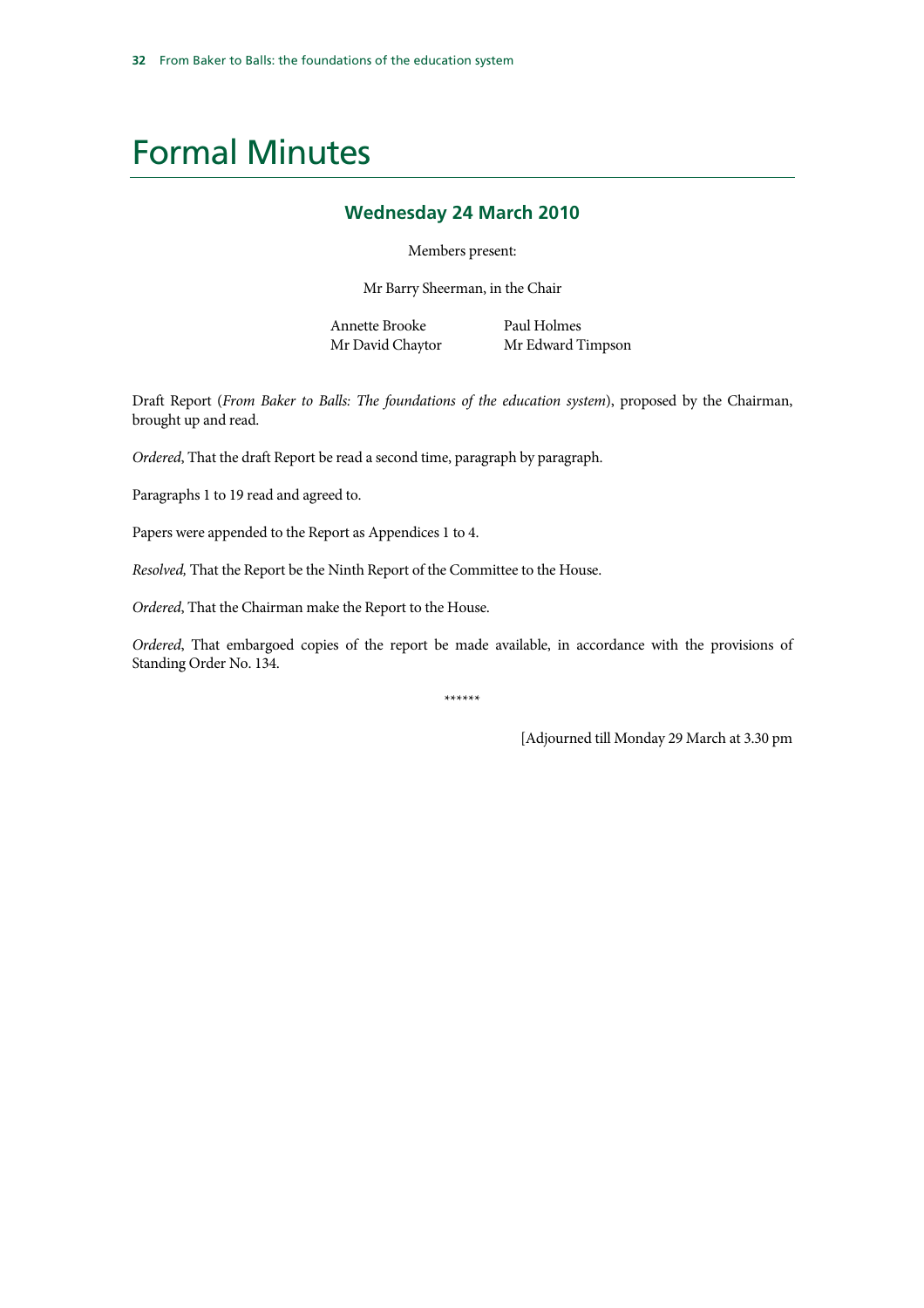## **Witnesses**

| <b>Monday 8 March 2010</b>                                                                                                                   | Page            |
|----------------------------------------------------------------------------------------------------------------------------------------------|-----------------|
| Rt Hon the Lord Baker of Dorking CH; Rt Hon David Blunkett MP; Rt Hon<br><b>Charles Clarke MP, and Rt Hon the Baroness Morris of Yardley</b> | Ev <sub>1</sub> |
| <b>Wednesday 10 March 2010</b>                                                                                                               |                 |
| Rt Hon Ed Balls MP, Secretary of State, and Jon Coles, Director General for<br>Schools, Department for Children, Schools and Families        | Ev 17           |

## List of Reports from the Committee during the current Parliament

The reference number of the Government's response to each Report is printed in brackets after the HC printing number.

### **Session 2009–10**

| <b>First Report</b> | School Accountability                                           | HC 88-I and II ( $HC$<br>486) |
|---------------------|-----------------------------------------------------------------|-------------------------------|
| Second Report       | <b>Elective Home Education</b>                                  | HC 39-I and II $(HC)$<br>423) |
| Third Report        | The Work of the Committee in 2008–09                            | <b>HC 187</b>                 |
| Fourth Report       | <b>Training of Teachers</b>                                     | HC 275-I and II               |
| Fifth Report        | Sure Start Children's Centres                                   | $HC$ 130-I and -II            |
| Sixth Report        | Transforming Education Outside the Classroom                    | <b>HC 418</b>                 |
| Seventh Report      | The Early Years Single Funding Formula                          | <b>HC 131</b>                 |
| Eighth Report       | Young people not in education, employment or<br>training        | $HC$ 316-I and -II            |
| Ninth Report        | From Baker to Balls: the foundations of the<br>education system | <b>HC 422</b>                 |

### **Session 2008–09**

| <b>First Report</b> | <b>Public Expenditure</b>               | HC 46 (HC 405)                 |
|---------------------|-----------------------------------------|--------------------------------|
| Second Report       | The Work of the Committee in 2007–08    | <b>HC 47</b>                   |
| Third Report        | Looked-after Children                   | HC 111-I and II ( $HC$<br>787) |
| Fourth Report       | <b>National Curriculum</b>              | HC 344-I and II ( $HC$<br>645) |
| Fifth Report        | <b>Allegations Against School Staff</b> | HC 695 (HC 1000)               |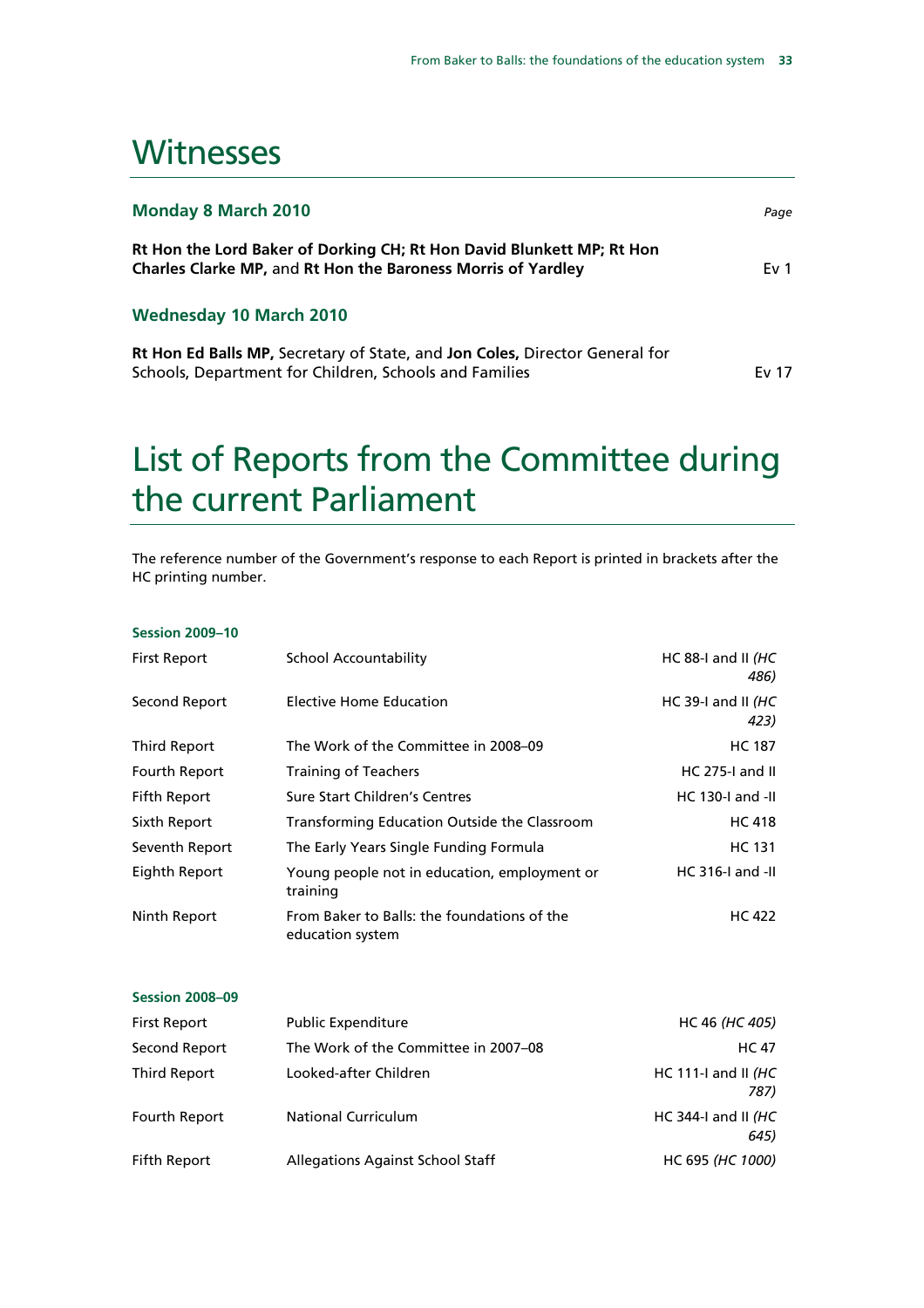| Sixth Report                | Policy and delivery: the National Curriculum tests<br>delivery failure in 2008                                                                               | HC 205 (HC 1037)                                     |
|-----------------------------|--------------------------------------------------------------------------------------------------------------------------------------------------------------|------------------------------------------------------|
| Seventh Report              | Training of Children and Families Social Workers                                                                                                             | HC 527-I and II ( $HC$<br>358 of Session<br>2009–10) |
| Eighth Report               | Appointment of the Children's Commissioner for<br>England                                                                                                    | HC 998-I and II                                      |
| <b>Session 2007-08</b>      |                                                                                                                                                              |                                                      |
| <b>First Special Report</b> | Creative Partnerships and the Curriculum:<br>Government Response to the Eleventh Report from<br>the Education and Skills Committee, Session 2006-<br>07      | <b>HC 266</b>                                        |
| Second Special<br>Report    | Special Educational Needs: Assessment and<br>Funding: Government Response to the Tenth<br>Report from the Education and Skills Committee,<br>Session 2006-07 | <b>HC 298</b>                                        |
| <b>First Report</b>         | Children and Young Persons Bill [Lords]                                                                                                                      | HC 359 (HC 711)                                      |
| Second Report               | The Department for Children, Schools and Families<br>and the Children's Plan                                                                                 | HC 213 (HC 888)                                      |
| Third Report                | <b>Testing and Assessment</b>                                                                                                                                | $HC$ 169-L and II<br>(HC 1003)                       |
| Fourth Report               | The Draft Apprenticeships Bill                                                                                                                               | HC 1082 (HC 259 of<br>Session 2008-09)               |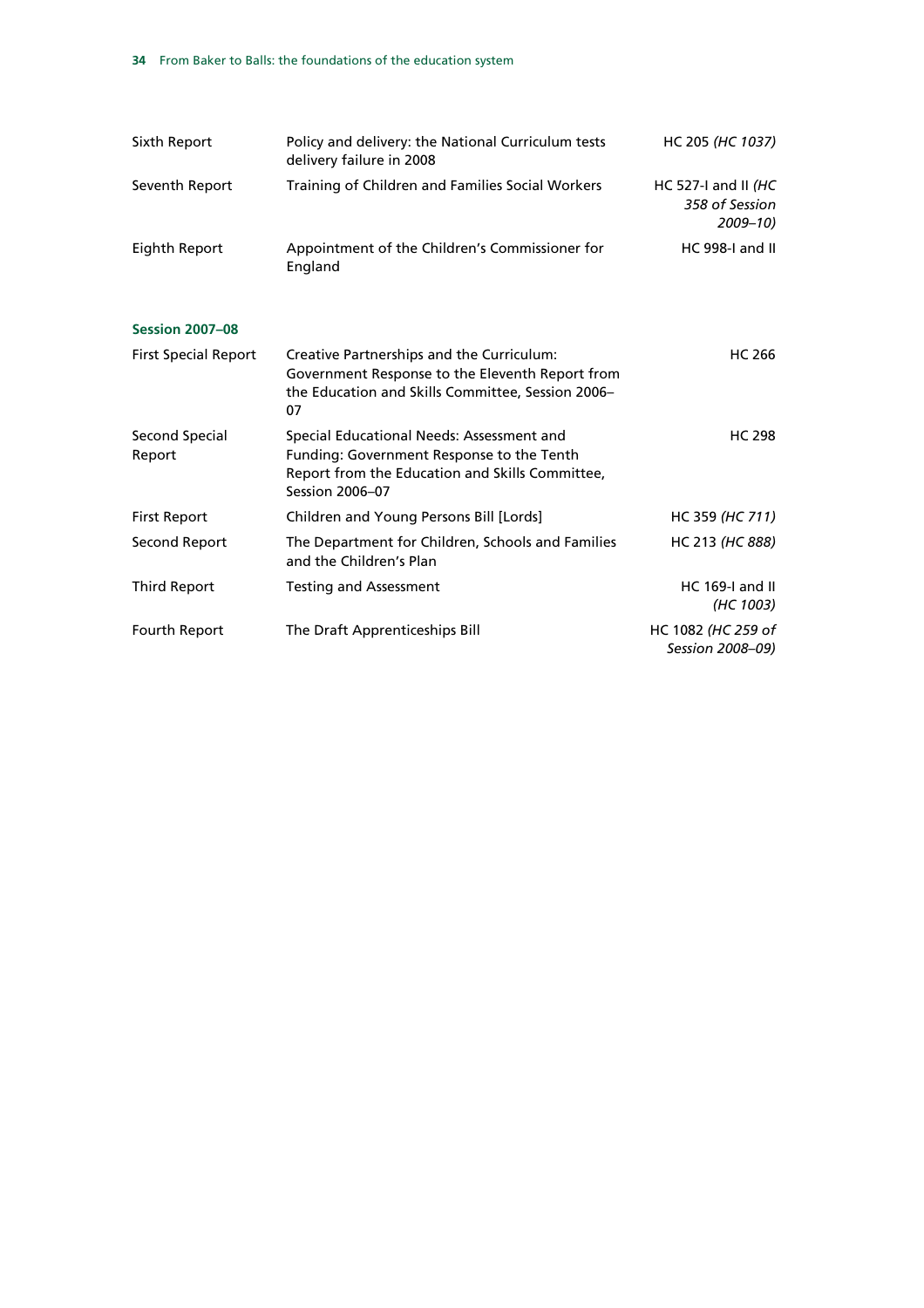### **Taken before the Children, Schools and Families Committee**

### **on Monday 8 March 2010**

Members present

Mr Barry Sheerman (Chair)

Annette Brooke Mr Andrew Pelling Mr Douglas Carswell Helen Southworth Paul Holmes Mr Graham Stuart

*Witnesses:* **Rt hon the Lord Baker of Dorking CH, Rt hon David Blunkett MP, Rt hon Charles Clarke MP** and **Rt hon the Baroness Morris of Yardley**, former Secretaries of State for Education, gave evidence.

**Q1 Chair:**I welcome four former Secretaries of State for Education, which is shorthand, as there have been slight changes in the name of the Department: David Blunkett, Charles Clarke, Lord Baker and Baroness Morris. Thank you very much for responding to our invitation. As you know, this Committee, over the last period, has been looking at some of the major reforms and threads in education policy, and you have had the synopses of those reports on the influence of testing and assessment, and the influence of changes in the National Curriculum, followed by the school accountability report. We wrapped that round with the training of teachers. I keep referring to that as my Baker to Balls box set, which has now leaked out into the media, but never mind. The general view is that there have been some long-term trends in English education, and we thought, what better group of people to invite in than the four of you? We had to be reasonably selective, as it would be ridiculous if we had six or seven. We could have had Baroness Shephard, Ruth Kelly and others in front of us, but we thought you were a pretty fair selection. Could I start with you, Lord Baker? You know what we have been up to and—sometimes quite unfairly everything is laid at your door in terms of the Education Reform Act 1988. In one sense, school accountability was not your big thing, was it, but you were very concerned about the national curriculum, testing and assessment? Is that a fair reflection?

*Lord Baker:* Yes. The last time I appeared before this Committee was when I announced that we were going to have a national curriculum in 1986—they never had me back. It was announced before your Committee, because I thought the Committee was important. Certainly the National Curriculum was probably one of the biggest changes that I introduced. It had all started with Jim Callaghan in his famous Ruskin speech. He wanted to set it in hand, but the Department was totally opposed to it. Shirley Williams, as Secretary of State, argued against it very strongly, on the grounds that it was not the job of politicians to get involved in the vineyard of education—"Take your big clumsy boots out"—and very little was done. When Keith Joseph took over, he set up some curriculum studies that were quite interesting, but did not progress very

far. There was a general feeling that a national curriculum was needed. I think a national curriculum was needed for the very simple reason that if you looked at the curriculum in schools before the Bill, you found that good schools had good curriculums, mediocre schools had mediocre curriculums, and poor schools had poor curriculums. You had a great inconsistency over the country, so when children moved from Newcastle to Portsmouth, they could not slot easily into the framework of education. They were all doing different things; some schools had done dinosaurs three times and very little else. There was therefore a strong movement for a national curriculum, and that was why the National Curriculum was established. I think that now—I have strong views on this—it needs modification in certain ways, but the framework of a national curriculum is still needed in our country for those reasons. I am strongly in support of testing. Before 1988, there was only one test in British education—the GCSE at 16. That was most remarkable. It was unique in the world that there was only one test—apart from the 11-plus, but that was for a minority of schools. I would strongly support the general framework of a national curriculum, testing and league tables.

**Q2 Chair:** So, in a fashion, Callaghan had made this speech and Keith Joseph was interested in the curriculum. There was a trend towards talking about a national curriculum at that time.

*Lord Baker:* Yes. I think it is legitimate for the state to be deciding—because virtually every state does it—what the framework of education should be for its children. What I never attempted to do was to tell teachers how to teach it or how they should do it. I don't think that that is the job of the Secretary of State for Education, any more than the Secretary of State for Health should tell surgeons how to operate. It is up to teachers to decide how it should be done. The professionalism of teachers decides it, but it is legitimate to establish a framework.

**Q3 Chair:** Did you have a battle at that time? Looking at some of the stuff, you had a kind of Adonis of his day in Stuart Sexton, didn't you? He took a rather different view of the National Curriculum from you.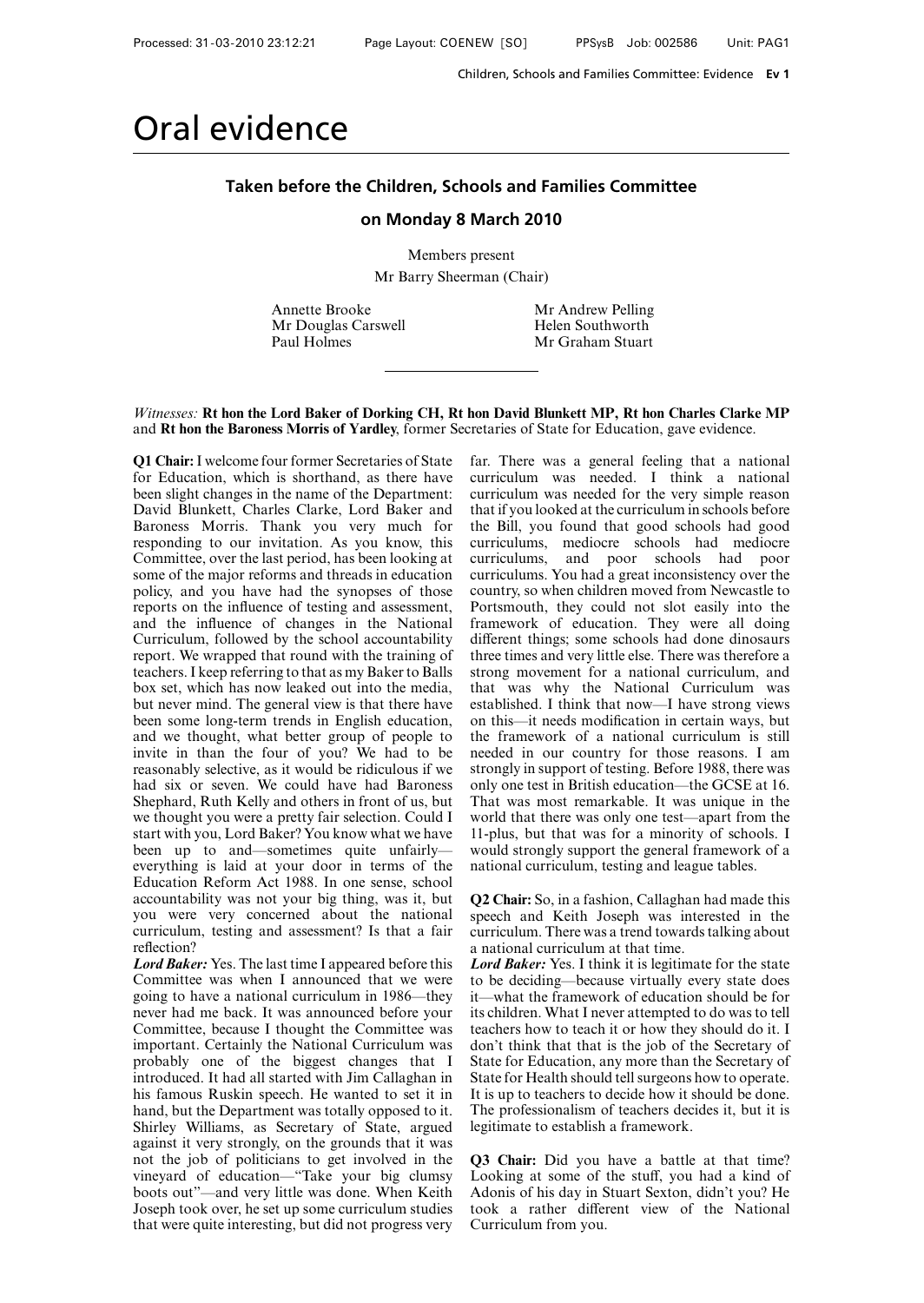Lord Baker: There were a few noises off, but you have to cope with that. It was very interesting setting up the National Curriculum. I had to set up groups to cover the subjects. I thought that some, like maths, would be easy. I said, "They must agree about maths," but I found that armies were marching across the maths plain: those who were in favour of using calculators and those who weren't; those who were in favour of learning tables by heart; and those who were in favour of doing calculus before 16, and those against. I discovered that passion raged over maths. I knew that passion would rage over history and over English, so in English I appointed the most right-wing team I could discover, because I wanted a bit of rigour—I wanted punctuation and grammar and all that—and they came up with the wettest thing you could imagine. I had to appoint another one to firm them up. It was a real battle to get the framework of the curriculum established at certain times.

*Mr Blunkett:* Who says that education is politicsfree?

*Lord Baker:* It is not entirely politics-free.

**Q4 Chair:** Ken, I want to nail you on that a bit. There was a debate. Someone said to me that there is a *Times* article on Michael Gove's view of the National Curriculum that very much reflects a battle that you had with Stuart Sexton at that time.

*Lord Baker:* Yes. I was also in favour of learning poetry by heart in primary school, so that was inserted into the National Curriculum, and I was very much in favour of a timeline in history. I did not want youngsters to be thrown into classes and told, "Imagine that you're living in a mediaeval village and the plague has broken out. How do you cope with it?" because you cannot do that without background knowledge of the social structure of a mediaeval village, the political structure of the country around, the relationships of the various people and their relative wealth and prosperity. You have to have information; you have to have facts.

**Q5 Chair:** Can I hold you there for a moment, Ken, and turn to David? David, when you came in, in 1997, was the curriculum a big issue for you?

*Mr Blunkett:* There had been a substantial development of the curriculum by that time. The arguments were already—13 years ago—about slowing it down. There was a very strong rearguard from Ofsted about not changing the National Curriculum very much, so when we came to the review for 2000, very modest changes were made specifically, the decision to introduce citizenship into the curriculum, which Ken Baker was strongly in favour of, because he served on the working group. I was very grateful to him for that so that we would have a consensus. I can't see how you can update and reshape what is done in your school system as a whole if you don't have a national curriculum. If you have a national curriculum, is it determined by the Department or some revamped QCDA? Michael Gove—you mentioned this, so I will pick up on it said in *The Times* on Saturday, "We want to rewrite

the whole thing. We're going to start as soon as we get in." I can't see how you can rewrite the whole thing and then leave it to schools to determine what curriculum they follow. This is not new, by the way. We're all full of contradictions. We want schools to have the freedom to determine their own direction and to determine their own phonics, so long as they teach phonics. We want to pick up on them when they don't teach the phonics that we like, like Ken's history lessons and the way we teach poetry. So all Education Secretaries, or Children and Schools Secretaries, have these contradictions inside their head.

**Q6 Chair:** When you came into office, David, what did you see as the great challenges? The Government had been elected on the triple education pledge, and you had a Prime Minister who was very keen on education generally. What were your priorities, out of the things that we have been discussing over these past two or three years? Was the National Curriculum at the top? Was it targets for literacy and numeracy? What was top of your priorities?

*Mr Blunkett:* Two contradictory things. The first was to reinforce what we had accepted, which was that schools manage schools and that, therefore, school leadership and quality teaching was the prime issue. Nothing else can trump it, because that's where the difference is made. At the same time, we wanted to say that because so many schools, particularly in the primary sector at the time, were failing to teach even the most modest tools for continuing learning—four schools in my constituency alone didn't get more than one in five children aged 11 through Level 4—we would need to have a dramatic change. Implementing the literacy and numeracy strategies—Estelle and Charles both played a part in that stage before going on to be Secretaries of State—was the prime concern. To do that, we needed some levers to pull. Gillian Shephard, in her book *Shephard's Watch*—I think it's page 153, because I like quoting it—says that she came in after John Patten and found there were no levers to pull at all. We've moved from one extreme to the other, as we often do. We've moved from having to take levers to going back to wanting to have no levers again. I know we'll move back again once people have discovered, a` la Michael Gove, that you do need levers to pull if you want to change what's happening in the classroom.

**Q7 Chair:** But before Lord Baker was Secretary of State—certainly around that time—I remember from reading some of the autobiographies of leading politicians of the time, particularly Labour politicians, that they did not want to be Secretary of State for Education, because education was dealt with in local government and Education was a small Department and not a high priority in the Cabinet. *Mr Blunkett:* I very much wanted to be Education and Employment Secretary. I thought that being Education Secretary was profound in terms of the impact it could have on the future of our country, not just in terms of young people's own ability to fulfil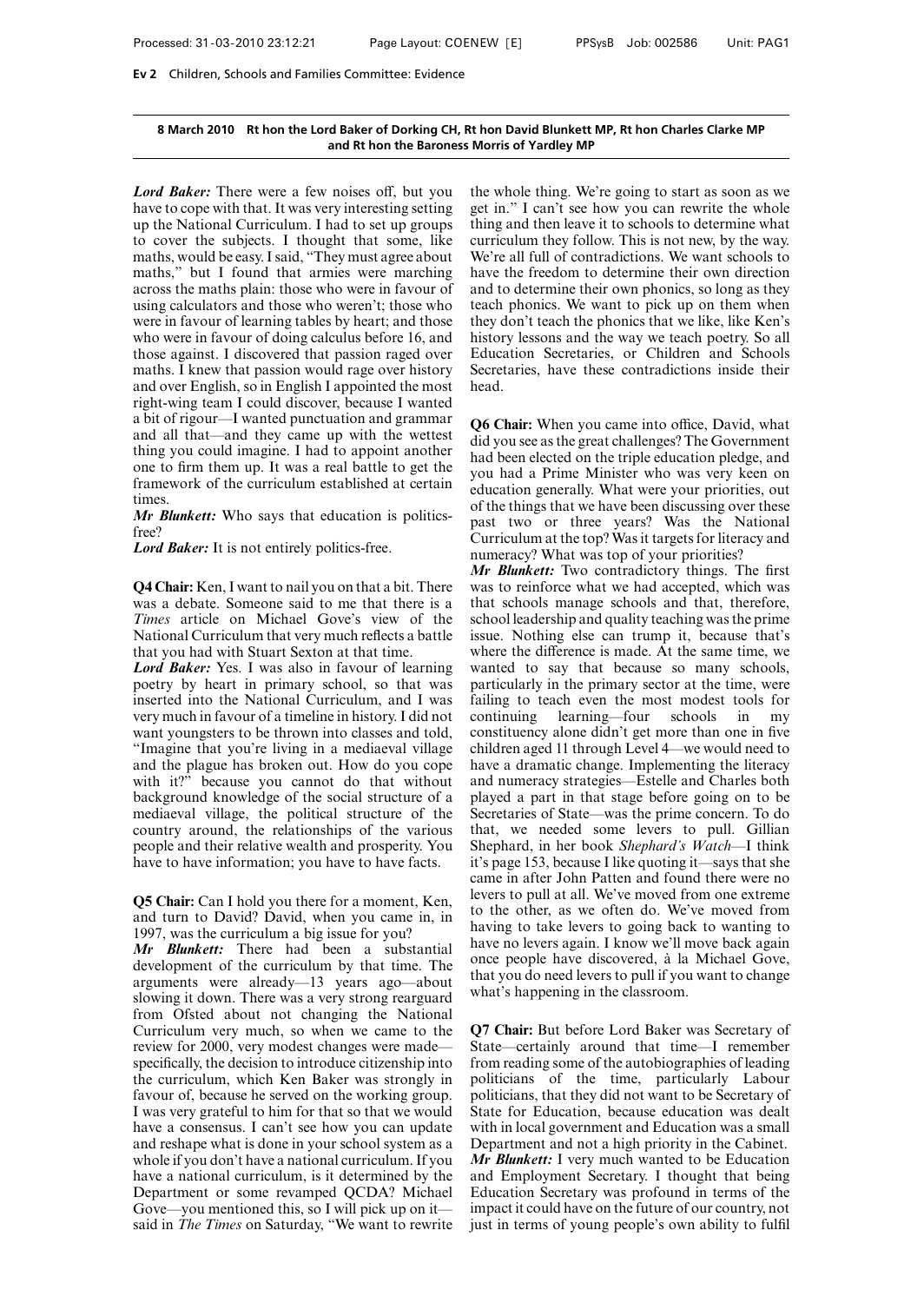their capabilities, but in terms of our social and economic well-being. I still do think that. I believe that the progress that Ken made, both in the local management of schools and the curriculum, set a foundation on which we were able to build and to bring about further reforms, which is how building blocks occur. Charles and Estelle were able to build on things that I had done, as were subsequent Secretaries of State. That is how it works. In other words, there is no day zero where you wave a magic wand and it's done.

**Q8 Chair:** No**,** that's true, David. Chronologically, you come next, Estelle, don't you? What is your view? There is a view, if you look at this issue reasonably historically, that there was a time when Education was a small Department and local government delivered education. That has changed, partly because of Ministers in the 1980s, significantly Lord Baker. So, to some extent, power was wrested away from local government and given to a much larger, centralised Education Department, was it not?

*Baroness Morris:* To some extent, that is true. However, you have to look at the context. The nation's aspiration for education had changed as well. Although teachers have always wanted high standards for all their children and they go to work every day wanting all their children to succeed, what we knew in terms of what the economy needed was that we did not need every child to leave education with a bunch of GCSEs, A-levels and a degree. I do not think that you can look at this issue without looking at the pressure that was coming on to the politics from other parts of society. The economy needs more skilled people and we need more people to be studying beyond 18. Married with that, of course, was the increasing amount of knowledge that we had about the consequences of children leaving school with no qualifications, in terms of the juvenile justice system, health and the rest of it. So, when we are talking about this issue, Education was a hugely important Department. I never had any doubt but that it was important. And the pressure, certainly from the Prime Minister and indeed the rest of Whitehall, was that education mattered. However, I do not think that you can therefore say that it was about centralising education policy making. I think that that centralisation did happen, but it was in response to things that were happening in wider society and in response to demands from more parents who were far more critical of public services and from far more parents from a much broader background who wanted their kids to do well. That is sort of the demand side on Ministers, in terms of education policy. The only other thing that I would say about that context is that it was not just education that was, I suppose, breaking away from local authorities. I think that there was a politics at the time—certainly very heavily so under Mrs Thatcher, with rate capping and the rest of it, and that continued somewhat under Tony Blair—about a lack of faith in the ability of local authorities to deliver. So, for both those reasons, I think that your

conclusion is absolutely right, and that by the time that we got to the Department in 1997, things were quite centralised. May I just say one more thing? I think that there is a line of development that it is important to get, because it runs into some of your reports. Ken said that he felt that it was the politicians' job to talk about what was in the National Curriculum, and I would not disagree with that. In a democracy, that is absolutely right; in a totalitarian state, it is absolutely wrong. I think that the community is entitled, through its politicians, to have a debate about the knowledge that we want to transfer from one generation to another. I think that that is absolutely key. However, Ken then went on to say that it was not his job to tell teachers how to teach. I think that by the time we came to power in 1997, one of the reasons why we were less concerned with the curriculum was that we were more concerned with teaching and learning in the classroom. If you look at our early policies, from 1997 right the way onwards, what we learned was that just telling teachers what to teach did not, by itself, raise standards for every child. We really had to say, "Well, we have now said what you are teaching under the accountability mechanism," but once you have got all that information from Ken's accountability mechanism, you have to do something about it, if you really want to have those levers of change. I think that shift under us—that's a phrase that runs through your reports—to concentrating much more on what happened in the classroom, was probably one of the most significant shifts when Labour came to power in 1997.

**Q9 Chair:** But Charles, what's your take on this? Were you tempted then or do you think we as a Government in 1997 moved to quality of teaching and learning in the classroom as the priority, as Estelle said? Was that going to be delivered by investment in teachers' higher pay or more rugged inspection? What's your particular view?

*Mr Clarke:* Just a preliminary point first, Mr Sheerman. You'll recall that Fred Mulley, Jim Callaghan's Education Secretary, said that the only power he had as Education Secretary was over air raid shelters—that was a rather obscure reference to some piece of law. Just to reinforce that, I'm glad that Ken Baker referred to the Ruskin speech as a key element in the whole process. I think the reason why this process has gone forward was because of a big discussion in the Labour party in response to Ken Baker's initiatives in Government, when I think Jack Straw was the shadow Education Secretary— Neil Kinnock as leader had been very involved in education—as to whether we were to go along with these fundamental proposals or not. The decision was taken—for Labour it was a big decision—that we would, broadly speaking, go along with the decisions, although there were various arguments as we went around. That meant that by the time we got to 1997, we were in the position that you described in discussion with David Blunkett. On the local authority point, just to say again that there had been a process of key changes, one of the most significant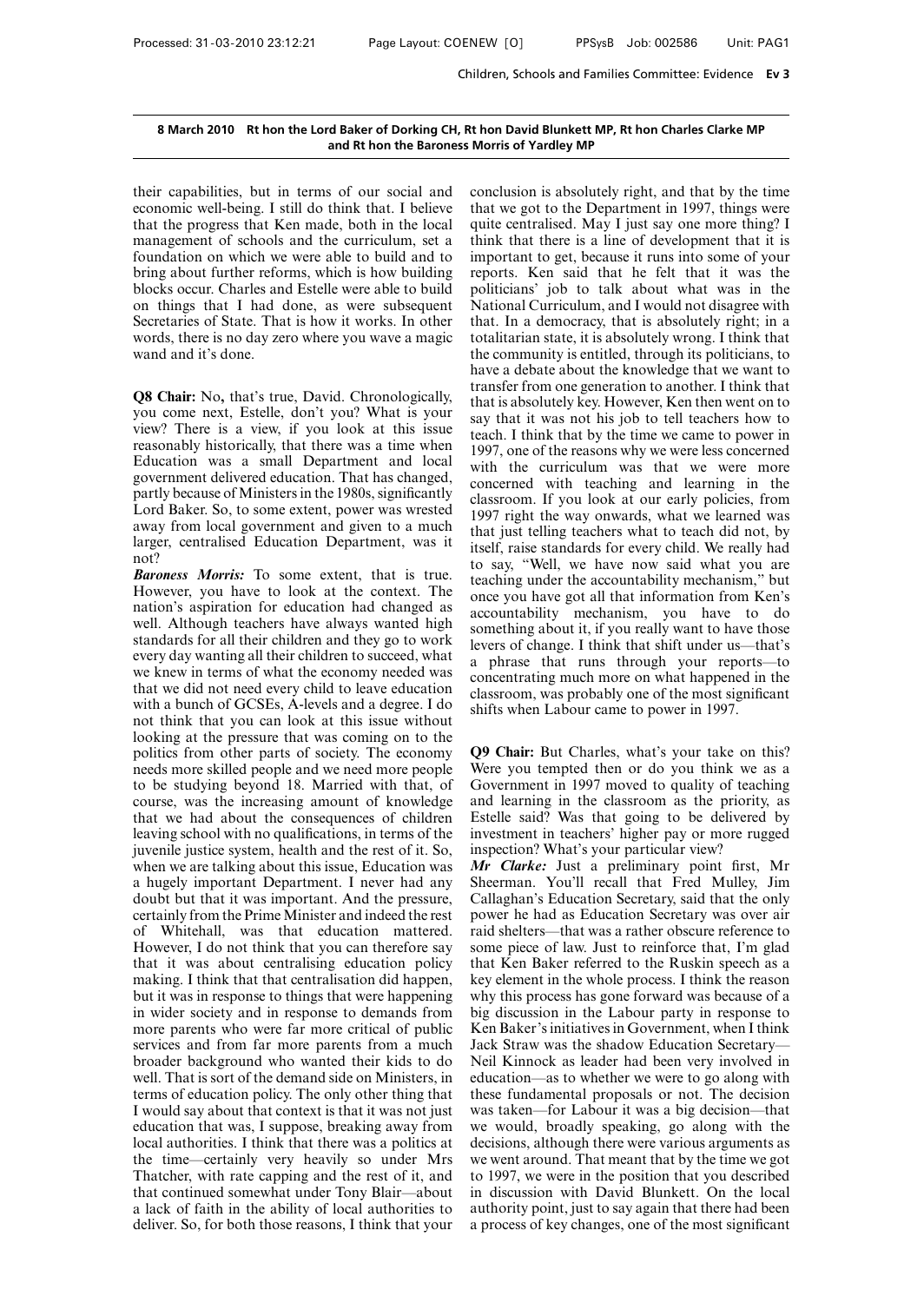of which was the Labour Government's decision to establish the Manpower Services Commission and to take post-16 education away from local authorities. Then the polytechnics and FE came away from local authorities—

*Lord Baker:* I did that.

*Mr Clarke:* I know you did, but Labour set up the MSC in the first place. I am trying to point to a process all the way down the line of moving away from the idea that local education authorities could run things in this way. That led to the process. My priorities were twofold, although I'd say that neither was completely successful. First, I thought it was extremely important to discuss the way in which subjects were taught. In fact, when I was Secretary of State, I gave responsibilities for subjects to Ministers and developed the principle of subject advisers—for example in mathematics and other areas—to try to get a coalition between the teachers, the technology, which was moving forward as well in those areas, and the assessment forms, to try really to revitalise education. One of my contributions was to fund the National Poetry Archive, which the poet laureate Andrew Motion wanted to establish, to try and bring poetry directly into the classroom. My answer for secondary education, in particular, was to try and enthuse the teachers by reference to their subjects: for example, to try to encourage maths teachers who wanted to teach but also wanted to do maths and to move that forward. I thought that enthusiasm was far and away the most powerful mechanism to do it—more important even than inspection. There were certain inspection aspects that were important, but enthusiasm was also important, although I wouldn't say we fully achieved that. The second dimension that comes through your documents is the involvement of parents. I think that the fact that school was a secret garden that parents weren't really supposed to know about was a core problem—I would say that it remains a serious problem to this day . I used to hate that NUT bumper sticker that you used to see saying, "If you can read this, thank a teacher". I don't know if you remember it, but it was a big theme and I hated it.

*Mr Blunkett:* So much so you didn't go to its conference. You were a wise man, I thought.

*Mr Clarke:* Quite so. But why? Because for most children their parents or carers and their teachers both play roles in educating them from a young age. That needs to be recognised far more than it is. We tried to make some changes in that direction. For example, recommendations on making parents able to have fuller access to the curriculum that their children are doing and so on remain, for me, an important element. Fundamentally, however, I was an enthuser rather than an enforcer in my approach to trying to improve educational standards.

**Chair:** I'm going to call on my colleague, Paul Holmes, to carry on some questioning.

**Q10 Paul Holmes:** Thanks. I should like to return to the National Curriculum, which has already been touched on. Last April, this Committee produced a report on the National Curriculum, probably one of the key recommendations of which was that it should be slimmed down, should be a minimum entitlement and should not take up 100% of the time in any subject, to return more flexibility to schools and teachers. Indeed, there has been some slimming down of the National Curriculum. When it was first introduced, I was the head of a history department. It was incredibly detailed and massively overprescriptive. There were rows and volumes of ring binders telling me exactly what I had to do every lesson, every day, every week from 11 to 18. Does anybody want to comment on that?

*Lord Baker:* When the curriculum had to be fashioned, I had to start somewhere. I entirely agree that it was over-prescriptive and too long, but I knew perfectly well it would be whittled down. Being a realistic politician, I knew that it was a beginning. For example, we had history and foreign languages up to 16. They were dropped by Ken Clarke later because it was too much to do. The biggest regret I have about the formation of the National Curriculum is that I did not extend the teaching day by one period. I wanted to do that, but had just settled the teachers' strike. One settlement of the teachers' strike was the number of hours in the contract that a teacher was allowed to teach each year. I would have had to open up the whole negotiation on that again and could not do it. If there had been one more teaching period, it would have relieved you to some extent, although not entirely because it was over-prescriptive, I agree. Coming to your report, I think what is needed now is a fundamental overhaul of the curriculum, particularly at the age of 14. There is still a very strong argument for a National Curriculum of quite a prescriptive nature up to 14, but at that point there is a watershed. I have come to the conclusion that 14 is the watershed in education. I would like to see the transfer age moved from 11 to 14. Two years ago, Ron Dearing and I started to send around documents on a new type of college for 14–19. There have been several interesting changes under Labour. The literacy and numeracy initiative that David took was very important. The big change is the 14–19 curriculum, which I think can now transform English education. If you are going to have a 14–19 curriculum, which was one of the great discoveries of the Labour Government under Mike Tomlinson four or five years ago, you have to have institutions that can deliver it. That means you have to have colleges and schools that can teach at 14 specialisms such as engineering or the building trade alongside the GCSE subjects. I suspect that that will be the biggest change over the next five to 10 years in English education. I think it will transform everything in English education and lead to an enormous improvement, because alongside the vocational and technical specialism subjects such as engineering, you will learn maths for engineering and English for the building trade. That has never been achieved in the English education system. We commissioned research at Exeter, which I have left with you, to show how all the initiatives in English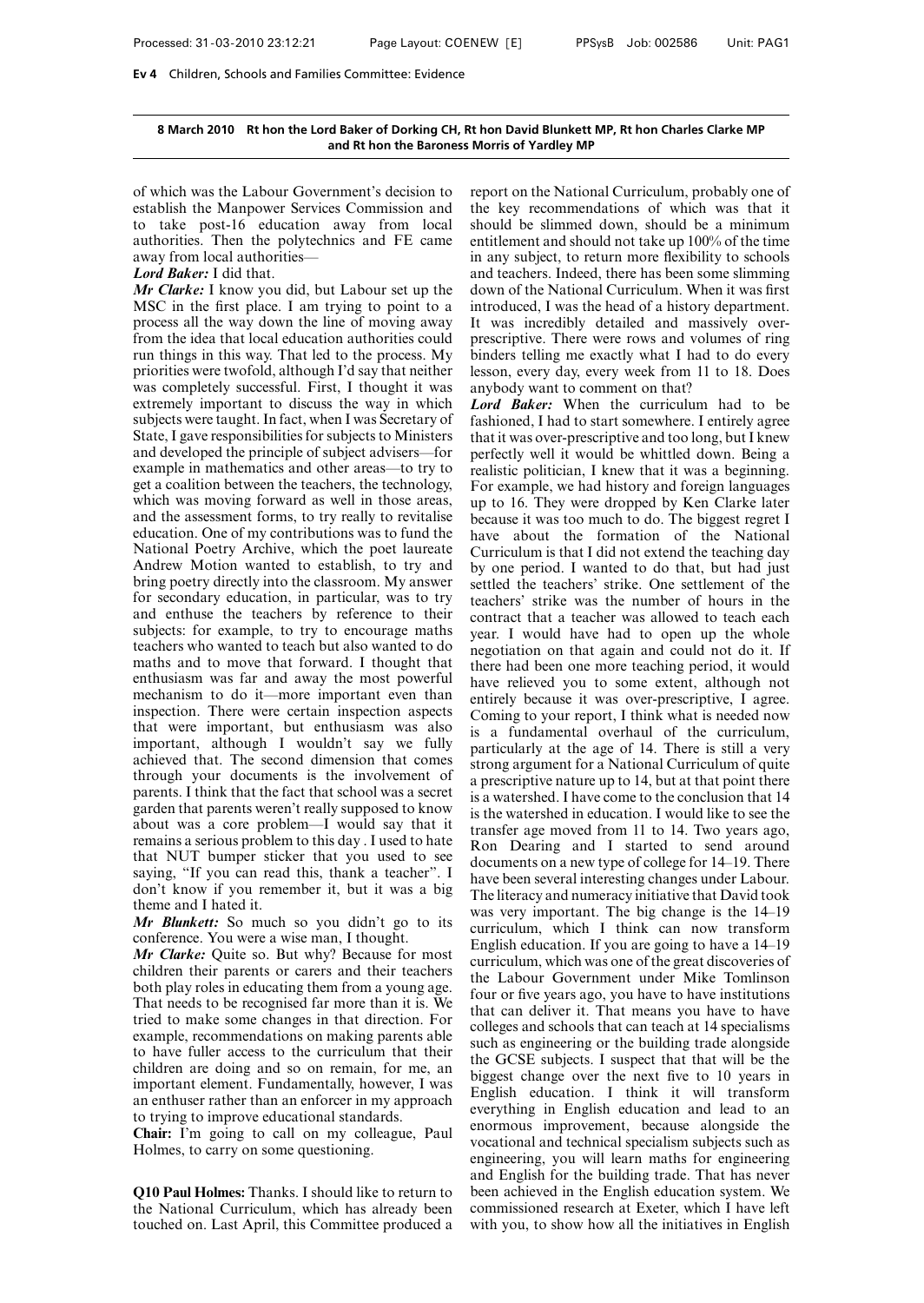education in the past have failed and how we hope that this time we will succeed. This is a fundamental change to the curriculum.

*Baroness Morris:* Yes, on Ken's point, I wanted to say something more general about the curriculum that Paul mentioned. I think that is right about 14–19. As long as we've got this system whereby the National Curriculum finishes at 16 and yet we talk about a cohesive 14–19 strategy, it will never work. I would say two things. I think GCSEs ought to be at 14. I see no reason for an exam at 16. It used to be called a school leaving exam and in fact some people still call it that. On the one hand, we are saying that it's the biggest exam you've ever done, yet it comes two years through a cohesive four-year programme when we are trying to give the message to children and young people that they need to stay in learning. I think one way in which we could really ratchet up the pace of learning is to do the National Curriculum exams at the age of 14, at the end of either year 8 or year 9. I would want to look at the details. If we did that, it would free us and open up 14–19 so that children could learn in one or more institutions, but not have to make key decisions twice. At the moment, we want them to make a key decision at 14 and a key decision at 16. We are finding ourselves putting into play all sorts of partnerships and relationships to make that cohesive, whereas the question we ought to ask is, what is stopping it being cohesive? I feel strongly that it is GCSEs at 16. I would abolish them and, although I am not sure it's doable, I would have 5–14 and 14–19. There is no reason to change schools now at 11, because we used to do that for the 11-plus. Can I just say one thing about the curriculum in general? It's all right saying we ought to thin down the curriculum, but that means every one of us giving up our favourite subject, or our favourite bit of a subject, which we demand that children be taught. My favourite thing is listening to the "Today" programme when somebody is on about some woe in society or some problem with the youth of today. You can time these things on your watch; you can give them a minute and a half before someone says, "Why don't the schools teach this?" Too often, politicians respond by saying, "We will get the schools to teach it" or "We'll advise the schools to teach it." I could be persuaded, maybe, that we ought to go for a slimmer curriculum, but don't pretend that that doesn't leave really tough decisions. I think it means a change of approach from politicians, the media and parents, because once you take that lever away from national government, it no longer rests with them. The last thing I would say is that I experienced this when I gave schools the decision about whether to teach modern foreign languages in Key Stage 4. That's exactly what you're recommending. I freed things up, trusted the teachers, trusted the head teachers and said, "You do exactly what you want." Ever since, there's been nothing but complaints that children no longer have to do a modern foreign language. That was the right decision, and it will be proven right in time, but the decision that I took in 2001–02 had consequences. So it's easy to say we'll free things up and slim them down, but it really creates a different curriculum, and I would want to see the agreement about what was in the freed-up curriculum before I came to a final decision.

*Mr Blunkett:* Very briefly, this is a very interesting part of the discussion; it reveals the contradictions. As with Estelle and languages, I regret not maintaining history as a mandatory subject post-14, yet other people would—

*Baroness Morris:* That's because you like history, David.

*Mr Blunkett:* That is because I like history. I think it's really important and we learn lessons from it.

*Lord Baker:* And the only other country in Europe that drops history at 14 is Albania.

*Mr Blunkett:* Right. I shall reflect on that in due course. The point I was going to make was about the early part of the discussion initiated by the question. We actually address the curriculum as though it is the curriculum that was overloaded, rather than the curriculum we have. We address the curriculum in a world where we have fewer teaching hours than we did when I was a child, and Ken Baker has referred to that. I didn't leave school until four o'clock, and that was taken for granted. We now have extended days to compensate for that, but I gather the Secretary of State is cutting some of the cash for that, so we perhaps won't have so many extended days in future. The point I really want to make is that in every sphere, if you're going to examine—whether it's at 14 rather than 16 or whether it's A-levels, which are the most rigid part of the curriculum, by the way, for those who are great enthusiasts for them—you have to have an assurance that the young people who are being assessed, tested or examined have actually covered that area; you just have to. If you don't want that and you don't want children across the country to have a pretty good grasp, wherever they are, of what we need to do, and you want to go back to the free-for-all that led schools to let children down so very badly, let's do it, but let's do it with our eyes wide open.

*Mr Clarke:* Two or three things. First, I agree 100% on 14–19. The biggest failure over this period of the Labour Government is that we didn't finally implement the Tomlinson proposals on 14–19. We should have done that just before the 2005 general election, shortly after I left office, for a variety of reasons. Actually, that was largely associated with what David has just said about people's attachment to A-levels. We should have gone for it, difficult though that was. I have to say to Ken that there were also issues on the Conservative side of the fence; it was not as though there was a consensus on this. People were making direct arguments based on ignorance. Secondly, on 14–19, I found it very difficult to sort out the financing issues between local education authorities funding schools and other institutions funding post-16 institutions, and that has not been tackled. It is very tough to tackle. The key point—this is why I agree with what Ken says is the relationship between work and education. I believed, and continue to believe, that we should have a phase from 14–19 where work is a continuous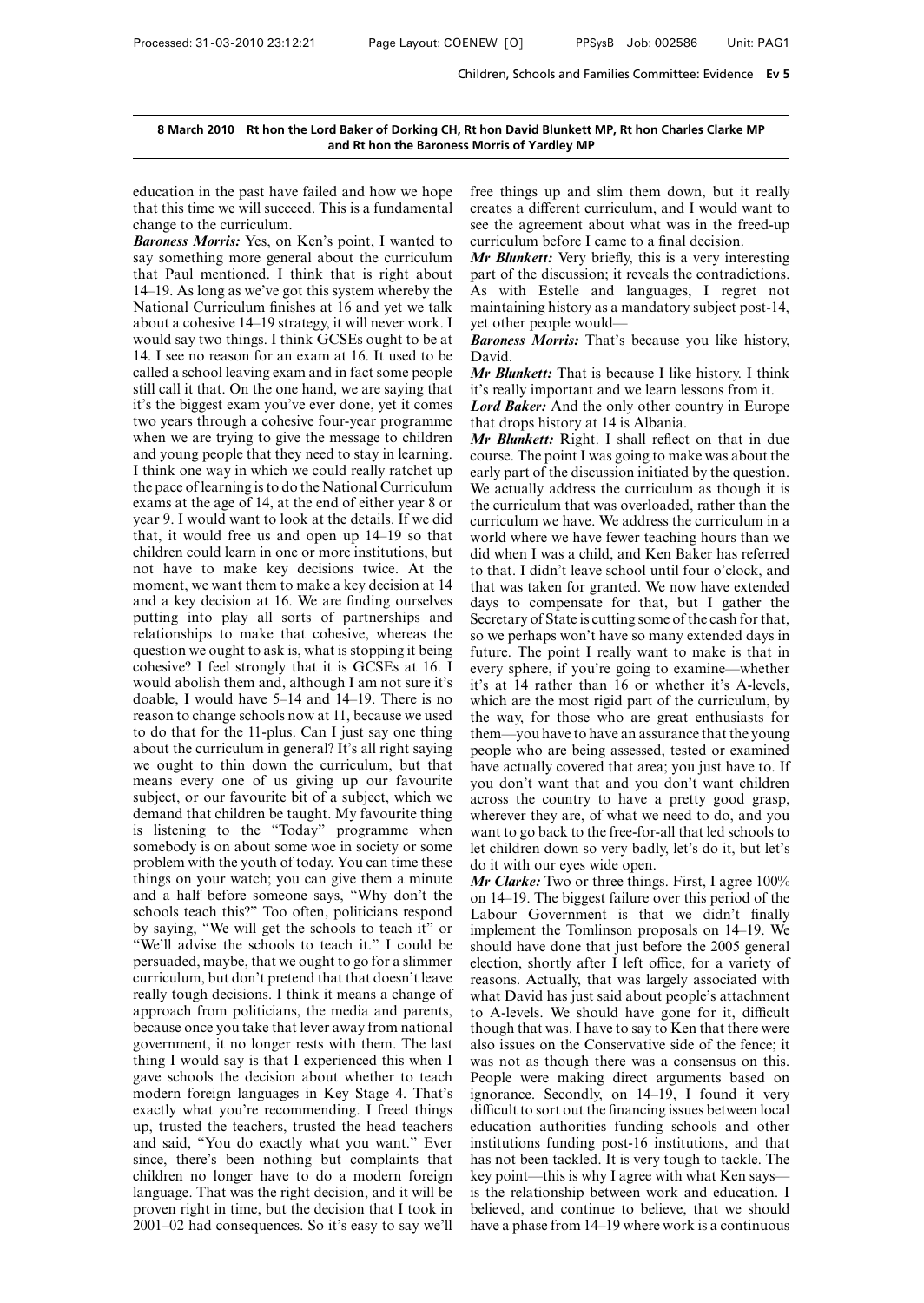part of what children experience. There are many examples that I could give of people on preapprenticeships moving to apprenticeships and so on. But children with a great deal of academic ability should also be doing more work experience in schools. Work experience is a fly-by-night operation—it is not done properly and it is not carried through effectively. Actually, in a proper 14–19 diploma framework, there are many opportunities that have a virtue of saying not that education is a matter for the schools, but that it is a matter for all of us, including employers, that would be extremely interesting and worthwhile. The fourth point, or the third point, rather—I told you maths wasn't my special subject—relates to the question of teaching and training. With all respect to Ken, I am very sad about the way the Baker days developed. It was correctly done for training, but I still don't believe to this day that there is any reason why you can't do a lot of teacher training outside the school terms and operate on that basis. David set up a tremendous institution—the national centre for educating head teachers—and I remember talking to heads there and asking why we have to spend so much on training because we have to get in cover and why there can't be a routine whereby teachers routinely do training, as happens in many other walks of life, either at weekends or even after school. *Baroness Morris:* But—

*Mr Clarke:* I know that there is some, but there should be far more. The truth is that at the end of the day we did not succeed in really grappling with the problem of teacher professionalism in that area, for a variety of reasons, and it goes right back to the disputes and strikes in schools in the '80s. They are all difficult to resolve and all problematic, but at the end of the day you will not get what you need until you get a greater commitment from teachers both to teach and to train themselves to teach better. That has been a massive constraint on development in any of these areas.

**Q11 Mr Carswell:** I have a couple of questions for you, Lord Baker. I have a very different view, so I would be fascinated to find out a bit more about why you hold your view. You justified the National Curriculum with the need for consistency. The reason you gave, when pressed, was the need for that consistency and the idea of transportability. I find it very difficult to believe that mums and dads around the country were screaming out for harmonisation because little Johnny was finding it too difficult when he went from one school to another. We visited Canada, where there are different curriculums in different provinces and very high rates of labour mobility between them. Folk adapt, and there are many aspects of life in which the state doesn't define the terms of interoperability and we are capable of managing ourselves. At the same time, when you have centralisation, you get difference, but paradoxically it is arbitrary difference. Surely creating standardisation is just an excuse for big

Government that suppresses difference, innovation and dynamism. Surely it is a sledgehammer to miss a nut to say that interoperability demands it.

*Lord Baker:* I don't think that has been the consequence of the National Curriculum. You must appreciate that I also introduced technology colleges and devolving budgets to local schools so that they could run themselves. They then said, "We'll give them breakfast, and then we'll teach till 6 o'clock." They had considerable flexibility to adapt the National Curriculum. I still think, however, that there is a need for a framework. I remember Bill Bennett, a former US Education Secretary, bemoaning the fact that he couldn't do that in America and was very depressed about it. If you speak to those in the American education system, time and again they will say that they are lacking a framework. The French Minister, Monsieur Chevènement, was much more amusing. He has now disappeared from the scene, but he was a highly cultivated and cultured man. He wasn't left-wing: he was a Jacobin. He said one day, "I'm going to write the French National Curriculum this weekend myself." That is prescriptive, and I wouldn't favour that.

**Mr Carswell:** And one country invented the internet and the other didn't.

*Lord Baker:* Well, one man invented the internet. I think you needn't be so afraid of being prescriptive in the National Curriculum, because it is immensely flexible and can be developed. I would like to see it developed in all sorts of ways post-14. If you accept 14 as a watershed, you'll get all the flexibility you want.

**Q12 Mr Carswell:** But it did, with respect, put in place the architecture of central control. When you set it up, did you envisage the kind of quangos presiding over it that we have today? I was interested to hear that you wanted right-wing maths, whatever that happens to be. Some people would say that the architecture—

*Lord Baker:* I didn't say that right-wing maths—

**Mr Carswell:** Some people would say that the architecture of central control is inherently leftist, and that, far from ridding the curriculum and the schools of a loony left agenda, you put in place the architecture of central control that has been subject to capture by the leftist educational establishment. How do you respond to that?

*Lord Baker:* I really don't think that that has happened. It is not for me to apologise for the moderate nature of the Ministers around me today, but I just don't think that that has happened.

*Lord Baker:* I can see your concern about central control, but I don't think that I was a centralist. The only way I was a centralist was in relation to the National Curriculum, and you are quite right to identify that. If you want to look at it in political terms, I feel that socialism is about the hub of the wheel and that conservatism is about the rim of the wheel. What I was trying to do was to extend as much power as possible to the rim of the wheel.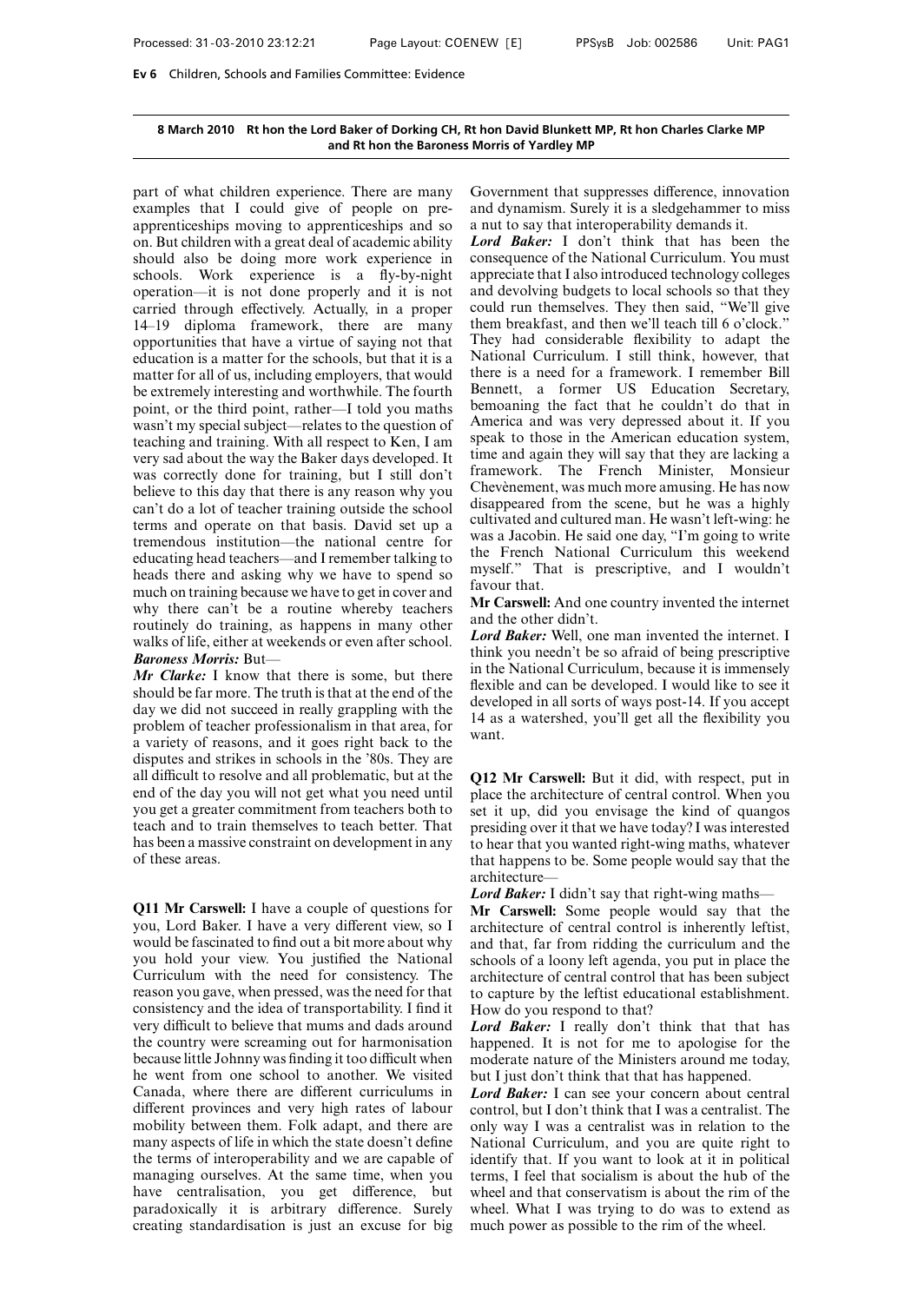**Q13 Mr Carswell:** So the National Curriculum was about localism?

*Lord Baker:* Schools are left to run their own budgets. That's tremendous localism. I can tell you that I found about 50 schools in the curriculum doing peace studies. As a Tory, do you think that that is a good idea in a school? That's what local organisation in the curriculum means, and as a Tory you'd welcome that, would you?

**Chair:** We must now suspend the sitting for a Division, but I want us to resume as soon as we are quorate.

### *Sitting suspended for a Division in the House. On resuming—*

**Chair:** That was a nice little natural break. Shall we have a competition to see if anyone who voted knows what we voted on? There are no offers. I just remind you of last week when we had free votes and everyone looked like lost sheep, asking which pen to go into.

**Q14 Mr Carswell:** We were in the middle of talking about how the National Curriculum was decentralist. If we did not have a National Curriculum, Lord Baker, would there really not still be a core body of knowledge that every schoolchild would know? There are lots of things that we don't have state determination of. We don't have a state menu but miraculously, when I go into a supermarket, the same range of breakfast cereals is available in almost any part of the country.

*Mr Blunkett:* But you are not examined on your diet.

**Q15 Mr Carswell:** With respect, Mr Blunkett, this is a serious point about consumer choice. If you have institutions that answer outwardly to people, rather than inwardly and upwardly to officials, the paradox is that you quite often get standardisation, because people essentially want the same things, particularly for their children. If you didn't have a statedetermined National Curriculum, or if you allowed schools to opt out of the National Curriculum, would you not still in effect have an organic National Curriculum that was determined by parents and schools rather than officials?

*Lord Baker:* What in the Carswell system would be the broad body of knowledge you would expect children to have?

**Mr Carswell:** For many years we didn't have a National Curriculum, but that broad body of knowledge was self-defining.

*Lord Baker:* With great respect, we have had a National Curriculum and curriculum studies since the middle of the 19th century. Read the research paper that I sent you. At Exeter University, they tell you all about it. There was a series of National Curriculums, but for when the school leaving age was 12, you must remember. It was only 14 in 1918. So the National Curriculum existed up until 1914. There was a broad body, basically for the generality of schools. There is a whole literature on this. There is a very good report by the policy group.

**Q16 Mr Carswell:** By the Select Committee?

*Lord Baker:* No, no, no; better than that. There was a very good policy paper before Christmas by Civitas on the development of the National Curriculum from which everybody could learn a lot. Such a body of knowledge existed. I do not know what your body would be when you say there is a broad agreement on what people should know. All I can say is that I came across schools where dinosaurs were being taught for the third time because the teacher was not up to teaching anything else. Do you think knowing about dinosaurs would be in your broad body of knowledge?

**Q17 Mr Carswell:** I hope that we would know about dinosaurs. I will not make the obvious pun. It has become commonplace for people to say that we need a National Curriculum, but it needs to be slimmed down. It has become a cliché to say that. You said that you thought that if you had a National Curriculum it would inevitably be whittled down. Is the opposite not the case? If you create a National Curriculum, it then becomes a question of what to put in it. There is this ratcheting up of pressure. Politicians—Tory ones—often say we have to have proper British history, whatever that is. Sometimes left-wing politicians demand certain things. An event will happen that will lead people to demand some sort of addition to the curriculum. Is there not a danger that, far from slimming down the National Curriculum, by having one you are always going to have this ratcheting up?

*Lord Baker:* It will only ratchet up if subjects are added. Citizenship was added, and now public health and PHS are going to be added as well, which means that there is a squeeze on the rest of the curriculum. Since 1987 or 1988, the teaching day in most schools has extended. I remember what David said. I went to a Church of England primary school and we never left school before 4 or 4.30. When you drive around England today, you will find children wandering around the streets at about 2.30 or 3. Quite a lot has changed. Many schools have decided themselves, using the powers that they got in independence, to extend the teaching day and do very much more. To believe that there is great prescription from the centre is something of an illusion in English education.

**Chair:** Does anyone else want to come in on that?

*Mr Clarke:* I should like to add one point. Of course I agree with what Ken Baker said, but there is also a self-censoring approach of the school world—of the profession—even when freedoms are given. When Estelle was Secretary of State, significant freedoms were given to schools of the kind that Kenneth described. There was the so-called freedom to innovate, and various things of that kind. What was so striking was that, even on the variation of the time starting the school day, there was not a great coming forward of people saying that they wanted to do this. A set of cultures had evolved that was extremely conservative and inflexible. I think Ken Baker is telling the truth when he says that this Government, too, were trying in various respects to give more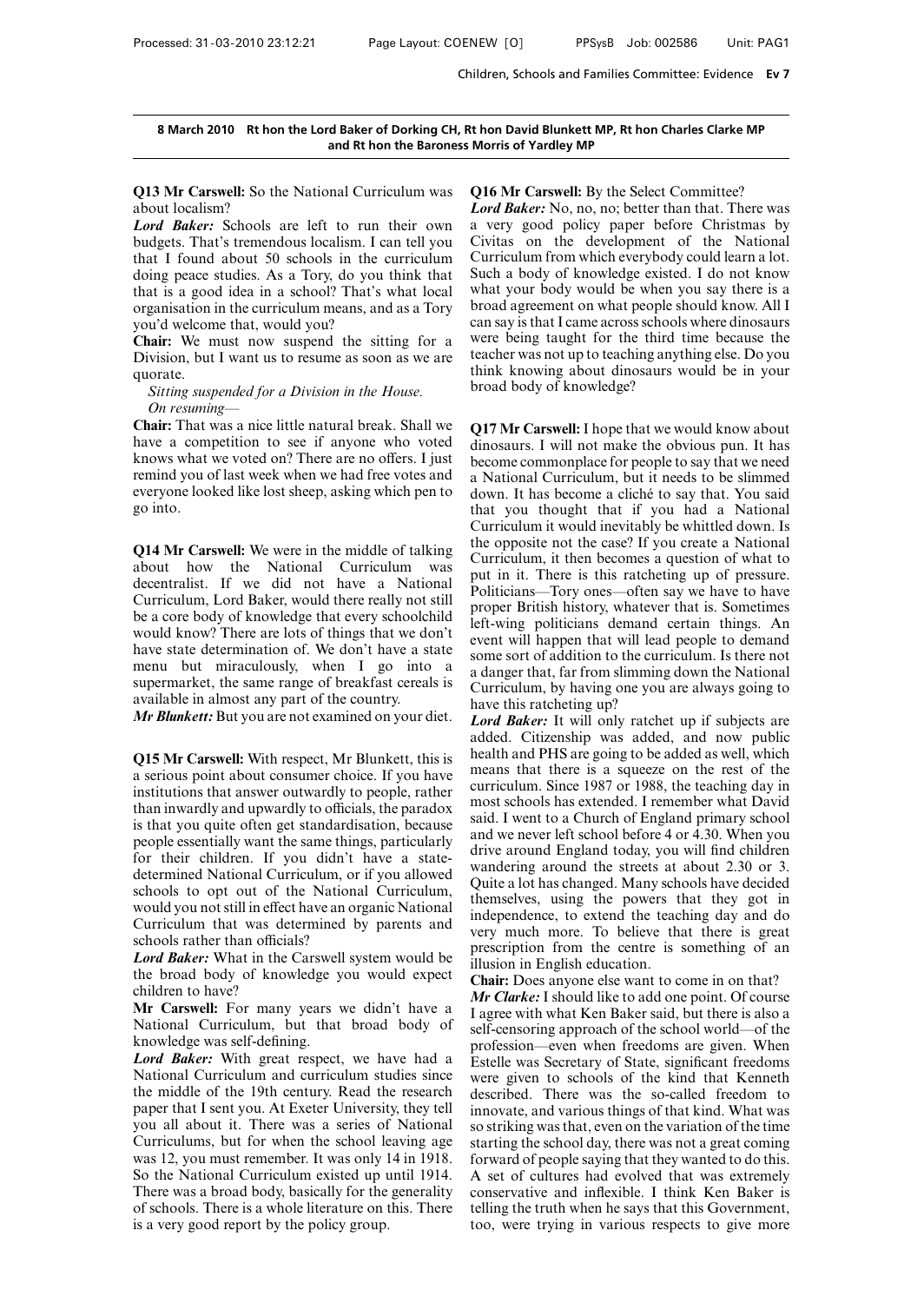powers to local schools to enable them to take on certain areas. The question is a more deeply cultural point than the formal control mechanisms or the formal financing mechanisms.

**Q18 Mr Carswell:** Baroness Morris, I have a slightly different question and it is more to do with how the state institutions that oversee the curriculum are made properly accountable. I was not an MP then, but I remember watching on television the fiasco over A-levels, the Qualifications and Curriculum Authority, and the reduction in A-level grades, and thinking that you were being unfairly treated because you as the Minister were being asked to make and justify decisions when the quango had failed to deliver public policy properly. Do you think that these quangos are properly accountable to Parliament and Ministers? Do you think that the old method of accountability by these institutions for what is a very important area of public policy works? Do you not think that Ministers are sometimes forced either to decide to play it safe and, in effect, be a mouthpiece for the quango apparatus, or to take them on and therefore be put in this difficult and invidious position?

*Baroness Morris:* I think it's an important and difficult question. Of sted has it easier in that it is accountable to Parliament. Its annual report goes to Parliament, and I think that that works quite well. I have not thought as to whether that might be possible with more quangos. I never ever felt that I was there to speak on behalf of the quango. Sometimes the issue was that something I personally wanted to do wasn't the recommendation of the quango, and then you would have to go into long negotiations. But in terms of, for example, the Alevels, that is just life and that is politics, and that is the position we find ourselves in. Much as we devolve power to other people, we remain accountable as the elected politicians. I, too, thought it wasn't fair on many occasions during those difficult few weeks, but I think I learned to accept that. David has talked about this in the past as well. There is a line of thought that says, if we devolve it, it's got to be a deal, and if we say it's QCA that's checking the A-levels and looking at the syllabuses, society as a whole has to realise that and stop demanding of politicians that they do something about it; otherwise, they will go in and control quangos. I think it is a messy relationship, and one thing that's come out in your Select Committee reports—not this one, but in previous ones—is that the relationship between civil servants and the education quangos is not quite right. I found, during those A-level difficulties, that I'd got a whole Department that was mirroring what went on at the QCA, and had people who were sitting through the meetings. What they were doing there, and how this had happened, given that they were there, I think was always a bit of a mystery to me. So I think it's a bit of an uneasy relationship, but do we want to bring them back into the centre? No. It's as simple as that. Did I, as a politician, want to lose all influence? No, I didn't. The truth is that when it works, it works, but when it goes wrong, it's a really big thing that goes wrong. I think that's the problem.

*Mr Clarke:* You could always give a role to the Select Committees. The Treasury Committee in the 1997–2001 Parliament, of which I was a member, agreed during the Parliament to have a formal set of hearings into every non-departmental body that was under the Treasury's remit, into the Treasury itself, and also the international organisations—the International Monetary Fund, and so on—although there was no apparent need. We set up a subcommittee of the Treasury Committee to do this, and the effect was accountability and an opening up of issues, which gave opportunities to both the quangos and parliamentarians to develop a process to set up accountability. It was interesting and an innovation. I think what many of those organisations need is regular, consistent, predictable parliamentary and public accountability.

**Q19 Mr Carswell:** So it would be like a confirmation hearing to appoint the head, and perhaps an annual hearing?

*Mr Clarke:* I was also in favour of confirmation hearings for certain key roles. I wouldn't say necessarily for the heads of all organisations, but I argued that in Parliament for the Governor of the Bank of England, for example, and there are issues here as well. It wasn't simply for the formality; it was for having a formal set of hearings of whatever length the Select Committee decided into all the nondepartmental bodies. That is quite a formidable piece of work. When I was Secretary of State, there was a large number. I cannot remember what it was, but it was about 20 or 25 organisations that you would have been talking about to do it over a fouryear period.

**Q20 Chair:** We tried to do it, Charles, but as soon as it became Children, Schools and Families, it was very large. We see Ofsted regularly, and we have tried confirmation hearings, but you may remember that we were the ones who caused a certain amount of— *Mr Clarke:* I do. You will recall, Mr Sheerman, that I was on your side in the discussion. I genuinely think that these organisations that sit at arm's length from government and have no public exposure, perhaps for a long period, other than in the relationship with the Secretary of State—I, and I am sure others, used to have formal meetings with the chair and chief executive of each of the organisations. There was an annual letter of appointment, and they had to report to Parliament, and there is a set of procedures, but putting more guts into it, which the Select Committee can do, is a good thing.

**Q21 Chair:** To extrapolate from Douglas's question, if you just look at the size—I haven't looked at the personnel, but I get the feeling that the number of people working in Ofsted, and for QCA, now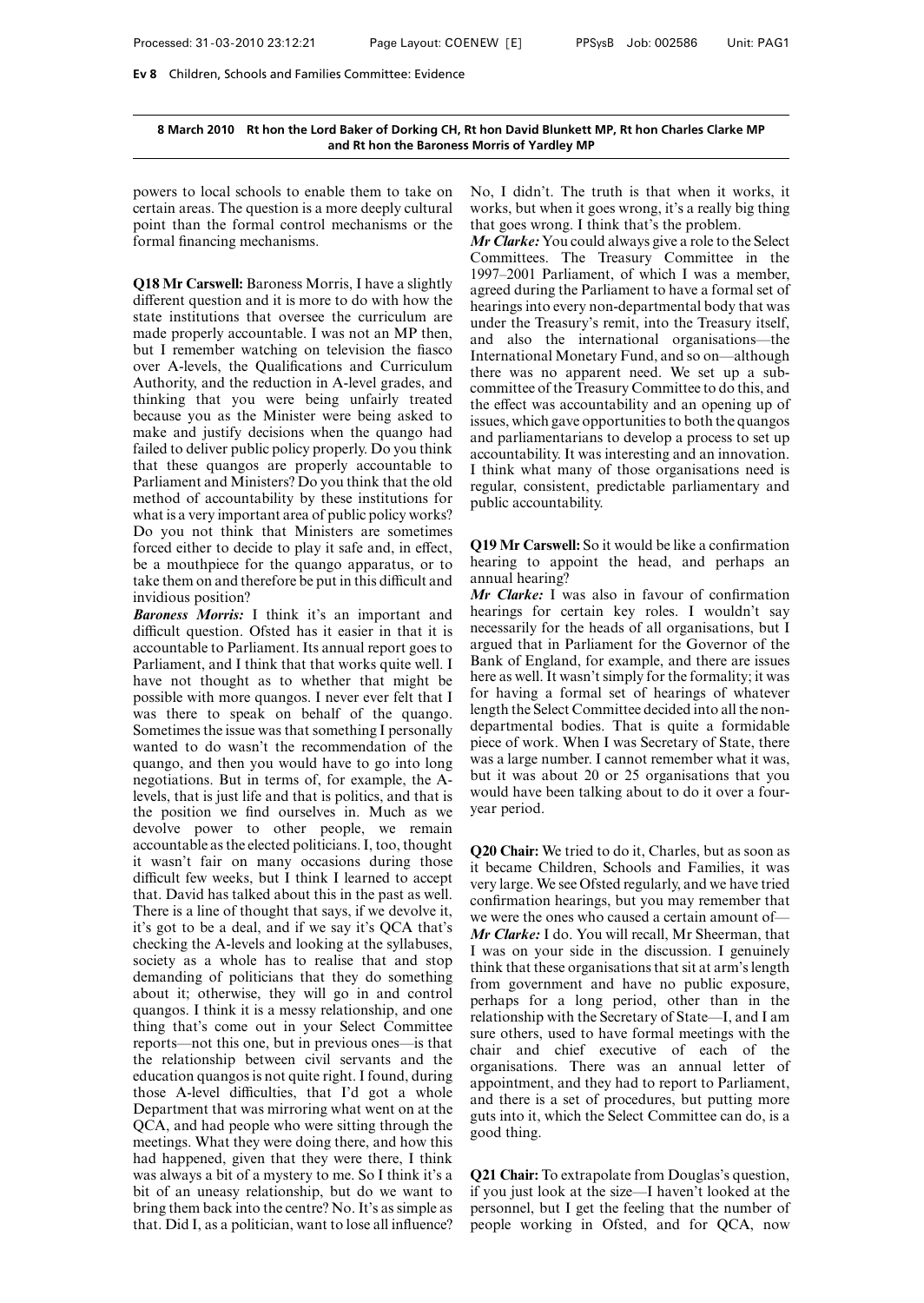QCDA, and Ofqual is very large now compared to what it was, certainly when you were Secretary of State, Ken, and you, David.

*Mr Blunkett:* We didn't have Ofqual either. There is a danger in all the education service of duplication of people checking each other, to the point where you wonder in the end where it will stop.

*Lord Baker:* On the whole social welfare side, the role has become so much greater. I personally think it was a mistake to combine the social welfare of children with education. I think the skills, the experiences of the staff and the areas are totally different. Ofsted has to report on assessing schools for education ability, and also to assess local authorities on their care of children in care. I hope that an incoming Government will break that link totally. I think that the skills required to run an education service are very different from those required to run a social welfare service.

**Q22 Chair:** I want to move to Andrew in a second, but first want to return to something with Douglas that crosses the reports that we have produced. You took the logic that he put to you and responded, Lord Baker—I think Estelle did, too, to a certain extent—that more power has been given to schools. There is no doubt that, if you are looking at the major players, this run of nearly 20 years has seen a move away from local authority power, and greater power to schools and much greater power to a centralised education Department. But what we picked up when we looked at testing and assessment is that, if teachers were so busy teaching to the test, the space to be inventive, to think about the curriculum and to innovate was squeezed out of them. There was a real problem. If you expect that kind of innovation, flexibility and so on at school level, you do not get it if you have so many tests and so many teachers' lives dominated by them.

*Lord Baker:* I am in favour of a testing regime.

### **Q23 Chair:** At seven; 11; 14; 16; 18?

*Lord Baker:* Absolutely. I think that children should be assessed at those ages. I can see no reason why not. I am sure that you have looked at other systems around the world. In the American system, they test every term in many states—every term. I went to a Church of England primary school and remember the old report books. Looking through them, I discovered that I was tested every term and marked, marked out and so on. I've still got them. That was a state primary system and the old-fashioned way of doing it.

*Mr Blunkett:* And, Chairman, the private sector tests to destruction. It really does.

*Lord Baker:* Yes, what David says is perfectly true. *Mr Blunkett:* It does. The question is whether teachers and heads, who should be able to see what is happening, are imaginative enough. Do they have leadership skills? Have they got a grasp of their own profession? Do any of the four of us not agree with proper, organised and sensible testing?

*Mr Clarke:* I am afraid, Barry, that I am completely with Ken Baker and David Blunkett on this. I have read your report and many other things on this, and I do not agree with the charge that teaching to the test is destroying the quality of education in schools, and I do not believe that there are too many tests. I would not abolish the tests in the way that the Government currently intend. Maybe I am just a distorted victim of the type of vicious private school system that David just described, but I had a substantial amount of testing throughout my life. Everybody did it. It did not reduce innovation or creativity in any respect whatsoever. I think there is an issue about fashion, and the approach of parents and their fears if their children do not perform, to which schools sometimes have to respond. There are some quite difficult issues there.

**Chair:** This is most interesting.

*Mr Clarke:* The whole trend of opinion for 10 years has been to reduce testing and say that it is dangerous, distorting and so on. I just don't believe it.

**Chair:** To be fair to our Committee, we didn't say that.

*Mr Clarke:* I know you didn't, but others did.

**Q24 Chair:** We said that if there is a pendulum, it has swung too far towards too much testing and that it needs to swing back a bit. We actually started the report by saying that we believe in a system of national testing. We believe in it, but—the Government and the Department certainly did not want to hear this—a lot of people who gave evidence to the Committee said that it had gone that much further and that there was an inability to innovate. Everyone became obsessed long before the tests were due, so that was all they were doing in the classroom. *Lord Baker:* One of the classic tests is that, if the Conservatives win the election, I understand that they are going to introduce the Swedish system, which I strongly support, and various groups of parents will come together and form schools. Local communities will form schools. You can bet your bottom dollar that those schools will be tested to destruction. The parents will want to know.

**Q25 Paul Holmes:** I must say—it must be the former schoolteacher in me; I was obviously rubbish in my job—that I can't believe what I am hearing. Sweden has a National Curriculum that is nine to 18 pages long for the entire curriculum—not for one subject, but for the whole curriculum. I have visited Sweden's schools and they do not do testing like that. That is true across Scandinavia. It is true in Finland, which tops the PISA studies for educational success all the time. Ofsted, which was your creation between you, said that teaching to the test is utterly destroying and distorting what is happening in our schools—in junior schools and at secondary level. It is all, totally, at odds with what you are saying. Do you not understand the difference when you talk about the testing that went on when you were at junior school? I was tested when I was a pupil in David Blunkett's constituency in Sheffield.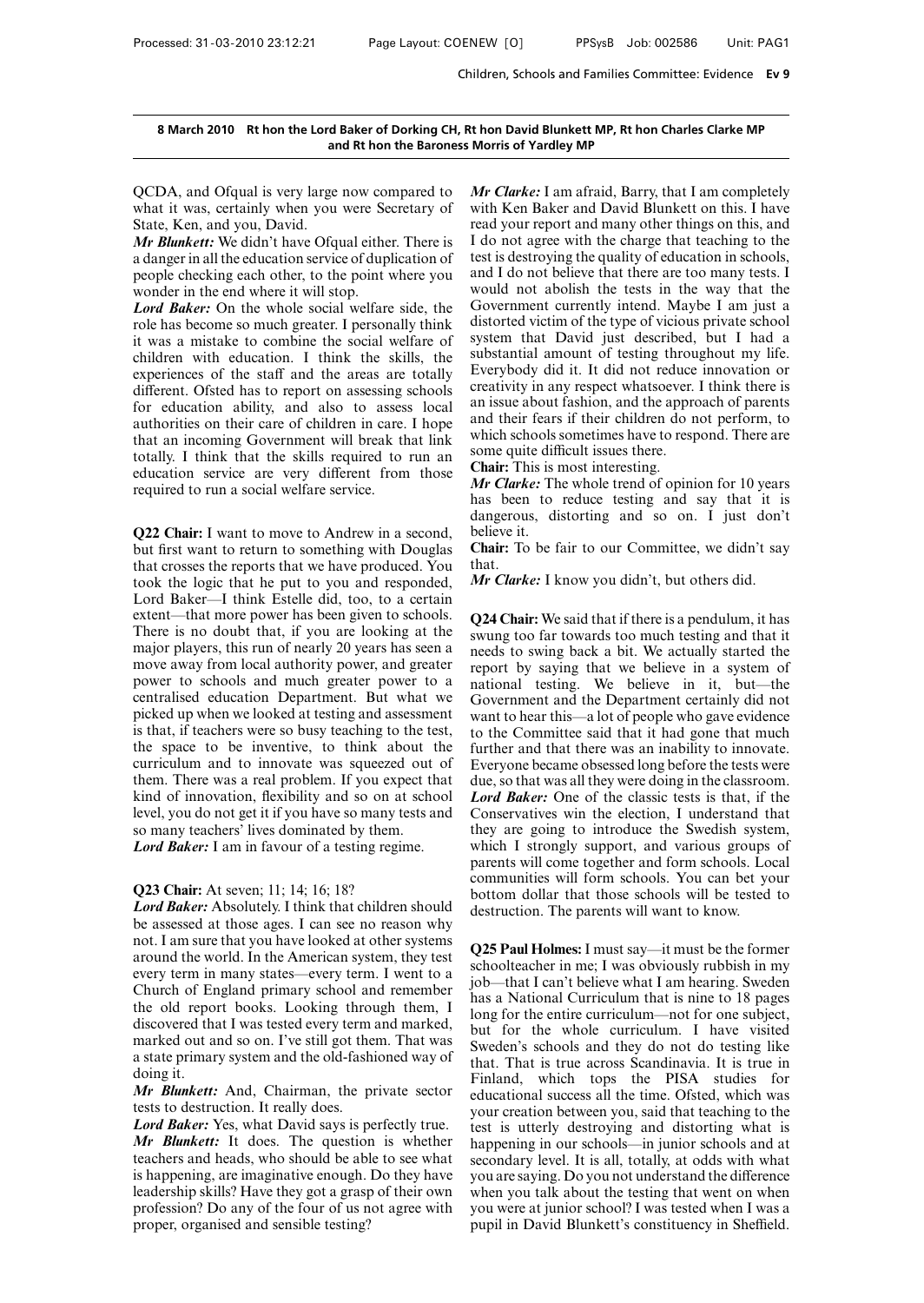When I was a teacher we tested all the time, but it was formative testing. It was assessing the children. It was looking at how they were doing each week, each term and so forth so that you knew what to do to move them on. It was not high-stakes testing where you, as a teacher, and the school as a whole, would be crucified by league tables. We are told that you must have league tables. We are about the only country in the world that has league tables. Even Wales, Northern Ireland and Scotland don't have league tables.

*Mr Blunkett:* They have information. We get hung up on titles. There is no way we are ever going to go back to not giving parents—and, for good professionals*,* schools—real sensible comparators. You have discussed this in this Committee. To have comparators, you need information. To get information, you need some form of assessment testing that ensures there is consistency.

**Q26 Chair:** But surely the difference, David, is between testing for pupil attainment to check that a child is making progress, and testing for school accountability that will end up in a published table? We were walking across to vote with another former Secretary of State for Education who boasted that he was the man who introduced SATs and he was the person who introduced all the testing and the publication of the test scores. We cannot put it down to any of you four because we have just had a confession outside this room.

*Lord Baker:* Who was that?

### **Chair:** Ken Clarke.

*Baroness Morris:* I apologise because I have not got the greatest of voices today, but I think it is a bit more complex than that. To complete the quartet, I am absolutely in favour of testing. When I think of what we know, on a national level, a school level and a pupil level, because we assess children's progress, I think it has helped to transform the education system. I am absolutely in favour of testing. If we went away from testing at key points in the education system we would be doing a huge disservice to children. That is my fundamental belief. Paul, I know what you saying. I talk to teachers and some of them say that. I think there are three groups. There are those people who have never liked testing. They don't think it is right to do it. They think it shows up schools that have more difficult children to teach. They have always been against it and they are against it now. There are those like us four who have always been in favour of assessment, and then there is a group in the middle who I think are in favour of testing, but say that there could be improvements in the current system. I think that that group has grown. I think that group ought to be listened to. The problem with the debate—it was proven exactly here—is that the minute the issue of testing is introduced, we go into our polarised positions. We all four said that we were in favour of testing; it would be awful if we dropped it. You didn't say well, you almost said it, to tell you truth—that it is terrible because some schools are made to look bad. That is gone. That is a past argument. Where there is a debate to be had it is this, and I think this is the most challenging thing that faces the education system. There is no need to test more than four times. There is no need to do practice tests. There is no need to teach to the test. There is no need to narrow the curriculum. In fact all the evidence shows that the schools that do best in the tests are those that do art, drama, sports, citizenship and self-esteem and do it well. Your confident head teacher knows that. The problem we've got is that the head teacher who is not that confident teaches to the test. To some extent, our education system is as good as the average teacher, not as good as the very able teacher. I think the challenge is: how do government, or how do the agencies, give that clear message to schools that you don't need to do the testing and standards will rise? It is somehow in there. We never talk about it. The minute it was mentioned, you went to one end and we went to the other. What I would say, Mr Chairman, is that from your report there is an issue to be discussed, and it ought to be discussed, but it ought to be against the background that testing is good, information in the public domain is right, and comparators are inevitable in the sort of society we live in.

**Q27 Paul Holmes:** So you all think that Ofsted is entirely wrong in its report on teaching to the test and the way it distorts schools? Four Secretaries of State all think that Ofsted got it completely wrong? *Baroness Morris:* I do not think that schools need to teach to the test. I do not think good schools need to do it—it is not required by the testing system. You're a teacher, Paul. You must go to heads in Chesterfield who don't teach to the test but get really good results. The challenge is how we give the rest of the schools the confidence to know that that's possible. Where we are in error is that all too often when the issue is raised we go back to saying, "Testing's got to stay," because we are frightened of the reaction. We are nervous about what the press will say. We have to grow up and get over that. How many years are we on from the introduction of national testing, Ken? It's not wrong to look at some of the fallout from national testing, but it would be wrong to have a debate that questioned the importance of and the need for testing.

**Chair:** You know that our report looked very much at that balance of testing for what, and at balancing testing with assessment.

*Baroness Morris:* That's the most interesting point. **Chair:** Andrew, do you want to ask a question?

**Q28 Mr Pelling:** I come with the prejudice of having been involved with Donald Naismith and the Croydon curriculum, and introducing some of the first CTCs, and having fights with trade unions about testing. Why do you feel that the Conservative party has made this very long journey back to being very sceptical about the role of setting curriculum and testing?

*Lord Baker:* Why has the Conservative party become sceptical about that? I think only certain elements of the Conservative party are sceptical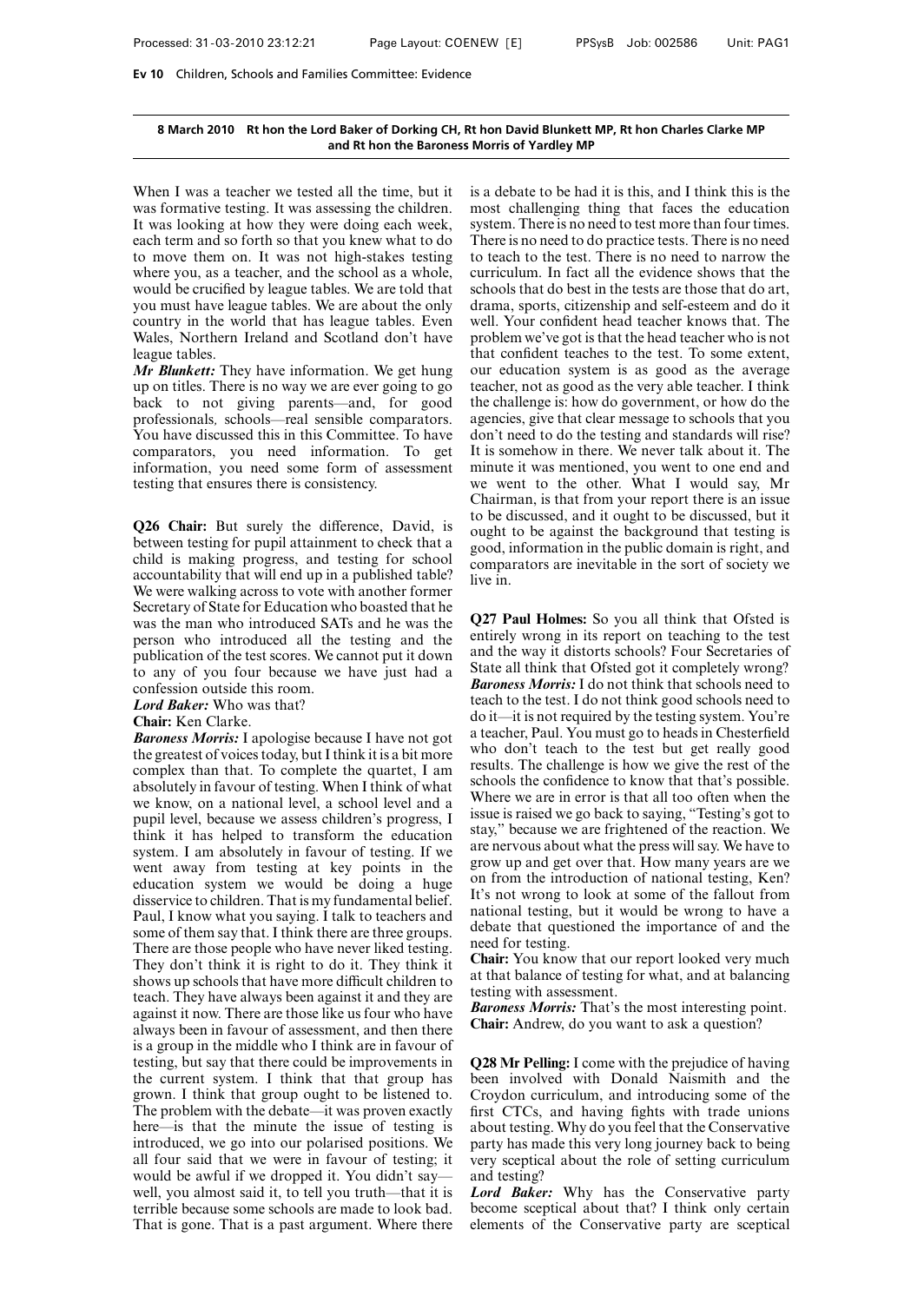about that. The party hasn't been in office for some time, and I think that when it is in office it will find the virtues of some of the things I have been talking about. I think it will find that lots of parents want to see tests, and that lots of parents rather like the National Curriculum because there is a broad body of knowledge. It is very interesting that, in the middle of the 19th century, Matthew Arnold wrote out a National Curriculum that is broadly what we have today. Rab Butler and the Board of Education in 1941 decided that after the war there should be three types of schools: grammar schools, technical schools and secondary modern schools—high schools. Very interestingly, in 1941 they said the change should be at 13. Rab Butler said he wanted children from 11 to 13 to go through a common mill of experience, and I think that that is what we have been talking about. The National Curriculum is, if you like, a common mill of experience. But I do think that that is now necessary up to 14, but at 14 you need to have a real fundamental examination of where you go, and where the English education system is going to go. I agree with Estelle that this is the age of transfer. I think that this is the next big change in English education. That raises all sorts of very interesting possibilities. It requires schools not only to have technical and vocational education alongside English, maths and science. You might have schools post-14 specialising in classics, the broad humanities, or art and drama—all sorts of things—and that gives you tremendous flexibility. I think 14 is the watershed.

*Mr Blunkett:* Perhaps Ken might agree with this: lessons should celebrate, not denigrate, the empire. English classes putting more emphasis on classics is Michael Gove's stance. Is it a framework or is it a curriculum?

*Lord Baker:* Changing the nature of the curriculum, as Michael will want to, takes a bit of time.

*Mr Blunkett:* It will take him about 20 years.

**Q29 Annette Brooke:** I have two fairly quick questions. Why is it appropriate that some schools should not have the National Curriculum applied to them and state schools for the most part should? Why do we have two tiers?

*Baroness Morris:* It's not logical. It's not appropriate.

**Q30 Chair:** But it is what we have, isn't it?

*Lord Baker:* When we established the city technology colleges way back in 1986–87, I was opposed by a large body of traditional Conservative LEAs. We wanted to inject as much variety as we could into the system, and the only way to do it was to establish institutions and give them as much freedom as possible. That was the reason we did it. They could vary the National Curriculum, but in fact city technology colleges now follow it quite closely. They did the things that in those days were revolutionary, such as staying open later at night, opening for breakfast, and specialising much more in computer technologies and IT. We wanted them to give that degree of variation to people.

*Mr Clarke:* A similar logic worked with the academies. The theory with the academies, in the early days, was that the achievement had been so poor in the areas that we were talking about—the problems were so great—that you needed to have the ability to innovate in whatever way was thought necessary to deal with those kinds of problems. However, you raise some serious issues. The question of consistency is important. But, the one thing I would say is—I am not suggesting you are saying this—that you can't say that you want to move away from the National Curriculum and, at the same time, abandon all forms of testing. The whole point was that there might be better curricular ways of getting to the test results that were necessary for children in those areas. It is not consistent to deal with the two matters in that way. I hoped—we certainly were in favour of innovation in the curriculum—that there would be some positive things to come through that would teach us how we might better be able to enable children to perform.

*Mr Blunkett:* I always saw it as being much more a case of laboratory schools, rather than the abandonment of the curriculum. You need to be able to experiment to move forward.

*Baroness Morris:*I don't think that freedom ought to remain with any one category of school. It is not logical and I think it is a nonsense. In the Education Bill that was passed when I was Secretary of State, I think clause 1 referred to the power to innovate. In actual fact, schools that are not academies—or in those days, city technology colleges—could take the power to innovate and have quite remarkable freedoms.

**Q31 Chair:** They hardly ever used it, Estelle, did they?

*Baroness Morris:* I know that. That is part of the challenge. There are many freedoms that schools don't use. That's the problem, to tell you the truth. Schools don't use the flexibilities they've got—it is not that there is not enough flexibility.

**Chair:** They were all terrified of the Department and the National Strategies.

*Baroness Morris:* Sorry?

**Q32 Chair:** As I said earlier, I am not going back to testing and assessment, but people were rather terrified that they were going to displease someone, like the Department, Ofsted or whoever. Okay, the National Strategies are now going to be abandoned, but when we were taking our evidence, we found that many people thought they had to follow the national strategy and that it wasn't optional.

*Baroness Morris:* Some people felt that, but I think it was a decreasing number. There is a lot of innovation in schools, but our problem, Mr Chairman, was that they did not apply to the Department to use the power to innovate. They tended just to say, "Well, we'll get on with it." Innovation was there, but you're right—although I don't know what the figures are now—that the power to innovate was not hugely popular when we introduced it. The point I was making in the context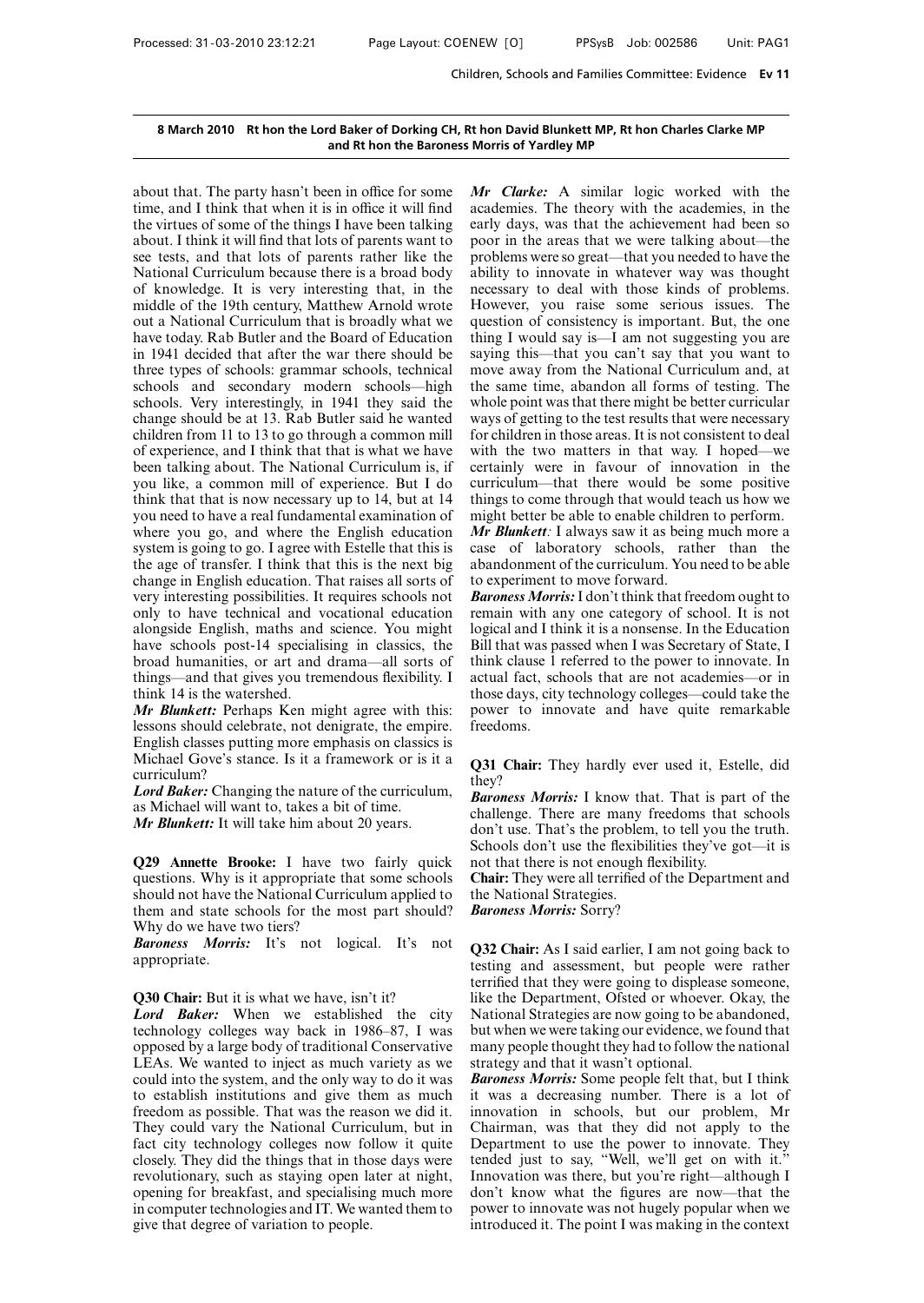of this question was that it shouldn't only be one category. That power to innovate right across the state sector was a bit of a match for the freedoms the academies had. The academies haven't used their freedom and flexibility in the curriculum much.

**Q33 Annette Brooke:** I still find it quite odd that, for example, the independent sector, much of which is admired by people, obviously does not have to follow the National Curriculum. Yet similar schools—grammar schools—in my constituency have been refused permission to do various things recently by the Department. How can that be? If it is good for independent schools, why is it not good for all state schools?

*Mr Clarke:* I don't know about the cases of schools in your constituency, but I am surprised to hear that. Certainly, when I was Secretary of State, the culture was to allow proposals for innovation, rather than to stop them. I don't know the reasons in the cases of the schools you are talking about, but I was certainly keen to encourage that ethic, and I think I was being faithful to my predecessors' desires—David's and Estelle's—to encourage innovation of that type. But I don't know enough about the detail of what you're actually describing.

**Q34 Annette Brooke:** My second brief question is on initiative overload. I will exclude the National Curriculum aspect from my question if I may, but I think at least three Secretaries of State probably introduced a number of initiatives. I would like to ask you which initiatives you think can really be defended and which ones were really too much and over the top.

**Chair:** We'll start with you, David.

*Mr Blunkett:* I plead guilty to initiative overload, because there seemed to be so much that needed tackling all at once. Most of the criticisms afterwards are, as ever, that you did not do enough on this or that area, particularly in relation to secondary. I suppose that we could have eased off a little bit in relation to what we were doing in demanding changes in teaching, but if we had done that, we would have reduced the change on quality. We were demanding the most enormous amount of change from teachers, but frankly it was needed. I am a trained teacher. It was just desperately needed. We had a crap teaching profession. We haven't any more.

*Mr Clarke:* I think initiatives like the literacy and numeracy hour, which were extremely controversial with lots of people, were necessary, and I think they have improved standards of education in a very important and significant way. That said, I think there is an absolutely core problem in education, certainly over the recent period, of too many initiatives, too much change, lack of consistency and change of personnel both in terms of Ministers and senior officials, which has been a problem in the whole process. The biggest kind of structural failure has been failure to be able to build serious partnership with the teaching profession on change. As I said earlier, I was in favour of trying to do it around particular subjects—trying to get an agreement with maths teachers on how you should develop in maths, what training was needed and so on and so forth; but it has not been a healthy set of relationships. I think that is still true. I think it has been true over quite a period. Why is it the case? All four of my grandparents were teachers. I respect the teaching profession very deeply. I respect the teachers who taught my children in our local schools a great deal; but fundamentally I think there is a real problem, which is that the pace of change in life is so fast for everybody now—I don't mean the schools and the equipment people need to deal with that changing life is essentially education. People have to be able to update themselves the whole time on everything that's happening, and I think that the teaching world is a very conservative—with a small "c"—world. And I think that is a real problem. Unfortunately, I share David's view. The issues that needed to be addressed in 1997 were very deep. I had a school in my constituency that was in the worst five—not per cent. but five—primary schools in the country, where all the teachers, when you went in, said, "It's nothing to do with us—it's the parents."

*Baroness Morris:* Or it's the kids.

*Mr Clarke:* Yes. It made me weep. It was absolutely unacceptable. It may be that we took the wrong powers, and did not do it in the right way, or whatever. I think there's room for debate about whether we did the right things, but I honestly believe there is no room for debate that action needed to be taken and the structure that was there was not adequate to deal with the problems the system faced.

*Mr Blunkett:* Estelle had to go and calm them down when I upset them. Isn't that right Estelle? *Baroness Morris:* Frequently.

**Q35 Chair:** Estelle, do you share that opinion?

*Baroness Morris:* Yes, there have been too many initiatives, but each by themselves could be justified; that's the problem. The best initiatives are those which are now owned by the schools and the professions, and they've forgotten it's an initiative. But changing the ship of state that is schools, you have to have some pushing and tugging and levers. I just jotted a few down: after-school learning, holiday learning and breakfast clubs. Schools do that now because they know it's the right thing to do and it helps raise attainment of students. All those were initiatives in our first two years. We put money behind it and we almost made schools have them. I remember those first summer holiday schools for catching up on literacy before the transfer to secondary schools. Now no one would say, "We've got a breakfast club tomorrow morning. It's an initiative, and isn't it terrible?" The best initiatives are those that have now been owned by the schools. Some of them were things we wanted to do, but we should have let go on. The one I can think of is the homework initiative—I think David sent me out to justify it, to tell you the truth, but I think I was in favour of it at the time. Homework is a good thing, but that the Government should have a policy that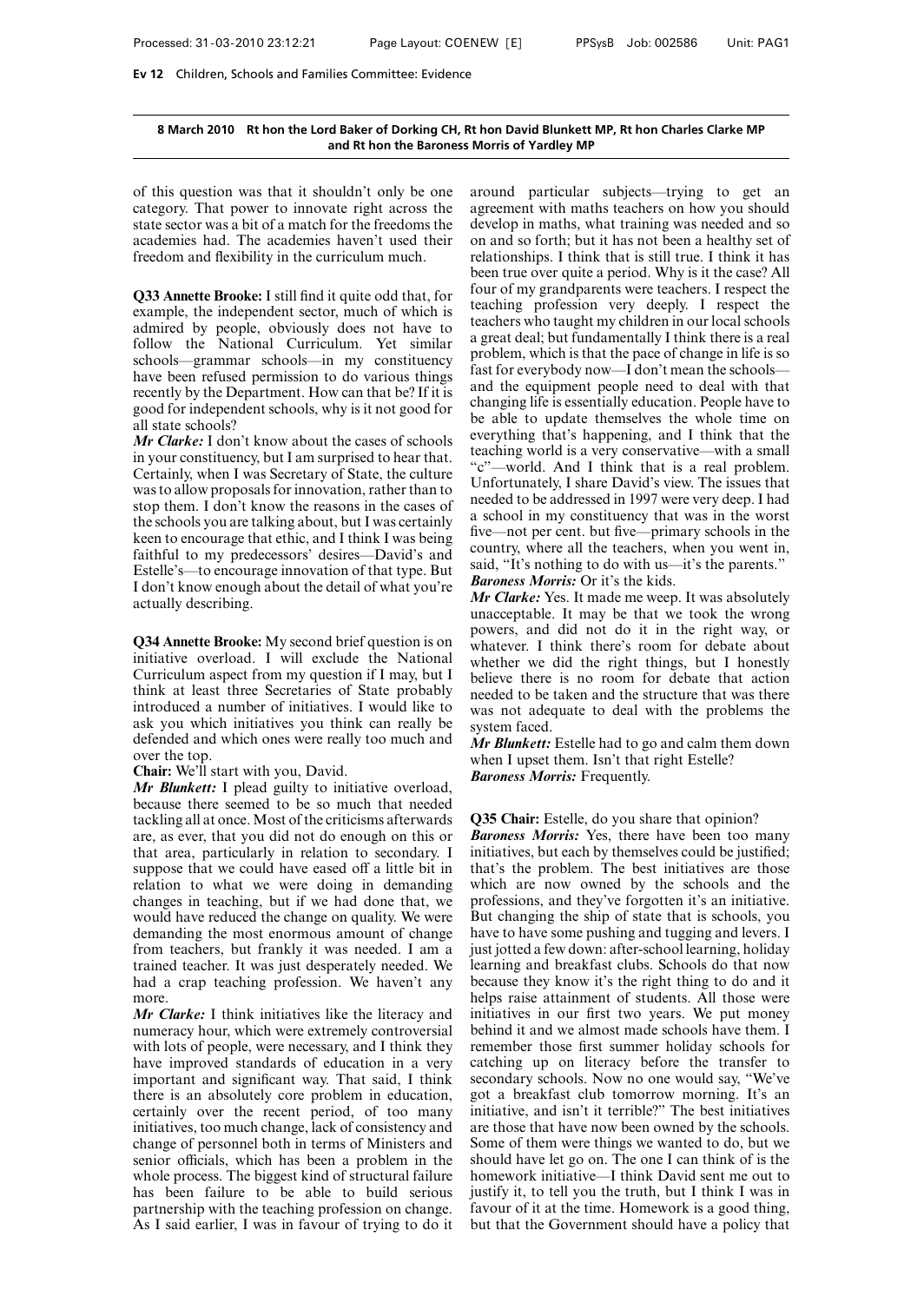said 10-year-olds should do 30 minutes and 14-yearolds should do 45 minutes isn't worth the effort. It's not worth it.

*Mr Blunkett:* That's the failure one.

*Baroness Morris:* That was good, David, for me to think of a failure one on our behalf. There's always a reason for doing it. I know why we did the homework initiative, but sometimes—I can say this now because I'm not an MP any longer—heads would say to me, "I got a letter from the Department last week. There it is. You know what I did with it? I threw it in the bin." And I would say, "Good for you. If your judgment was that it wasn't of use to you and your school, the bin is where it should be." Heads did that thinking I would say, "That's terrible." It goes back to what I said before—good heads chose the initiatives they wanted to take on, but unconfident heads tried to react to every one, and that was absolutely impossible. There have been too many initiatives. There is no doubt about it. We need a different way of managing and introducing change.

*Lord Baker:* Let us leave National Curriculum and testing aside. When you want to reform education, you have a choice. You can either try to reform the existing institutions or set up new institutions. It is a very clear choice. I began by asking, "Can we reform existing institutions?" I found that there were too many vested interests, for the reasons that David and others have given. That is why I started city technology colleges. They were the first institutions free from local education authority control and state money. It was a breakthrough and from that, the academies developed, as did special schools, which gave schools the freedom that they wanted. They would not be told what to do by the LEAs. We must not underestimate the degree of freedom for grantmaintained schools and the rest of it. It will clearly be the pattern in the future. That is the rim of the wheel. I have no apology to make. It was the right decision. It was not the hub of the wheel. I hope that Mr Carswell will recognise that.

**Q36 Mr Stuart:** A former Secretary of State, like yourselves, once said to me that he thought that collectively the teaching unions had done more damage to the social fabric of this country than any other group since the second world war. I won't say which party he was. To what extent do you think the unions crippled positive change in the system?

*Lord Baker:* The most depressing things were the Easter conferences of the trade unions. At the worst, loud-mouthed teachers seemed to get on to television expounding the most dreadful policies and diminishing the status of teaching in the eyes of the public. That is a great disservice to education services. I get very depressed each time it happens, every Easter. We were all invited as Secretaries of State to speak to the conferences.

*Mr Clarke:* I refused.

*Lord Baker:* That was very wise. I only did one, and that was enough.

*Mr Clarke:* This is a very serious and problematic question. I didn't go to the NUT one year when they invited me. The reason was that I thought the way they treated previous politicians, including David, with very outrageous behaviour, was completely unacceptable for people who thought they were teaching people about society and how things should operate. I looked for some guarantees that they would operate in a respectful way, and they were not ready to do that. That said, we had a tremendous set of agreements with the trade unions on workforce reform, which was extremely positive. The teaching unions involved were absolutely positive about what has transformed an important set of working relationships in schools and improved educational standards. The NUT stood outside that, and still stands outside it—for reasons that utterly defeat me. It is an awful thing to say, but I came to the view that there was not much point in talking to the NUT about education. I felt there was not a useful dialogue to be had, and I very much regret that. I have asked myself whether we made mistakes when I was a junior Minister under David, and whether we should have tried to work in a less performancerelated pay approach to teachers and have a more partnership approach in the way we did things. The question whether our industrial relations strategy was the right strategy is interesting. Could we have done it better? Why? Because we cannot go past teachers. Teachers are fundamental to the success of the education system, and to have a stand-off relationship is terrible. I tried to talk to the NUT leadership successively when I was Education Secretary. Obviously, we had plenty of dialogue, but I would not say that it was fruitful and positive. I would not associate myself with the remarks a previous Secretary of State made—there are a number of institutions that are more serious—but teachers and their organisations have to embrace change, because education is about change. Simply saying that you cannot change, unless you get the money for it or whatever, is just wrong. It is not the way other professions or other employees operate in many walks of life, if you look at the attitude to training and to change in any area. I would say, certainly for my period, that I have to plead guilty to having failed to put it on the right footing, with the important exception of the work force reform programme, which was and is an important period of change. There has to be a cultural change in all this. I have written a piece about it which I shall let you have if anyone is interested. We need to go back to square one. People like me have to do a mea culpa and say we were wrong in the way we handled some aspects of it. The trade unions concerned have to do a mea culpa, and we have to say, "Okay, what can we do to improve the situation?" We are in a total laager—a bunker position—in which I don't see any positives at the moment.

*Baroness Morris:* The phrase goes too far, but there is no doubt that unions have opposed change a lot of the time. It needs to be said that some individual union members are brilliant teachers—very innovative and committed. We're talking about the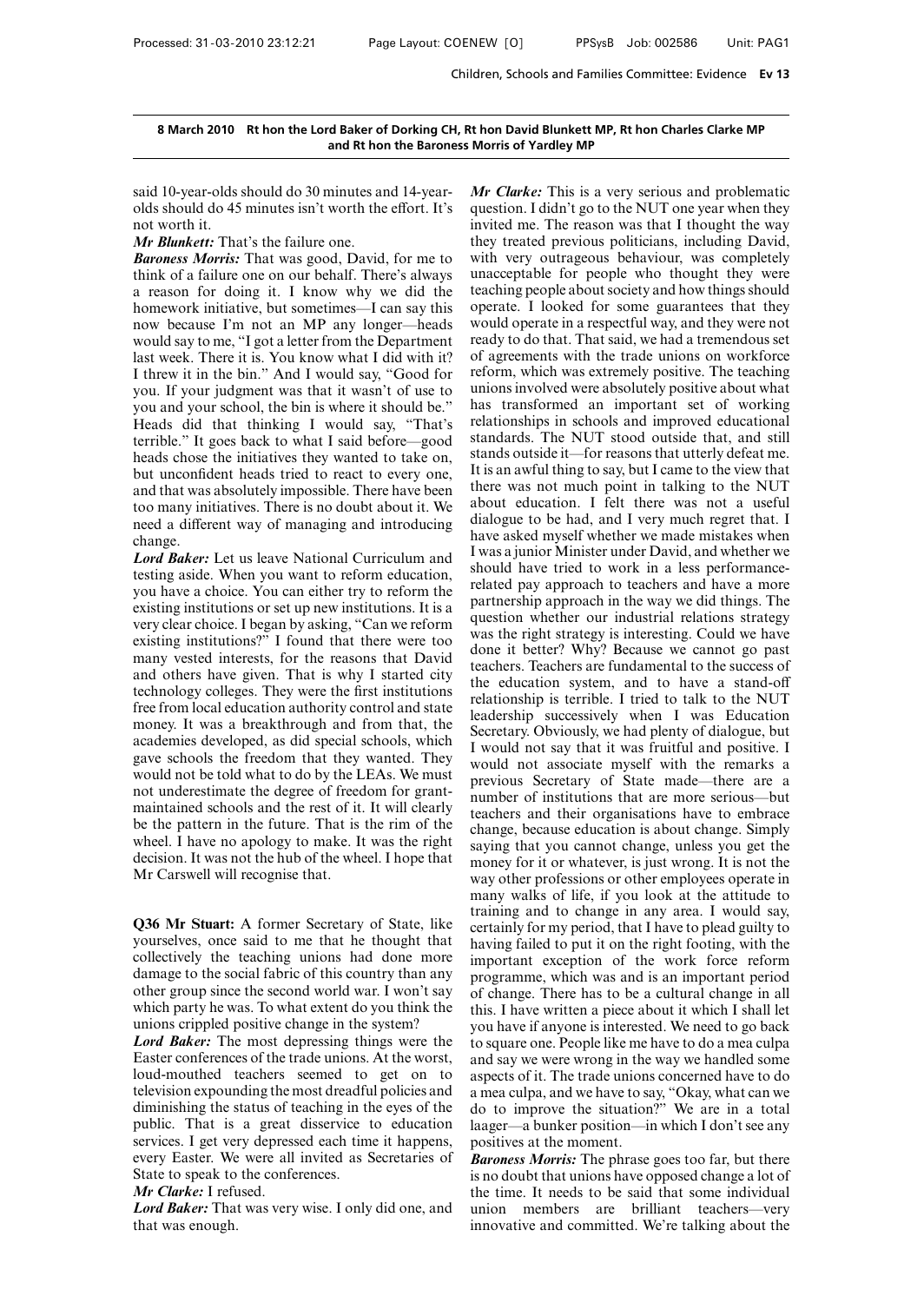institution of the union. Some of the most radical unionists I knew when I was teaching were some of the best teachers in our school. I always felt that if only people could see them teach rather than demonstrating at the Easter conference the perceptions would be different. Teachers for some reason are always fighting the last reform but one. They get into a habit. They come round to it two reforms later and say, "Well, maybe the one two times ago wasn't that bad." They're always behind the pace of change. One of the things that I find amazing is that they are very innovative in their schools. They cope with change all the time. Anyone who has done any teaching knows the amount of change you have to cope with when there are 30 children in your class. They're actually skilled at it. But the minute it comes on a strategic, school or system level, they resist change. I think to some extent in the past they were badly led by unions that opposed things almost for the sake of it rather than asking what the issue was. Charles is absolutely right. The work force reform, which was the most important bit of work I did in terms of setting it up, was right. When you think why that went right, there were lots of reasons why the unions, apart from the NUT—and I don't understand that either—wanted to buy into it at the time. If there is a lesson to be learned, Charles, it's probably about trying to buy them in, rather than politicians—I occasionally do—thinking the row will look good with the public. I think that politicians in the past have been guilty of that—if the unions disagree with them, the parents will think it's a good policy—and we really ought to move on from that. We've grown up. The last thing I would say is that the unions, certainly over the past three to five years, have behaved differently, with the exception of the NUT—I don't know if they're still talking to the Department or not. But I think we have had some very good union leaders in recent years. John Dunford is to stand down at Easter, and no one could say that he has not been a positive contributor to education in this country.

*Mr Blunkett:* I still talk to some people in the NUT. *Baroness Morris:* I'm still a member.

*Mr Blunkett:* We had some terrible fall-outs, but the daftest thing was when they got a much better barrister than the Department to stop us putting pay up under the work force development scheme. That was one of the saddest moments. You have to remember that Michael Barber once worked in the research unit at the NUT, and there was a time when the NUT had a terrific research unit, where they actually did address educational change, so it comes and it goes and we have to put up with it. But it is sad. I'd like to pay tribute to a very nice former general secretary, Fred Jarvis, who I see regularly. As he brings me a really nice bottle of wine from France, I can't possibly criticise him.

**Q37 Mr Stuart:** Can I take you to the subject of standards? Looking back over 13 years of a Labour Government with education, education, education—the pledge—the big increase in expenditure and the deployment of top guns like yourselves to run the Department, there was a real hope for the transformational change that Estelle mentioned earlier. Can you sum up what you think are the great glories of the new Labour years in education, and perhaps the shortcomings?

**Chair:** Shall we do it chronologically and go back to you, David? I'll come back to you in a moment, Ken. *Mr Blunkett:* First, accepting that the world had changed and being prepared to modify but to roll with the changes that had taken place and address the future rather than the past. It's hard to remember now what it was like in '94, '95, '96, but it was a seminal moment when we weren't prepared to simply chuck everything out and start again. Secondly, Charles has been very generous about the National College for School Leadership, but I think that leadership, quality of teaching and changing the teacher training programmes—Teach First among them—was absolutely fundamental. I started with this and I finished with it. It didn't matter what we did. As crucial as literacy and numeracy programmes were, and as crucial as freeing up what we were doing in terms of funding, which we have not mentioned—funding did make an enormous difference to the quality of the teaching and learning experience—those things apart, in the end it is what takes place in the classroom that matters. Whatever happens after the election and whoever wins it, if they keep their eye on standards, not structures, which was my mantra in the build-up to the '97 election, it might help.

Q38 Chair: David, is the biggest difference between you and what went before you—in terms of Ken and his colleagues in the Conservative party—a question of ideology? Are there deep ideological differences? I ask that because what has come out of this exchange is that you agree on a great number of things and you have refined them, moved them on and developed them; they include Ofsted, testing and assessment and much else. However, I suppose that the profound difference for you was that you had a Prime Minister totally obsessed with education that must have been good—and who was willing to spend an awful lot of money.

*Mr Blunkett:* John Major restricted what Gillian wanted to do. There is no question about that; she said so publicly. He wanted her to calm everything down and not rock the boat at all, after her predecessor—not the two Kens, but the predecessor who came in between them. Therefore, she had her arms tied behind her back. By contrast, the Prime Minister from '97 onwards wanted us to act. It was not an obsession of his, but it was an absolute priority for him, and that helped. My main task from 1994, when I was shadow Secretary of State, was immediately to stop the total obsession with structures. More than half the Labour party press releases that went out in 1993 were about grantmaintained status. They had nothing to do with the issue of standards; I will get shot for this, but they did not. We had to turn that around. We had to accept that information was here to stay and we had to try to concentrate on what we believed really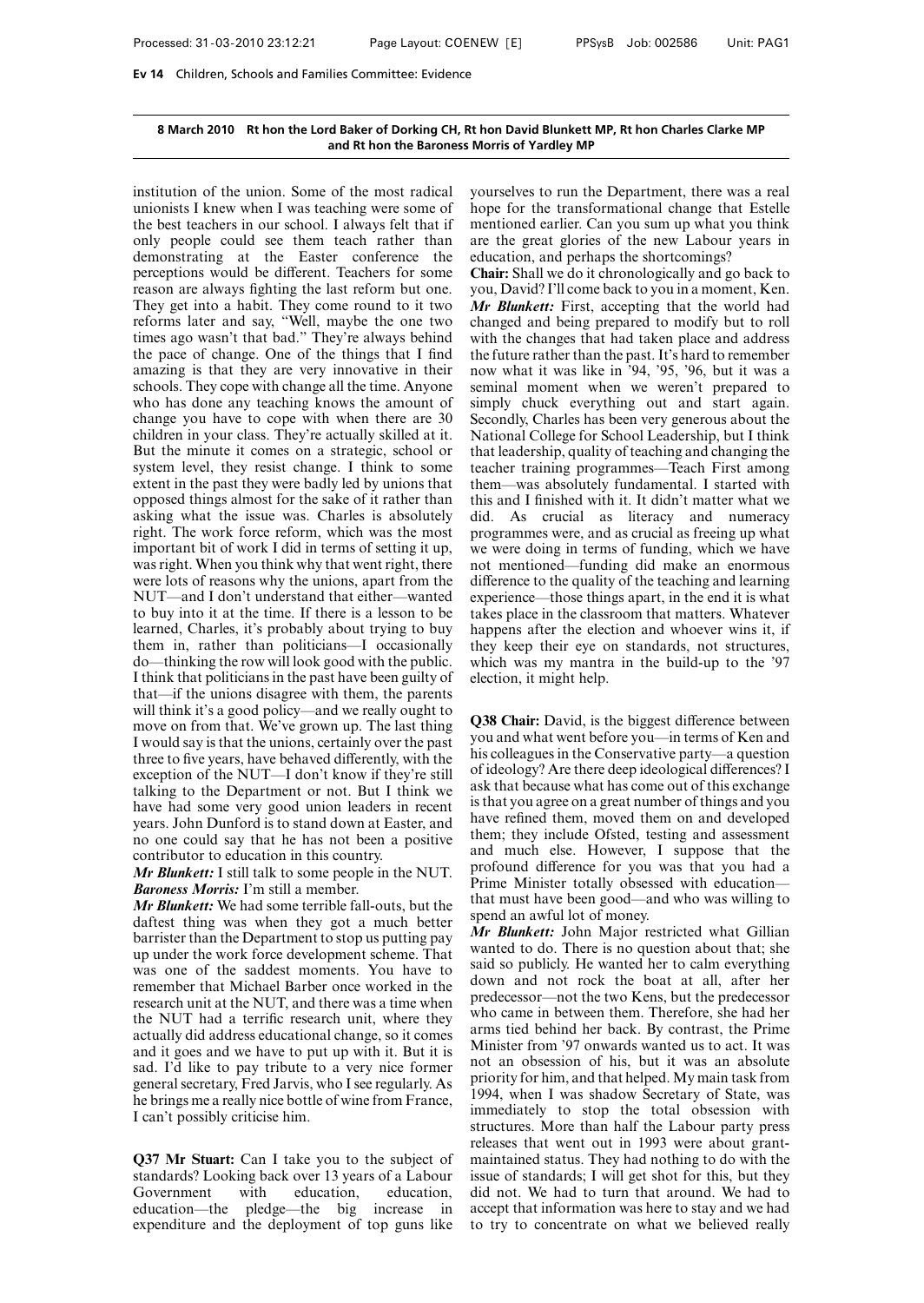mattered, which was a transformation for the lives of those children that we all in this room represent and that we want to see improved. The mantra of "Give us more money and leave us alone" was a pathetic answer to the drive that we were trying to put in place. That mantra still exists, by the way. The curmudgeon in the corner of the staff room that we used to talk about, who is against everything and everybody, and who believes that nothing can change and nothing can improve—

**Q39 Mr Stuart:** But David, have things improved? If I look for a crude proxy for the education system— *Mr Blunkett:* A 20 percentage point improvement in literacy and numeracy is undeniable. We had all the inquiries as to whether that was a con or not. Rose had to come in and do the business and have a look. There is no question about that.

**Q40 Mr Stuart:** My crude proxy, though, is the number of NEETs. Even before we got to the credit crunch, the number of people who were left without employment, education or training was unchanged, and of course it is now higher than it was in 1997. It seems to me that with a Labour Government who genuinely committed resources in a bid to tackle disadvantage—to close the gap and ensure that opportunity was there for all, and not just for those in the leafy suburbs—if that NEETs number is correct, it does not look like change for those at the bottom has been delivered.

*Mr Blunkett:* That would be true, except that nobody over the age of 16 has experienced any of the changes that Charles, Estelle and I brought in.

*Baroness Morris:* I think that it is immeasurably better. I am not complacent and I too could pick out things that we could have done better, and the statistics do not show the improvement that we would have hoped for. However, to add to what David has said, at the end of the day everything has to be judged by the improvement in teacher quality in the classroom. Nothing else will actually bring about transformation, or whatever word you want to use. The teacher matters and I think that so many of our policies supported that, from the National College for School Leadership to the national professional qualification for headship and professional development for teachers. For me, the biggest change is that when you go into schools now—I left teaching in 1992—teachers talk about teaching and learning. They have a language and a structure so that they can talk about their jobs, which is utterly transformed from when I left teaching in 1992. All the initiatives that have brought that about, from literacy and numeracy initiatives onwards, have done that, I think. I would just throw back two statistics: the fact that London, with all the problems we know London has, is now the highest-achieving region for 16-year-olds with five GCSEs, including English and maths, and the fact that Tower Hamlets is the most improved local authority. Something in those statistics tells us that we have delivered for children from less affluent backgrounds too. If we had not done so, those

statistics would not be true. If I was you and if I was challenging somebody from a different political party, of course I could find statistics to use. But do I sleep easy at night, thinking that the time that I spent in the Department—seven years, or whatever—was well spent and did improvements happen? Yes, it was well spent, and there is improvement. I defy anybody to go into most of our schools and not feel and sense the utter professionalism and higher-quality teaching and school leadership that is there.

**Q41 Chair:** So it's not just money, it is a change in the culture of the school.

*Baroness Morris:* Absolutely. When I taught, there was no professional development. To be honest— I'm going to talk about myself, Paul, and not about you—the staff room conversations weren't about pedagogy. They were about kids, they weren't about pedagogy and there is a bit of a difference. Over the past 10 to 15 years, just the sheer professionalism of teachers has improved, although I know there are still some who are not good enough. Charles was absolutely right: professional development needs to be at the centre of what we do, but I'm with David on this—I'm old-school Labour on this. It is standards not structures, and if ever we've gone wrong over the past 13 years, it was when we started to believe again that it was about structures not standards. I do believe that standards are higher now because professionalism is higher.

### **Q42 Chair:** Shall we peep into structures now?

*Mr Clarke:* There are pluses and minuses. For the pluses, I agree with everything that David and Estelle have said about quality. Secondly, the fabric of schools, the investment in schools and what has actually taken place is enormous—a lot of money. The number of people working in schools—teaching assistants—and the number of teachers helping students significantly transforms the actual environment. I'm glad that Estelle mentioned London. When I lived in the London borough of Hackney, there were real questions about which secondary schools were any good in the borough of Hackney; now we have a multiplicity of choice, which is incredible. The London initiative has been extraordinary. The higher proportion of people going to university, and the higher proportion of people from poorer backgrounds going to university is completely different, as is the relationship and the quality of education for children with special educational needs, which is much greater. Standards generally, as David statistically illustrates, are going up right across the range. That is a fantastic record that I would defend with absolute strength. Anybody who tries to knock it back is seriously mistaken. Things we didn't do that we should have done are the minuses. I have mentioned already Tomlinson, 14–19—we should have done that and didn't do it. In big terms, we have done nothing like enough to change the relationship, particularly after age 14, between work and education. There is a set of issues—a big agenda that has to be looked at.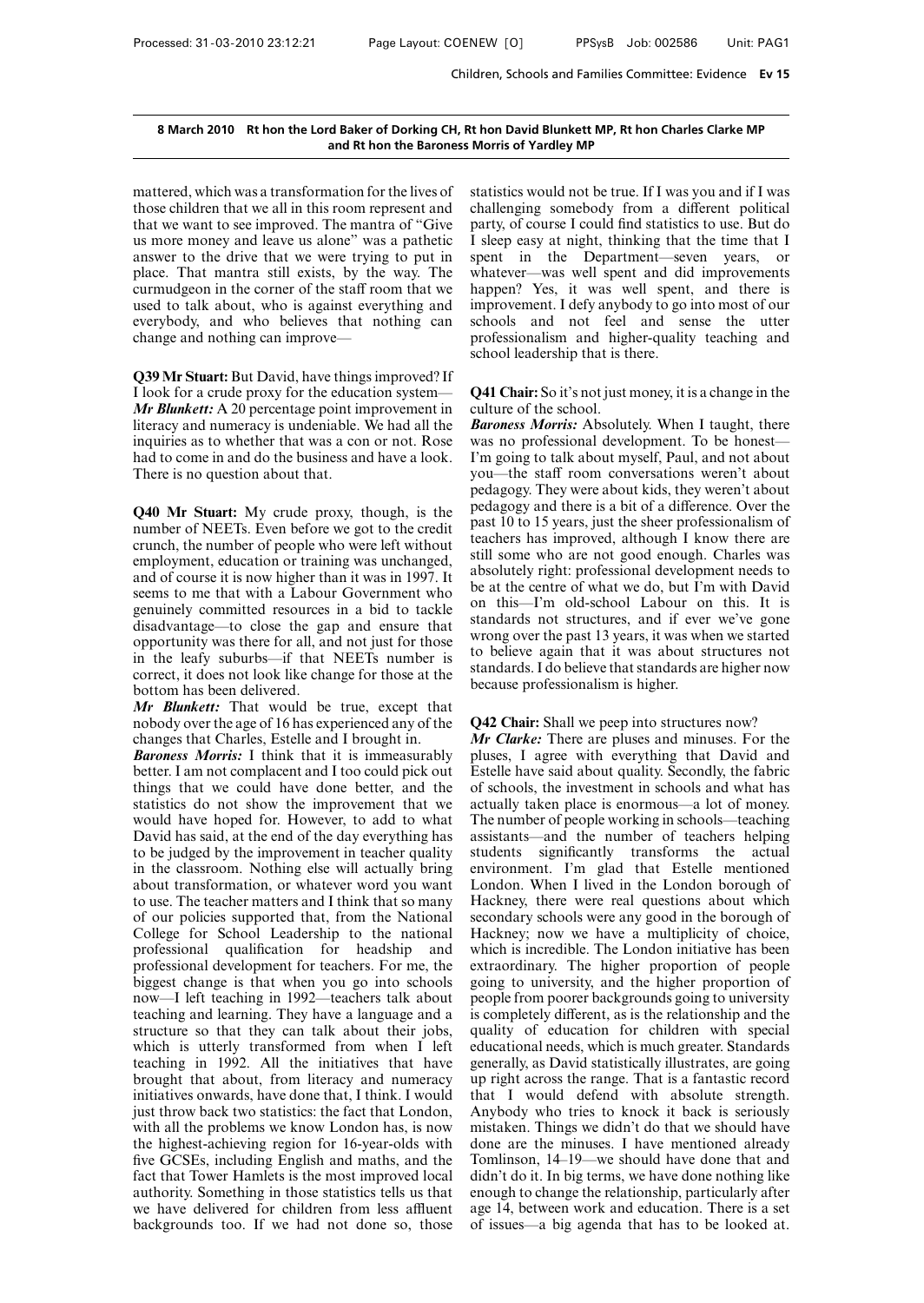Thirdly, there is a bit of an improvement for parents, but nothing like as much as we could have and should have done. That is a big thing that we could have led on. Estelle is right about teaching quality, but I would have liked to see far more on subject-led teaching and all the aspects I talked about there. The final point is on NEETs. The social exclusion unit was a big, big aspect of Labour, right from the very beginning. It went to schools, it went to housing and to many, many different aspects. We have to say that we were right to go for it, but the problems in fighting social exclusion have been more intractable than I certainly expected. I would have expected over a 10 to 13-year period that we would have done better. I think we have done fantastically well in many ways, and there have been big improvements, but there are still important socially excluded groups, and the NEETs are an example. We have to ask ourselves—it is not a question of us not putting enough money in—whether we did the right things and could have done it better. If I was in your position, Graham, I'd be saying, "Okay, you didn't do as well on the NEETs as you needed to, what are the policies that now need to be done—whether those are IDS policies or whatever—for the whole thing?" That is a good discussion to have. However, do not say that the whole panoply of enormous achievements and transformation has not been very important on that one basis.

**Chair:** I think we ought to give Lord Baker a view on this.

*Lord Baker:* Even with the prospect of an election only a few days away, I wouldn't dissent roughly from what has been said. I think I was very grateful in 1997 that an incoming Labour Government broadly accepted the changes that were in place. The initial reaction in the 1980s was to virtually vote against everything I did. They changed their views, and I think that was a good idea and was for the better. I applauded very much the initiative that David took on literacy and numeracy; I thought it was very imaginative, and I think there have been improvements. There is no question about that. I think we have to recognise that the sheer difficulty of teaching young children today is much greater than it was 20 years ago. The collapse of parental authority has changed things, and the relationship of the pupils to teachers is different. The demands that are made on teachers now are infinitely greater in terms of managing their classes than when I was at school, or even when I was Secretary of State for Education. That should be recognised. It is a very difficult task. I welcome what has been said about the quality of teaching. The great opportunity in the recession is to attract into the teaching profession people of higher scholastic attainment, which I think will be very, very important indeed. I would only say this: when you are talking about what's gone wrong in the English education system, focus on those years 12–14. That is when most goes wrong in education. That is when youngsters at the local comprehensive are totally fed up with what the school is doing, they do not think it is relevant or interesting and they want to leave. That is why I think that Tomlinson 14–19 is the answer to a lot of our problems. If youngsters can be given motivation to stay on at school and learn something—training and skills, as well as academic subjects—from 14, a lot of the problems with secondary education will disappear, because you improve the quality in the schools they leave. They will have huge improvements in GCSE at 16 when they leave their schools and you will give them quality training and education, supported by a university. You will have a transformation in our society.

**Q43 Mr Stuart:** Could I follow up on that point, Lord Baker? I wonder about creating another artificial line at 19. A lot of people, perhaps particularly those who haven't done very well at school up to the age of 16, need a longer period. When we visited Holland recently looking at NEETs, we found that there were a lot of programmes from 16–20. Is there a danger that in some sense we need to look holistically all the way into modern adulthood, which is probably not 19, but is probably more into the 20s?

*Lord Baker:* Let's get 14–19 established first. One step at a time. You are not only speaking to four former Secretaries of State for Education but also to three former Home Secretaries. I think that I may say on behalf of us all that we all found the job of Secretary of State for Education infinitely more interesting and rewarding than the job of Home Secretary. A Home Secretary can't change much it's too big a boat to turn round. Every night when you put your head on your pillow, you hope that one of the people you are responsible for isn't going to destroy your career. That is the position. Being Home Secretary is not a creative job. Secretary of State for Education is creative; you can actually change things for the better and see some results. Do I speak for all of us in that?

*Mr Blunkett:* You do indeed.

*Mr Clarke:* Not in my case, no. I am more optimistic about the capacity of the Home Secretary to change things than you are, but maybe that is naive optimism.

**Chair:** Members of the Committee would love to ask more questions. I think they will be very frustrated, but we promised you 7 o'clock at the latest. We had a Division and have gone on a little bit longer than that, but I found it, and I am sure the rest of our team found it, absolutely fascinating.

*Mr Blunkett:* Thank you very much, Chairman. There is only one problem—none of the four of us will get another go at doing it.

**Chair:** You never know. Thank you very much.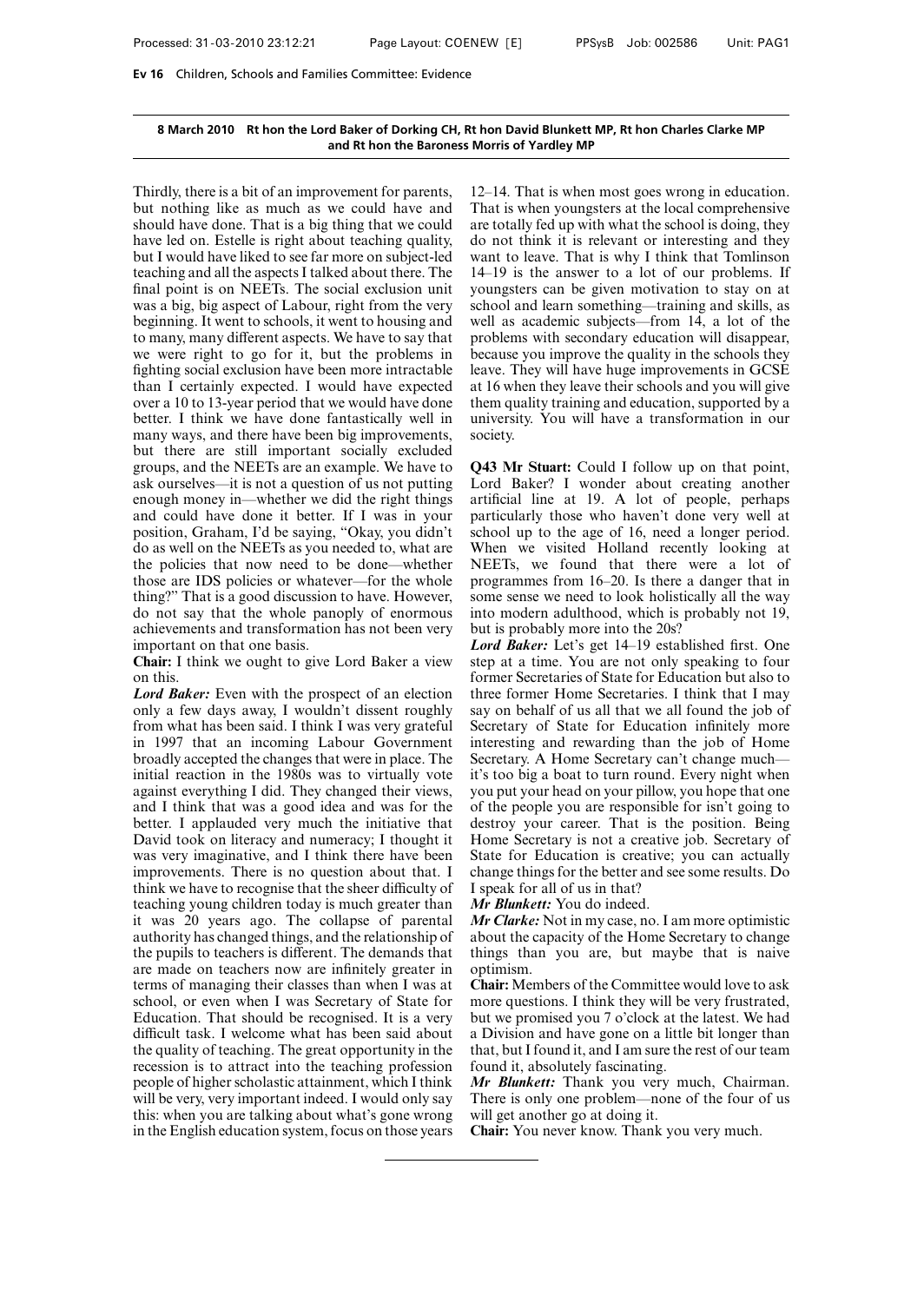### **Wednesday 10 March 2010**

Members present

Mr Barry Sheerman (Chair)

Paul Holmes

Annette Brooke<br>
Mr Andrew Pelling<br>
Mr Graham Stuart Mr Graham Stuart

*Witnesses:* **Rt hon Ed Balls MP,** Secretary of State, and **Jon Coles,** Director General for Schools, Department for Children, Schools and Families, gave evidence.

**Q44 Chair:** May I welcome the Secretary of State and Jon Coles to this Committee session? It is a pleasure, as ever, to see the Secretary of State. Secretary of State, you know that we tend to see you at this time of year anyway, and we are very close to a general election. It is nice to see you at this time. It is a sign of spring, I always think, seeing the Secretary of State. You will also know that when this Committee started scrutinising the new Department, it would have been easy to say, "Well, this is in our comfort zone, looking at schools," but the new challenges are around children and families, and we determined to look at the major aspects of reform over the past 20 years. I know, Secretary of State, that you have read the transcript of the session that we had on Monday with four former Secretaries of State, and I think that you rather enjoyed reading it. We enjoyed, and learned a lot from, the experience. We hope that this session will be an attempt to get from you what you think about those big areas that have shaped and are shaping education, and about where we are going. I don't know if you've heard this, but we intend to publish all four of our major<br>reports—Testing and Assessment, National reports—Testing and Assessment, Curriculum, and School Accountability, wrapped around with the training of teachers—as a box set, "From Baker to Balls", and we hope we can use your photograph. I can see Baker on the front and you on the back.

*Ed Balls:* I am very happy to allow you to use my photo. I am not sure whether "From Baker to Balls" would be the title I would choose, but that is really a matter for you.

**Chair:** People seem to like it.

*Ed Balls:* The first time I was here in front of your Committee, I was a novice, and I am now a veteran—the second longest-serving Secretary of State since Kenneth Baker. That probably says more about the short terms of some of my predecessors than about my particular length of office. I am very happy to be part of this reflective discussion and, as I said, I enjoyed reading the transcripts.

**Chair:** Is there anything you want to say to kick us off, or do you want to go straight into questions?

*Ed Balls:* I am very happy to go straight into questions.

**Q45 Chair:** Let's start by reflecting on this. One of the interesting things that came out of the session on Monday was that towards the end there was a kind of unanimity, an agreement on the challenge of a high-quality work force—there was a lot of agreement across all of the four former Secretaries of State. Do you think that over these past four years, or these past 13 years, we have cracked that challenge? When we look at the training of teachers, we like to think, and I have often said, that we have the best trained teachers ever. We couldn't actually find the evidence for that, but a lot of people like to think it. Have we cracked it? David Blunkett made some not very complimentary remarks about the teaching work force when he became Secretary of State. Have we cracked that?

*Ed Balls:*I don't know whether we have cracked it in the sense that the work is complete, but there has been a pretty big transformation. I was on the way to the ASCL conference on Friday and I popped into the Science Museum where the Teacher Development Agency was doing a fair for people who want to move into teaching. This is not for people who are thinking about doing an undergraduate degree but for people who are already in other careers who want to switch. Some 1,000 people came through the door of the Science Museum in the first hour of the two-day event. A number of men and women from a range of different careers want to move into teaching now because they see it as a well paid, high-status profession that is respected and one in which you can make progress. That is all very encouraging. Ofsted says that this is the best generation of teachers that we have ever had. There is still more to do to ensure that when there is underperformance, heads and the General Teaching Council deal with it. That is something that we continue to work on. In general, Ofsted is right; we have really high-quality people coming into teaching. We have a very strong teaching profession. We are doing more to ensure that this is a profession in which a teacher has training and professional development all the way through their career. I feel very positive about it.

**Q46 Chair:** Another thing from Monday was this challenge of continuing professional development. That is essential if we are to have good, bright and committed people coming into the profession from diverse sources and if we are to keep the work force up to speed in terms of new ways of teaching and learning. Is that a challenge? On Monday, people kept coming back to the importance of continuing professional development.

*Ed Balls:* I think it is a challenge. It is about really making teaching a proper profession. If you are a hospital consultant and you reach the stage of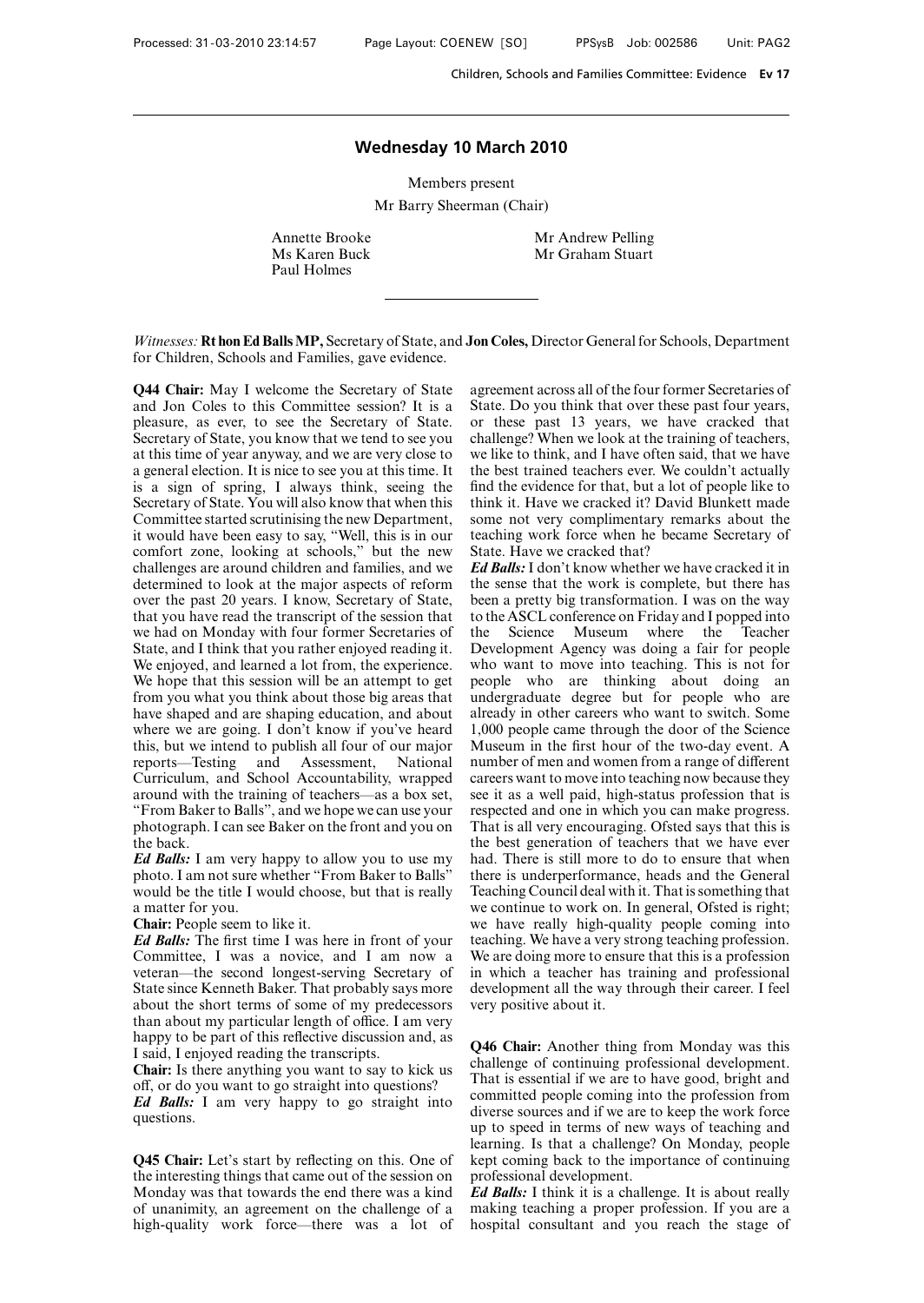becoming a consultant in your late 30s or early 40s, you would have been doing research, training and professional development all the way through the previous 20 years of your career. The same would be true of the law as well. Historically, probably, people trained as teachers, became qualified and then became teachers. Having a culture of professional development right through a teacher's career is very important. That is what we are trying to do with the Masters, which is now already being delivered for newly qualified teachers in the north-west and in National Challenge schools. As for professional development, the money is there in school budgets, but it is very important that it is being spent on continuing professional development. We need to keep the pressure on schools to ensure that they deliver for teachers in the way in which PPA time and wider professional development are used.

**Q47 Chair:** Evidence given to the Committee suggests that schools are becoming more reluctant to allow staff to get out of the school place to get CPD. Is that a concern? We took some worrying evidence on "rarely cover". Someone said to the Committee that the new science learning centres in York and the nine regions will fail if we cannot get teachers to use that wonderful facility to learn how better to teach science.

*Ed Balls:*It would be a huge collective failure of head teachers—both secondary and primary—and teaching unions if "rarely cover" did become an obstacle to school trips or continuous professional development. The feedback we have is that that is not what is happening at the moment. I spoke to head teachers on Friday. Although particular schools have difficulties for one side or the other, in general "rarely cover" is not proving to be an obstacle to those things, but we need to be vigilant the whole time. That is absolutely not what is intended.

**Q48 Chair:** We are not going to be able to talk to you about a report that we are finalising on Sure Start and children's centres. This Committee has not approved a report at all. There was worrying evidence as we went through that that, on the one hand, here is the first amazingly innovative way of absolutely joined-up service for pre-school children that is breaking down the silos between health, education and much else, but there was a worry that under any government after the election the funding would cease to flow for children's centres. What is your view on that?

*Ed Balls:*I don't think there should be a worry about that because, at least from this Government's perspective, we guarantee the funding for children's centres until 2013. The funding is there in our baseline within the 75% of ring-fenced money, which is rising in real terms overall from the pre-Budget report. So the money from us is there for Sure Start through to 2013. Clearly, that is not a commitment that has cross-party support at the moment. The issue is at least as much about commissioning and non-core children's service, children's centre funding. We have many examples around the

country of joint commissioning into children's centres, particularly from health as well as children's services, with pooled budgets and joint staff. I was in Exeter a few weeks ago and saw an excellent children's centre where there are a lot of health PCT staff employed in the children's centre, but that is not yet universally commonplace. Those issues are about resource, but also about people being willing to reshape how they work to really use children's centres to the full. My instinct is that if there aren't midwives doing pre and post-natal visits in the children's centre, that is a concern. If the health visitors are not working from the children's centre, that is a missed opportunity, but those require local decisions.

**Q49 Chair:** Some of the evidence given to us was that children's centres were probably the most innovative and radical policy in the past 20 years for changing children's lives. Do you rate that, or do you think that is an exaggeration?

*Ed Balls:* No, I don't think so. I think that is what people will look back and say. Within the post-1945 welfare state there was a gap for 0 to five year-olds. Other than the post-natal visits from the health visitor and an injection from the GP, parents did not really get much support at all until their children started full-time schooling. Obviously, free nursery for 3 and 4-year-olds changed that in part, but all the evidence is that child development in learning is formative in the first 20 to 25 months and children's centres fill a gap. That was not there before. I was there at the beginning of the children's centre work. Norman Glass and the Treasury led a review that the Treasury, the Department of Health and the then Department of Education were all involved in. The aim was always for this to be a universal service. We started in the lowest income areas. There is a real obligation on children's centres to prioritise outreach to the families who need the help most, but this is a universal service and that is very important. It is important that we fund it in that way.

**Q50 Chair:** If that's so innovative and creative at getting rid of the silos in terms of that age group, do you think that the Government have been much less successful in that joined-up approach from 14–19 right across both education and youth services? We have tried to make a large point, in one of our last reports, on NEETs. All the time in your mind, you're comparing what we have done as a Government in terms of children's centres and Sure Start with some of the problems we have faced with a lack of joinedupness for the later age group.

*Ed Balls:* When you have different services provided by different agencies, different Departments, different management structures and different professional structures, there is always a challenge to make their services really work closely together. I actually think that it is a blind alley to try to have bigger and bigger Departments. The right thing to do is to get multi-professional teams in the same room, not on the phone but working together. In the case of children's centres, I was saying to you that the big challenge is to try to get money and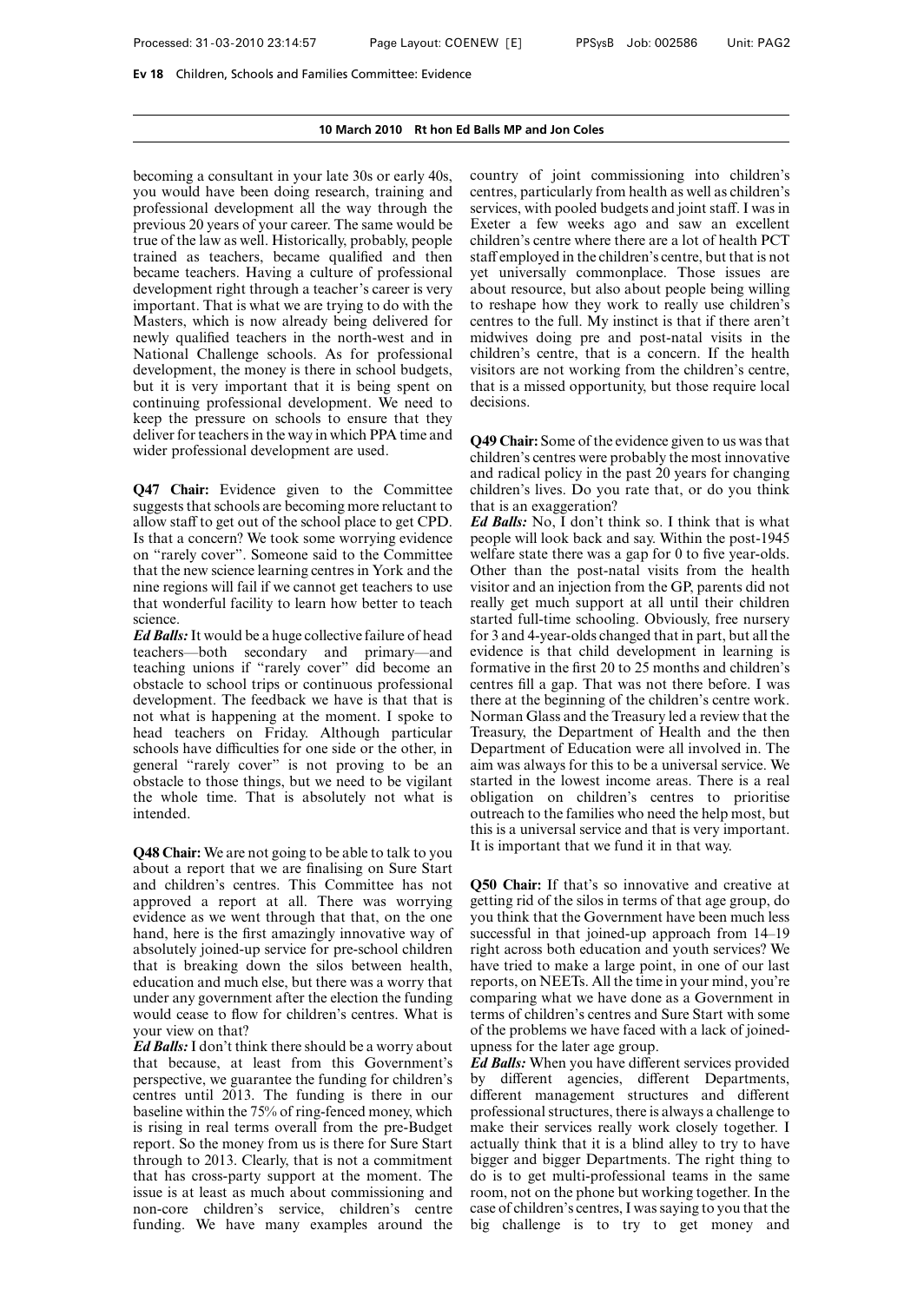commissioning across children's services and health working closely together. In the case of 14–19, the big change we heralded when the new Department was established was to change the commissioning of 16–18 funding back to the local authority. That was a very important step towards more effective education commissioning across 14–19. Without that, the discontinuity at 16 in commissioning was a real obstacle to effective thinking across an area for 14–19 provision. That includes entry to employment and foundation learning. Having a broad approach to commissioning for young people is important. You ask about the broader issue of young people who are getting into difficulty with school, dropping out and the role of youth services. That almost takes us into some of the wider youth areas.

**Chair:** Okay, enough from me. Graham is going to ask you some questions, starting with the National Curriculum.

**Q51 Mr Stuart:** The former Secretaries of State suggested that all Ministers, regardless of party, tended to carry contradictions in their head. They had preferences, whether from a right-wing or leftwing menu, while they also talked about freedoms. Every Minister seems to have contradicted him or herself by talking about letting go, at the same time as insisting, "You must teach traditional history, or you must teach this or that." As you are now the second longest-serving since Baker, how do you think that balance is best struck?

*Ed Balls:* Of course, that's true. Look at myself and my shadow at the moment. We both say we want more flexibility in the National Curriculum. In saying that, we are carrying on a tradition that goes back to the Dearing report of the early 1990s and probably back to Kenneth Baker himself. Kenneth Baker said in his evidence to you that he knew that he should start maximalist, because he knew there would be a move away from the maximal view of the National Curriculum and he wanted to reach an equilibrium which he thought covered the areas. When I arrived, the first thing I inherited was the Key Stage 3 curriculum changes, which had been essentially agreed and were announced soon after. The first run-in I had with *The Sun* newspaper was about whether Winston Churchill was going to be taught in the Key Stage 3 curriculum. There was a bit of a row about that. I said that the curriculum specifies that you have to teach world war one and world war two, and I don't see how you could teach world war two without Churchill being in the curriculum. That is where I started. The Key Stage 3 curriculum change was a deregulation giving more flexibility. However, I have added cooking to the Key Stage 3 curriculum, which I think is important. I have also introduced statutory PSHE—sexual, health and financial education—into Key Stage 3 and Key Stage 4 curricula and into primary. You could say that that is my contradiction. I want there to be a shift towards more flexibility but I have added some things. Take my shadow: he says there should be more flexibility but he also wants to specify exactly what history and what kings are

taught, and what is actually taught in poetry lessons—as we read in *The Times.* He says that children—

**Mr Stuart:** Let's not dwell too much on your opponent.

*Ed Balls:* Don't interrupt me—I was making a nonpartisan point. I should have thought you would appreciate that, Mr Stuart. The second thing is that there is a contradiction between saying that every child must learn synthetic phonics in Key Stage 1, and saying that our aim is to have more primary schools opt out of the National Curriculum entirely and become academies. The point I am making is that there are contradictions in the views of my shadow on the National Curriculum and tensions in what I have done as well. The wise former Secretaries of State explained why that is the case.

**Q52 Mr Stuart:** I can't remember that any of the former Secretaries of State had a good word to say for the role and contribution of the unions to the development of standards of education. The NUT particularly came in for criticism. How do you think the relationship with the unions can be made more constructive and wiser? Successive Governments haven't been able to make that a more effective and positive partnership.

*Ed Balls:* With due respect, that is slightly out of date. That is more a reflection of how things were for Kenneth Baker and David Blunkett, who were the main people who said those things. Going back to the 1980s, the National Curriculum was born at a time of huge strife between the Government and the unions. A lot of that conflict was about pay, and also about policy. Quite a lot of that conflict carried on through the '90s. David Blunkett had some very difficult times with the NUT over performance pay and over a number of those reforms. That was in part a reflection of the teaching profession at that time being, in its own view and in the views of the public, less professional. What we have seen in the past 10 years is a real rise in the standing, professionalism, training and quality of teachers. From the nadir of those relations, at that transition from Conservative to Labour Governments, we saw a big change through the partnership. It is a matter of regret to me that the National Union of Teachers has been outside the partnership all the time that I've been Secretary of State. I had conversations with Steve Sinnott about whether that could change, and it wasn't possible. Then, very tragically, he died. On the other hand, the NUT at a local level has been very active in implementing agreements that were reached between the Government, the employers, the ASCL, NAHT, and NASUWT and ATL in particular, and other social partners, in which there has been a huge amount of progress on work force remodelling, the role of teaching assistants, the space for professional development within the working day, and getting the balance right between extra work and working hours. The partnership has been a very important contributor to policy making. There are always going to be particular issues from time to time, where the professional organisations and the teaching world become more representative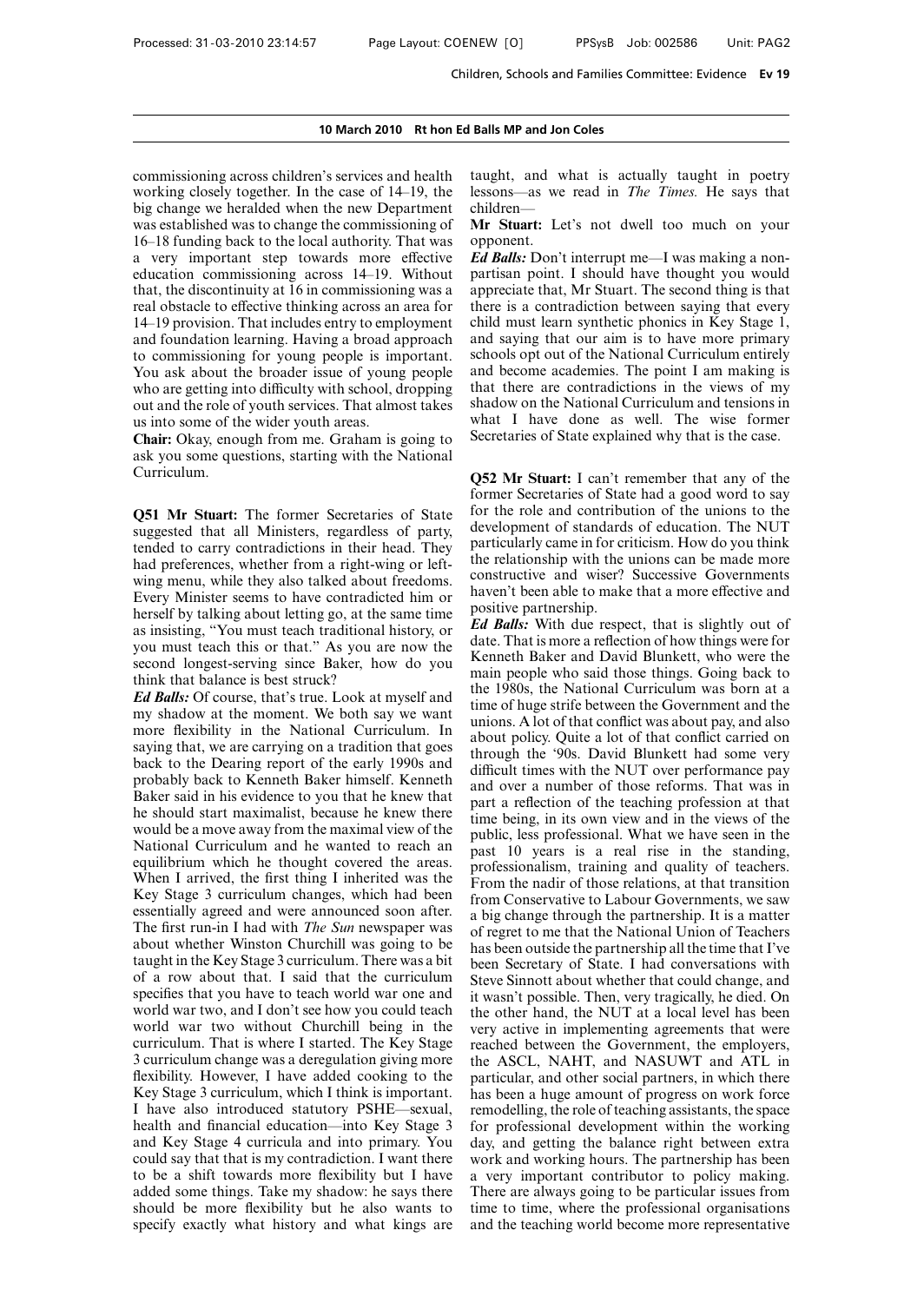of their members on a particular issue. I have had the odd dispute over the past two or three years, but in general I think that there is a depth of partnership around the work force but also more widely in education policy between the employers, heads and teachers than there has been at any time in teaching for decades. That is a really strong and positive thing, which has led to much better outcomes for young people. What you're describing is very much an artefact.

**Q53 Mr Stuart:** It's hard to square that with the fact that they are threatening to go on strike against the SATs tests.

*Ed Balls:* Who are "they"? The teaching unions?

**Mr Stuart:** It suggests a ballot on industrial action against—

*Ed Balls:* You have to distinguish between different unions in the partnership.

**Q54** *Mr Stuart:* Yes, but none the less, what is your view? If after the general election there are ballots on industrial action to oppose an elected government's policy on examinations, that hardly suggests the positive partnership that you've just described.

*Ed Balls:* I said there will be particular points. The strength of the partnership is that at times there can be different views expressed. At the moment, the NAHT is taking a particular view of Key Stage 2 tests in primary schools, which I disagree with. ASCL—the head teachers' union—and the NASUWT publicly agree with the position that we take on Key Stage 2 tests and disagree with the NAHT. So this is not a blanket issue for the teaching unions—there is a difference of views within the teaching world. But that doesn't stop all those organisations getting round the table and discussing things that are of great importance to pupils and parents. I would turn it the other way round. I'll have to have a conversation in particular about the NAHT, but if you're asking for a more general view about the relationships with teachers and teachers' leaders, I think the fact that you can have a particular issue where there's a dispute, but still have a collaborative approach to these things more generally, is a sign of strength and maturity in the relationship.

**Chair:** There are a couple of areas on National Strategies that we must cover before we move on.

*Ed Balls:* I am very happy to talk at any point. I presume we're going to come back to testing later. I'll be happy to talk about those issues whenever you want.

**Q55 Mr Stuart:** I, too, want to move on. On the National Strategies, you said in your conference speech that the Labour Government are committed to opening up excellence and opportunity for all, and yet there is a sense, with the closing down of the National Strategies, that the Gifted and Talented programme is likely to be diluted. Can you explain how those aspects of the National Strategies, which were not seen as overly prescriptive, join-the-dot

teaching guidance but were about focusing education generally on areas that were otherwise easily left, will be delivered?

*Ed Balls:* As Kenneth Baker, I think it was, said earlier in the week, for Secretaries of State there are always tensions and sometimes apparent inconsistencies. Obviously the same thing could apply to members of select committees as well, because the issue is about devolution and local decision making rather then central prescription. I think that national strategies was exactly the right reform 12 years ago. David Blunkett and others talked about the importance of the literacy hour and the numeracy hour. That was a big struggle, but I think that that argument has been won. Twelve years on, we are in a more mature place than a national central field force giving advice to schools about how they must do Gifted and Talented, teacher professional development or the literacy hour. The right thing for us to do, within the accountability framework we have, is to expect schools to be accountable for outcomes, which we do in a very tough way, but also have the confidence to devolve more resource and decision making down to the individual school level. We are saying that the National Strategies have had their day, but those days are gone, which is why we are ending the National Strategies contract. The right thing to do is to shift the resources for school improvement and programmes, such as Gifted and Talented, from central prescription to individual head teachers, in consultation with their SIP, so they make their own decisions and be accountable for that. That is something that you should support because it is about devolving decision making to the head and getting rid of central bureaucracy.

**Q56 Mr Stuart:** Can I follow on from that? Perhaps one of the reasons for parts of the National Strategies was about trying to compensate for the incentives in the system, where they had a distorting influence. Can I take you to the issue—

*Ed Balls:* Sorry, you'll have to explain that bit.

**Mr Stuart:** Let me explain. On testing, because of how the idea of five good GCSEs works, there are well rehearsed arguments about teaching to the test and the narrowing of the curriculum—perhaps only in those schools where the heads or the teachers lack confidence. There can be teaching to the test, which can lead to, and we've heard evidence of it, ignoring those who are likely to do well and ignoring those at the bottom. Can we, in tandem with giving more power to the schools to decide how best to focus on these issues, create a more sophisticated accountability system, so that every pupil's performance scores points, so that every single child matters and we don't have an artificial divide on whether it is a National Challenge school or whether it gets 30% A to C grades? For people who don't fit into that, especially when you're close to the line and have very high stakes for the leaders of the school in particular, can we not have a system in which every child's performance matters equally to the teacher and thus to the institution, if we are going to carry on with high stakes testing?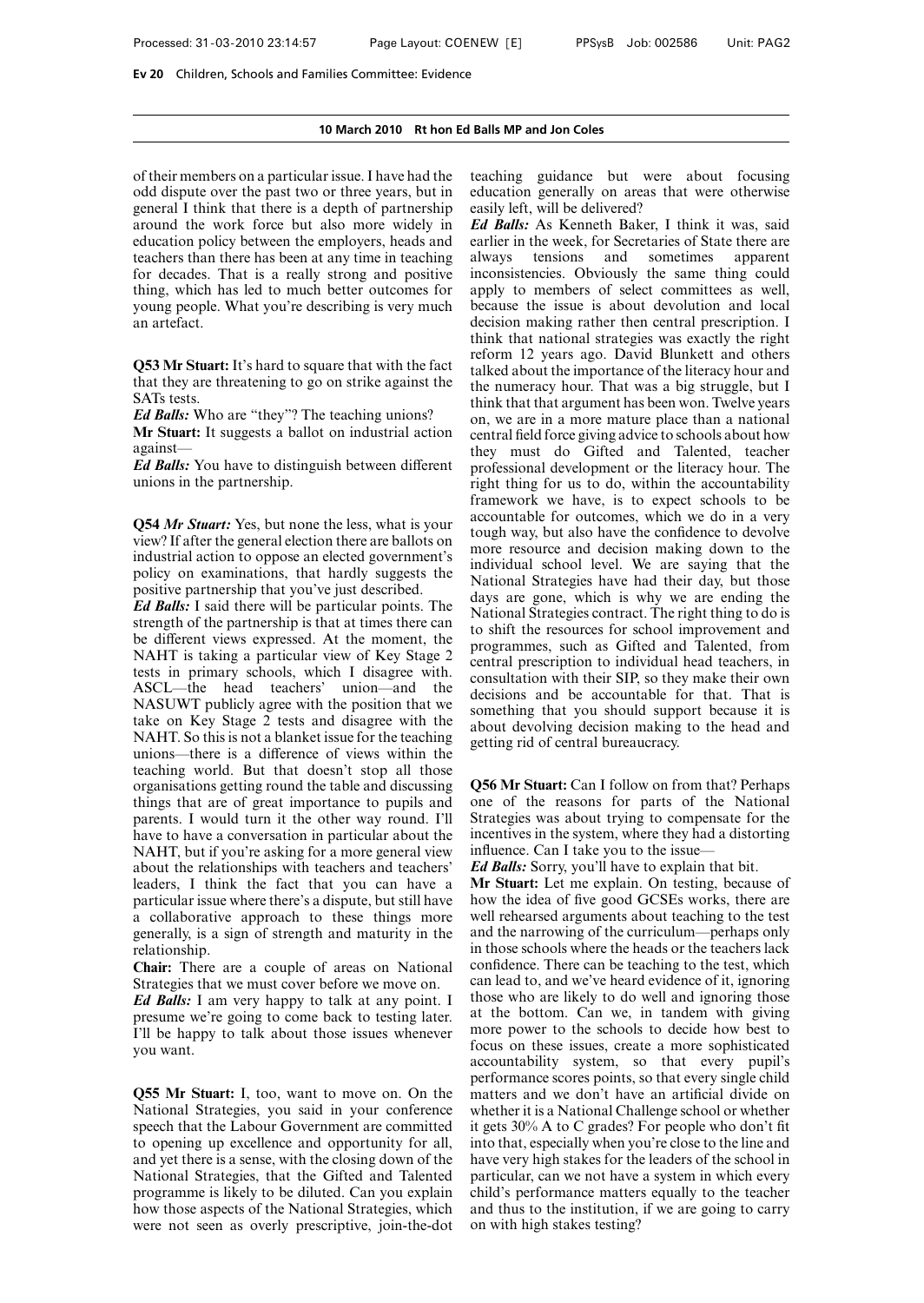### **Chair:** You're getting very long questions.

*Ed Balls:* Sure, it's called the School Report Card and that is exactly what it is about. I thought that you might have asked me at the beginning, Mr Chairman, why we made the change in our Department in the way we did and why it happened. I was thinking about that as I read the transcripts. I think that early on—and in a way national strategies are a reflection of this—after '88, the focus was very much on institutions and the profession. It was necessary in those stages to get in place the National Curriculum and force schools to face up to their responsibilities over the literacy hour and such things. The change that has happened, as we've made progress and more children have done well, I think rightly—this was heralded before I became Secretary of State and the Department changed was a shift away from thinking about institutions to thinking about outcomes for children. One of the great strengths of our Department is that our perspective is, and in a sense this is what you are saying, "Are children doing well?" It is not, "Are schools or teachers doing well?", but, "Are all children doing well?" Are we making sure that we tackle the barriers to progress for every child, which are sometimes in the school, but sometimes outside? Therefore, having a Department that is as concerned about children's mental health, early years or support for parents as it is about teachers' professional development is very important in terms of tackling those wider barriers. The change in the report card is towards a more child-centred approach to accountability, which says that we want to know that every school is ensuring that every child is succeeding. We will measure schools' performance on the basis of whether all children progress. As you say, that is about having a child who starts behind catching up and the brightest child being stretched. It is a much more child-centred approach to accountability, and is much closer to where teachers and head teachers are thinking these days. The report card is the best way to do that, because you are completely right—the league table can only ever give you an average measure, and of course it incentivises the school to care about children who are just below the score.

**Chair:** That's a very interesting response. You've done two things. First, you've ruined all my wind-up questions to you because you've answered them now. Also, you've wandered into the second section of our questions, which Annette is going to go to now.

*Ed Balls:* I apologise. I wanted to contextualise it. It seemed the interesting thing to say.

**Chair:** Secretary of State, that was fine.

**Q57 Annette Brooke:** I am going to be direct and to the point here. From the evidence session on Monday, it was clear that there is general agreement about the need for a good inspection process, and I suspect everyone in the room agrees with that. But we have some interesting meeting of minds on views about Ofsted at the moment, with Chris Woodhead suggesting that it should be abolished. Even Professor Tim Brighouse has been very critical. John

Dunford was also very critical of the way that it is currently operating. On the "Today" programme this morning, we had a teacher very unhappy about the reliance on test results. Is Ofsted currently fit for purpose?

*Ed Balls:* I don't think for a moment that John Dunford or Tim Brighouse would suggest that Ofsted should be abolished.

**Annette Brooke:** I didn't say that.

*Ed Balls:* I know you didn't. I don't think Chris Woodhead has ever supported anything I have done at any point in the last three years. So it won't be a great surprise to hear that I disagree with him on the abolition of Ofsted. Ofsted itself has gone through some changes, because of its broader remit. Fundamentally, we've also gone to a new inspection regime. That regime raises the bar and moves to a more risk-based system. That is exactly the right thing to do. There is less notice. Inspections are shorter, and are much less frequent for higher performing schools, but more frequent and tough for schools that have not been performing so well. That is the right way to go, rather than having the same inspection cycle for every school. There has never been, as Jon Coles always tells me, a new inspection regime that has not been difficult for the first few months. That is where we have been in the last few months with the new one. But once it settles down, I think we will be in a better place than we would have been if we were still operating the old inspection regime.

**Q58 Annette Brooke:** Could I press you on the tickbox mentality, coming back to the schools SATs and GCSE results, which seem to have a great impact on the overall evaluation of the school, however much the Chief Inspector might deny it? There seems to be a great deal of evidence and opinion about this matter, both a year ago and now, with the new system. Can you comment particularly on this great emphasis on the results? We hear that head teachers are concerned that if they have a particular cohort, their results might be down in the year the snap inspection comes.

*Ed Balls:* The interesting thing in the evidence from previous Secretaries of State was their universal view that testing is important. They supported it, and wouldn't want to see a move away from that. Testing is important because it is important for individual children to be prepared and able to do a test—to show that they've learnt to deal with that situation. They are also important for individual schools. What is bad is if you only care about the average result. Clearly, you should be focused on the attainment and progress of every child. I think it would be perverse to have an inspection regime which did not focus on around attainment and progression. Of course they aren't the only things that matter. If there were a tick-box culture that would be a bad thing. As for Ofsted, Christine has been very clear to me, and in public in the last couple of months since some concerns were raised, that in this regime there is a focus on results, but attainment is not a limiting factor. A school with good or outstanding leadership or progression, even with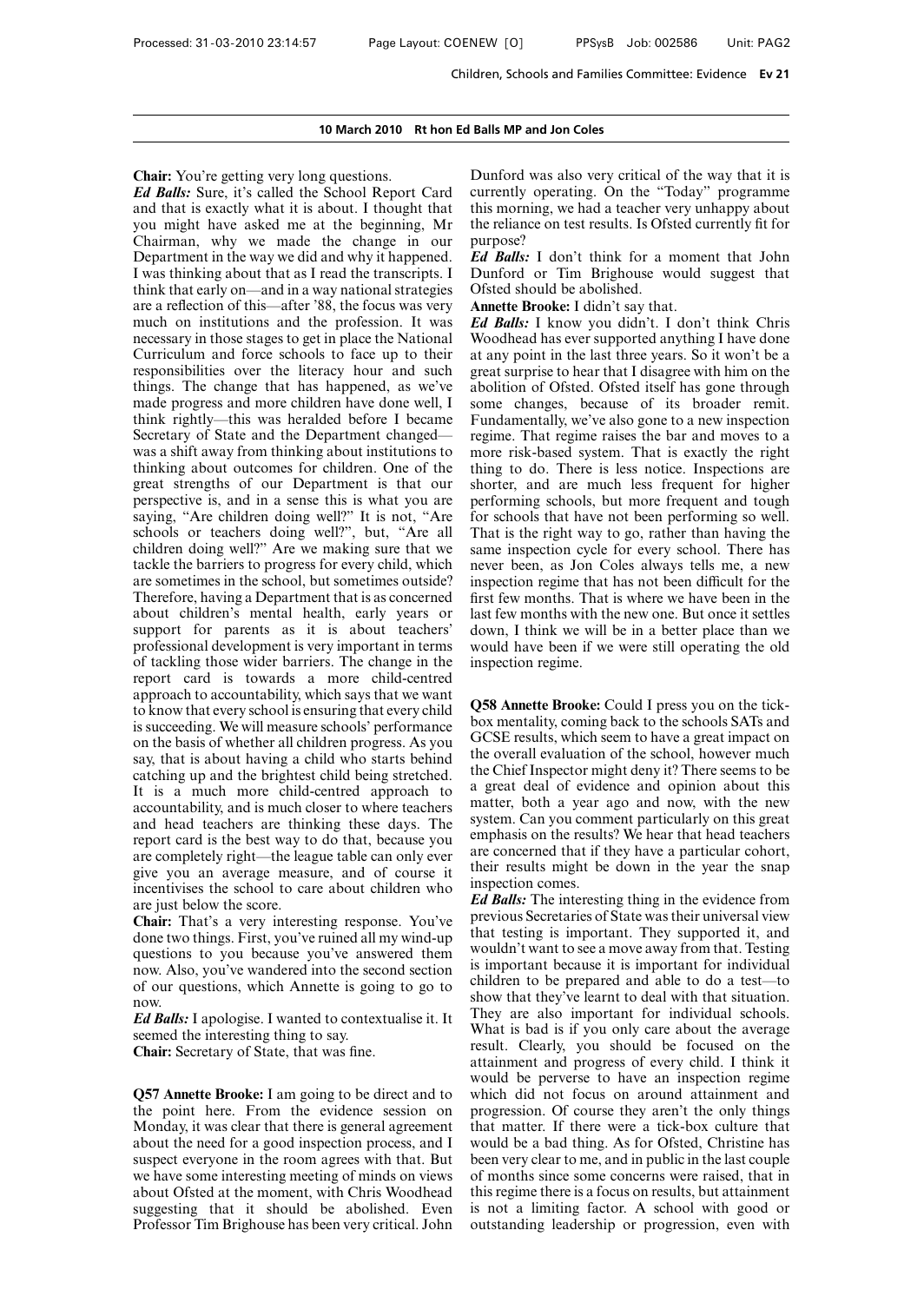lower absolute results, can be an outstanding school. I know that some teachers feared that attainment can just limit them, but that would be counter to the whole philosophy which I tried to describe around the report card and the direction which we are all trying to go in. I am not going to hand on heart say that no school has had an inspection which has felt like a tick-box exercise, but at the same time I don't think that that is the intention or the common practice of Ofsted inspectors.

**Q59 Annette Brooke:** So Ofsted doesn't need any reform?

**Chair:** Annette did ask whether it is fit for purpose. *Ed Balls:* Ofsted is independent of the Executive as an inspector that reports directly to Parliament. Even if I did think that Ofsted needed reform, I would have to be quite careful about how I said that. I don't want to compromise its independence. As it happens, I don't think that Ofsted needs fundamental reform. Of course it is the case that in the first few weeks and months of a new inspection regime, there is some learning that schools have to do to understand the new regime. But some of the inspectors will take a bit of time to fully understand the nature of the new regime in which they are progressing. But do I think that the new inspection framework is right? I do. Do I think it is right that Ofsted is looking more widely across children's services? I do. I think we have the right inspection regime, and I don't think that Ofsted needs a big reform.

**Q60 Chair:** The evidence that the Committee has been given is that Ofsted gets bigger and bigger.

*Ed Balls:*It's a bit like your Committee, with respect, Mr Chairman. Your remit has broadened and so has the remit of Ofsted.

**Chair:** That is because we reflect your Department. That is the reason we have got bigger.

*Ed Balls:* But my Department reflected what was happening to Ofsted as well, which reflected what was happening in the wider—

**Q61 Chair:** What we worry about is that Ofsted—we are currently looking at its fitness for purpose, particularly looking at children's services and child protection—has got bigger and bigger; it has gone into further and higher education and down into early years. Now it is going to go into children's centres. It is a massive organisation, and while it may be fit for purpose in some parts of its remit, it may not be in others. You talked about the risk-based procedures. It may be perfectly good for schools, but not as good as it could be for children's services.

*Ed Balls:* Clearly, a school inspection and the expertise needed to do it are different from a child protection inspection. They are done by different people. Some came from old Ofsted and some came from CSCI. The question is whether you try to have coherence across the whole piece or whether you do them in different silos. Again, reading the evidence, there are some people who would be very critical of Ofsted, my Department and Every Child Matters because they think that schools should just be about education in a narrow curriculum sense and that these wider issues are a diversion. I disagree with that. There is a rather old-fashioned view that says, "Is it standards, or is it the well-being of every child?" and that if you are focusing on these wider issues around the well-being of children it is a diversion from standards. I don't think that is the reality of leadership in schools.

**Chair:** This Committee has never been in that camp at all.

*Ed Balls:* Exactly. So I think there is a real issue for schools. Do they get the kind of support they need from the CAMHS service in a responsive way? Do they have ways in which they can manage behaviour across groups of schools with expert support? The ways in which they deal with, for example, family support, family intervention projects or housing issues are very important for schools. Looking across the piece, which is really Ofsted's job, and asking whether the area has the capacity to manage children's services in a way that delivers for children and schools, is important. It would be a step backwards for the inspection regime to look only at classroom practice, because that would be disempowering for schools.

**Q62 Chair:** We were worried when we took evidence. Most of us in the education sector agree that the quality of teaching is absolutely paramount to the quality of learning in the classroom, and we became worried about the specific quality and training for inspectors in the inspectorate for particular purposes. The evidence to the Committee was that very few people inspecting children's services and child protection had training in that area. That was the sort of thing that worried us.

*Ed Balls:* I saw your recommendation, and you saw our response. It is a matter for Ofsted and it must make sure that its inspectors meet the highest professional standards. We don't see evidence that HMIs and other inspectors have a different level of professional standard or that the organisations used by Ofsted are second class, but it is something that we need to be efficient about. Do you want to say something, Jon?

*Jon Coles:* If you don't mind my jumping back a bit, I wanted to say something on the much earlier question of a tick-box approach.

**Chair:** We are back to Annette, that's good.

*Jon Coles:* I want to say two things—from a historical perspective, if that is the perspective that the Committee is taking. The current inspection framework is less tick box than what has gone before in two important respects, if you want to use that way of analysing it. First, the last two inspection frameworks have been based rather heavily on the school's self-evaluation. That is a good thing. The inspectors are looking at the school's evaluation of its own strength and weaknesses; they are looking at the quality of its evaluation and at the conclusions that it has come to. That helps the inspectors to have the broad view of what is going on. Secondly, the inspection framework means that the HMI actually looks at more of the practice in the classroom and in the school generally than was the case in the previous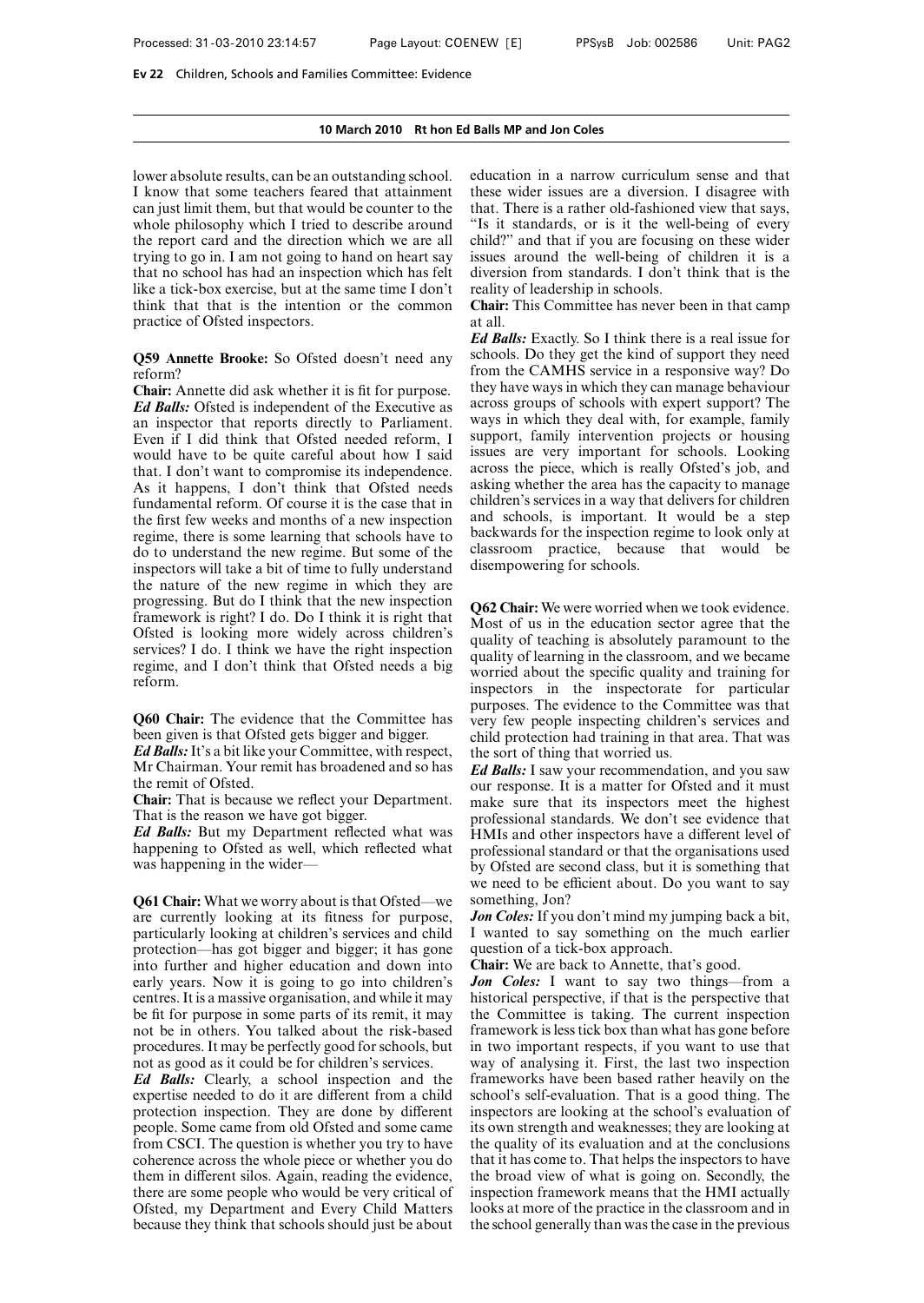inspection framework. In other words, the inspection team gets a better view of what is going on in the classroom than would have been the case under the previous inspection regime. It is also true that, under the last two versions of the framework, each inspection team has been led by an HMI—the most professional inspector in the system—which was not the case in the previous version of the framework in 2005 and earlier. In a number of important ways, as the framework has evolved, it has become stronger and more robust, and a better professional way of understanding what is going in the school as a whole. Of course, that has come alongside some toughening and broadening of some of the criteria, which has obviously led to concern and the issues that you are raising. It is not fair to say that it is a tick-box approach to inspection. It is, of course, true that how well children do and the data and evidence of that are important parts of the framework. That is as it should be, but it is not the only thing. There must be a professional look across the school and its process.

**Q63 Annette Brooke:** I want to develop that point to cover Ofsted's wider remit. Jon, you talked about how things are improving all the time, but our Committee was concerned when we heard from Dame Denise Platt that very few of the senior people from CSCI had actually transferred to Ofsted. Should more base work have been carried out before the function was passed over to Ofsted, because it is probably true to say that Ofsted is clearly having to run to catch up with how to inspect children's services and child protection? It didn't appear to be ready to take on the functions that it was given. As you said, Jon, things are developing all the time, but surely we should take the greatest care, particularly with the inspection of child protection services.

*Ed Balls:* Of course, the answer is yes, we must take the greatest care, but it would not be appropriate for the Chancellor of the Exchequer to come along to the Committee and comment on whether the Bank of England had the right balance between economists with expertise in monetary policy or financial stability. The same thing applies here. Those are really matters for Ofsted; it operates independently of us and reports to Parliament. It has to get the balance of training and professionalism right, and be accountable for it. I don't think it is right for us to give a running commentary on the way in which Ofsted goes about those things.

**Q64 Chair:** But it's you, the Government, who have kept expanding its role. We are talking about the suitability of the expanded role that you as a Government—

*Ed Balls:* Which I am accountable for and absolutely defend to the hilt. The issue about how many people from CSCI do or don't play a senior management role—

**Annette Brooke:** That was just to illustrate my point. *Ed Balls:*I understand that. I am just explaining why it is quite hard for us to get into that level of micro detail. The thing I care about is: are we addressing all barriers to the progress of children? And do you

have, across an area, proper engagement of schools, children's services, early years and, critically, health professionals? That might also apply to youth offending teams and police. It is very important that inspection looks across the capacity of everybody who needs to work together to provide services for children. It is really important for schools that that broad look is being taken. If you only had inspectors looking at particular elements within it, rather than across the piece, that would be unsatisfactory. I pushed Ofsted very hard to look at the capacity of children's trusts and the ability of individual services to work together, but that does not take away from the fact that we also need to have the particular expertise to be concerned about maths teaching in the classroom or social work practice at the front door when referrals for child protection cases are received. What you need to have is the expertise to look not only at the micro issue, but across the piece. If you don't have both of those things, I don't think you are really doing a good job. Ofsted needs both, but I think that silo-based inspection would be wrong. I don't think that really worked for us. **Chair:** We have a lot of territory to cover. I am going to move on to Paul, who is going to talk about

school improvement and academies.

**Q65 Paul Holmes:** Before I do that, may I ask one more question about accountability, but from a different angle? How many countries publish league tables of exam results in the way we do?

*Ed Balls:* I don't know.

*Jon Coles:* I wouldn't like to put a number on it. We are not the only ones. There are plenty of other jurisdictions. US states do, and I believe that Australian states do as well.

**Q66 Paul Holmes:** So some individual states do, but all the US states do not?

*Jon Coles:* I am sure it is true that not all US states do.

**Q67 Paul Holmes:** The reality is that we are constantly told—I am thinking of the four former Secretaries of State who gave evidence on Monday as well as you today—that league tables are the only way, or the key way, to monitor and drive school improvement. In fact, however, most western European-style countries do not publish league tables. Scotland does not and Wales has stopped doing it.

*Ed Balls:* We have better results now on the international surveys than any of those European countries.

**Q68 Paul Holmes:** Better than Finland, which does not publish league tables and tops the PISA league tables every single time?

*Ed Balls:* If you look across the bulk of western European countries, we have been better than them. *Jon Coles:* A very interesting study by Eurydice shows that the level of school-based testing, and the use of that for accountability purposes, is much more widespread than you might suspect.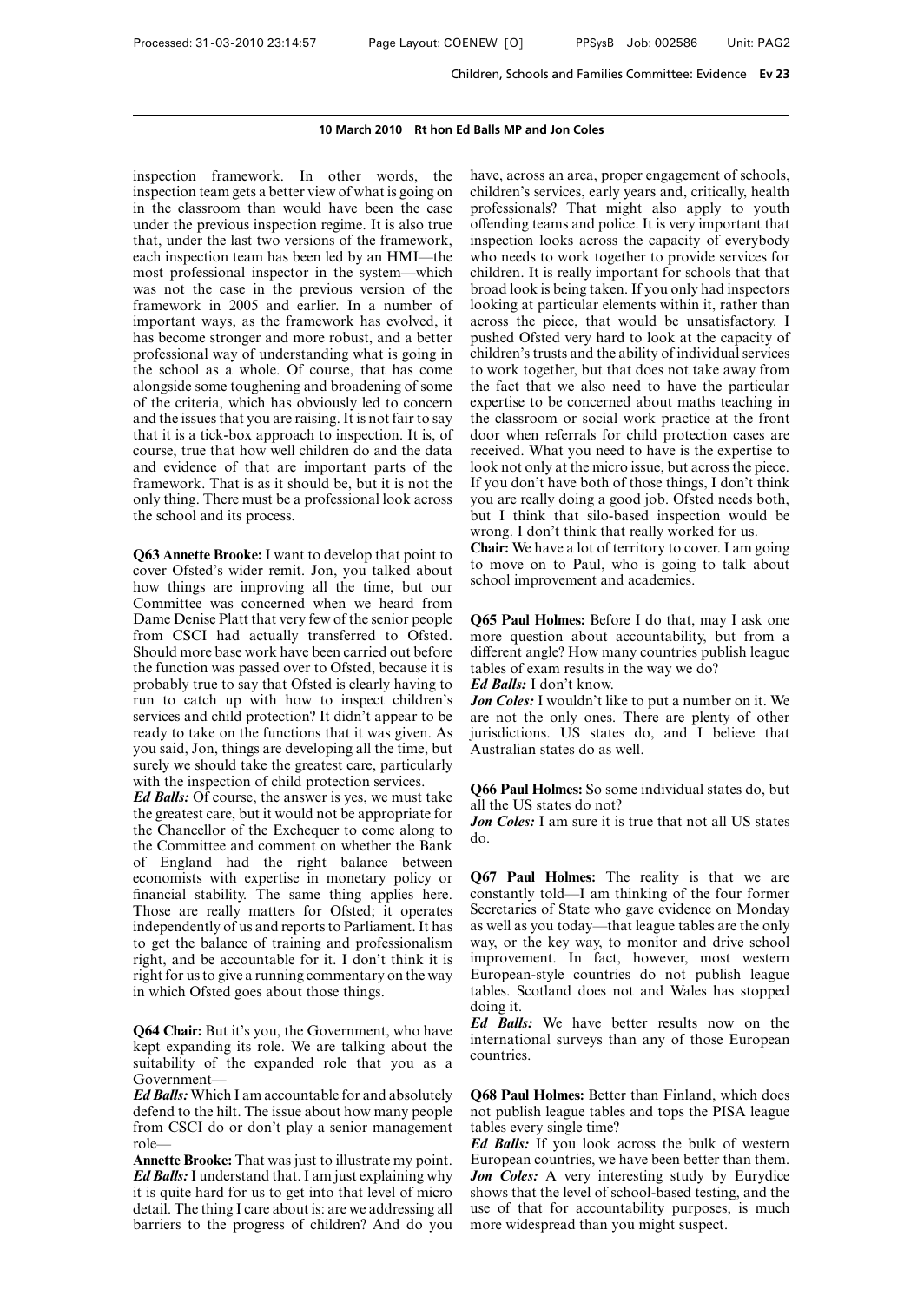Q69 Paul Holmes: But isn't that the key differencein my exasperation, I tried to get this across to the four former Secretaries of State on Monday—that testing within schools and school departments is as old as the hills? I was tested as a child, and I tested my kids as a teacher and as head of department, as did every school I ever worked at, but never on this national scale where it is all high-stakes testing, following which the school and the teacher will either be pilloried or praised.

*Jon Coles:* But it is also true, as one of the Secretaries of State said on Monday, that there are US states where there are annual state-wide tests for every child. One of the Secretaries of State said "termly." I don't know about a termly case, but I know about annual cases.

**Paul Holmes:** And there are many where there are not.

**Q70 Chair:** Paul is pushing on testing for assessment, and testing for accountability. He is in favour of assessment, not accountability.

*Ed Balls:* I am in favour of both, but they have to be done in the right way. We have come quite a long way since the original Baker conception of National Curriculum tests, which I think was to have a test in every one of the National Curriculum subjects. We have removed the Key Stage 3 tests, following your Select Committee report, and we have made substantial changes at Key Stage 2. Of course, teachers need to test to track progress much more regularly than you need testing for accountability purposes. I've been very clear about my views about league tables, but I still think you need testing for accountability purposes.

**Q71 Paul Holmes:** We went to Ontario, and one of the things we looked at was exactly this. Ontario, as a province of Canada, if you took it out of Canada as a whole, would come very high up in the PISA league tables. They don't publish their league tables, deliberately. They do have all this accountability testing within schools, and they have highly proactive local authorities that go into the schools that are not doing as well as they should and do something about it, like replacing the head teacher and all sorts of other things, but they deliberately will not publish a nationwide or province-wide league table, because they think it is far too counterproductive.

*Ed Balls:* Of course, we don't publish them, but we have a culture in our country of freedom of information now, and also of scrutiny, which means that it is not possible to say to parents or newspapers or websites, "You shouldn't have the information. You can't make these comparisons," and think that's going to happen. The issue is whether you can do this in a way which is fair rather than unfair and whether it is used properly in the accountability process rather than overemphasis being placed on particular measures. That's a challenge for us all.

**Q72 Paul Holmes:** In terms of whether you can claw back from here, Wales has stopped doing that, deliberately. We can move back from it. Scotland never did it. I just note, on the statement about "We're doing better than all these other western European countries," that in PISA 2006 we were 24th for maths and 13th in science. That doesn't exactly show us doing better than other countries. Moving on to academies, would you say that academies have been a success? Doubtless you will, in which case, why?

*Ed Balls:* On PISA for a second: from 1995 to 2007 this is TIMSS, actually—we have gone from 17th to seventh for primary maths, with Scotland 22nd and Sweden 18th; from eighth to seventh for primary science, with Scotland 23rd and Sweden 16th; from 25th to seventh for secondary maths, with Scotland 17th and Sweden 15th; and from eighth to fifth for secondary science, with Scotland 15th and Sweden 14th. So I think we can make the case.

**Q73 Paul Holmes:** So you're looking at TIMSS and not PISA?

*Ed Balls:* Well, TIMSS is probably a better survey than PISA, isn't it? Why I chose Sweden, I have no idea. Draw no conclusions from the use of Sweden in those comparisons, unless you want to.

Jon Coles: It is really worth looking at trajectories of improvement for England as against Scotland and Wales in relation to this policy issue. That is all I would add to that. TIMSS is a very good example. Scotland was ahead of us in 1995.

**Q74 Paul Holmes:** Are academies a success, and if so, why?

*Ed Balls:* I think academies are a success, because they have raised results faster in disproportionately disadvantaged areas, taking a catchment which is more disproportionately disadvantaged than the catchment area would suggest they needed to take. They show that with the right kind of investment and leadership, you can deliver faster rising results for students from the poorest backgrounds. That is what we're all about, I would have thought: raising standards and breaking those historic links. I was talking about this on Friday to the head teachers' conference. I'll say the same thing to you that I said to them. There is one view of academies which says that the reason why they succeed is because they are independent of other state schools, and that that is the key to their success: their independence. The trouble is that if that were the case, it would mean by definition that any state school that was not an academy must be an unsuccessful school. That is clearly not true. The reason, I think, why academies succeed is that they have a set of ingredients which we know are what work more generally in our best maintained schools, which is strong leadership sometimes, in the case of academies, new leadership—external support and impetus to improve, a culture of high aspirations and sometimes an injection of investment and a new building, but not always. Also, at the time of turnaround, there is the use of extra curriculum freedoms when you need to have that new start. We know that that is what our best maintained schools are doing all the time, so it's not about independence. It's actually fundamentally about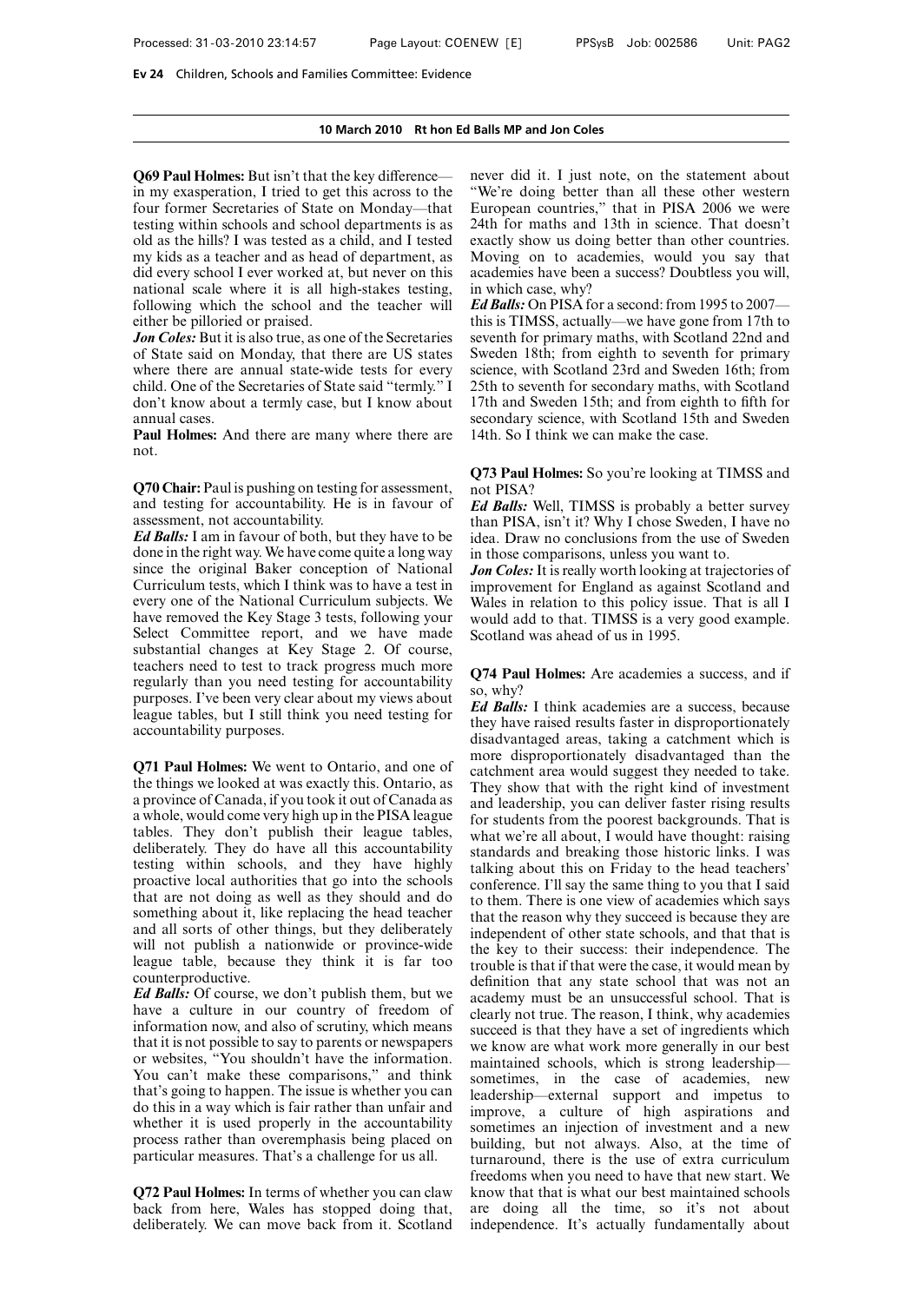leadership. When we accredited our first group of schools, which we think should be playing a wider role across the school system, we had Harris, a multiacademy chain, Barnfield, a sixth-form college, and two state schools that had just become academies— Greenwood Dale and Outwood Grange—but we also had well over 10 high-performing maintained schools. Those schools are distinguished and need to play that wider school improvement role, and although they are not academies they have all the ingredients that we know work for academies. That is my answer.

**Q75 Paul Holmes:** On the general picture, a piece of research some time ago looked at the old Excellence in Cities programme and compared it with the early academies. It showed that improvement in the Excellence in Cities areas was as fast as in the best academies, but cost a lot less financially. Other research has argued that about a third of academies do less well than the schools that were taken over, and about a third do the same and a third do better. The statistical research does not just universally say that academies do better.

*Ed Balls:* That goes back to my previous point. If, as a matter of principle, simply being an academy and being independent of other state schools was enough, every academy would succeed and every school that wasn't an academy wouldn't. It would be silly to say that; it's not true. That is not really what makes for academies. At the time of turnaround, when you have to break out of underperformance, the responsibility that is placed on the school to turn things around, which an academy in particular takes on for the new start, plus some of the curricular freedoms at that time, are important, so I am not trying to deny the importance of some of the things that are particular about academies. Having said that, the things that make for academies succeeding are also those that make good maintained schools succeed. An academy that does not have those ingredients in place won't succeed, and we've had some academies that haven't succeeded.

**Q76 Paul Holmes:** Looking at the individual points that have come out of what you've said, one argument that people make about why academies might be improving is that their intake alters, that the numbers of children who qualify for free school meals and have special educational needs start to fall rapidly when a school becomes an academy. On Monday, Kenneth Baker was constantly extolling the advantage of the city technology colleges that he set up—academies are basically the same thing under another name. But when you analyse the intake of CTCs, which have been running for more than 20 years, it bears no resemblance whatsoever to the social make-up of the catchment area they were set up to serve. They were set up like academies were supposed to be, to serve poor inner-city areas, by and large, but their intake does not represent in the slightest that area. They have become selective, in whatever process.

*Ed Balls:* Which is why the premise of your question, that CTCs and academies are the same thing, is wrong. Academies operate in an entirely different environment, which is essentially framed by the admissions code, and there is an obligation on them within that code to have fair admissions. Of course, you want a local academy to take the cross-section of children who live in that area. If they are taking over from a school that was disproportionately made up of children from a certain income group or whatever, you would want to let there be some shift towards a more comprehensive intake, but unlike CTCs, academies are all doing—must be doing fair admissions because of the admissions code, and they can't be doing parental interviews or the kind of things that used to go on. I go back to my starting point, which is that it is not simply that academies set up in disadvantaged communities, but the evidence that I have seen is that the pupils going to the academies are more disadvantaged on a free-schoolmeals basis than the catchment area would suggest, and therefore they achieve these rising results while taking pupils from a disproportionately disadvantaged background, which is why I think we should be pleased about it. They are completely different from the  $CTCs$ —that is a completely different world.

**Q77 Paul Holmes:** I gave the CTC example because they have been around for more than 20 years and most academies are too young to be judged properly. The evidence so far—

*Ed Balls:* I support academies, but I wouldn't support CTCs.

**Paul Holmes:** Their intake is changing away from what their catchment area is, but obviously the jury's out on that—we'll have to see.

*Ed Balls:* But in part, that is what you would want if they were succeeding.

**Paul Holmes:** As long as they stopped when they got to the balance, rather than going past the balance.

*Ed Balls:* Exactly. But the key anchor there—this goes back to the work of this Committee—is the admissions code. People who say that CTCs were the model and grant-maintained schools were the key their independence wasn't really the issue—also tend to be people who don't like the admissions code. They tend to be people who think that schools should decide their own admissions, and what they are really saying is that schools should be able to select the kind of parents they would like to come along. Parents would like their children to go to the kind of school that selects parents. The trouble is that that is totally unfair and takes us right away from what we are trying to do in terms of social justice. The key anchor is the admissions code and its legal basis.

**Q78 Paul Holmes:** I quite accept the direction you have been trying to move that in. I visit academies that say, "Of course, we don't select. We can't. We don't interview. We are not allowed to any more." But children have to attend two or three Saturday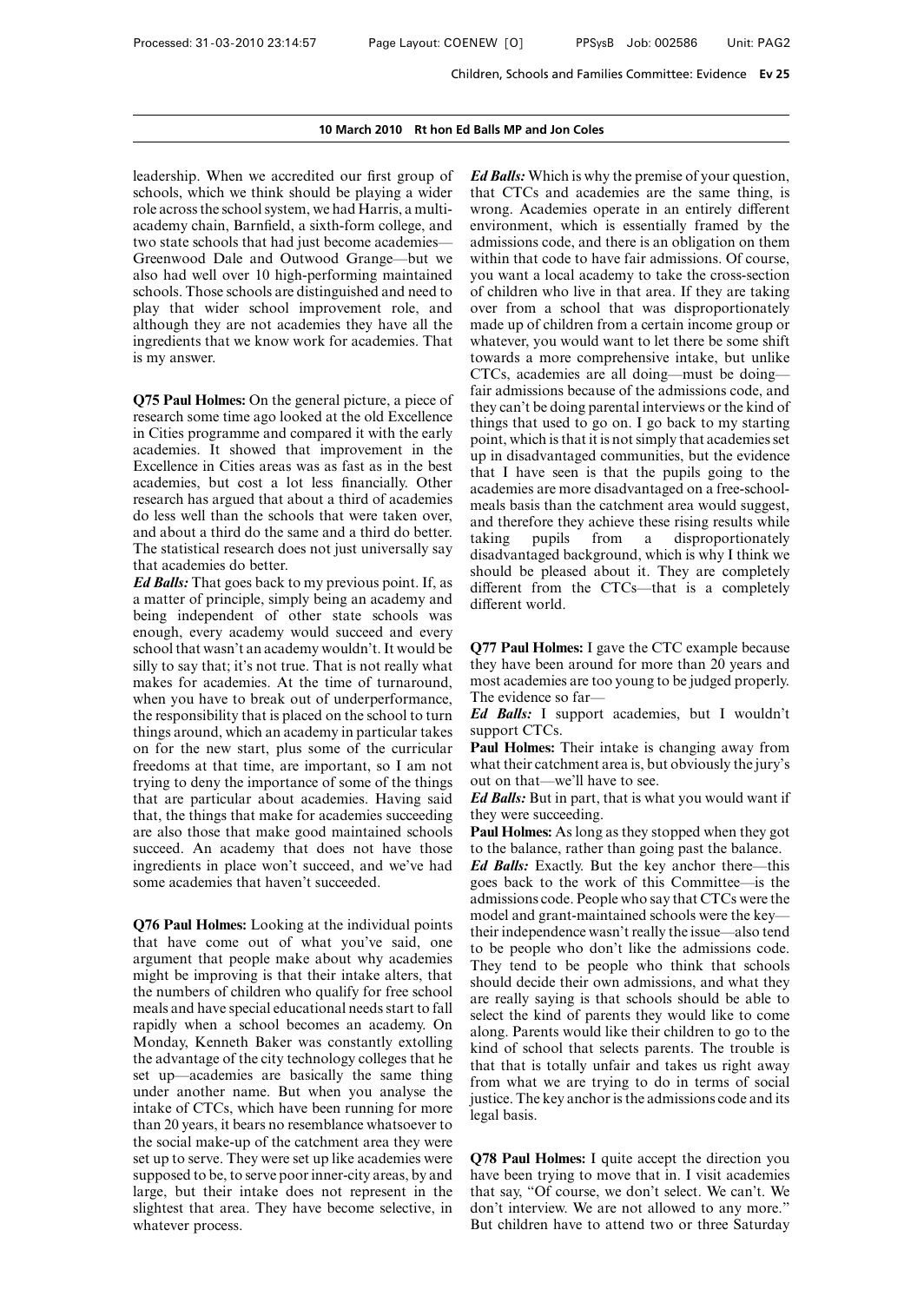sessions with their parents before they can apply and put their names down. There are ways round the admissions code.

*Ed Balls:* If that is being used as a sift, it is totally contrary to the admissions code and they can't do that.

**Paul Holmes:** It is being done.

*Ed Balls:* In that case, you should tell me and we'll deal with it.

**Q79 Paul Holmes:** Another point might be the question of funding. Do they lead to improvements because they get more cash? Kenneth Baker on Monday said that CTCs introduced breakfast clubs and after-school activities. They were given more money and therefore could afford to pay for that. A National Audit Office report on academies said on the front page that academies only get the same funding as schools but on the second or third page it gave all the statistics that showed that they actually got a lot more money than other schools. Some people would argue that a lot of the things that we hear academies can deliver are predicated on having all that extra money. Just recently we learned that the Government are now going to withdraw the £100 million start-up fund for after-school activities in mainstream schools. How can you deliver all those enhancements to the curriculum that academies are supposed to be so good at, if you don't have the extra cash to do it?

*Ed Balls:*I think in your questioning you slightly slip into the academies exceptionalism argument. I am saying that academies are doing well and, from a low base, turning round under-performing schools, because that is where we have focused the programme, and they have been achieving faster results. As I said, most of the schools that we have accredited as top-performing schools aren't academies; they are maintained schools. One good statistic concerns schools with more than 70% of their children getting five good GCSEs. In 1997, that was one in 20 schools; now that is one in three. That is a massive change and almost all of that is due to improvement in maintained schools. Academies aren't driving that. If I were to read out the list to you of accredited school providers of secondary schools, almost all are maintained schools. The divide of academies as good, advantaged, better-funded schools, and other maintained schools as less good and less well-funded is a completely ideological view.

**Q80 Paul Holmes:** I am interested that you are playing down that divide in all the answers you are giving.

*Ed Balls:* Because I think that is the right way to do it.

**Q81 Paul Holmes:** So is that why the Government seem to be moving away from what they said was going to be policy of having a big expansion of academies among primary schools?

*Ed Balls:* In terms of expansion of academies, I am proud to say that I have expanded academies faster than any previous Secretary of State. To be honest, if the Independent Academies Association has a

criticism of me it would be that I am going too fast. It quite likes being a small group. Because of National Challenge and our determination to address underperformance wherever it was, we have really pushed the academies programme. We have gone from five universities sponsoring academies to more than 50 a big change—because it works. I think that academies have reciprocal responsibilities. They are part of the family of schools but they have also gained from their curriculum flexibility and I think it works. We have been absolutely clear that the academies model would not work in primary schools and we will not extend academies into primary schools. The teaching of the National Curriculum in primary schools across the piece is very important. The expense and cost of stand-alone primary schools would be very poor value for money. We are keen to see our new accredited providers taking on primary schools individually or groups of primaries, but they would be as maintained schools. Mr Stuart's party is in favour of primary academies, we are not. With regard to all-through schools, as previous Secretaries of State said on Monday it is very important to have room in the schools world for some innovations and experimentation. We have a small number of allthrough schools and I support them. I am also keen to have academies sponsoring or federating with primary schools in their group. But making them stand-alone primaries is expensive, unnecessary and a real diversion.

*Jon Coles:* Could I just say on the funding and on the admissions point that I have a team of people in the Department whose job is to replicate the local funding formula and make sure that the academies are funded on the same basis as other schools locally? If anybody has any concerns about whether that has been done properly, I would be grateful if that could be brought to my attention. On the issue of admissions, if anybody has any examples of concerns about whether academies are following the admissions code, again, I would be really grateful if people would bring that to my attention, because they are in breach of their funding agreement if they are breaching the admissions code.

*Ed Balls:* If you go back to the survey we did almost two years ago, the one group of schools that was unequivocally following the admissions code was academies, because all of their admissions policies had been checked. If you remember the dispute we had at the time, it wasn't academies who were causing the difficulty.

**Chair:** We're very keen on admissions. Karen.

**Q82 Ms Buck:** Can I just pick up on a couple of points on academies before we finish? As an interest, I think I am the only MP who has a child in an academy, and I believe that academies utterly transformed the landscape of education for the good. I confess to being completely baffled as to why anybody would argue that, if a school is replacing a failing school in one of the most deprived communities, they shouldn't actually be better resourced and we shouldn't aim to have a more mixed intake. That seems to me to completely miss the point. Just a couple of specific points. One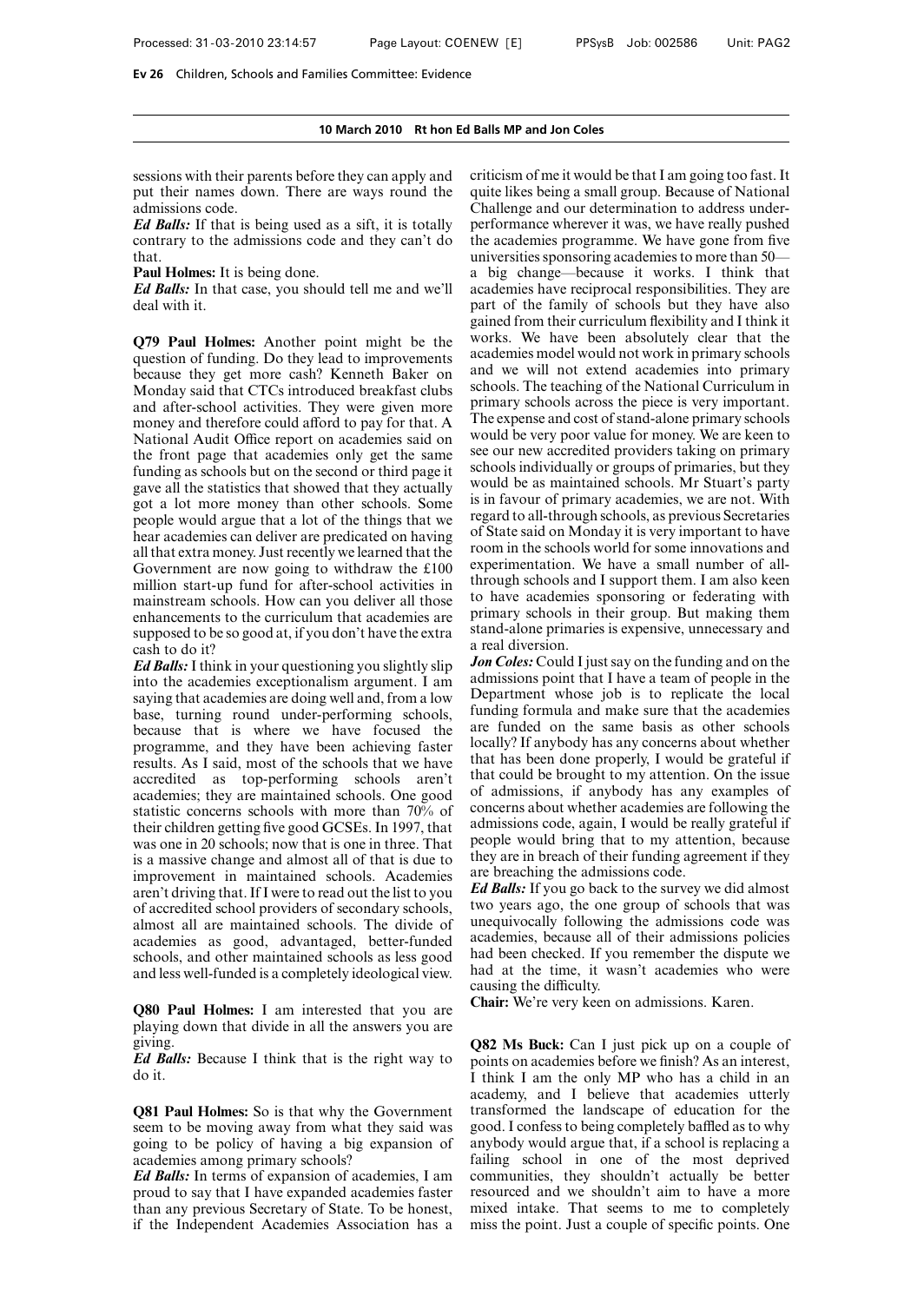thing worries me, and you have already implied the possibility of this. Academies are seen as a solution for failing schools in deprived communities in many cases. Not all academies succeed, we know that. We know that some individual academies do not succeed. Some groups of academies are not doing as well as they should. Are you confident that within the Department you have the knowledge and capacity to effectively duplicate the role of the education authority to support and change those academies that are not working?

*Ed Balls:* First, in National Challenge, we had the fastest improvement in schools coming through the floor last year than we have ever had in the past 10 years. That is because we have really focused on doing what it takes to get schools that are below that floor on the right track if they needed change. That has sometimes—often—been done through an academy, but we have also used a different model called National Challenge Trust, which is a federated partnership between a stronger local school and that school. Sometimes it has just needed some extra resource and support for the leadership, so it is not one-size fits all. Academies are not the only way we have done it, but they have been an important part of the turnaround. Secondly, you are right; they don't always work. We have had some issues that are in the public domain with individual schools. We clearly had problems a year or two ago with the Richard Rose Academy in Carlisle. We have also had documented issues with some of our multisponsors—just before Christmas with the United Learning Trust. In terms of individual schools, first of all, I did not feel as though we were in the right place when the problems happened with Richard Rose. What became clear was that nobody else really thought it was their responsibility to understand what was actually happening. Carlisle is quite a long way from London. The anecdotal feedback coming through was that there were some difficulties. It ended up with me saying to the then Schools Minister Jim Knight, "You need to go to Carlisle on the train". He went up when the Ofsted report had come across our desk. He then made a phone call. We got Mike Gibbons in. I was just opening their buildings virtually two weeks ago and there has been a huge turnaround, but we cannot micro-manage school improvement, or school turnaround, from the centre in that way. That is why we have delegated authority for that monitoring and support to the new Young People's Learning Agency, the 16–18 funding organisation, which has a regional presence concerned about 16–18 funding, but also the academies programme. So we will have a group in every region of the country supporting and working with local academies, and also supporting on startup, who will be the first port of call if things are getting difficult. While the powers come back to the Secretary of State, I would expect them to know at a much earlier stage what is going on. I will say just one other thing. The thinking behind the accredited providers and groups is to make sure that schools or organisations who want to take on that school leadership role are coming through. We need to make sure that they have got that educational capacity, track record and experience. Harris is excellent and was accredited in the first wave, but it is our intention to make sure that that is how we keep a grip on that.

**Q83 Ms Buck:** The reality is that the Department culture with the academies couldn't fail because academies were the last stop. You still have a problem there, and there is a necessity for micromanagement. One of the things that was worrying me about your solution, which may work with individual schools, is exactly as you say: when you get into a sponsor of multiple schools spread in different parts of the country, the regional response is going to be problematic.

*Ed Balls:* I hear what you are saying. When I arrived at the Department, we only had 40 to 45 academies open. It was a little like this famous phrase. Ronald Reagan was walking into the US Department of Agriculture and was going past someone's desk. A man was sitting there crying. Ronald Reagan asked him why. The man said that his farmer had died. There was a slight sense where we could always manfor-man mark every academy with a team. That was possible when we only had 40. But you can't do that when you've got 130 and another 100 coming through—we are aiming for more than that. You just can't have that capacity at the centre. Therefore, we need eyes and ears out there in the regions. The other thing is that what National Challenge has done is uncompromising for all schools. We've said that, if you are a school that has become an academy, we will give you a couple of years to turn things round, but three years is enough. If after three years, you aren't on track in going through the threshold, the rule for academies will not be different from that for other schools. That is one check. Clearly, more generally, in the accountability system and the accreditation process, we aren't having a different rule for academies. To be fair, while I understand what you're saying, I think probably the Department has genuinely been a bit tougher on academies than on other schools. However, it was easier to do that when we had a smaller number.

*Jon Coles:* May I add one small thing on that? A number of the schools we're talking about—I remember North Westminster Community School in 2003–04—had been in difficulty for some considerable period. Local authorities faced with that situation, particularly with quite large secondary schools and serious difficulty, tended not to have the capacity or people to deal with the sorts of problems that they were facing, particularly in small metropolitan authorities. What the academies programme and other programmes such as National Challenge have done for us is to make sure that there is a system nationally to ensure that for each of the schools in very difficult circumstances or failing, there is a solution in place. That doesn't mean that we have to provide it from the centre. As the Secretary of State was saying, often it will be provided by having another, strong school either to take over or come alongside the school that is struggling to transform standards. That is the model that we've used successfully in a number of cases. I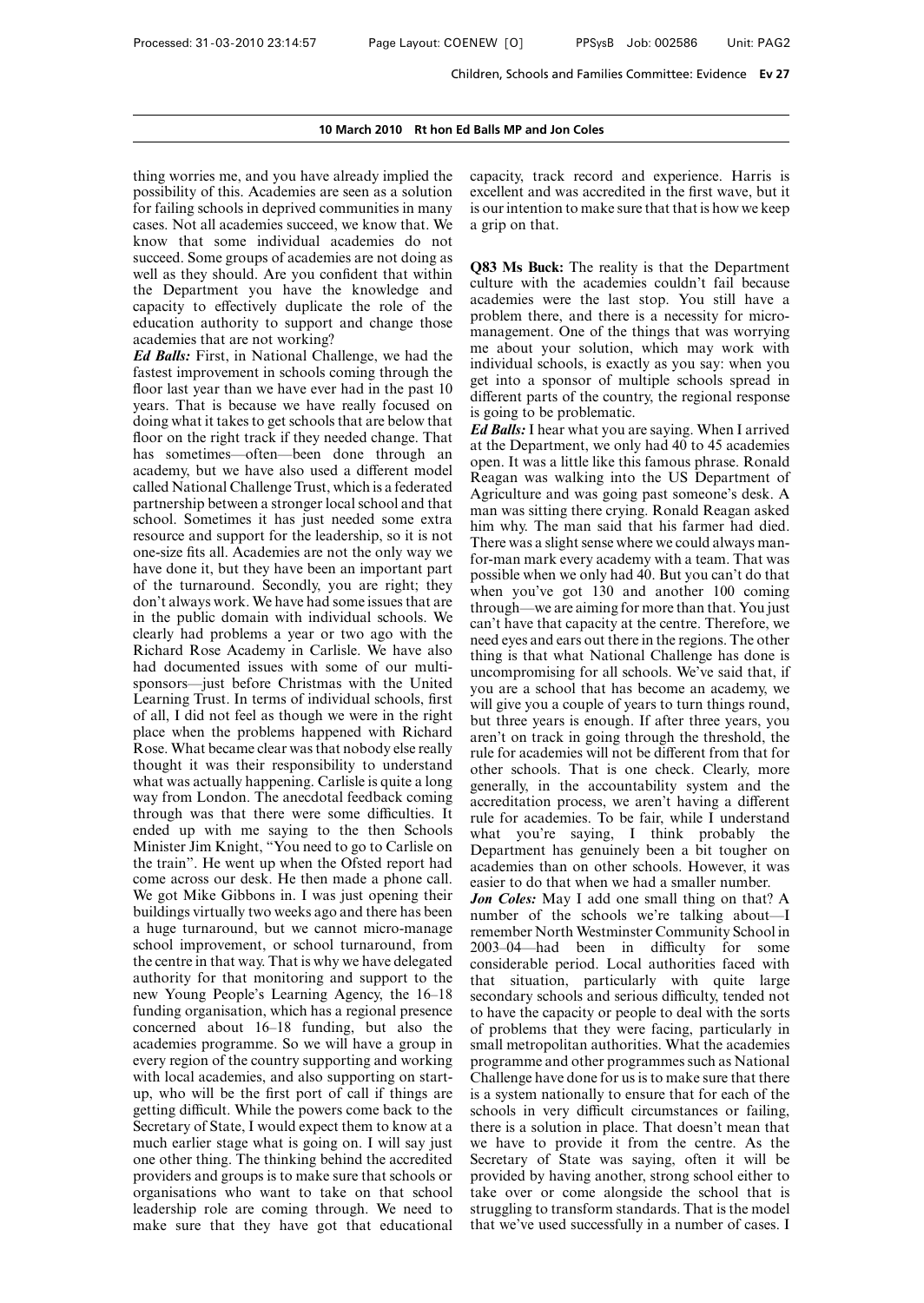don't think it requires us to have a sort of very large advisory service, because that is not the most effective way of doing things.

**Q84 Ms Buck:** I am just saying that it worries me. *Ed Balls:* In recent months we have been pretty tough, and rightly so.

**Q85 Ms Buck:** Do you still see a role for education authorities?

*Ed Balls:* What I have done is implemented the 2006 Act as shaped by this Committee. The Act has a very clear role for the local authority as the commissioner of education and as the second line of intervention, after the governing body and the SIP, in school improvement. When I started out this job, I said I thought that we had sent mixed messages in the recent past, because we had both talked about the 2006 Act and underplayed the local authorities' role as if they didn't exist.

**Q86 Ms Buck:** Do you share my concern that my education authority will effectively be abolished to save £2 million in Westminster? It is going to get rid of the education authority completely.

*Ed Balls:* As far as I am concerned, the local authority has a responsibility to ensure that all schools are succeeding for our children. The first line of intervention is the head teacher and the governing body, and there is a local authority responsibility before it comes to the Secretary of State. We have been pretty tough. We have been very tough on Leicester, Milton Keynes, Gloucestershire and Kent. Sometimes, the comeback is, "Why are you talking to us about this? On average, our children do well." The answer is that that is great for the average child, but if you have tens of schools below the 30% threshold, the local authority has a responsibility in terms of its commissioning and its resourcing. The same is true of primary schools. We wrote to 12 primary schools earlier in the year to say that we needed to know why they had a disproportionately poor progression. As far as I am concerned, a local authority, including Westminster, has a statutory responsibility in secondary and in primary education, and it has to fulfil those functions. If it does not, that is something that I will take very seriously indeed. It is not good enough to say, "On average, our schools are all right." The culture that we have shifted to, which requires a local authority to play its role—it can't be done from the centre is that we care about every child succeeding in every school. It was really hard in 1997, because we had 1,600 schools below the threshold. I now expect the Schools Minister to be able to tell me exactly what we are doing about the fewer than 40 schools that we still have concerns about. You can do that when it's 40, but you can't when it's 1,600. It was beyond our ability. I need to talk about after-school clubs at some point, because I was asked about them.

**Q87 Ms Buck:** I was about to go on to that. Sadly, I could not attend the evidence session with the former Secretaries of State, but one of the regrets expressed by Lord Baker—I think that David

Blunkett made the same point—was that the school day is now shorter than it used to be. Lord Baker said he regretted that he had not extended the school day. First, is that something that we should do? Secondly, I think that extended services work in fulfilling two or three different functions that we have never quite got entirely clear. Is the extended school service intended to replicate or to extend the learning experience? Is it intended to provide child care to allow parents to work? There has always been a lack of clarity at the heart of the extended school system. Can you provide clarification?

*Ed Balls:* Having read the record of Monday's session, I thought I had better check the facts. The position on the length of the school day and the school week is that we do not determine the length of the school day. We set out a suggested minimum number of hours in a school week for children of different ages, but schools decide that. There isn't a statutory minimum on the length of the school day. There are certain procedures that any maintained school has to follow in regulation if it wants to change its hours. In terms of the year, we have regulations specifying that schools should be open to pupils for a minimum of 380 half-day sessions in a school year, but we don't say how long those sessions should be. Teachers work 195 days in a school year under the contract, with five non-contact days for teacher training. That is the sort of framework within which schools then make their own decisions. We do not mandate a shorter or a longer day. My experience of academies, which have more curriculum flexibility, is that some of them have used that flexibility to have a different configuration of hours during the week and a different configuration of terms. An academy in Leeds that I know very well starts its year 7 in July and does not have the school holiday until later on. Children come straight from primary into secondary school and then have the summer holiday later on, after they have started secondary school. I have not heard anybody advocating a longer school day or a longer school week in terms of hours.

**Q88 Ms Buck:** Lord Baker said that his biggest regret was that he had not extended the teaching day by one period.

**Chair:** As did David Blunkett.

*Ed Balls:* I was talking about people who are currently involved in schools.

**Chair:** An unkind cut!

*Ed Balls:* I didn't hear David Blunkett advocate that during his evidence. Maybe I missed that.

**Q89 Chair:** Yes, he said that he notices kids going home really early in the afternoon and that in his day he didn't leave until 4 o'clock. He said that.

*Ed Balls:*I have known no harder-working Secretary of State than David Blunkett. His work ethic is renowned.

**Q90 Chair:** The Committee saw some really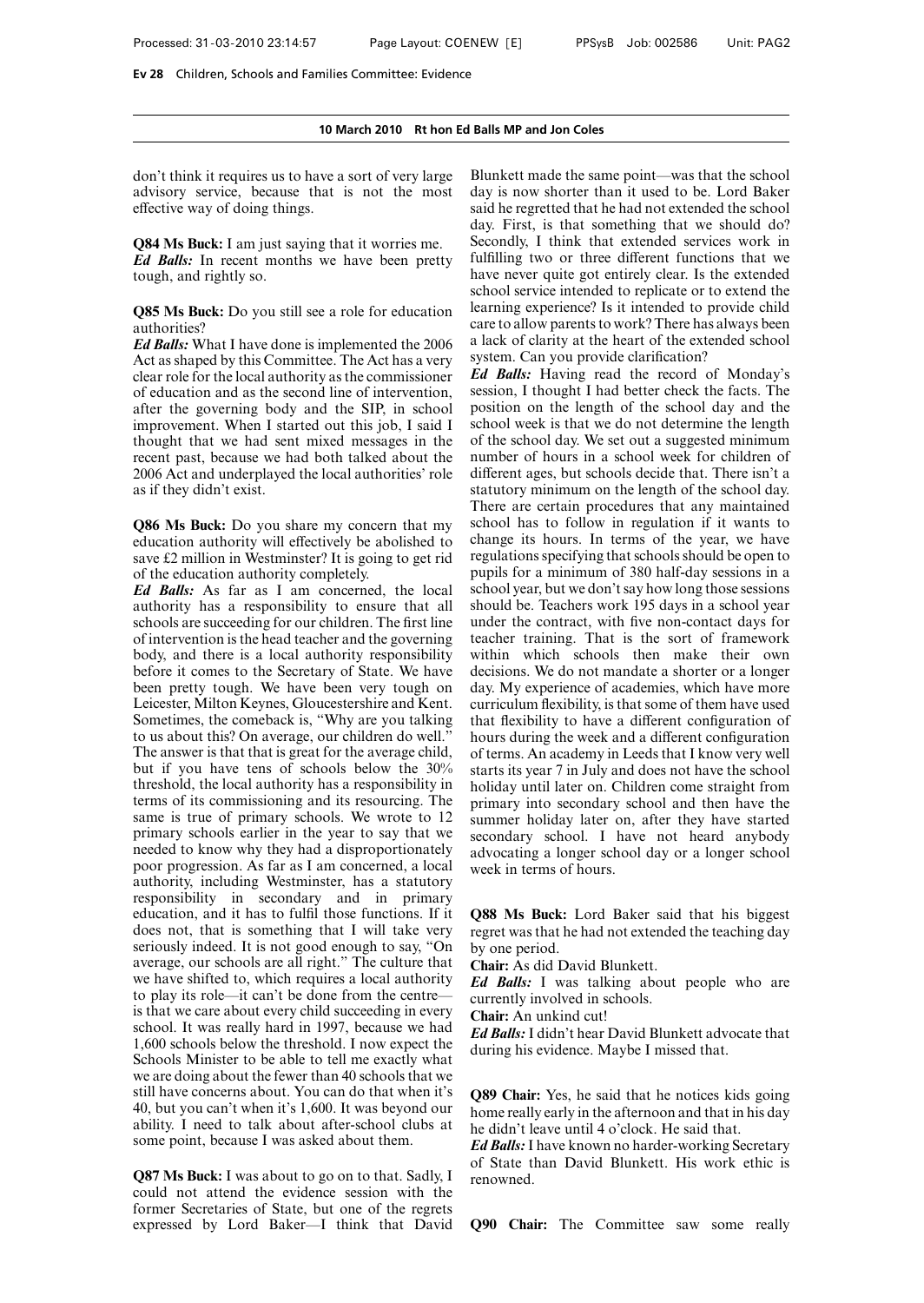innovative programmes in New York. They run nine-to-five schools. Some of our academies are copying that, aren't they? They see that as a protection.

*Ed Balls:* You are now moving us on to a different issue, which is about extended schools. The thing that I was talking about there was the school day in terms of hours of teaching in the normal day. There was then the issue about what you do before and after. I have seen lots of academies and maintained schools that essentially operate a seven-to-seven school, with before and after-school clubs. Just to clarify where we are on funding, I have to find, as you know, £500 million-worth of savings in 2013 from my non-protected budgets and 75% of our budgets are ring-fenced and rising in real terms. Then there are teachers' pensions and so I have to find £500 million from about 10% of my budget. That is quite a difficult thing to do because there are lots of very important programmes within that. Within the ring-fenced part of our settlement we have £300 million a year, which is ring-fenced and rising in real terms, for before and after-school clubs for extended schools. That is about sustainability and making sure that the schools can keep them going; they get £155 million a year and then also subsidise children from low-income families to participate in after-school clubs—the figure is £167 million a year. That approximately £300 million is protected in real terms in the settlement. Outside that protected settlement we also had £100 million a year, which we were using to subsidise start-up. So how would a school that did not have after-school clubs get the capacity in to do that? Some 95% of schools have got them already and as we expect all schools to have them by the end of this year I judged that I could take that £100 million of start-up money out of the budget. But the ongoing support for afterschool clubs—£300 million a year—is there and protected. So there is no excuse at all for anybody to withdraw from the provision of before and afterschool clubs or extended services because of this change. The answer to your question is that it is both, but there are three dimensions in my experience. Dimension one is, "I work Mondays and Wednesdays and need to drop my children off at school at 8 o'clock and they go to the breakfast club because that makes it possible for me to balance work and family life." That is an important part of before and after-school clubs and is not to be discounted at all, but it is not the only thing that they are for. The second thing is to participate in activities that are about broader learning after school which, to be honest, we know from the evidence is the kind of thing that children from low-income backgrounds may not get a chance to do. They are fun, but are also in some sense about their wider development, which is really important and that is why we subsidise them. Thirdly, if I ask head teachers who are tracking the progress of individual children and are making sure that every child succeeds, "What's your breakfast club for?", they will always say that in every year there will be, depending on the school, five or 10 children who, if they can get into breakfast club between 8 am and 9 am, it will impact on their learning and their behaviour over the course of the day to such an extent that the school will pay for it because that is what they need to succeed. If they don't get to the breakfast club, they may not have eaten since the day before and sometimes they may not have gone home. The chances of them calming down enough to learn anything before lunch are zero. I think this is about convenience for parents, about fun for kids and about getting those fun and enriching activities to children who might not otherwise have the chance. However, it is also a targeted intervention that heads and heads of year will use for children for whom this actually makes a massive difference to their day. All those things are vital.

**Q91 Ms Buck:** I would love to ask more questions about that, but I know that we haven't got time, unfortunately. My last question goes back to the admissions debate. There is unpublished evidence from the Sutton Trust about the continuing extent to which admissions to the highest-performing comprehensives are heavily skewed against children from lower-income backgrounds. Looking at my own authority and the data on everything from free school dinners entitlement to ethnicity, I find that, if anything, a polarisation is occurring. It is not something that has happened in the last year or two; this is a long-term polarisation. You'll look at schools that vary from having 70% free school dinner intake to 10%. What do you think would be the next step to reverse that polarisation and deal with the extent to which the highest-performing schools, both faith schools and maintained comprehensives, clearly do not have the mixed intake that they should have?

*Ed Balls:* The first things to say is that the admissions code is a very important safeguard against people using certain techniques to skew the intake, of which parental interview and asking about parental occupation are some of the old practices. We don't have evidence that that is now widespread in the schools system. We have been pretty tough about that and that is right. In general, what you are talking about reflects the nature of the communities that the schools are serving, rather than the particular admissions policies of the schools. That leads into a wider debate about what kind of schools and what kind of admissions arrangements you want to have, rather than about the admissions code itself. Some people advocate a wholesale move to lotteries. Personally, I have always been sceptical about that. We asked the schools adjudicator to look at lotteries. He said that almost all the time, lotteries were essentially used as a tie-breaker when you had two children from equal distance away who were the last two children. Other than in the Brighton experience, which I understand and was particular to Brighton's circumstances, there is not a widespread use of lotteries. I am cautious about lotteries—maybe this is from personal experience, but it is also more general—because the transition from primary to secondary school is difficult. It's good that children move with their peers and friends from primary to secondary school. Having a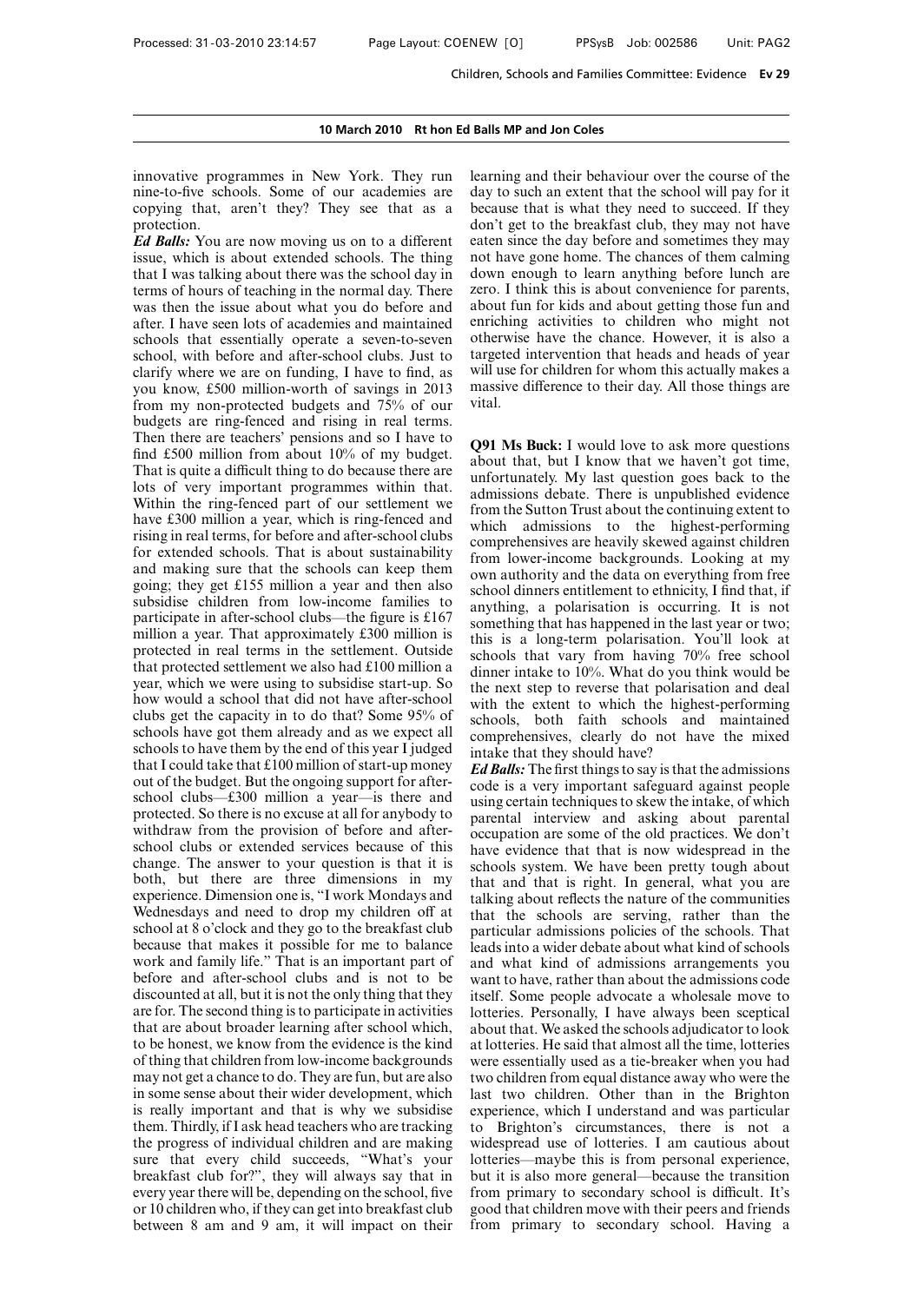complete lottery on who moves where is destabilising to children and bad for their welfare. People being able to go to their local school is a good thing. At the same time, if going to your local school becomes entirely driven by house prices and whether you can afford to move, that is not very fair. So the direction that we have been moving in, which local areas have been moving in—this is not something that we mandate—is towards banded admissions. Banded admissions allow you to have the combination of proximity and a more comprehensive intake. It does mean that within the primary school class, some children who live further away have less chance of getting into the school, but, at the same time, the intake will be more comprehensive. If a school is within a wider local authority that has more high-income housing around it, the chances are that the lowest ability band will take from a wider catchment than the highest ability band and *vice versa* for other schools. For example, Mossbourne has always had a much wider catchment for its highest 20 or 25% ability band than for the lowest because that is how it brings them in. This is something that you grapple with all the time in my job. You also probably feel thankful that these are local decisions. We have had conversations and have thought about this internally. Andrew Adonis and I sat and talked about it a couple of years ago when we were thinking about the admissions code. My view is that banded admissions are the best way to have local schools, to be fair to children and to get to a more comprehensive intake. I think they are better than a free-for-all or having no admissions code or having lotteries.

**Chair:** I hate to remember how long ago it was that this Committee recommended banded admissions. It was a very long time ago.

**Mr Pelling:** I appreciate that time is running out so I will try to be reasonably clipped, but I probably won't be.

*Ed Balls:*I apologise. These are big questions you are raising so we are trying to answer them. **Chair:** Good.

**Q92 Mr Pelling:** I think that the admissions thing is a very emotive thing and potentially a powerful tool of social progress. What do you see as the right balance between parents, Government, local government and school governing bodies? The Liberal Whip is trying to put through a private Member's Bill on dropping the Greenwich judgment. That is a big controversy in Croydon and Sutton because we like the grammar schools and we export lots of pupils to Sutton. One of the issues that is upsetting parents in London is that because of the unexpected rise in the number of pupils attending primary schools, one-form entry schools are being transformed into two-form entry schools, and that is not the type of school that they wanted to send their children to. It is not an easy issue. We are pursuing a holy grail. Is it possible to give more power to parents?

*Ed Balls:* Yes, definitely, and we are. You describe

particular London issues where you have relatively small geographical authorities with parents who are more used to their children travelling larger distances and where you have individual authorities choosing different admissions arrangements, so it is a very complex mix which you do not see in most other parts of the country. In my constituency, 94% of parents got their first-choice schools last year; there would be very few children crossing a local authority boundary to go to secondary school. That is probably more similar to the pattern across the country than in London. It is good to have a London-wide admissions system, but it is very complex to try to navigate your way through different admissions arrangements in different schools. Secondly, you always want successful schools to expand. As you said, that sounds like a good idea until you are the parent of a child going into year 1 and you suddenly find out that the classes are bigger. The approach that we have taken to school improvement, chains and accreditation is to try to allow the best school leaders to be running more than one school—running schools that may have increasingly close links with each other—rather than simply saying that the individual school should just get bigger and bigger; that is potentially quite difficult to manage. Thirdly, you need all the different pressures. We have said that we will introduce the right of parents to say, "We as parents would like to look at whether the whole leadership of our school should change." You can imagine parents saying, "Well, actually down the road we now see that Kemnal Trust state school is running two other schools in our area and that is really good and we would quite like to be part of the Kemnal Trust group." If that is what a critical mass of parents say, then it is right that the local authority and governing body should respond to that demand. I know that some of my teaching union colleagues are a bit worried about that, but it is right that parents should have that voice, and have it in a very direct way. Increasingly, as you have multi-chains, that parental voice might be quite powerful. On the other hand, let's think about why the academy movement has been so successful. Often parents in some communities have been willing to tolerate low results and underperformance, without a voice for generations; sometimes, the parental voice has been the opposite of powerful when it comes to asking for change. You cannot, therefore, rely only on parental voices. I will not be critical today, but I think that parental voice is really good. The idea that you have to walk down the road to go to another school, or set up your own school and try and pay for that is deeply flawed. I shall put that to one side.

#### **Chair:** And now—

*Ed Balls:* No, hang on a second. There is a parental voice, but at the same time there is a role for the governing body to hold a school to account as well as to defend it. It is really hard to be a chair of governors, because you ought to be holding your head teacher to account as well as being the defender of the head teacher to the wider world. There is also a role for the local authority, which is to challenge and to use powers if there is underperformance. In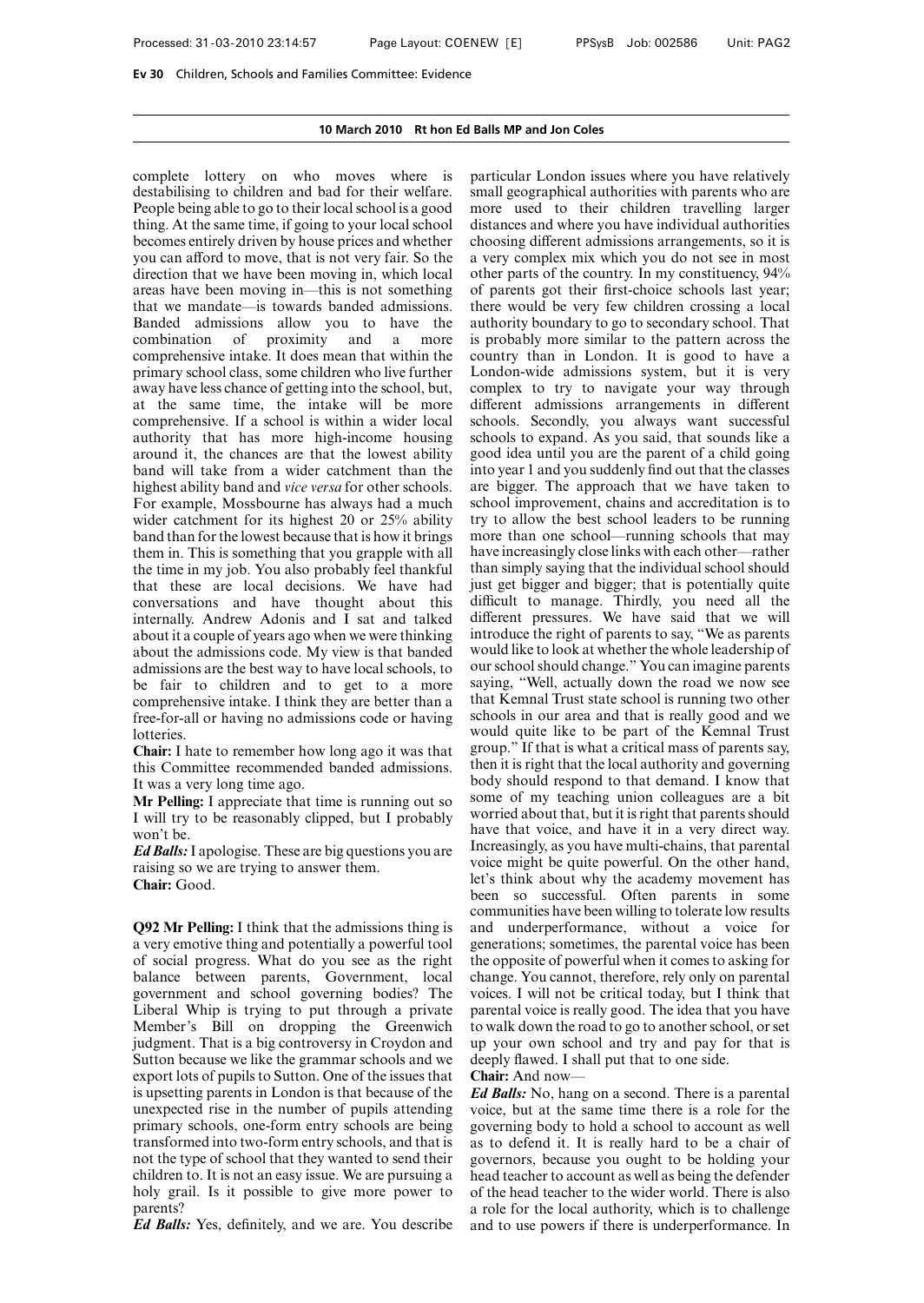the end, I have powers as the Secretary of State. I personally think that central intervention power should be used very much in the last resort. At the same time, we need to have that power in order to breathe down the neck of the local authority or the governing body and say, "If you don't face up to your responsibilities, we can require you to do so."

**Q93 Mr Pelling:** I very much appreciate that answer. I just want to pick up on a point that Karen Buck made earlier. In some ways that reprise that we enjoyed on Monday was very interesting. All the former Secretaries of State seem to have a sort of lament: they said that they had been too interventionist, and then they felt it was all about pulling back. Do you think that it's right to have that kind of scepticism about the ability of government to change things?

*Ed Balls:* The most honest answer was David Blunkett's when he said, "Yeah, I probably was too interventionist, but there was so much to do and I really wanted to get on with it." There is a tension. I'm the longest-serving education Secretary of State since the '80s, other than David Blunkett. There was always a slight element of thinking, "I've got to take my chance while I can." Therefore you need to try to hold back. Don't forget that initiatives are often the Secretary of State's. If you think of the changes we're currently making around accountability, this is responding to the demands of schools themselves to have a fairer way of schools being accountable than current league tables. The pressure for change isn't always or often from the centre. When reading those discussions, I felt that we had succeeded. I'm quite happy to say that, since the late '80s, both Conservative and Labour Governments have succeeded over 20 years in getting ourselves to a much better place than where we were at the start. When we started out, there were so many schools not doing as well as they should have done; we were doing it in a piecemeal way, one by one, school by school. That sort of made sense. When you get to the position we're in now, and especially if you care about social justice, you think to yourself, "It's great that there are good schools, but I want every school to be a good school. How can I do that?" I've learned that there are two things. One is that not being satisfied with best practice, but trying to make that common practice, requires you to be tough from the centre. But at the same time, if you think you can make best practice good practice by mandating from the centre, it fails, because you know that the key to great schools is local leadership. National Challenge is really interesting. It's been one of the most successful things we've done. It's very tough, and is both centralist and localist. It's centralist and we say, "No excuses. If you're not sorted out, in the end we'll step in." But the solutions have all been local. The solutions have all been a local school supporting another school or the local community changing the school leadership, or the local school community saying, "Okay, we do want an academy." It's not about mandated outcomes; it's locally led outcomes. Trying to get that balance between universal and locally led is really hard. It's more a dilemma for me

than it was for the other Secretaries of State, because to be honest it wasn't possible for them 10 to 15 years ago.

**Q94 Mr Pelling:** It's interesting that you talk about—after all the strife that you've had—the balanced and effective way forward. In his speech in Hackney last month, the Prime Minister had a very ambitious target in terms of science and maths. It was a very relevant speech as we try to move the economy away from its over-reliance on financial services. I suppose in some way that speech could have been made by Jim Callaghan it probably was, in a way. How do you think that the Government can go about delivering on what is a very important ambition in terms of delivery on science and maths?

*Ed Balls:* The interesting thing is that while there are differences at the margin, there was a consistency of view from Jim Callaghan through to Kenneth Baker, David Blunkett and my predecessors. I feel at the moment, though, that that consensus is in danger of being ripped up. That consensus was based on the National Curriculum, on accountability for all, on allowing innovation within that system of National Curriculum accountability and on focusing on improving the schools that we have. The political debate in this general election is much more pulled apart. I feel as though I am continuing the tradition. The argument that I'm having is with a much more market-based approach—not schools collaborating and driving up standards but using competitive pressures to drive up standards. As I said, the reason why I think that it is flawed is that the Swedish example shows that it leads to lower standards and more social inequality. It might be quite good for some people in some schools, where they get some more money. That is the flawed view of academies, which I think we have moved away from. The best way to do this is to keep focusing on great teaching in good schools with locally empowered leadership, but not making the whole thing a competition for "my pupils versus your pupils". Continuity would be the right way to do it.

**Q95 Mr Pelling:** Coming specifically to the ambitions on science and maths, how are they going to be delivered by you or your Labour successor in the next five years?

*Ed Balls:* We looked at those ambitions and at the progress we've made in both the OECD PISA survey and the TIMSS survey, and concluded that those were ambitions that were deliverable if we maintained and accelerated progress. The speech that the Prime Minister made was a speech in which we essentially set out the accredited groups—the first set. I think that that is the key ingredient. The key thing now is that we have great teaching in general, the National Curriculum working in a more decentralised way and an accountability system that will be fairer in the future, but you can't get those standards consistently across the whole country with 18,000 individual and separate leadership teams—one in every primary school—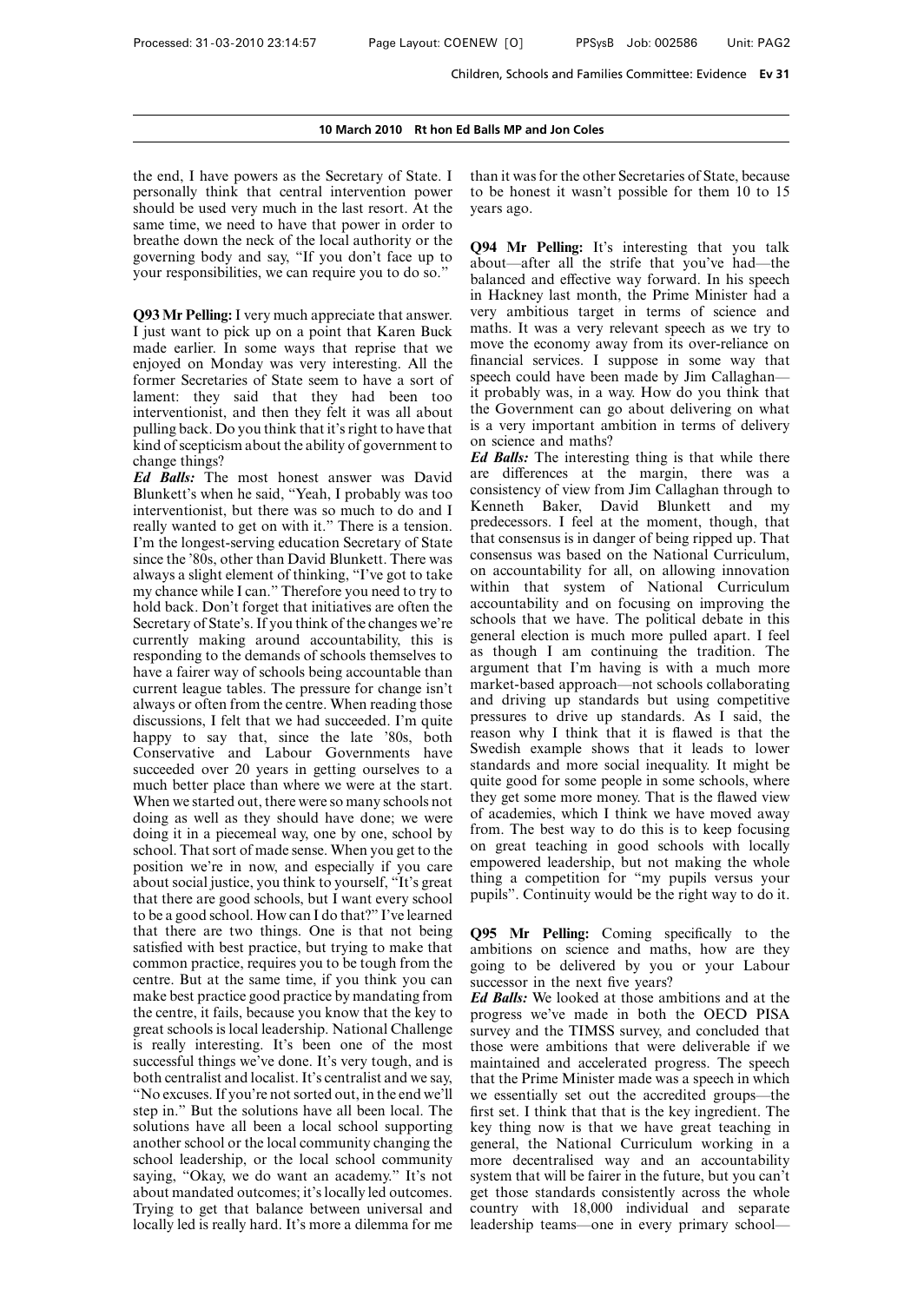and 3,500 separate and individual leadership teams in every secondary school. I don't think that it is sensible to think that every leader will be an outstanding leader. The right thing for us to do is to take experience and track record and put it to work. The thing that is very exciting when you look at accredited providers and how they operate, if they are running four or five schools, is that they have really deep leadership teams, where people are moving into leadership roles at an early stage in their career and spending time in other schools working as heads of maths, getting experience and developing that strength of leadership. Karen Buck is right to counsel that being a multi-chain does not by definition make you good, but it certainly makes sense for our best leaders to be playing a wider role across the system and using that to bring on the next generation of leaders. I think that that is probably the biggest change. We can use our best leaders to work more widely across the system.

**Q96 Chair:** We're running out of time. I want to ask you two questions to finish up; one is about child well-being. Evidence suggests that there is great room for improvement on that. I found that Monday's evidence session was very upbeat and positive about the achievements made over the past number of years by all parties and Governments. The indices on child well-being in our country are not good, however. Why is that?

*Ed Balls:* I think that the scars of past decades are very deep and take a long time to turn round. When I think of underperformance in education or high unemployment, I can be thinking about the 1970s as well as the 1980s, so I don't need to make this a party political point.

### **Chair:** No, no.

*Ed Balls:* Turning that round is deep and takes a very long time. We had a spat a couple of days ago about young people from low-income backgrounds in schools going to Oxbridge, but of course quite a lot of those children had no opportunity to go through a Sure Start children's centre or nursery education aged three and four, because of the age they are at. It is true that we now have a generation of young people coming out of our schools who started primary school in 1997, but we don't have anybody who has been through a Sure Start children's centre coming out of our secondary schools.

**Q97 Chair:** So you are upbeat about the future? *Ed Balls:* I am really upbeat about the future, and the more the polls narrow, the more upbeat I get.

**Q98 Chair:** I am taking over the questions because we have run out of time. I have one last question on 14–19s. Former Secretaries of State said quite extraordinary things on Monday, one of which was that the big failure was not accepting the Tomlinson report. There was a radical proposal from Baroness Estelle Morris about the whole change in GCSEs at 14 level, and about 14–19 being a separate phase of education entirely. What did you think?

*Ed Balls:* The reason why we got rid of Key Stage 3 tests was that we didn't think that a staging post National Curriculum assessment at 14 made sense when you also have GCSEs at 16. That is also why we kept Key Stage 2 tests at 11. The schools Minister and I have today written to primary school heads about the way in which we are reforming accountability for primary schools in the future, and urging them to continue to work with us. We are producing a guide that responds partly to the expert group and your report on how the best schools avoid teaching to the test as part of the preparation for Key Stage 2 tests. That was a slight digression, but our thinking is increasingly around 14–19, and the Key Stage 4 curriculum into post-16. We have clearly changed the funding arrangements, and we also have education to 18 becoming the law. If you are thinking about those young people who are going through school to university, there may be a case for an accountability measure at 14 and then when they come out of the school system at 18 or 19. Within our education to 18 policy, a lot of young people leave school at 16 and go into an apprenticeship or into work with training. For them, it would not make sense for the accountability test to be at 14 rather than at 16. It is right for us to think about 14 to 19 holistically in terms of how we fund and provide, but I am not sure that that necessarily means that it is the wrong point to allow all young people of 16 to make a change. I have an open mind on that. An opportunity to implement Tomlinson was not taken at the time. Charles Clarke made clear his views about that to your Committee. We have subsequently implemented 90% of Tomlinson. Mr Stuart talked about inconsistencies. One of the striking inconsistencies that I have to deal with on a weekly basis is those people who berate me for the fact that A-levels fail to provide young people with, in their view, the skills and qualifications to succeed in university, business or professional life but say, simultaneously—often the same people— "Whatever you do, you must keep the gold standard of A-levels at all costs rather than have it replaced by a new qualification." I have to navigate my way through that by saying that we will make A-levels better. We shall introduce diplomas, which will be a better qualification in the end and which are very close to Tomlinson thinking. We will not centrally mandate, but we will allow schools, universities, parents and employers to see what works best for them, and that can evolve.

**Q99 Chair:** You have been the second longestserving Secretary of State since Ken Baker. Do you have any regrets about things that you have left undone or that you have not yet been able to achieve?

*Ed Balls:* Things take time. There is always a frustration that you cannot see things you believe